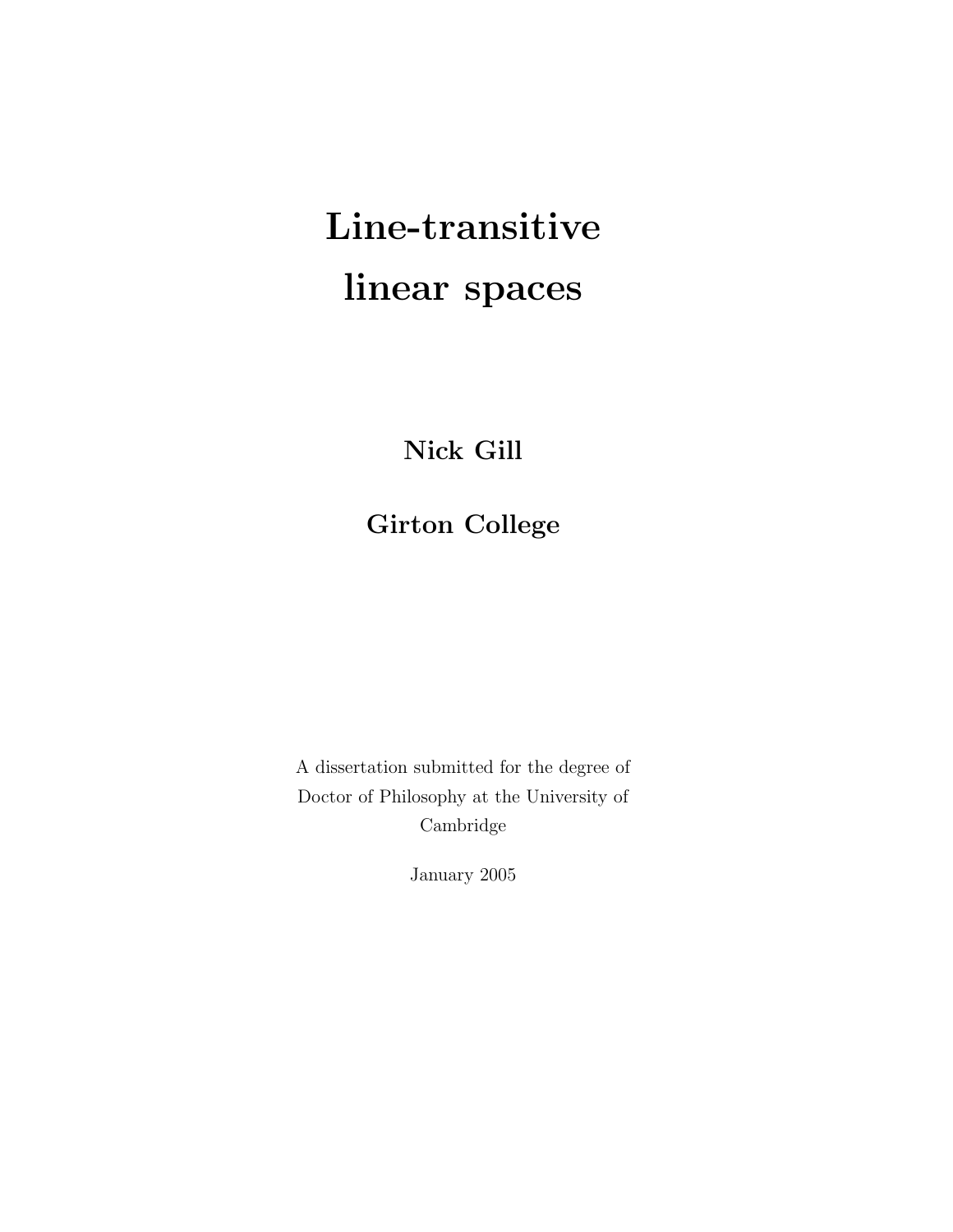# **Contents**

| Abstract<br>iv   |                                                            |                                                                                                        |                |  |
|------------------|------------------------------------------------------------|--------------------------------------------------------------------------------------------------------|----------------|--|
|                  |                                                            | Acknowledgements                                                                                       | $\mathbf{V}$   |  |
| $\mathbf{1}$     |                                                            | Introduction                                                                                           | $\mathbf{1}$   |  |
|                  | 1.1                                                        |                                                                                                        | 1              |  |
|                  | 1.2                                                        |                                                                                                        | 3              |  |
|                  | 1.3                                                        |                                                                                                        | $\overline{4}$ |  |
|                  | 1.4                                                        |                                                                                                        | 6              |  |
|                  | 1.5                                                        |                                                                                                        | 8              |  |
| $\boldsymbol{2}$ | <b>Projective Planes</b>                                   |                                                                                                        |                |  |
|                  | 2.1                                                        |                                                                                                        | 9              |  |
|                  | 2.2                                                        |                                                                                                        | 12             |  |
|                  | 2.3                                                        |                                                                                                        | 17             |  |
|                  | 2.4                                                        |                                                                                                        | 18             |  |
|                  | 2.5                                                        | $L = PSL(2, q)$ or $L^{\dagger} = PSL(3, q) \dots \dots \dots \dots \dots \dots \dots \dots$           | 36             |  |
|                  | 2.6                                                        |                                                                                                        | 51             |  |
|                  | 2.7                                                        | $L = PSp(n, q) \dots \dots \dots \dots \dots \dots \dots \dots \dots \dots \dots \dots \dots$          | 58             |  |
|                  | 2.8                                                        |                                                                                                        | 61             |  |
|                  | 2.9                                                        | $L = P\Omega^{\epsilon}(n,q), n$ even $\ldots \ldots \ldots \ldots \ldots \ldots \ldots \ldots \ldots$ | 62             |  |
|                  | 2.10                                                       | L is an exceptional group of Lie type in odd characteristic $\dots$ .                                  | 65             |  |
|                  |                                                            | 2.11 L is an exceptional group of Lie type in characteristic 2                                         | 73             |  |
| 3                | $PSL(3,q)$ acting line-transitively on linear spaces<br>75 |                                                                                                        |                |  |
|                  | 3.1                                                        |                                                                                                        | 76             |  |
|                  | 3.2                                                        |                                                                                                        | 78             |  |
|                  | 3.3                                                        | Background Information on $PSL(3,q)$                                                                   | 82             |  |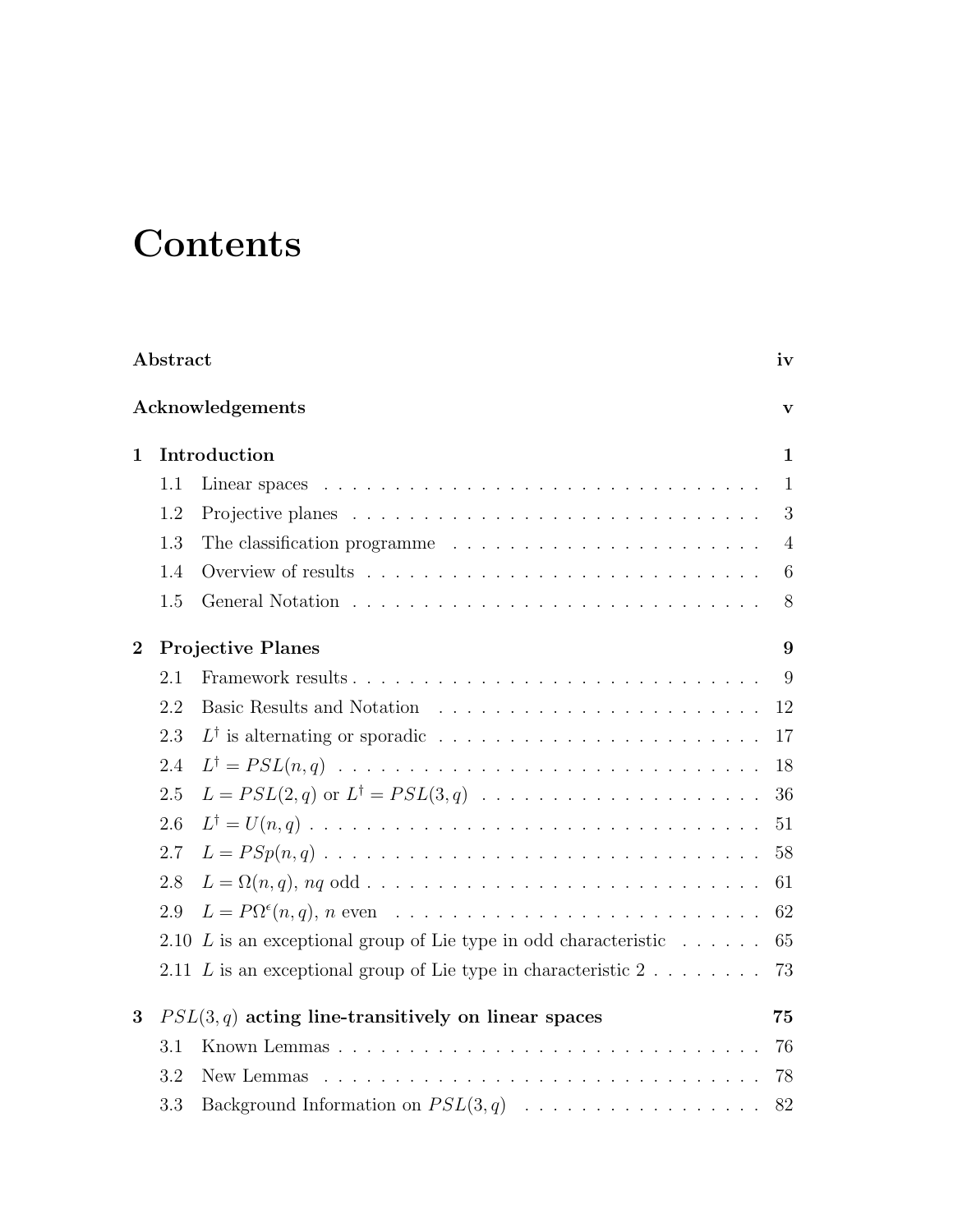| 3.8 Case III: $3 q-1$ is uniquely significant 107 |
|---------------------------------------------------|
| 3.9 Case IV: $2 q-1$ is uniquely significant 109  |
|                                                   |

# Bibliography 114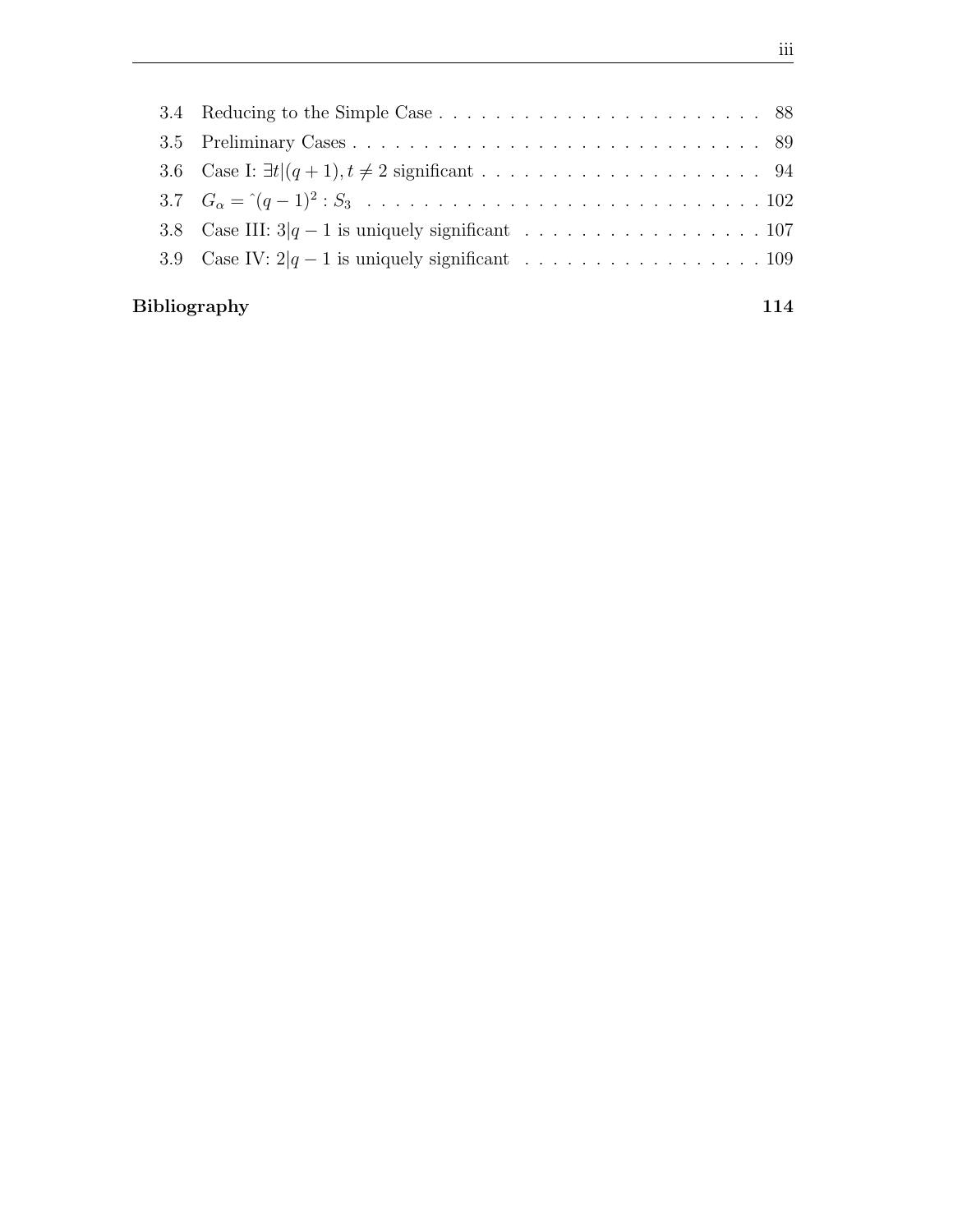# Abstract

A linear space is an incidence structure consisting of a set of points Π and a set of lines  $\Lambda$  in the power set of  $\Pi$  such that any two points are incident with exactly one line. We study those finite linear spaces which admit an automorphism group G which is transitive upon the set of lines of the space.

Within the set of all linear spaces lies a particularly important subset: the projective planes. Results exist in the literature [Cam04, CP93] classifying the possible minimal normal subgroups of a group G acting line-transitively on a finite projective plane. We rewrite some of these results to deal with components rather than with minimal normal subgroups. We then prove that, if a group  $G$  acts on a projective plane which is not Desarguesian, then G does not contain any components. In order to do this we make use of the classification of finite simple groups; our proof consists of examining the different quasisimple groups given in the classification as possible components of G.

We also examine the situation where an almost simple group  $G$  with socle  $PSL(3, q)$  acts line-transitively on a linear space. This fits into the wider program of examining those almost simple groups which can act line-transitively on linear spaces, a program motivated by the result in [CP01]. We are able to give strong information about the line-transitive actions of G.

### Declaration

This dissertation is not substantially the same as any I have submitted for a degree or a diploma or any other qualification at any other university. It is the result of my own work and includes nothing which is the outcome of work done in collaboration, except as specified in the text and acknowledgements.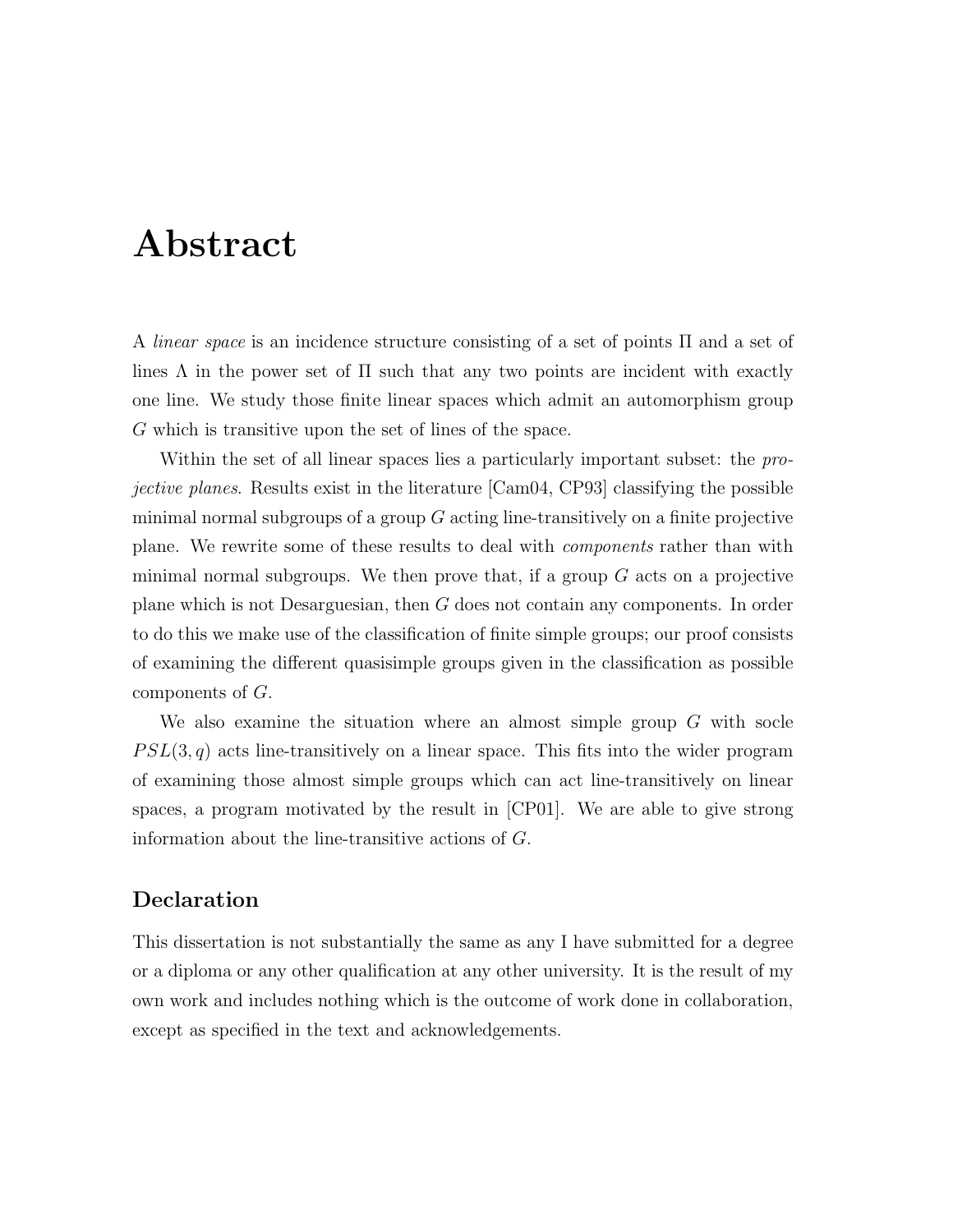# Acknowledgements

"So now I'm goin' back again, I got to get to her somehow. All the people we used to know, they're an illusion to me now. Some are mathematicians, some are carpenters' wives. Don't know how it all got started, I don't know what they're doin' with their lives."

Bob Dylan, "Tangled Up in Blue"

In producing this thesis my first debt of gratitude is to my supervisor, Professor Jan Saxl. He has encouraged me along the way, cracked the whip when he needed to and continually inspired me to greater heights. Copious amounts of thanks to yourself.

Many other fine mathematicians have also taken time out to discuss my research during this three year journey: My thanks to Cheryl Praeger, Peter Neumann, Peter Cameron, Bill Kantor, Alan Camina and Chris Parker, amongst others.

Girton College has provided me with social support throughout my studies, in addition to financial support in my fourth year; My thanks especially to Frances Gandy, Jennie Jenks, Dennis Barden, Ruth Williams and Maureen Hackett. For the first three years of my studies finance came from the Commonwealth Scholarship Commission and the Commonwealth Trust; I would like to especially thank Teresa Anderson as well as Jenny Yap at the British Council. The Cambridge Philosophical Society has also provided me with financial support for which I am very grateful.

The pure maths department at Cambridge is an inspiring and stimulating place to study. I would like to especially thank Sally Lowe and Shelley Scurll who have helped me in many ways during my PhD. I also had the good fortune to spend two months at CalTech during the course of my PhD and I wish to thank the maths department there for making me welcome.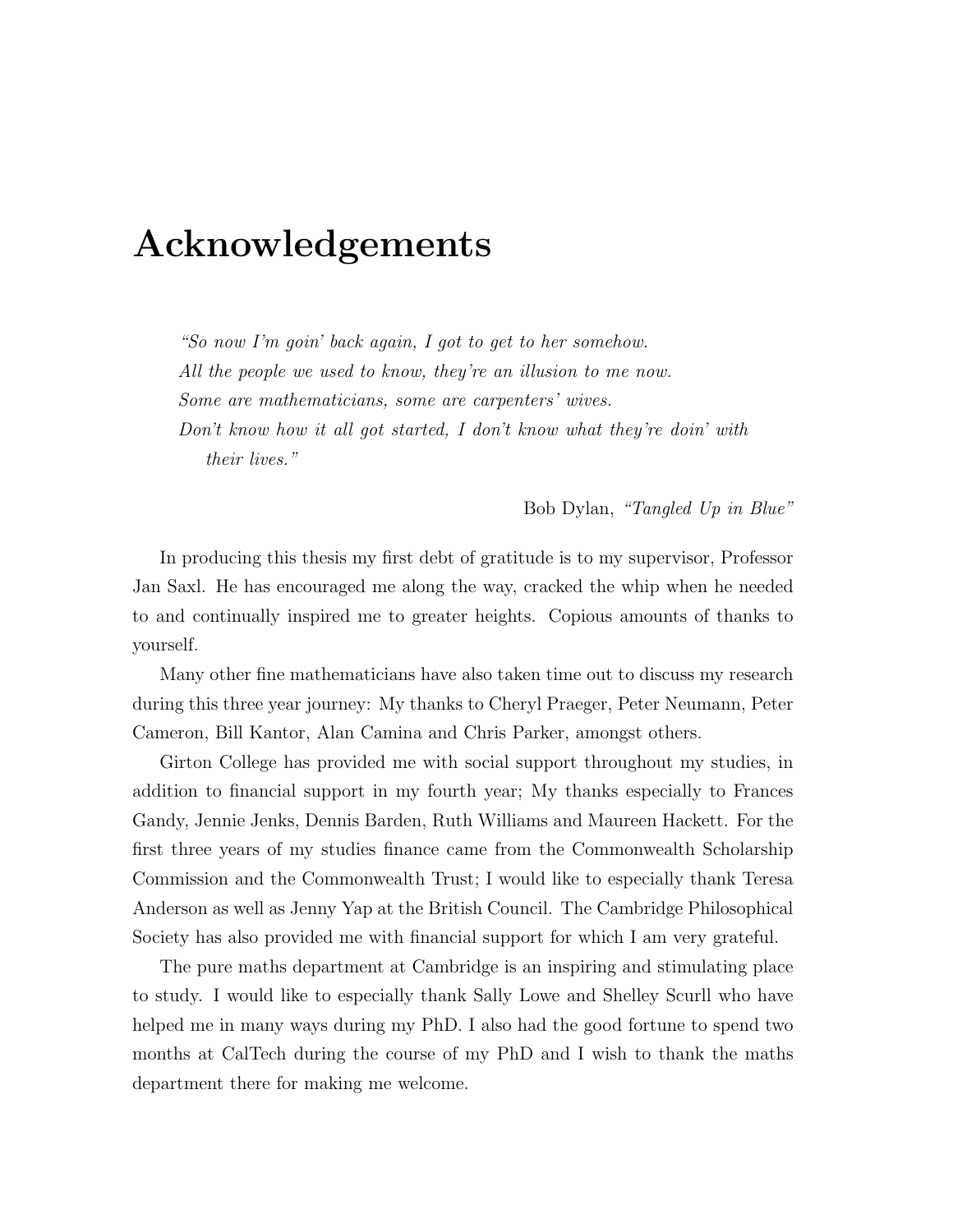The pure maths department at Cambridge is also, on occasion, a hilarious place to study. For this I would like to thank Timothy 'Timbo' Haire, Ian 'Malachi' Short, Hannu Harkonen (from Finland), Dinesh Markose (from Kottayam, Kerala), Mark 'Helsdon' Helsdon, Chris 'Furious' Wuthrich, Michael 'Shuter' Shuter and Pierre 'Biyaatch' Guillot. Thanks for the memories boys.

And when I leave DPMMS of an evening it is a pleasure to wander home and find A.P. Reall, Federico Gallo, Sharvari Dalal, Jovencita and Ignacio Gallo reclining in the living room. Good, wholesome, innuendo-laden evenings.

Or maybe, instead of going home, I'll be travelling on a train to catch up with some of the fine individuals that I met while in the Simon Community: Thomas, Jean, Steve, Helen, Jon, Lucy and Sam. Good, crazy people one and all. I'd like to especially mention Steve's tragic heroin-addicted friend Roger. If only he hadn't gone to India; if only he'd realised that heroin is laced with curry powder in India; if only he hadn't overdosed; if only he wasn't now in a korma.

Back in Cambridge I have had the good fortune to spend time with many a quality activist dedicated to bringing peace and justice to this violent world. Much respect to the good folk I met in the Cambridge Students Against the War as well as the people who continue to inspire me in the Cambridge IndyMedia Collective and the Cambridge Action Network. Hasta la victoria, siempre!

The tyranny of distance has deprived me of the company of some beautiful Australian people for much of my time at Cambridge. Matt, Sophia, Margot, Lachlan, Daniel, joHanna, Hall, Kellie, Dino, Leanne, Big A, Helen, Don and the Ululla mob, I look forward to seeing you again soon! Xanthe, who has arrived in this world only very recently, I look forward to meeting you soon!

My family deserve more than a paragraph in the acknowledgements of this thesis, but it'd get confusing if I talked about them while I tried to prove things. So I shall content myself with some capital letters - THANK YOU to the English section of the family: Aunty Jen, Uncle John, Grandma, Richard, Julie, Alison, Brian, Thomas, Damien and Cameron. To the Australian section, Mum, Dad and Bron: that I am here at all is down to you lot - a big LICK ON THE EAR to all of you and I can't wait to see you again!

Finally Katie Stott has been as fine a lover as a bloke could ever dream about. My love always.

This thesis is in memory of Uncle John.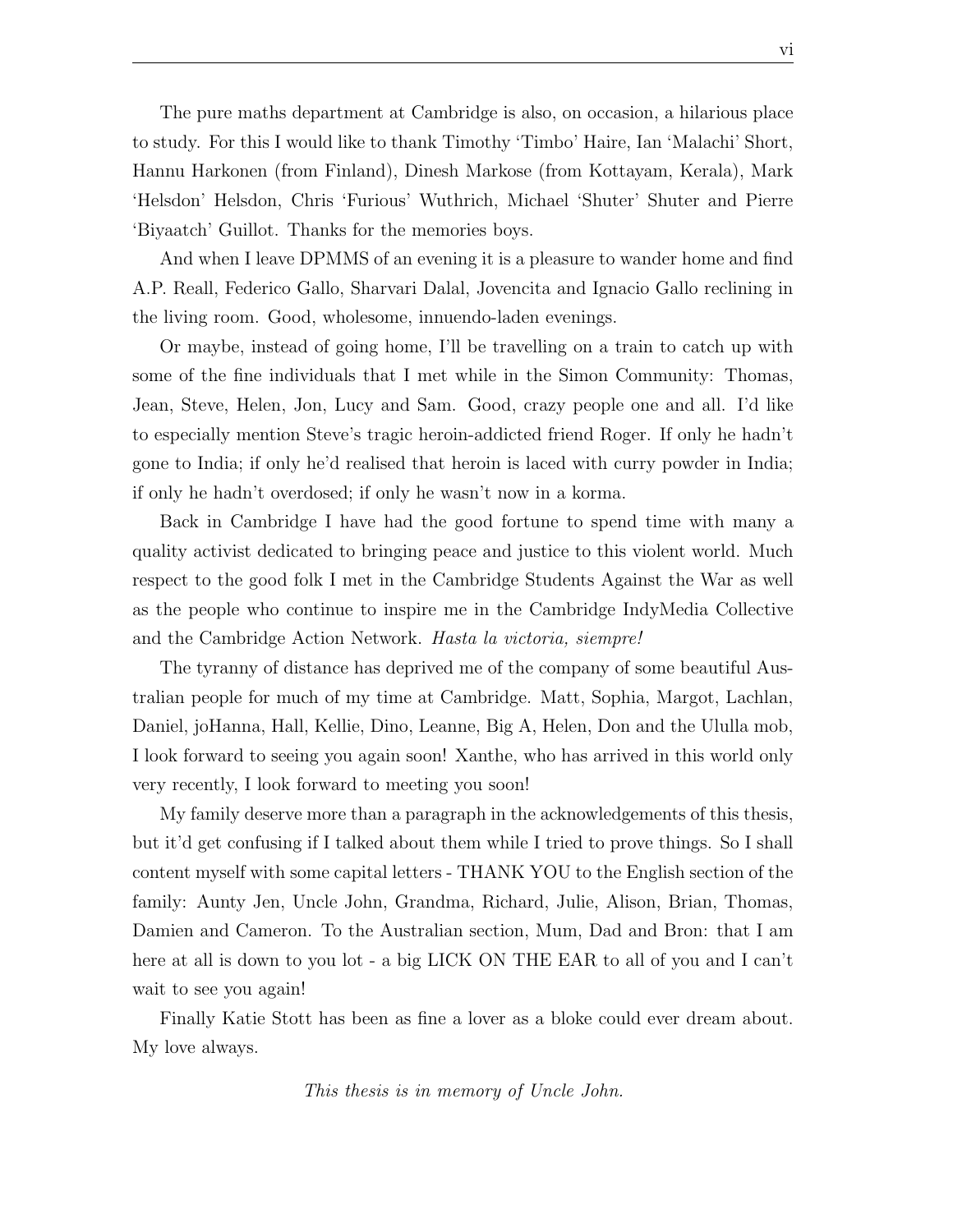# Chapter 1

# Introduction

"I don't know what I would give to do something irrevocable." Jean-Paul Sartre, "The Age of Reason"

# 1.1 Linear spaces

A *linear space* S is an incidence structure consisting of a set of points  $\Pi$  and a set of lines  $\Lambda$  in the power set of  $\Pi$  such that any two points are incident with exactly one line. The linear space is called non-trivial if every line contains at least three points and there are at least two lines. The space is called *finite* if  $\Pi$  is finite; throughout this thesis all spaces will be assumed to be finite. We write  $|\Pi| = v, |\Lambda| = b$ .

An automorphism of S is a permutation of  $\Pi$  which leaves  $\Lambda$  invariant. Our interest is in pairs  $(8, G)$  where S is a non-trivial finite linear space admitting G, a group of automorphisms that is transitive on the set of lines.

Such pairs have been studied for some time under progressively weaker assumptions about transitivity. In 1959, Ostrom and Wagner[OW59] proved that, in the particular case where S is a projective plane and  $G$  is 2-transitive on points, S is Desarguesian of order x a prime power and G contains  $PSL(3, x)$ . In fact we can assert the same conclusion for S any linear space under the stronger assumption that  $G$  is 2-transitive on the set of lines. In this case  $\delta$  is necessarily a projective plane and we can apply the Ostrom-Wagner theorem to the dual plane to achieve our result.

Early results following the Ostrom-Wagner theorem included that of D.G. Higman and McLaughlin  $H(M61)$  who proved, among other things, that if G acts flagtransitively on S then it acts point-primitively. Here a  $flag$  is an incident point-line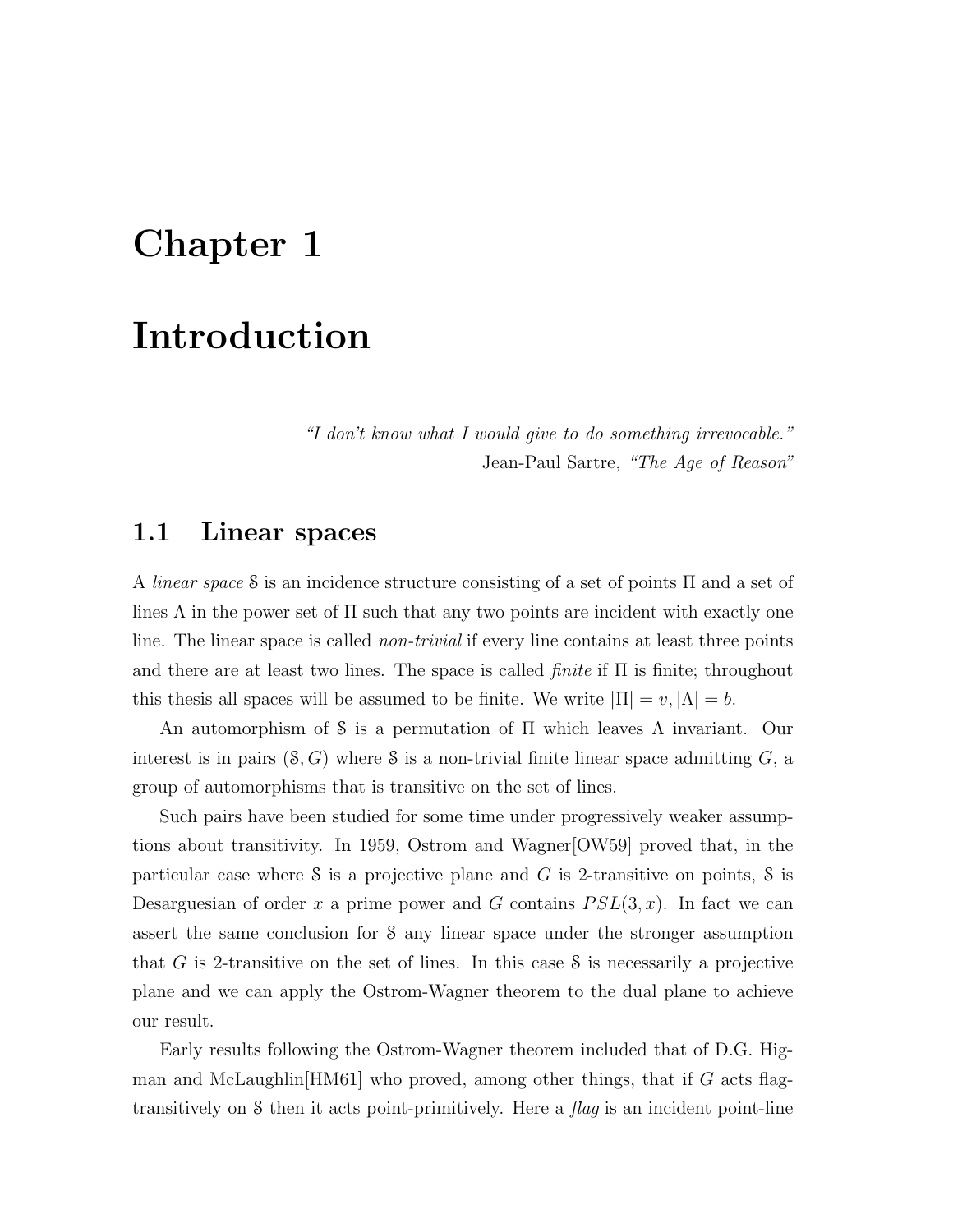pair. Block[Blo67a] proved that line-transitivity implies point-transitivity.

Buekenhout, Delandtsheer and Doyen[BDD88] have summarised the implications that hold between different transitivity properties of linear spaces as follows:



Here  $L, P$  and F mean 'line', 'point' and 'flag' respectively, while T and Pr mean 'transitive' and 'primitive' respectively. In fact the classification of flag-transitive linear spaces is now complete except where  $G$  is a one-dimensional affine group. The result was first announced in [BDD<sup>+</sup>90] with the proof appearing in [Lie98, Del86, Del01, Kle90, Sax02].

Our attention now turns to those linear spaces which are line-transitive but not flag-transitive. Observe that if a linear space S is line-transitive then every line has the same number, k (where  $2 < k < v$ ), of points; in this case we say that S is regular. It is not hard to see that in a regular space S every point lies on the same number,  $r$ , of lines. In general, when we refer to a linear space  $\delta$  from here on, we mean that S is regular and has parameters  $b, v, k, r$  as described; on the few occasions when we wish to discuss linear spaces which are not necessarily regular we will refer specifically to *general* linear spaces.

The classification of flag-transitive linear spaces makes heavy use of the fact that a point-stabilizer acts on the set of remaining points with orbits of size a multiple of  $r$ . Analysis of the subgroups of potential point-stabilizers then yields much information. This avenue of attack is not open in the more general line-transitive case.

Regular linear spaces have another manifestation in the literature, as  $2-(v, k, 1)$ designs. We have the following definition: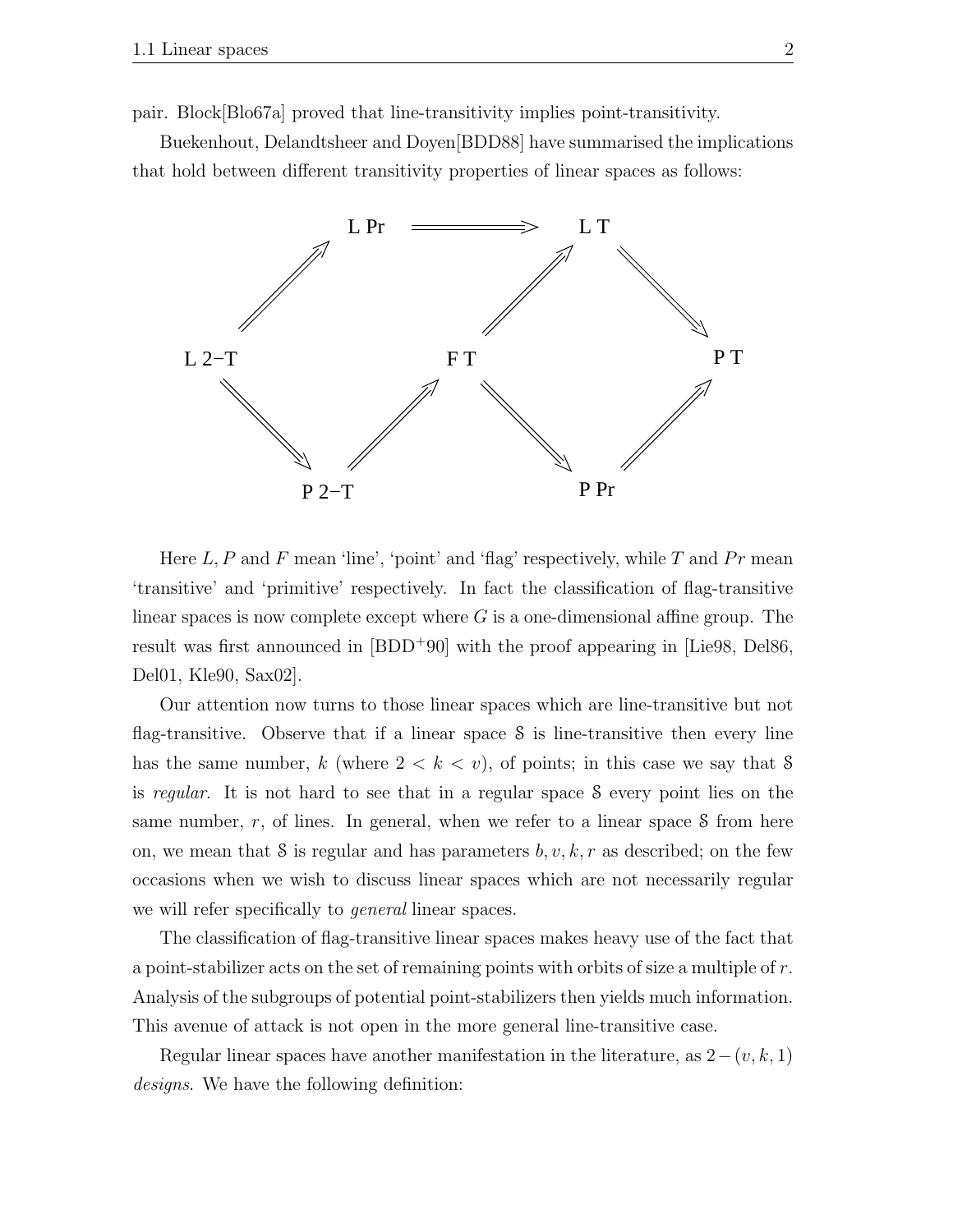**Definition 1.1.** For  $t, v, k, \lambda \in \mathbb{Z}^+$  with  $k > t, v > k + t$ , a  $t - (v, k, \lambda)$  design  $\Lambda$  is a set  $\Pi$  of points and a set  $\Lambda$  of k-subsets of  $\Pi$ , called the lines or blocks of  $\Lambda$ , such that every t-subset of  $\Pi$  is contained in exactly  $\lambda$  blocks.

A  $t - (v, k, \lambda)$  design with  $\lambda = 1$  is also referred to as a *Steiner system*. The literature on finite linear spaces is sometimes couched in the terminology of 2 −  $(v, k, 1)$  designs; in particular referring to lines as blocks. Thus, in investigating line-transitive finite linear spaces, we are investigating block-transitive  $2 - (v, k, 1)$ designs.

## 1.2 Projective planes

A particularly important type of linear spaces has already been mentioned, namely the projective planes. These can be characterised in many different ways[Dem97, 3.2.3]; we define them as linear spaces for which any two lines intersect at exactly one point. This is equivalent to saying that the number of lines, b, is equal to the number of points, v.

The standard example of a projective plane is the *Desarguesian* plane constructed from a 3-dimensional vector space over a finite field  $q$ . These are said to be projective planes of order q and it turns out that  $v = q^2 + q + 1$  while  $k = q + 1$ . In general for any projective plane an integer x exists such that  $v = x^2 + x + 1$  and  $k = x + 1$  and we refer to this integer  $x$  as the *order* of the plane.

There is a rich literature on the subject of projective planes. Some very famous conjectures remain unproved in this area, most notably that all projective planes have order  $x$  a prime power. For us a motivating conjecture of some fifty years standing is that all point-transitive projective planes are Desarguesian.

Some progress has been made towards a proof of this conjecture. The most significant result is one of Kantor[Kan87] who proved that a projective plane P of order x admitting a point-primitive collineation group  $G$  is Desarguesian and  $G \geq PSL(3, x)$ , or else  $x^2 + x + 1$  is a prime and G is a regular or Frobenius group of order dividing  $(x^2 + x + 1)(x + 1)$  or  $(x^2 + x + 1)x$ .

Kantor's result depends upon the classification of finite simple groups. A corollary of the result is that a group acts primitively on the points of a projective plane P if and only if it acts primitively on the lines of P. A direct proof of this equivalence is not known and would be of great interest. We also know that a group acts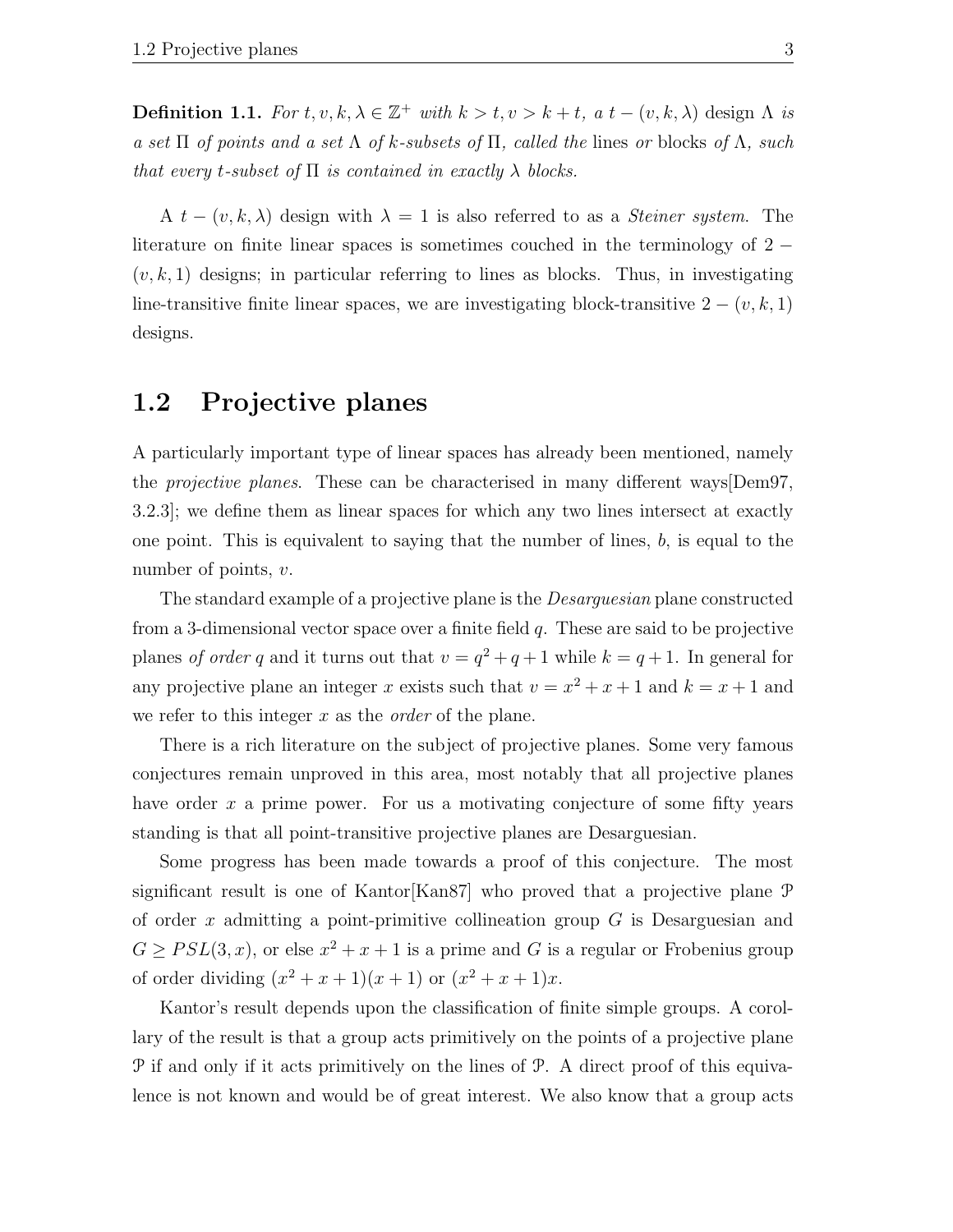transitively on the points of a projective plane  $\mathcal P$  if and only if it acts transitively on the lines of  $\mathcal{P}[\text{Dem}97, 2.3.1]$ , hence we will refer to a projective plane simply as primitive or transitive in each case.

Under the stronger assumption that a plane  $\mathcal P$  is flag-transitive Ott [Ott04] has made some progress towards ruling out the non-Desarguesian cases left open by Kantor. For a good survey article on flag-transitive projective planes see K. Thas[Tha03].

# 1.3 The classification programme

### Spaces which are not projective planes

The framework for investigating line-transitive finite linear spaces which are not projective planes is given by the following theorem. This theorem also applies to the projective plane case but, as will be seen, stronger statements can be made in this case and we will use those as a framework for investigation instead.

**Theorem 1.2.** [CP01] Let G be a group acting transitively on the lines of a finite linear space. Then either G,

- 1. is affine (i.e. has an elementary abelian point-transitive normal subgroup),
- 2. is almost simple, OR
- 3. has a normal subgroup which is not transitive on points.

The first two possibilities given in the theorem are the same as the cases examined in the flag-transitive case. They together cover the line-transitive, point quasi*primitive* possibilities; here G is said to act quasi-primitively on a set  $\Gamma$  if all normal subgroups of G are transitive on Γ. The proof of Theorem 1.2 makes use of a classification of all quasi-primitive actions given by Praeger[Pra93]. The majority of the proof of Theorem 1.2 consists of eliminating the possibility that the action of G on Π can be a 'product action.'

The investigation of the quasi-primitive possibilities is likely to focus on wellknown properties of the particular groups specified. Already results have appeared for the almost simple case: In [CNP03] and [CS00], the cases where G has socle an alternating group and a sporadic group, respectively, are fully classified.

Weijun Liu and others have produced several papers examining the low rank almost simple cases (particularly focusing on the conjecture that line-primitivity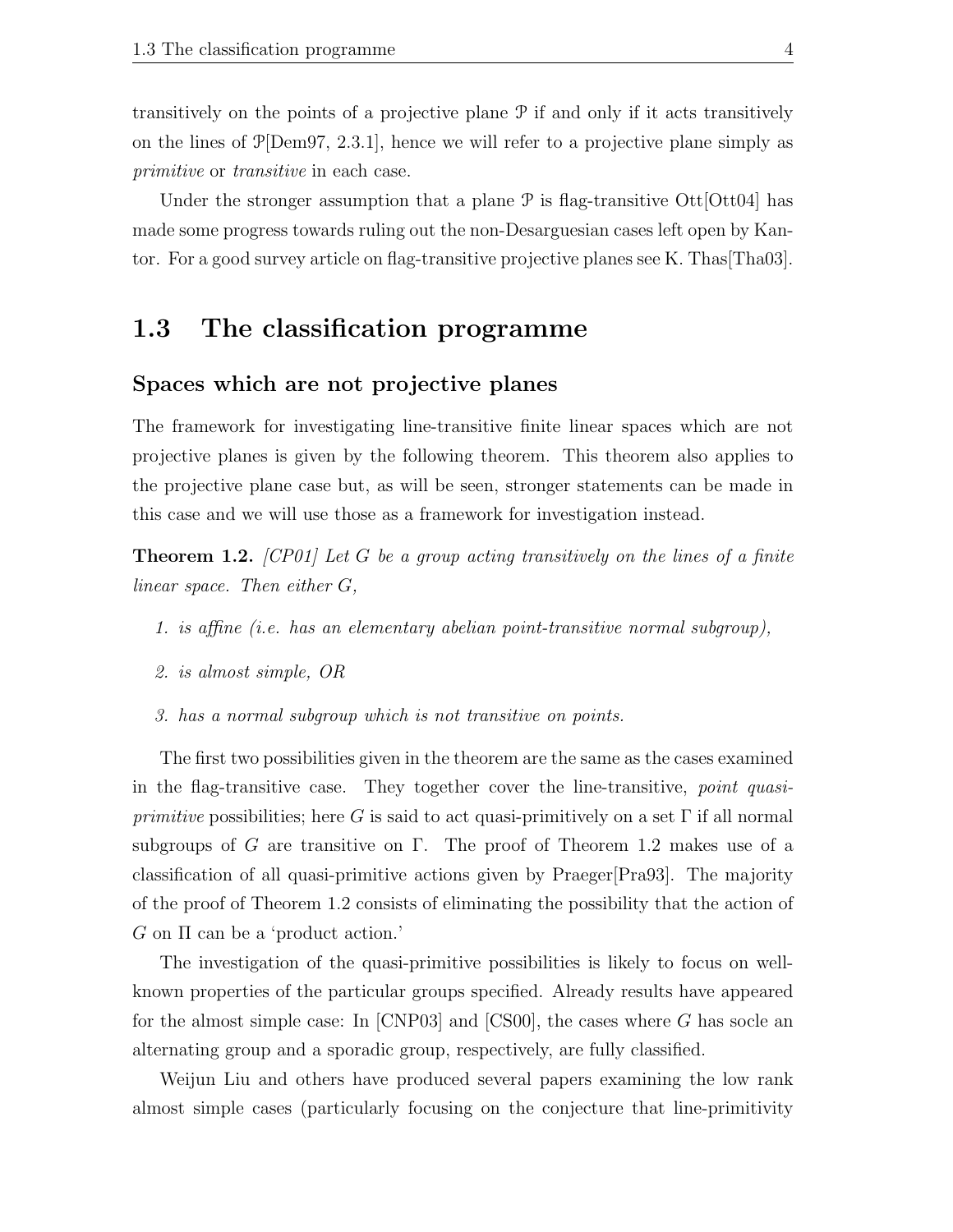implies point-primitivity): in [ZLL00], it is shown that if  ${}^2G_2(q) \leq G \leq Aut({}^2G_2(q))$ then any line-primitive action of G is indeed point-primitive; in  $[Liu01, Liu03a]$ , Liu03d, LLM01] all line-primitive actions of  $G = G_2(q), G = {}^3D_4(q)$  and G with socle  ${}^{2}B_{2}(q)$  are classified; in [Liu03b, LZLF04] Liu examines the line-transitive actions of  $G = PSU(3, 2^a)$  and  $G = {}^2G_2(q)$  on linear spaces; finally in [Liu03c] Liu gives possibilities for line-transitive actions of  $G = PSL(2, q)$  on a linear space. A stronger result for the case  $G = PSL(2,q)$  is known to have been proved by Camina, Neumann and Praeger although it is unpublished; we will state this in full in Chapter 3.

Finally Zalesskii and Camina are investigating actions of almost simple groups with socle  $PSL(d, q)$  or  $PSU(d, q)$  for d large. Their methods are unlikely to work for linear groups of small dimension.

The third possibility given in Theorem 1.2 is being examined using parameters defined in a paper by Delandtsheer and Doyen[DD89]. They suppose that G acts transitively on the lines of a  $t - (v, k, \lambda)$  design while leaving invariant a non-trivial partition C of the point set  $\Pi$ . Now let  $d = |\mathcal{C}| \geq 2$  and  $c = |C|$ , for  $C \in \mathcal{C}$ . Then Delandtsheer and Doyen prove that there exist positive integers  $x, y$  such that

$$
c = \frac{{k \choose 2} - x}{y}
$$
,  $d = \frac{{k \choose 2} - y}{x}$ .

An immediate corollary of this result is that if  $v > (k_2^k)$  $\binom{k}{2}$  – 1)<sup>2</sup> then any linetransitive automorphism group  $G$  is necessarily point-primitive (and the first two cases given in Theorem 1.2 apply.) Thus the value  $\binom{k}{2}$  $\binom{k}{2}$  – 1)<sup>2</sup>, for fixed k, gives an upper bound for the value of  $v$  in a point-imprimitive line-transitive linear space. By a set of results in [CP96, KMM89, OPP93, NNO<sup>+</sup>92], all point-imprimitive linetransitive linear spaces for which  $v$  is equal to this upper bound are known.

Other results on the third possibility given in Theorem 1.2 are surveyed by Praeger[Pra01]. Further results are given in [PT03, DNP03].

#### Projective planes

When we consider line-transitive projective planes our framework for investigation is slightly different. Whilst the theorem given in the previous section also applies to projective planes, by making use of results in [CP93] and [Cam04] we can make somewhat more general statements. The key theorem is the following: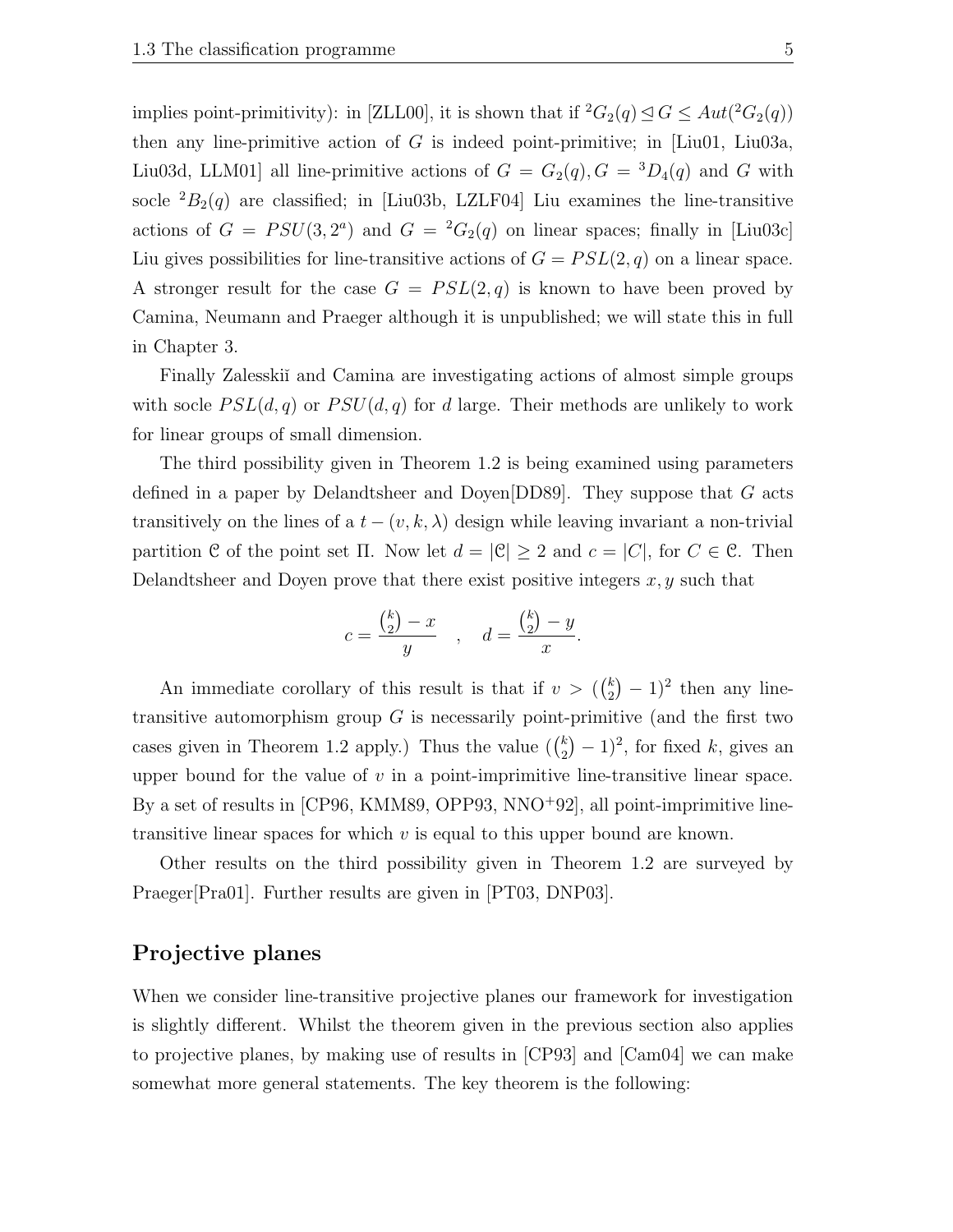**Theorem 1.3.** [Cam04, Theorem 2] Let G act transitively on a projective plane  $\mathcal{P}$ and let M be a minimal normal subgroup of  $G$ . Then M is either abelian or simple.

In fact we are able to state our results more strongly by rewriting this result in terms of *components*; here a *component* of a group  $G$  is defined to be a subnormal quasisimple subgroup of G. Hence the theorem which will provide the framework for our analysis is the following:

**Theorem 1.4.** Suppose that G acts transitively on a projective plane  $\mathcal{P}$ . Then G contains at most one component.

The proof of this theorem, which involves rewriting proofs of similar theorems from [CP93] and [Cam04], is given in Section 2.1.

We use this theorem to examine those groups  $G$  acting transitively on a projective plane; our interest is in examining the possible unique components of G. Existing results in the literature are generally limited to the case where the component is simple and G is almost simple, as described in the previous section.

# 1.4 Overview of results

Our primary result concerns groups acting transitively on projective planes:

**Theorem A.** Suppose that G acts transitively on a projective plane  $\mathcal{P}$  of order x. Then one of the following cases holds:

- P is Desarguesian,  $G \geq PSL(3, x)$  and the action is 2-transitive on points;
- G does not contain a component.

In particular this theorem implies that if an almost simple, or almost quasisimple, group G acts on a projective plane  $P$  of order x then  $P$  is Desarguesian and G has socle  $PSL(3, x)$ .

The theorem is proved in Chapter 2 by an exhaustive case by case analysis of the different possible unique components given by the classification of finite simple groups. We record the following corollary to the theorem:

Corollary 1.5. Suppose that G acts transitively on a non-Desarguesian projective plane P. Then  $F(G) = F^*(G)$ , i.e. the generalized Fitting group of G is equal to the Fitting group of G. Let t be a prime dividing into  $|F(G)|$  and  $N_t$  the Sylow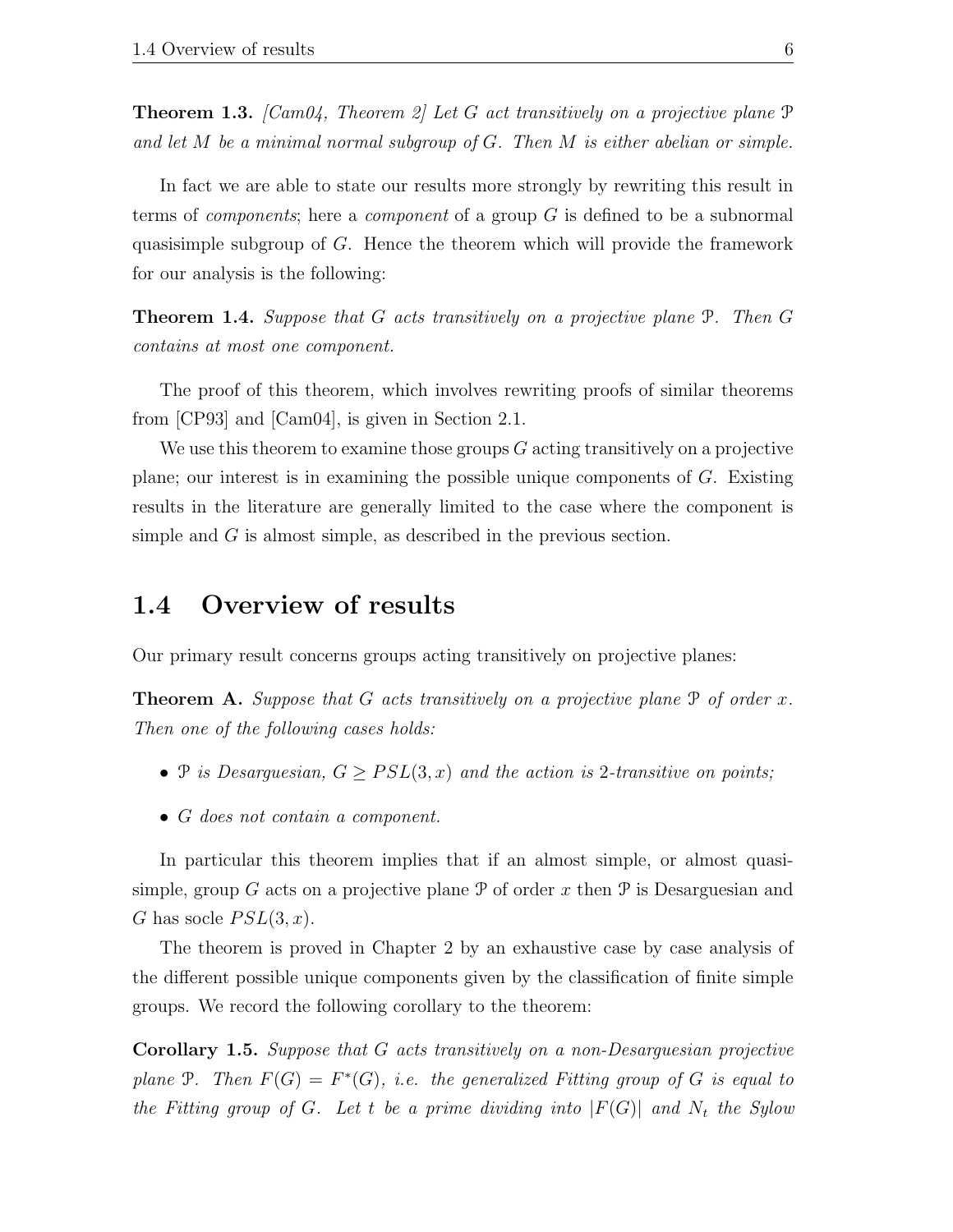t-subgroup of  $F(G)$ . Then  $N_t$  acts semi-regularly on the points of  $\mathfrak P$  for all t except possibly one. Furthermore one of the following holds:

- $x^2 + x + 1$  is a prime and G is a Frobenius group of odd order dividing  $(x^2 +$  $(x+1)x$  or  $(x^2+x+1)(x+1);$
- All minimal normal subgroups of G are elementary abelian, semi-regular and intransitive.

*Proof.* The statement  $F(G) = F^*(G)$  is a direct consequence of the fact that G has no components. We may then apply [CP93, Theorem 3] to give the result about the Sylow *t*-subgroups of  $F(G)$  (see also Proposition 2.2 in this thesis.)

We know that all minimal normal subgroups are elementary abelian. By [CP93, Corollary 1, any elementary abelian group  $N$  is semi-regular.

If  $N$  is intransitive then we have the second case above. If  $N$  is transitive then it is regular and [Kan87, Lemma 6.5] implies that the first case covers all possibilities.  $\Box$ 

Our other major result concerns line-transitive actions upon linear spaces by a group with socle  $PSL(3, q)$ .

**Theorem B.** Suppose that  $PSL(3, q) \leq G \leq AutPSL(3, q)$  and that G acts linetransitively on a finite linear space S. Then one of the following holds:

- $S = PG(2, q)$ , the Desarguesian projective plane, and G acts 2-transitively on points;
- $PSL(3, q)$  is point-transitive but not line-transitive on S. Furthermore, if  $G_{\alpha}$ is a point-stabilizer in G then  $G_{\alpha} \cap PSL(3, q) \cong PSL(3, q_0)$  where  $q = q_0^a$  for some integer a.

The theorem is proved in Chapter 3. The proof involves examining different possible significant primes and exploiting some general lemmas about line-transitive linear spaces, as described in Chapter 3. It is hoped that one can extend the results in this chapter to other almost simple groups acting line-transitively on a linear space. Indeed it is possible that  $PSL(3, q)$  is one of the hardest cases (as it acts on a Desarguesian projective plane.)

It is worth observing that the lemmas in Section 3.2 are, to our knowledge, new. Some of these lemmas are of interest in their own right; in particular, Lemma 3.11 is a generalization of Fisher's inequality to non-regular linear spaces. In addition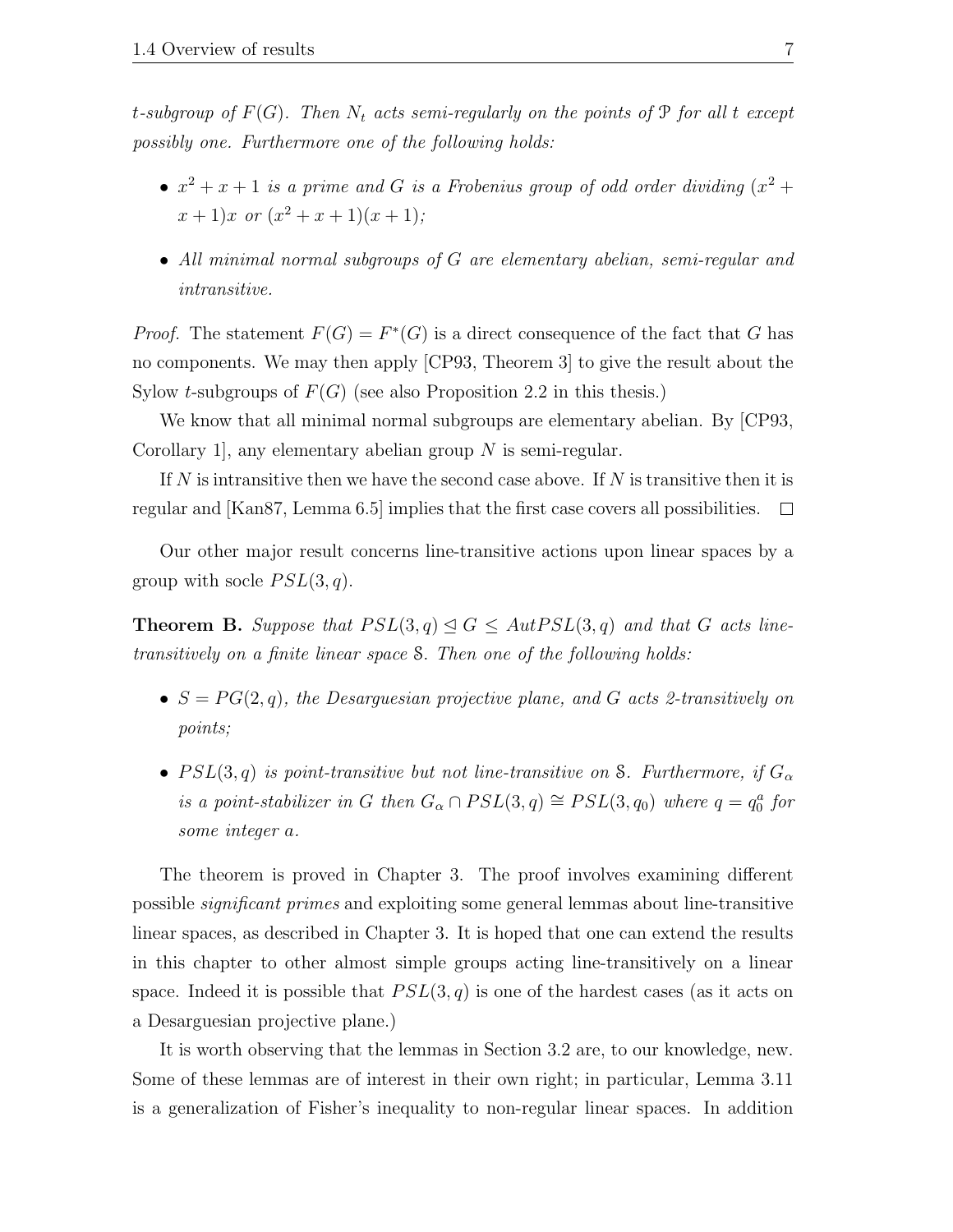the reduction outlined in Section 3.4 can be directly applied to the study of other almost simple groups acting on finite linear spaces, in particular strengthening some of the results of Weijun Liu given earlier.

# 1.5 General Notation

We record the general notation which will hold throughout the rest of the thesis.

Upper-case letters  $A, \ldots, Q$  will be used to denote groups; upper-case letters  $R, \ldots, Z$  will denote matrices. There will be some (standard) exceptions to this, e.g.  $Z(G)$  for the centre of a group G, U the unipotent radical of a parabolic subgroup, I the identity matrix.

Lower-case letters are reserved for elements of a group and for integers. In particular q will normally be a prime power,  $p$  a prime; if we are working with a particular group of Lie type then  $p$  will typically be the characteristic prime.

Lower-case Greek letters,  $\alpha, \beta, \ldots$ , will generally be used to denote points of a space or to denote superscripts  $\pm$ ,  $\pm 1$  as explained in Section 2.8 and Section 2.10. Other uses for lower-case Greek letters will be explained at the relevant places. For a line of a space we use  $\mathfrak{L}$ . Upper-case Greek letters,  $\Omega, \Gamma, \ldots$ , are used to denote sets.

Spaces will be denoted by capital calligraphic letters. So S will be a general linear space with points  $\Pi$  and lines  $\Lambda$ . A projective plane will be denoted by  $\mathcal{P}$ .

All of the notation described so far may also apply with subscripts. Thus, for instance,  $d_g$  will denote an integer, the number of fixed points of a group element g.

Our group theoretic notation will be as follows: We write  $H.G$  for an extension of a group H by a group G and  $H : G$  for a split extension. An integer n denotes a cyclic group of order n, while  $[n]$  denotes an arbitrary soluble group of order n and  $p^n$  denotes an elementary abelian group of order  $p^n$  where p is a prime. We write  $|H|_p$  for the highest divisor of  $|H|$  which is a power of a prime p.  $G \circ H$  denotes a central product of groups  $G$  and  $H$ .

We will write  $(a_1, \ldots, a_n)$  to mean the greatest common divisor of the integers  $a_1, \ldots, a_n$ .

Finally note that, unless stated otherwise, all objects studied in this thesis are finite.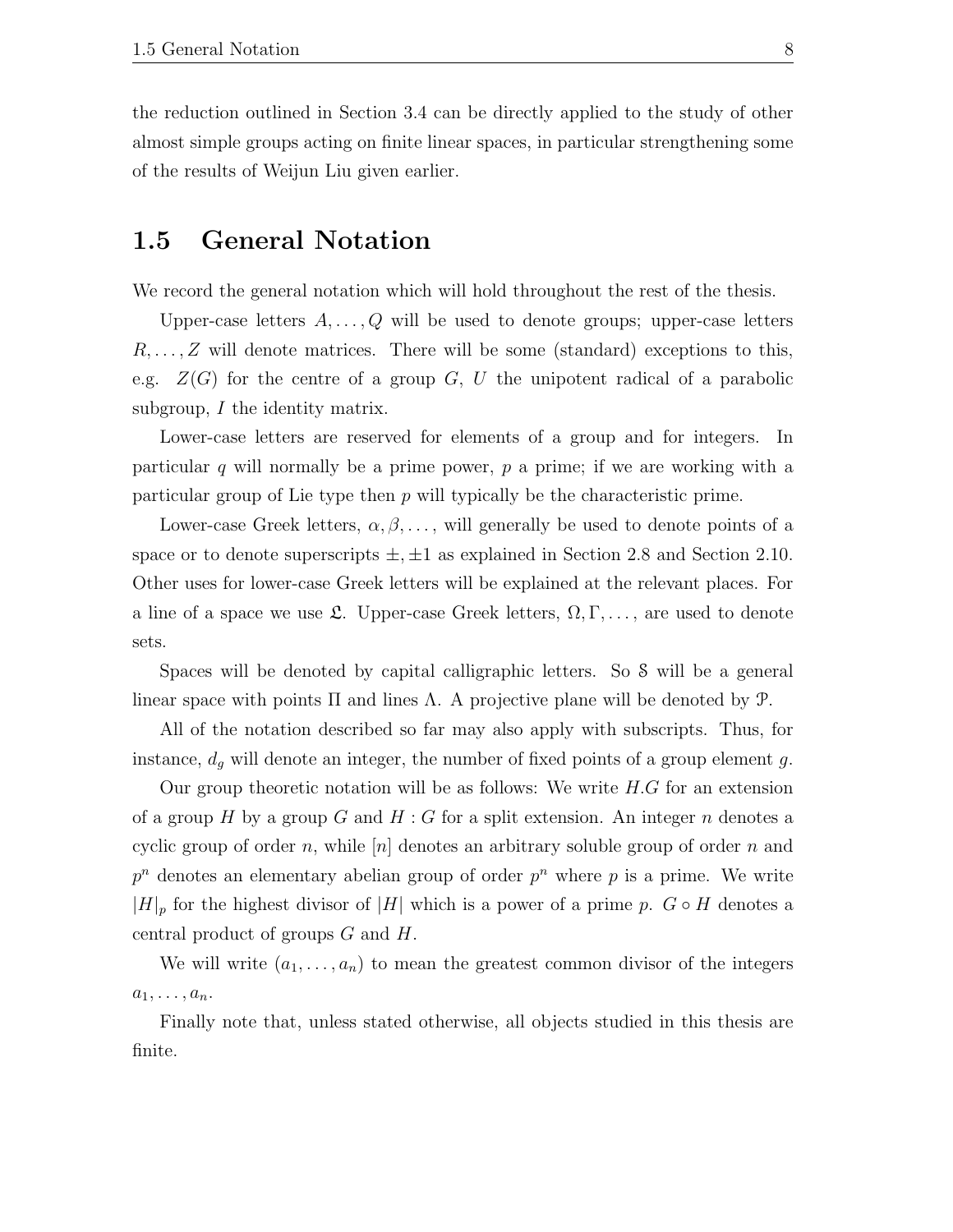# Chapter 2

# Projective Planes

"Why don't they make the whole plane out of that black box stuff?" Steven Wright

In this chapter we prove Theorem A. We begin, in Section 2.1, with a proof of Theorem 1.4 which provides a framework for our investigation. In Section 2.2 we give the basic lemmas and notation which will be used throughout the remainder of the chapter. The remaining sections consider possible actions for different possible components of  $G$ , as given by the classification of finite simple groups.

## 2.1 Framework results

We prove Theorem 1.4 which states that if a group  $G$  acts transitively upon a projective plane then G contains at most one component. Our proof of Theorem 1.4 starts with some preliminary results.

Note first that if C is a component of G then  $C^{\circ} := \langle C^g : g \in G \rangle \cong$  $C \circ C^{g_1} \circ \cdots \circ C^{g_m}$  is a normal subgroup of G where  $g_1, \ldots, g_m \in G$ ; furthermore, if C and D are components of G with C not G-conjugate to D then  $[C, D] = 1$  and so  $[C^{\circ}, D^{\circ}] = 1$ .

We need some information about the fixed points of automorphisms of a projective plane P of order x: If a collineation q fixes at least x points then q is called quasicentral and g fixes  $x + 1$ ,  $x + 2$  or  $x + \sqrt{x} + 1$  points [Dem97, 4.1.7]. In the first two cases g fixes a fan, namely a line  $\mathfrak L$  and a point  $\alpha$  and all the points on  $\mathfrak L$ and all the lines incident with  $\alpha$ . The distinction between the two cases depends on whether or not  $\alpha$  lies on  $\mathfrak{L}$ . In the third case g fixes a subplane of  $\mathfrak{P}$  of order  $\sqrt{x}$ .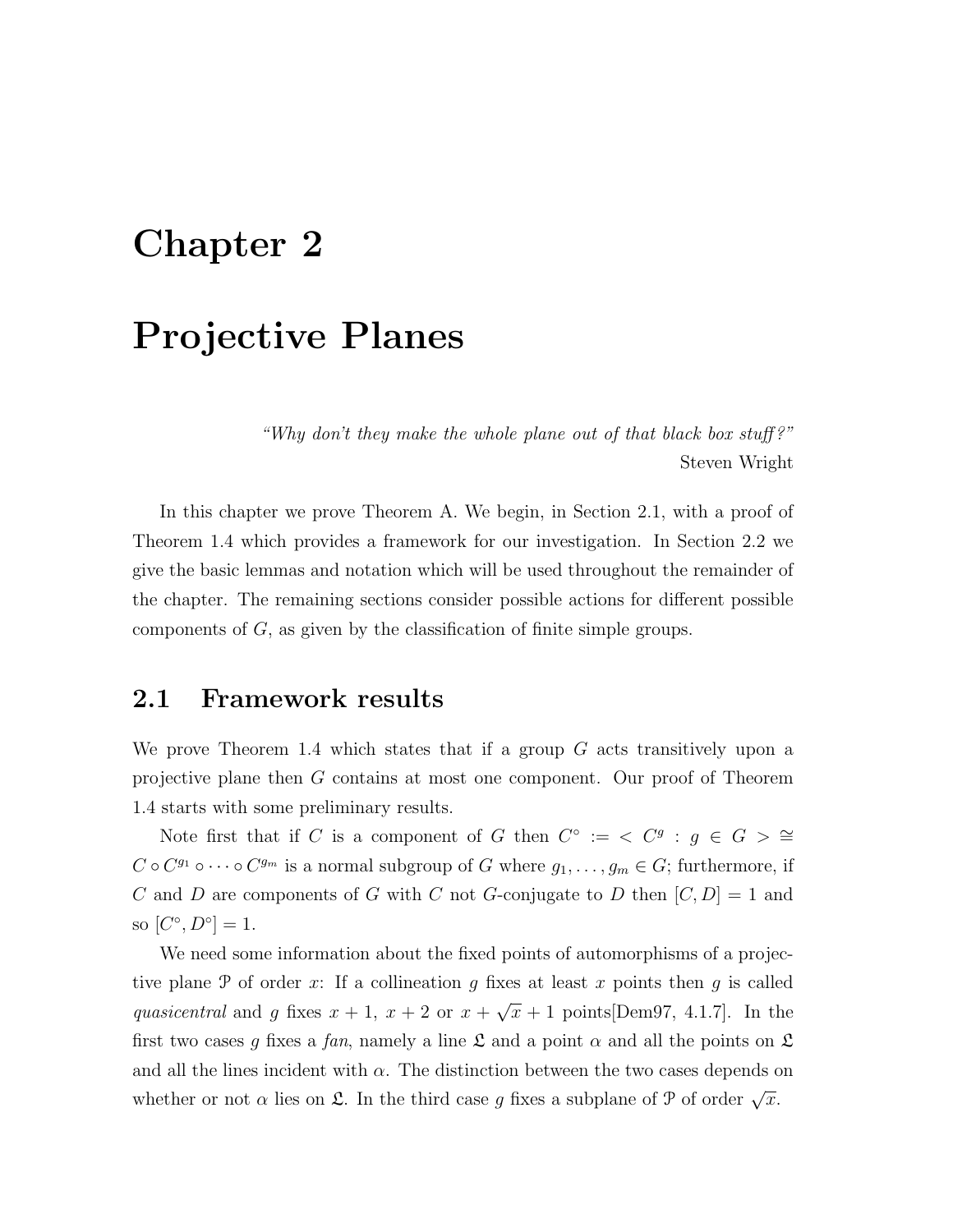In addition we have the following lemma:

**Lemma 2.1.** [Dem97, 3.1.2 and 4.1.6] Let P be a projective plane of order x. If H is a group of collineations of P which does not fix a subplane of P then the fixed set of H lies inside a fan. If, on the other hand, H fixes a subplane of P then that subplane has order at most  $\sqrt{x}$ .

We are now ready to prove our first result which is very similar to [CP93, Theorem 3]:

**Proposition 2.2.** Let G be a transitive automorphism group of a projective plane  $\mathcal{P}$ of order greater than 4. Let G have normal subgroups M and N such that  $M_{\alpha} \neq 1$ and  $N_{\alpha} \neq 1$  for some point  $\alpha$ . Then  $[N, M] \neq 1$ .

*Proof.* Let M and N be two normal subgroups of G such that there is a point  $\alpha$  so that  $M_{\alpha} \neq 1$  and  $N_{\alpha} \neq 1$  and  $[M, N] = 1$ .

Consider the point  $\beta \in \alpha N$  and let  $n \in N$  be such that  $\beta = \alpha n$ . If  $m \in M_\alpha$ , then  $\beta m = \alpha nm = \alpha mn = \beta$ . Thus  $\alpha N$  is fixed point-wise by  $M_{\alpha}$ . If  $\beta \in \alpha N \setminus {\alpha}$ and  $\mathfrak L$  is the line through  $\alpha$  and  $\beta$ , then  $M_\alpha$  fixes  $\mathfrak L$  set-wise. Thus there is a line  $\mathfrak L$ through  $\alpha$  which is fixed by  $M_{\alpha}$  and  $M_{\alpha}$  fixes at least two points. A similar result applies with  $N$  replacing  $M$ .

Next we show that every line through  $\alpha$  is fixed either by  $M_{\alpha}$  or  $N_{\alpha}$ . Assume that this is false and let  $\mathfrak L$  be a line through  $\alpha$  which is fixed by neither. Since G is line-transitive, there is some point  $\beta$  such that  $M_{\beta}$  fixes  $\mathfrak{L}$ . Now, since  $[M, N] = 1$ ,  $N_{\alpha}$  acts on the set of fixed lines of  $M_{\beta}$ . Thus each image of  $\mathfrak{L}$  under the action of  $N_{\alpha}$ is a line through  $\alpha$  fixed by  $M_{\beta}$ . Since  $N_{\alpha}$  does not fix  $\mathfrak{L}$ , it follows that  $M_{\beta}$  fixes  $\alpha$ . However, this means that  $M_{\beta} = M_{\alpha}$  and hence  $M_{\alpha}$  fixes  $\mathfrak{L}$  which is a contradiction to our assumption.

Thus for one of  $M_{\alpha}$  and  $N_{\alpha}$ , the number of lines through  $\alpha$  which are fixed must be at least  $k/2$ . Without loss of generality, this is true for  $N_{\alpha}$ . We now show that the fixed set of  $N_{\alpha}$  is a subplane of P. By the lemma above it is sufficient to prove that  $N_G(N_\alpha)$  acts transitively on the set of lines fixed by  $N_\alpha$ ; to show this we demonstrate that  $N_{\mathfrak{L}} = N_{\alpha}$  for any line  $\mathfrak{L}$  fixed by  $N_{\alpha}$ .

Let  $\mathfrak L$  be any line through  $\alpha$  which is fixed by  $N_{\alpha}$ . Let  $m \in M$  such that  $\mathfrak L m \neq \mathfrak L$ . Then, since  $[M, N] = 1$ , it follows that  $\mathfrak{L}mN_{\mathfrak{L}} = \mathfrak{L}N_{\mathfrak{L}}m = \mathfrak{L}m$ , that is  $N_{\mathfrak{L}}$  fixes  $\mathfrak{L}m$ and so  $N_{\mathfrak{L}}$  fixes  $\mathfrak{L}m \cap \mathfrak{L} = {\beta}$ , say. Then  $N_{\alpha} \subseteq N_{\mathfrak{L}} \subseteq N_{\beta}$ , and since  $N_{\alpha}$  is conjugate to  $N_{\beta}$ , we obtain  $N_{\alpha} = N_{\mathfrak{L}}$ .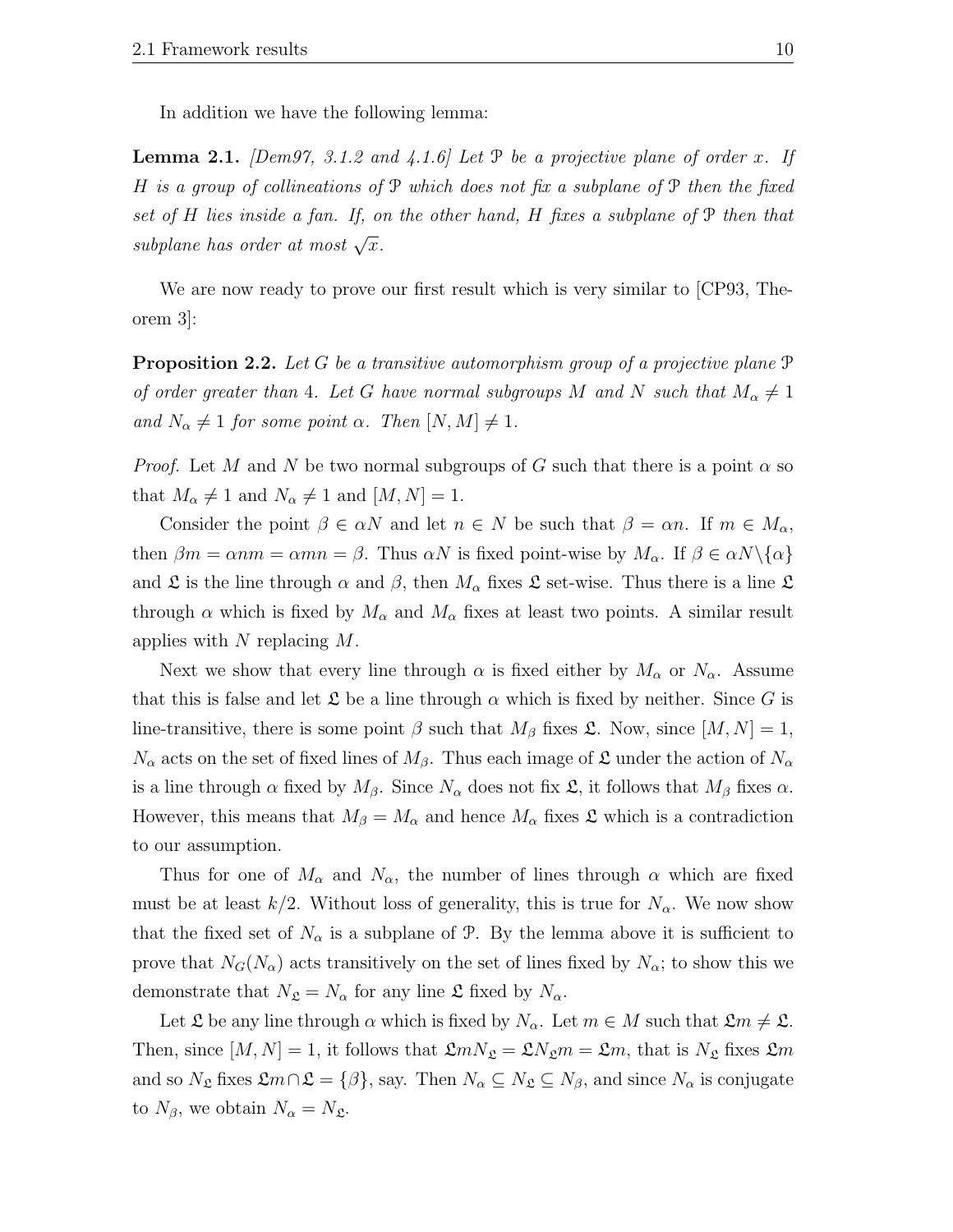Since N is normal in G,  $N_G(N_{\mathfrak{L}})$  is transitive on the lines fixed by  $N_{\mathfrak{L}} = N_{\alpha}$ . Thus the fixed set of  $N_{\alpha}$  is a subplane of P with line size at least  $k/2$ . This is a contradiction of the lemma above.  $\Box$ 

Corollary 2.3. Suppose that G acts transitively on a projective plane P. Then all components of G are conjugate in G.

*Proof.* If  $\mathcal P$  is Desarguesian then G contains at most one component and the statement holds.

By [Dem97, 3.2.15] a non-Desarguesian projective plane has order at least 9. Thus by the previous theorem any two normal subgroups  $M$  and  $N$  of  $G$  with  $M_{\alpha} \neq 1$  and  $N_{\alpha} \neq 1$  for some point  $\alpha$  satisfy  $[N, M] \neq 1$ .

Now suppose that  $C$  and  $D$  are components of  $G$  which are not conjugate in  $G$ . Then  $C^{\circ}$  and  $D^{\circ}$  are distinct normal subgroups of G. Note that any component contains an involution and, since the number of points in  $\mathcal P$  is odd, each involution must fix a point. The theorem implies that  $[C^{\circ}, D^{\circ}] \neq 1$ . This is a contradiction.

We can now prove Theorem 1.4. Our method of proof is very similar to that of Camina [Cam04, Theorem 1]. First we state some preliminary results:

**Lemma 2.4.** [CP93, Theorem 1] Let  $P$  be a finite linear space and let  $G$  be a linetransitive automorphism group of  $\mathcal{P}$ . Let N be a normal subgroup of G. Then N acts faithfully on each of its point orbits.

**Lemma 2.5.** [HP73, XIII.13.1] Let A be an abelian collineation group of a projective plane of order x then  $|A| \leq x^2 + x + 1$ .

**Lemma 2.6.** [Dem97, 4.1.6] Let A be a collineation group of a projective plane of order x. If A fixes a subplane of order y then either  $y^2 = x$  or  $y(y+1) \leq x-2$ .

**Theorem 1.4.** Suppose that  $G$  acts transitively on a projective plane  $\mathcal{P}$ . Then  $G$ contains at most one component.

*Proof.* We may assume that  $\mathcal P$  is non-Desarguesian of order x and that all components are conjugate in G. Let C be a component of G and write  $C^{\circ} = C_1 \circ \cdots \circ$  $C_m, m \geq 2$ , normal in  $\mathcal P$  with each  $C_i$  isomorphic to  $C$ .

Let D be a Sylow 2-subgroup of  $C^{\circ}$ . Since P has an odd number of points there is a point  $\alpha$  so that D fixes  $\alpha$ . Thus  $(C_i)_{\alpha} \neq 1$  for  $1 \leq i \leq m$ . Since G acts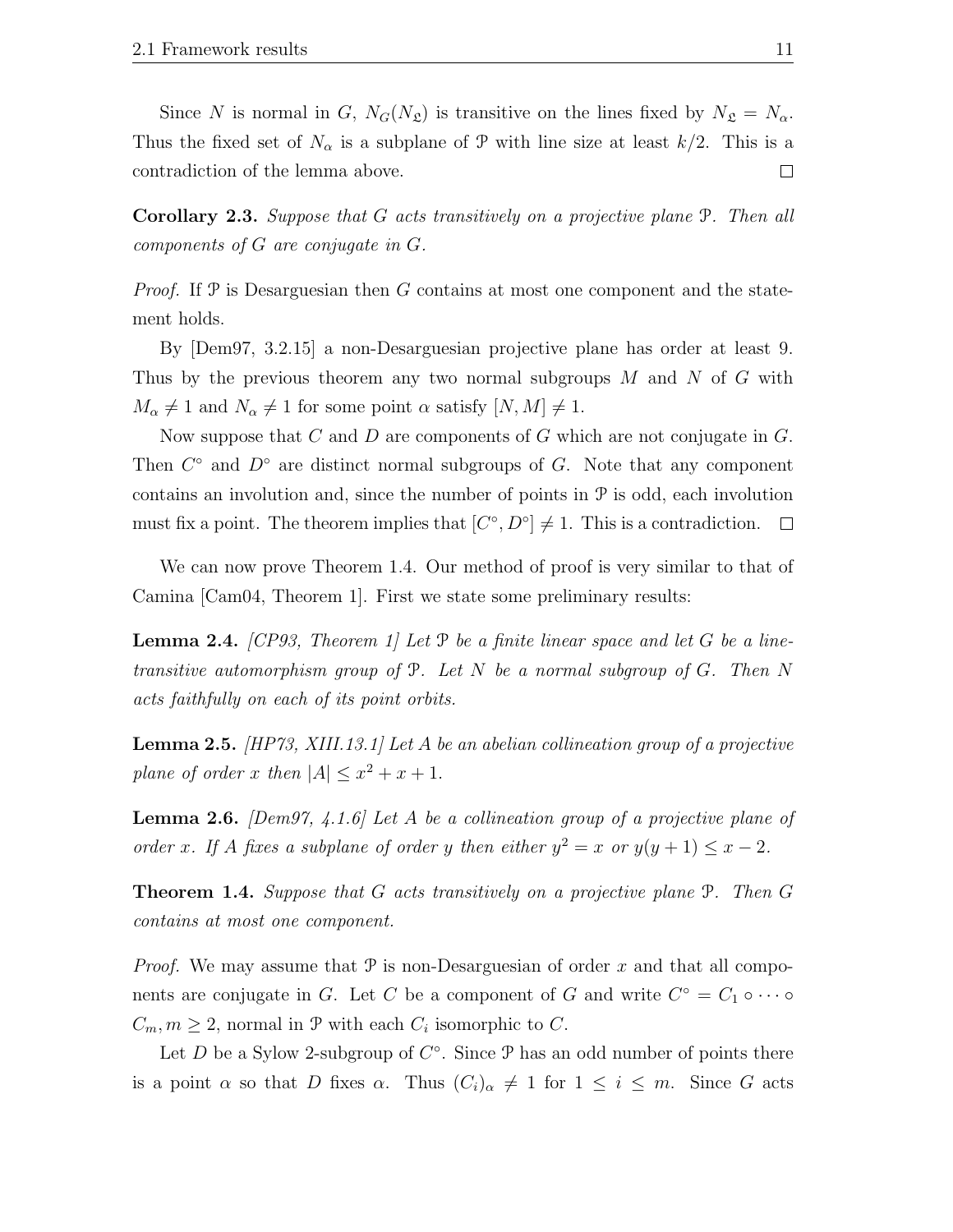transitively on P this is true for all points  $\alpha$ . Choose  $\alpha$  so that  $(C_1)_{\alpha}$  has maximal order. Observe that  $[C_2,(C_1)_\alpha]=1$  so  $\alpha C_2$  consists of points fixed by  $(C_1)_\alpha$ .

Now  $C^{\circ}$  is faithful on all its point orbits by Lemma 2.4. This implies that  $\alpha C_2$ contains at least 5 points as  $C_2$  is quasisimple and normal in  $C^{\circ}$ . The fixed set of  $(C_1)_{\alpha}$  is either a subplane or lies inside a fan. But, since  $C_2$  does not fix any point, we conclude that  $(C_1)_{\alpha}$  fixes a subplane whose order is at most  $\sqrt{x}$ .

We now show that for any line  $\mathfrak L$  incident with  $\alpha$  there is a j so that  $(C_j)_{\alpha}$  fixes **L.** Choose a line **L** incident with  $\alpha$ . If  $(C_1)_{\alpha}$  fixes **L** there is nothing to prove. We know that there exists a line,  $\mathfrak{L}_1$ , which is incident with  $\alpha$  and is fixed by  $(C_1)_{\alpha}$ . But G is transitive on lines so there is  $g \in G$  with  $\mathfrak{L}_1 g = \mathfrak{L}$ . Then  $\beta = \alpha g$  is incident with  $\mathfrak L$  and  $((C_1)_{\alpha})^g$  fixes  $\mathfrak L$ . But there exists j so that  $((C_1)_{\alpha})^g = (C_j)_{\beta}$  since g permutes the factors  $C_i$ . Let  $i \neq j$ . Then  $(C_i)_{\alpha}$  commutes with  $(C_j)_{\beta}$  and so acts on the set of lines fixed by  $(C_i)_{\beta}$ . If  $(C_i)_{\alpha}$  fixes  $\mathfrak L$  then we have proved our claim. If not we see that  $(C_i)_{\beta}$  fixes at least two lines through  $\alpha$  and so fixes  $\alpha$ . However  $((C_1)_{\alpha})^g = (C_j)_{\beta}$  so by the maximality of  $(C_1)_{\alpha}$  we have  $(C_j)_{\alpha} = (C_j)_{\beta}$  and the claim is proved.

Let y be the order of the subplane fixed by  $(C_i)_{\alpha}$ . Then  $m(y+1) \geq x+1$ . If  $y = \sqrt{x}$  then this implies that  $m \geq \sqrt{x}$ . If  $y \neq \sqrt{x}$  then Lemma 2.6 implies that  $y(y+1) \leq x-2$ . Thus  $m \geq y+1$  and so  $m \geq \sqrt{x+1} > \sqrt{x}$ .

Since  $C^{\circ}$  has an abelian subgroup of order at least  $5^{m}$  it follows from Lemma 2.5 that  $x^2 + x + 1 \ge 5^m \ge 5^{\sqrt{x}}$ . This has no solutions.  $\Box$ 

For the remainder of this chapter we will consider G acting transitively on a projective plane  $P$  where  $G$  has a unique component. We go through the classification of finite simple groups and verify that if  $P$  is not Desarguesian then no such action exists.

## 2.2 Basic Results and Notation

The notation outlined in this section will hold throughout the rest of the chapter. We also state here a number of basic results which will be used repeatedly throughout the chapter.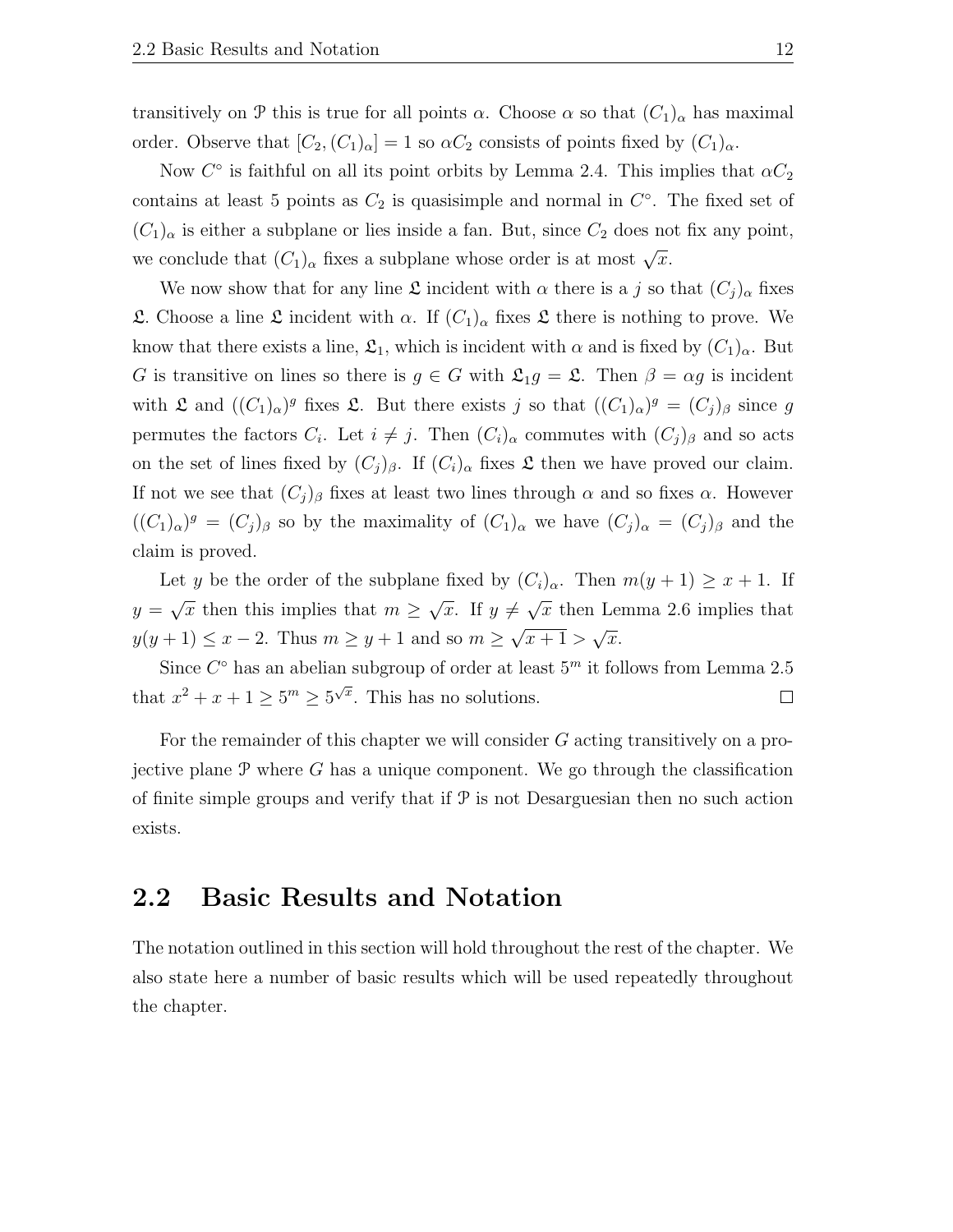#### Projective Plane Results

Consider a group G acting transitively on a projective plane  $\mathcal P$  of order x with  $v = x^2 + x + 1$  points and lines. We have noted already that v is an odd number. In fact we know more than this:

**Lemma 2.7.** [Kan87, p.33] Let G act transitively on a projective plane with  $G_{\alpha}$ a point-stabilizer. Then if  $p_1$  is a prime  $\equiv 2(3)$  then  $G_{\alpha}$  contains some Sylow  $p_1$ subgroup of G. Moreover,  $G_{\alpha}$  contains a subgroup of index at most 3 in a Sylow 3-subgroup of G.

For g an element of G we write  $n_q$  for the size of the G-conjugacy class of g in G and  $r_g$  for the number of these conjugates lying in a point-stabilizer  $G_\alpha$ , for some fixed point  $\alpha$  in  $\mathcal{P}$ . Furthermore,  $d_q$  is the number of fixed points of g. We will sometimes also write  $r_q(B)$  for the number of G-conjugates of g lying in a subgroup B of G, so  $r_g = r_g(G_\alpha)$ .

We know already that if a collineation g fixes at least x points then g is called quasicentral and g fixes  $x+1$ ,  $x+2$  or  $x+\sqrt{x}+1$  points[Dem97, 4.1.7]. Furthermore, if a collineation has  $x + 1$  or  $x + 2$  fixed points then it is known as a *perspectivity* and Wagner has proved that if G contains a nontrivial perspectivity and G acts transitively on P then P is Desarguesian and  $G \geq PSL_3(x)$ [Wag59].

Now any involution is quasicentral ([Dem97, 3.1.6]) and so all the groups that we consider contain quasicentral collineations. Thus we assume that  $x$  is a square, say  $x = u^2$ , and that all quasicentral collineations, in particular all involutions, have  $u^2 + u + 1$  fixed points.

We will be particularly interested in properties of integers of the form  $u^2 + u + 1$ where  $u$  is an integer.

**Lemma 2.8.** If  $x = u^2$  then  $x^2 + x + 1 = (u^2 + u + 1)(u^2 - u + 1)$ , where  $(u^2 + u +$  $1, u^2 - u + 1) = 1.$ 

**Lemma 2.9.** [Lju<sub>4</sub>3, p.11] If  $u^2 + u + 1 = p_1^a$  where  $p_1$  is a prime, then either  $p_1^a = p_1$  or  $p_1^a = 7^3$ .

**Lemma 2.10.** [Kan87, p.33] If  $x = u^2$  and  $x^2 + x + 1 = p^a m$  for a prime p with  $a > 1$ , then either  $m > 8p^a$  or  $p^a = u^2 \pm u + 1 = 7^3$ .

**Lemma 2.11.** Let  $x = u^2$  and let g be an involution acting on projective plane  $\mathcal{P}$ . Then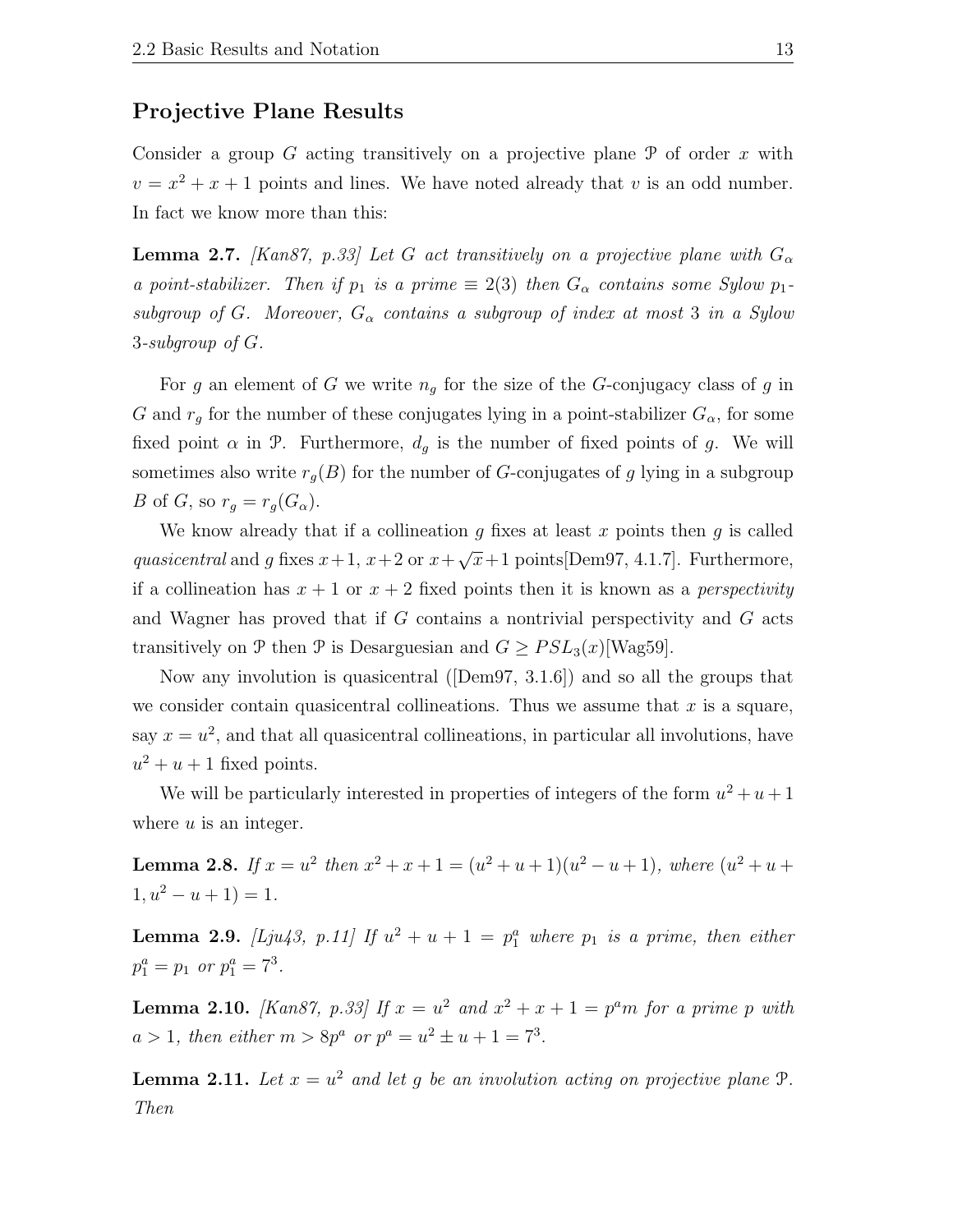- $\bullet$   $\frac{n_g}{r_g}$  $\frac{n_g}{r_g} = u^2 - u + 1;$
- $d_g = u^2 + u + 1;$
- $\bullet\,\,v=\frac{n_g}{r_g}$  $\frac{n_g}{r_g}d_g$  and  $(\frac{n_g}{r_g}$  $\frac{n_g}{r_g}, d_g) = 1.$

*Proof.* Count pairs of the form  $(\alpha, g)$ , where  $\alpha$  is a point and g is an involution fixing  $\alpha$ , in two different ways. Then

$$
|\{(\alpha, g) : \alpha g = \alpha\}| = v r_g = n_g d_g
$$

We know already that  $d_g = u^2 + u + 1$  thus we must have  $\frac{n_g}{r_g}$  $\frac{n_g}{r_g} = u^2 - u + 1$  and the result follows. □

**Lemma 2.12.** Suppose that there exists an involution g in G such that  $n_g = 2^c p^a m$ where  $(m, 2p) = 1$ . Then the largest power of p in v is less than or equal to  $max(p^a, m+2\sqrt{m}+2).$ 

*Proof.* If  $p\vert \frac{n_g}{r_g}$  $\frac{n_g}{r_g}$  then clearly the highest power of p dividing v divides  $p^a$ . If not, then  $u^2 - u + 1 = \frac{n_g}{r_g}$  $\frac{n_g}{r_g}$  divides into m. Then the highest power of p dividing v divides into  $d_g = u^2 + u + 1 < (u^2 - u + 1) + 2\sqrt{u^2 - u + 1} + 2.$  $\Box$ 

It is in our exploitation of the last two results that our treatment will differ substantially from that of Kantor in the primitive case. We will make use of the equalities outlined in Lemma 2.11, taking  $q$  to be a member of a small conjugacy class of involutions.

#### Group Theory Results and Notation

We begin with a general lemma which will be useful throughout the chapter.

**Lemma 2.13.** Let  $C < A \times B$ . Suppose  $|A| < |B : N|$  where N is the largest proper normal subgroup of B. Then either:

- $C \leq A \times B_1$  for  $B_1 \leq B$ ; or
- $C = A_1 \times B$  for  $A_1 \leq A$ .

*Proof.* Suppose  $C \nleq A \times B_1$  for  $B_1 \lt B$ . Then define  $B_1 = \{(1, b) : (a, b) \in C\} \cong B$ and observe that the projection  $C \to A$ ,  $(a, b) \mapsto a$  has kernel  $K = \{(1, b) \in C\} \triangleleft B_1$ . But  $|B_1: K| \leq |A| < |B: N|$  where N is the largest proper normal subgroup of B. Thus  $K = B_1$  and  $C = A_1 \times B$  for some  $A_1 \leq A$  as required.  $\Box$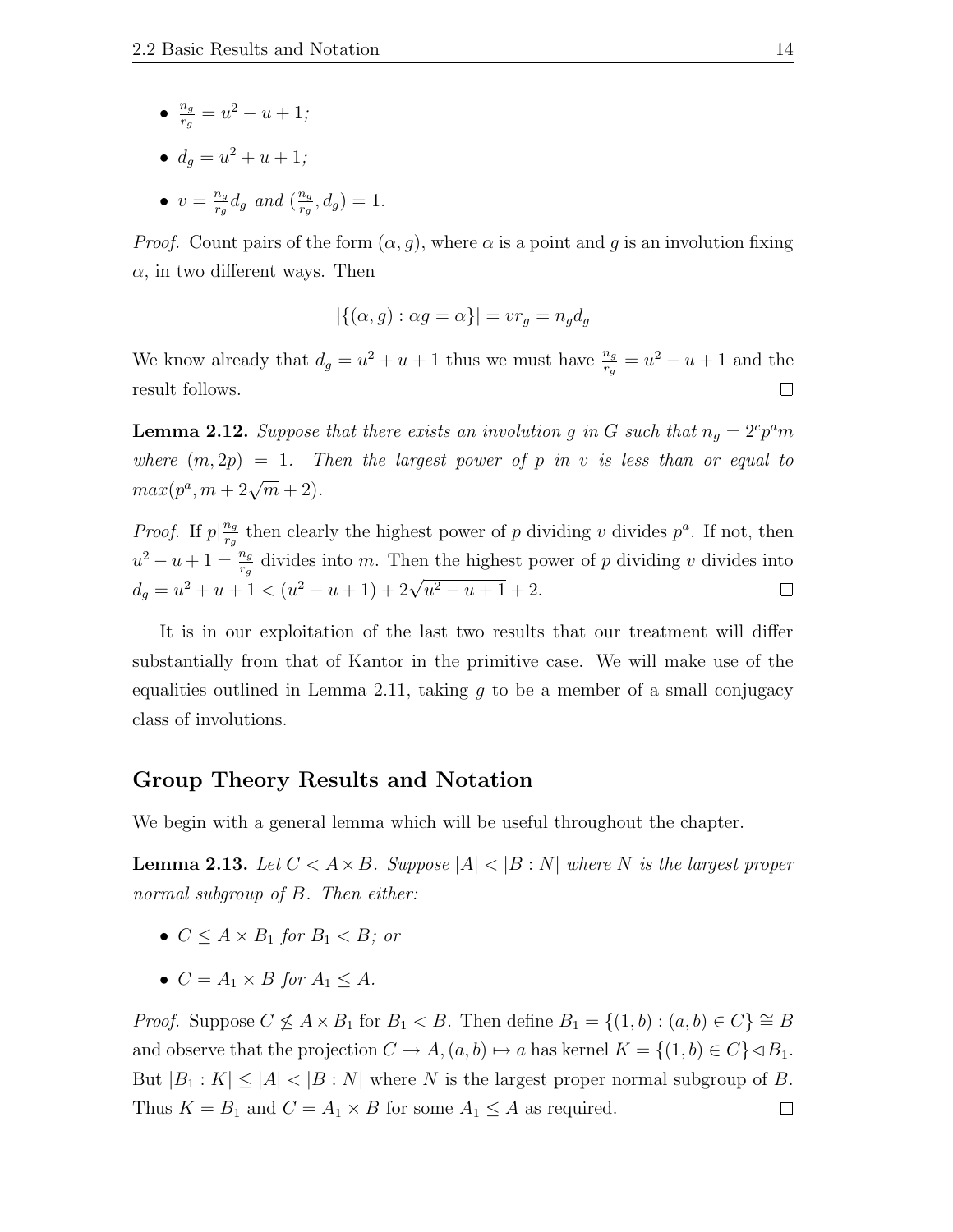Now we want to show that a group  $G$  with unique component  $L$  cannot act transitively on a projective plane P unless it contains a non-trivial perspectivity. Put  $L_{\alpha} = G_{\alpha} \cap L$ , the stabilizer of a point  $\alpha$  in the action of L on P. In general, we will set M to be a maximal subgroup of the component L which contains  $L_{\alpha}$ . Define  $L^{\dagger} := L/Z(L)$  and  $M^{\dagger} := M/(Z(L) \cap M)$ .

Write  $G = (L \circ C_G(L)).N$  where N is a subgroup of  $OutL$ . Then  $G/C_G(L)$  is an almost simple group and we use results about the maximal subgroups of such groups:

When  $L^{\dagger}$  is a classical simple group we use the results of Aschbacher [Asc84] as described in Kleidman and Liebeck [KL90]. These results give information about the maximal subgroups of a group  $L^{\dagger}.N$  with simple socle  $L^{\dagger}$  a classical group. In small dimensions we will refer to the results given by Kleidman [Kle87] who uses identical notation.

We will sometimes precede the structure of a subgroup of a projective group with ˆ which means that we are giving the structure of the pre-image in the corresponding universal group. For a given element  $g \in L$  we will often write  $g^*$  for an element in the corresponding universal group which projects onto  $g$ . The symbol  $*$  will also be used in a different way, with groups, e.g.  $P_1^*$ , to signal that a group is a subgroup of a section of L or  $L^{\dagger}$ .

We can exclude several atypical situations by observing that, except when  $L =$  $P\Omega^+(8,q)$ , we may assume that  $G/C_G(L) \leq \Gamma L$ , the full semilinear classical group associated with L. The cases we have excluded here are when  $L^{\dagger} = PSL(n, q)$  while  $G/C_G(L)$  contains an inverse-transpose automorphism of L and when  $L = Sp(4, 2^f)$ while  $G/C<sub>G</sub>(L)$  contains a graph automorphism of L. In both cases G contains a normal subgroup H of index 2 such that  $H/C_H(L) \leq \Gamma L$ . Since we are acting on a set of odd order, any transitive action of  $G$  induces a transitive action of  $H$ . Thus, except when  $L^{\dagger} = P\Omega^+(8, q)$ , we assume that  $G/C_G(L) \leq \Gamma L$ .

We will write  $M \in \mathcal{C}_i$  to mean that  $M^{\dagger}$  is in the *i*-th family of natural maximal subgroups of  $L^{\dagger}$  given by Kleidman and Liebeck[KL90]. When M is parabolic we will write  $M = P_m$  to mean that M is a maximal parabolic subgroup fixing a totally singular subspace W of dimension  $m$  inside the natural classical geometry V of dimension  $n$ .

When  $L^{\dagger}$  is an exceptional simple group we use different sources to find information about maximal subgroups  $M$  of  $L$ . When  $M$  is parabolic we refer to [Car89, GLS94, GL83]. In some other cases, the maximal subgroups are completely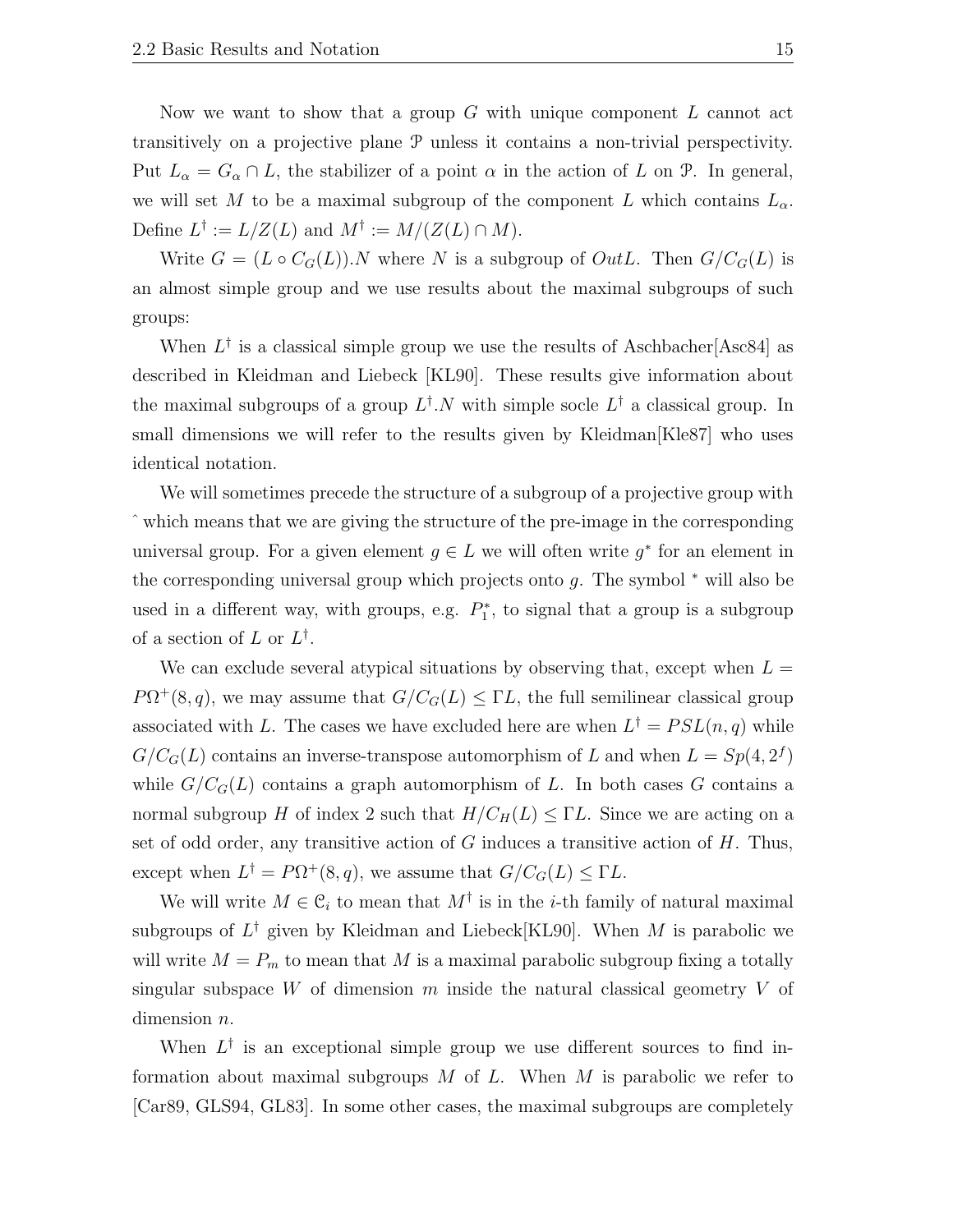enumerated; in particular for  $L^{\dagger} = {}^2B_2(q)[Suz62]$ , for  $L^{\dagger} = {}^2G_2(q)[K]$ le88a, War66], for  $L^{\dagger} = G_2(q)$ [Kle88a, Coo81], for  $L^{\dagger} = {}^{2}F'_{4}(q)$ [Mal91, CCN+85] and for  $L^{\dagger} =$  ${}^{3}D_{4}(q)$ [Kle88b].

In both classical and exceptional cases, we appeal to a result of Liebeck and Saxl [LS85] and Kantor[Kan87] which gives the maximal subgroups of odd index in an almost simple group. In particular, when the socle is a finite simple classical group acting on a classical geometry V, such a maximal subgroup either lies in  $\mathcal{C}_1$ (stabilizers of totally singular or non-singular subspaces) for characteristic 2 or, when the characteristic is odd, lies in  $\mathcal{C}_1$ ,  $\mathcal{C}_2$  (stabilizers of decompositions into subspaces of fixed dimension,  $V = \bigoplus_{i=1}^{t} V_i$  or  $\mathfrak{C}_5$  (stabilizers of subfields) or is in a small set of listed exceptions.

Finally, when  $L^{\dagger}$  is a sporadic simple group we refer to [Asc86] which, amongst many other things, lists the maximal subgroups of odd index.

Our analysis becomes slightly simpler by using the following result of Camina and Praeger which is a corollary of Lemma 2.4:

**Lemma 2.14.** [CP93, Corollary 1] Let N be an abelian normal subgroup of a group G. Suppose that G acts line-transitively on a finite linear space P. Then N acts semiregularly on the points of P.

In the case where  $\mathcal P$  is a projective plane we can apply Lemma 2.7. Thus if L is a unique component of G then  $Z(L)$  is normal in G and must have order only divisible by primes congruent to  $1(3)$  or by 3 to the first power. In the case where L is a group of Lie type, for instance, this implies that  $L$  is simple unless it is isomorphic to  $E_6(q)$ ,  ${}^2E_6(q)$ ,  $U(n,q)$  or  $PSL(n,q)$  for certain n.

### Hypothesis

Finally, we may state our hypothesis for the rest of the chapter:

**Hypothesis.** Assume that  $G$  is a group with a unique component  $L$ . Assume that G acts transitively on a projective plane  $P$  of order  $x = u^2$  such that all involutions fix  $u^2 + u + 1$  points of  $\mathcal{P}$ . Assume that  $L_{\alpha} \leq M$  where M is a maximal subgroup of L of odd index. Furthermore assume that  $v > |L : M|$ .

Throughout the rest of the chapter we will set  $L^{\dagger}$  to be in a particular family of simple groups of Lie type and will demonstrate that our hypothesis leads to a contradiction.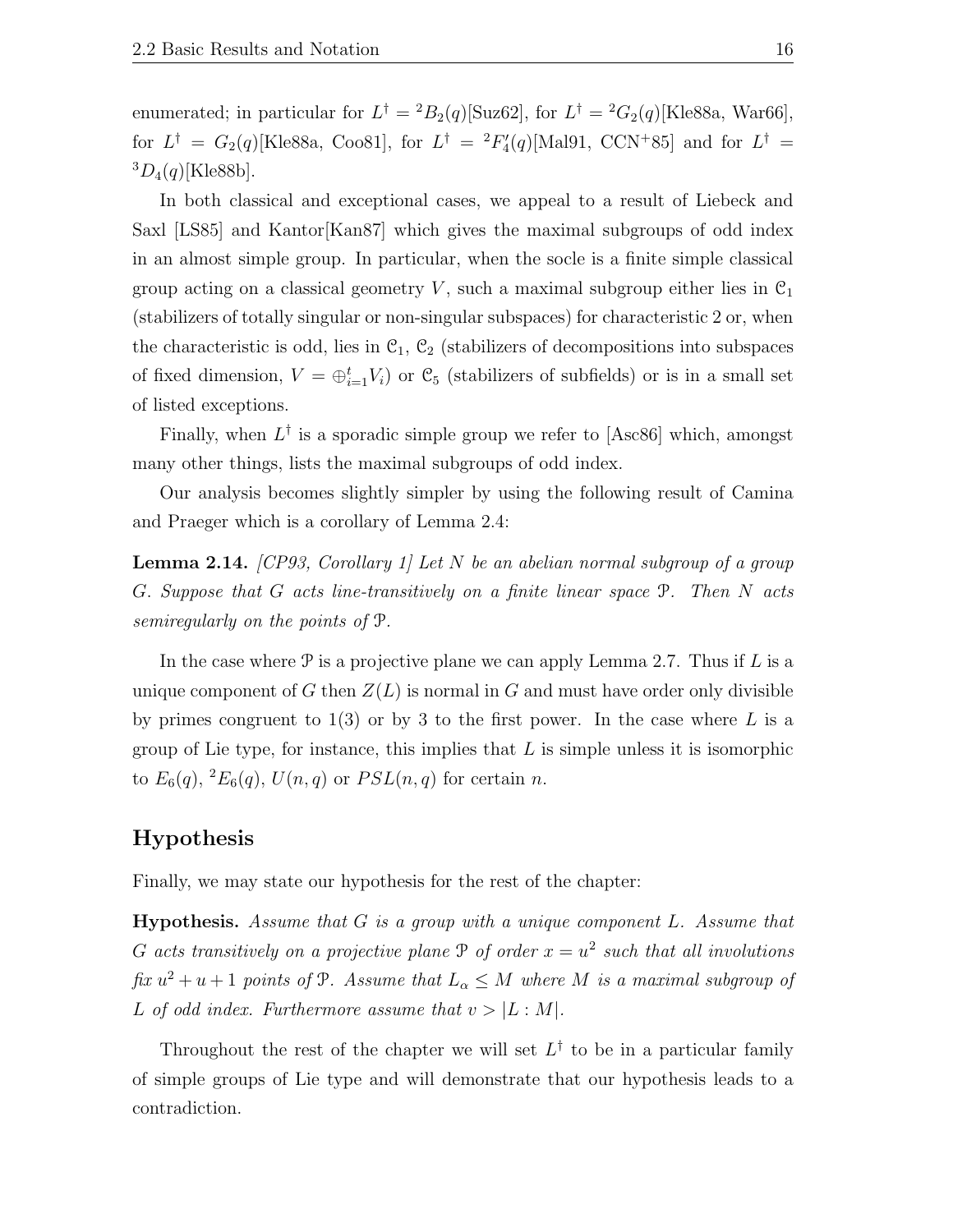#### **2.3** † is alternating or sporadic

In this section we prove the following proposition:

**Proposition 2.15.** Suppose G has a unique component L such that  $L^{\dagger}$  is isomorphic to an alternating group,  $A_n$  with  $n \geq 5$ , or a sporadic simple group. Then G does not act transitively on a projective plane.

When  $L^{\dagger}$  is a sporadic simple group, the maximal subgroups of  $L^{\dagger}$  of odd index are given by Aschbacher[Asc86]. Aschbacher's list implies that any maximal subgroup M of odd index in L has index divisible by 9 or by a prime congruent to  $2(3)$ . Since  $L_{\alpha}$  must lie in such a maximal subgroup this contradicts Lemma 2.7.

Suppose that  $L^{\dagger} \cong A_n$ , the alternating group on n letters. If  $n \neq 6, 7$  then  $Z(L) \leq 2$  [Sch11]; thus, by Lemma 2.14,  $L = L^{\dagger} = A_n$ . If  $n = 6, 7$  then  $Z(L) \leq 6$ and so, by Lemma 2.14,  $L = A_n$  or  $L = 3.A_n$ .

Assume for the moment that  $n > 7$  and so  $L = A_n$ . Let  $g \in L = A_n$  be a double transposition. Then  $n_g = \frac{n(n-1)(n-2)(n-3)}{8}$ . Now  $A_n$  contains an abelian subgroup, H, of size  $2^{\lfloor \frac{n}{2} \rfloor - 1}$  which contains at least  $\lfloor \frac{n}{2} \rfloor$  $\frac{n}{2}$ ]( $\lfloor \frac{n}{2}$  $\frac{n}{2}$ ] – 1) *L*-conjugates of *g*.

Since H lies inside a Sylow 2-subgroup of L, we know that H lies in  $L_{\alpha}$  for some point  $\alpha$ . We conclude that

$$
\frac{n_g}{r_g} \le \frac{n(n-1)(n-2)(n-3)}{8\lfloor \frac{n}{2} \rfloor (\lfloor \frac{n}{2} \rfloor - 1)}.
$$

Next we refer to Lemma 2.5 and observe that  $|H| \leq v$ . Furthermore, for  $u > 2$ ,  $v < 2(\frac{n_g}{r_g})^2$ . Hence

$$
2^{\lfloor \frac{n}{2} \rfloor - 1} \le 2 \frac{n^2 (n - 1)^2 (n - 2)^2 (n - 3)^2}{2^6 \lfloor \frac{n}{2} \rfloor^2 (\lfloor \frac{n}{2} \rfloor - 1)^2}
$$
  
\n
$$
\implies 2^{\lfloor \frac{n}{2} \rfloor} < n^4
$$
  
\n
$$
\implies n \le 43.
$$

If  $u = 2$  then  $v = 21$  and again we can conclude that  $n \leq 43$ . Now to examine the cases where  $7 < n \leq 43$  we use a method similar to that in [CNP03, Section 5].

Consider the usual permutation action of  $L = A_n$  as  $Alt(\Omega)$ , acting on a set  $\Omega$ of size *n*. Then  $L_{\alpha}$  contains a Sylow *p*-subgroup of L for every prime  $p \equiv 2(3)$  and a subgroup of index 3 in a Sylow 3-subgroup of L.

Let  $\Gamma$  be the longest orbit of  $L_{\alpha}$  in  $\Omega$ . If  $8 \leq n \leq 10$  then, since  $L_{\alpha}$  contains a Sylow 2-group and a Sylow 5-group of L,  $L_{\alpha}^{\Gamma}$  must be primitive; if  $11 \leq n \leq 21$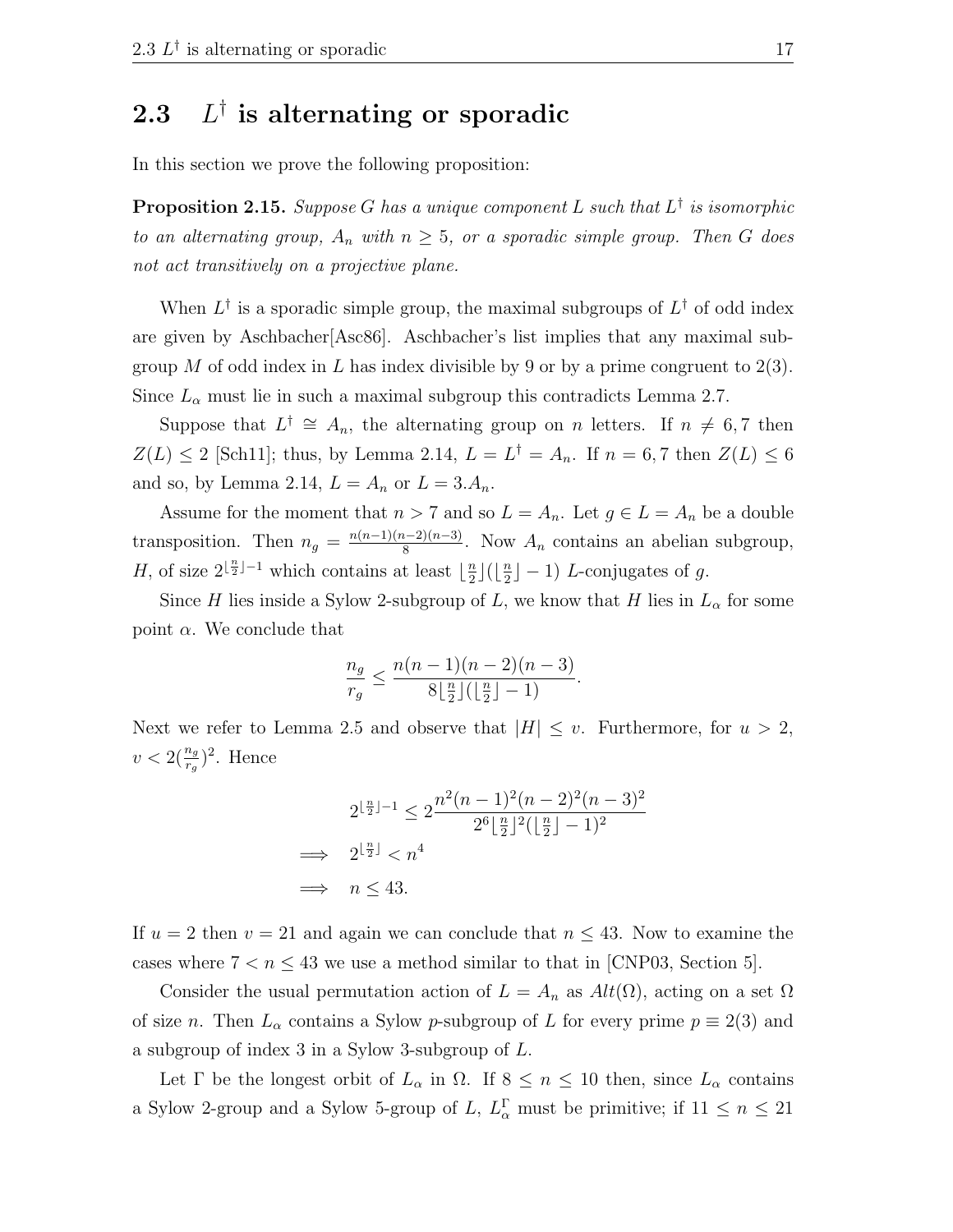then the same conclusion comes from the primes 2 and 11; if  $22 \leq n \leq 33$  then the same conclusion comes from the primes 2 and 17; and if  $34 \leq n \leq 43$  then the same conclusion comes from the primes 2 and 29. Now  $L_{\alpha}^{\Gamma}$  has odd index in  $Alt(\Gamma)$  and 5 does not divide the index. By [LS85] this means that  $L_{\alpha}^{\Gamma}$  contains  $Alt(\Gamma)$ .

For  $n \geq 11, n \neq 39$ , we claim that  $|\Gamma| \geq n-2$ . This is proved using Lemma 2.7 for each individual value of n. We do not reproduce this here but consider, for instance, when  $n = 16$ : Then  $L_{\alpha}$  contains elements with cycle type (11) and (8,8) and so  $|\Gamma| = 16 \geq n-2$ .

Let us examine this case, where  $n \geq 11, n \neq 39$ . Consider again, g, a double transposition with  $n_g = \frac{n(n-1)(n-2)(n-3)}{8}$ . Then  $r_g \ge \frac{(n-2)(n-3)(n-4)(n-5)}{8}$  and so  $\frac{n_g}{r_g}$  $\frac{s}{r_g} \leq$  $\frac{n(n-1)}{(n-4)(n-5)} < 3$  for  $n \ge 11$ . This is impossible.

For  $n = 39$  it turns out, using Lemma 2.7, that  $|\Gamma| \geq 34$ . Then  $\frac{n_g}{r_g} < 3$  and this case is excluded.

For  $n = 8$  or 10, the same argument gives  $|\Gamma| = n$  and no action exists. For  $n = 9, |\Gamma| \geq 5$  and, referring to [LS85],  $L_{\alpha}$  lies in an intransitive subgroup of L and this contradicts Lemma 2.7.

Now suppose  $n \leq 7$ . If  $n = 5$  or 6 then Lemma 2.7 implies that  $|L : L_{\alpha}| \leq 3$ . This is impossible since no subgroup of such small index exists in L. We are left with  $n = 7$ .

When  $n = 7$  we know that  $L_{\alpha}$  contains an element of order 5. Examining [CCN+85] this means that  $M^{\dagger} = S_5$  or  $A_6$ . In fact we must have  $L_{\alpha} = S_5$  or  $A_6$ . In both cases  $\frac{n_g}{r_g}$  $\frac{n_g}{r_g}$  is not an integer. Thus all cases are excluded.

Remark. It is worth noting that we could immediately conclude, from the transitivity of G and by appealing to [GH00, Theorem 1], that  $n \leq 21$ . However this is a large result and so we have given a more elementary and direct proof above.

#### $2.4$  $L^{\dagger} = PSL(n, q)$

In this section we prove the following proposition:

**Proposition 2.16.** Suppose G has a unique component such that  $L^{\dagger}$  is isomorphic to  $PSL(n, q)$  with  $n > 3$ . Then G does not act transitively on a projective plane.

Note that, by the result of Wagner[Wag59] cited above, it is sufficient to prove that our hypothesis, with  $L^{\dagger} = PSL(n, q)$ , leads to a contradiction. Recall that, for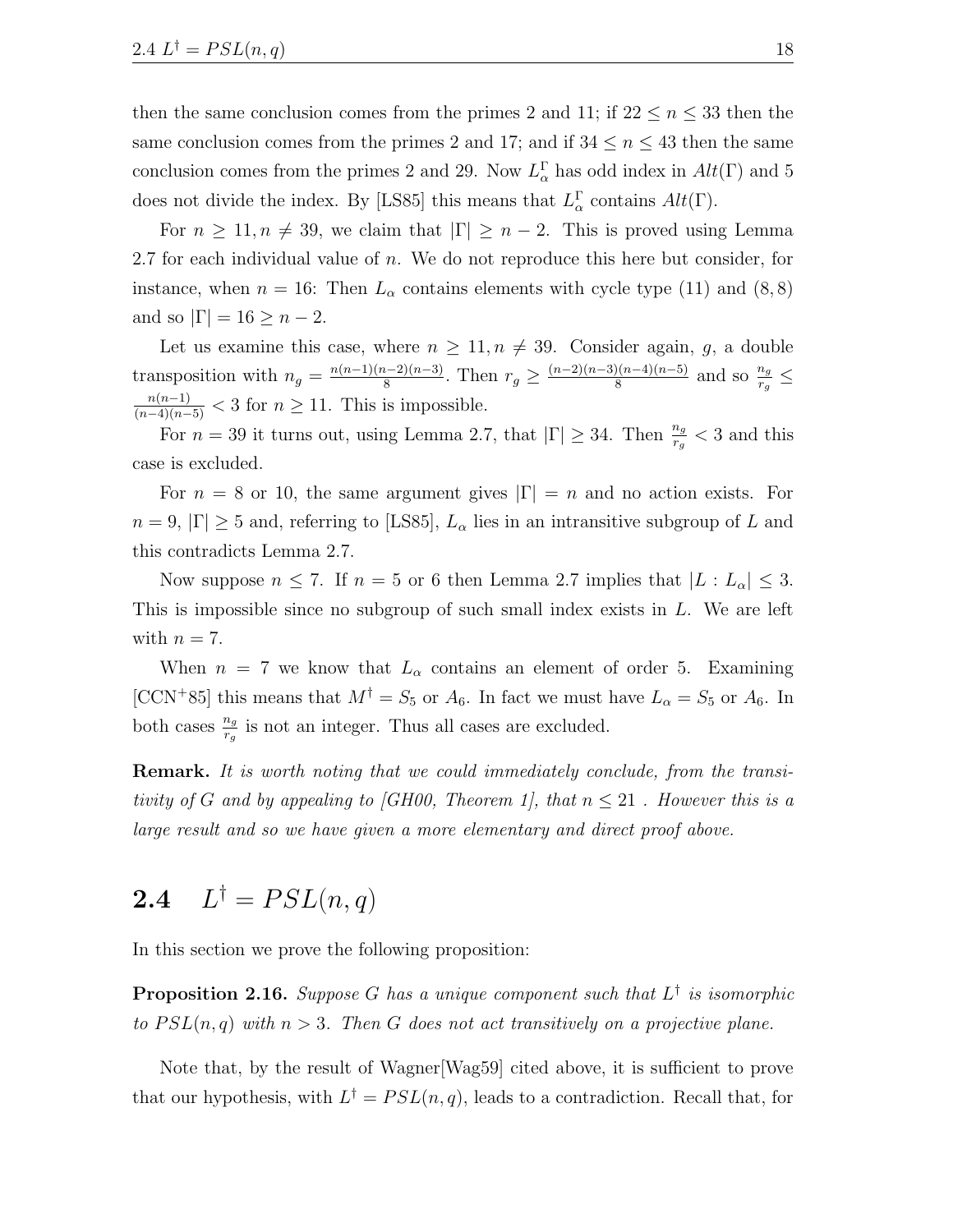$n \neq 8$ , we assume that  $G/C_G(L) \leq \Gamma L(n,q)$ . We also suppose that  $n > 3$  for the remainder of this section.

Now consider  $SL(n, q)$  acting naturally on a vector space V. Then recall that a *transvection,*  $g^*$  say, in  $SL(n,q)$  is a collineation of V such that  $g^* - I$  has rank 1 and square 0. We now state the following preliminary result:

**Lemma 2.17.** Let C be a conjugacy classes of involutions in L corresponding to either,

- diagonalizable involutions in the natural modular representation of  $SL(n,q)$ with q odd; or to
- the projective image of transvections in  $SL(n, q)$ , where  $q = 2<sup>a</sup>$  for some integer  $\overline{a}$ .

Then  $C$  is invariant under  $\Gamma L$ .

*Proof.* Consider the diagonalizable case first. We need to consider the actions by conjugation of automorphisms of  $SL(n, q)$  on a diagonal matrix,

$$
g^* = \begin{pmatrix} -1 & & & & \\ & \ddots & & & \\ & & -1 & & \\ & & & 1 & \\ & & & & \ddots \\ & & & & & 1 \end{pmatrix}.
$$

Clearly a field automorphism will preserve  $g^*$ . Similarly an automorphism lying in  $GL(n, q)$  of form,

$$
\begin{pmatrix} 1 & & & \\ & \ddots & & \\ & & 1 & \\ & & & a \end{pmatrix}
$$

where  $a \in GF(q)^*$ , also preserves  $g^*$ . These generate the full outer automorphism group of  $SL(n, q)$  in  $\Gamma L(n, q)$  and we are done. In the case where we have a transvection then we consider the actions by conjugation of automorphisms of  $SL(n, q)$  on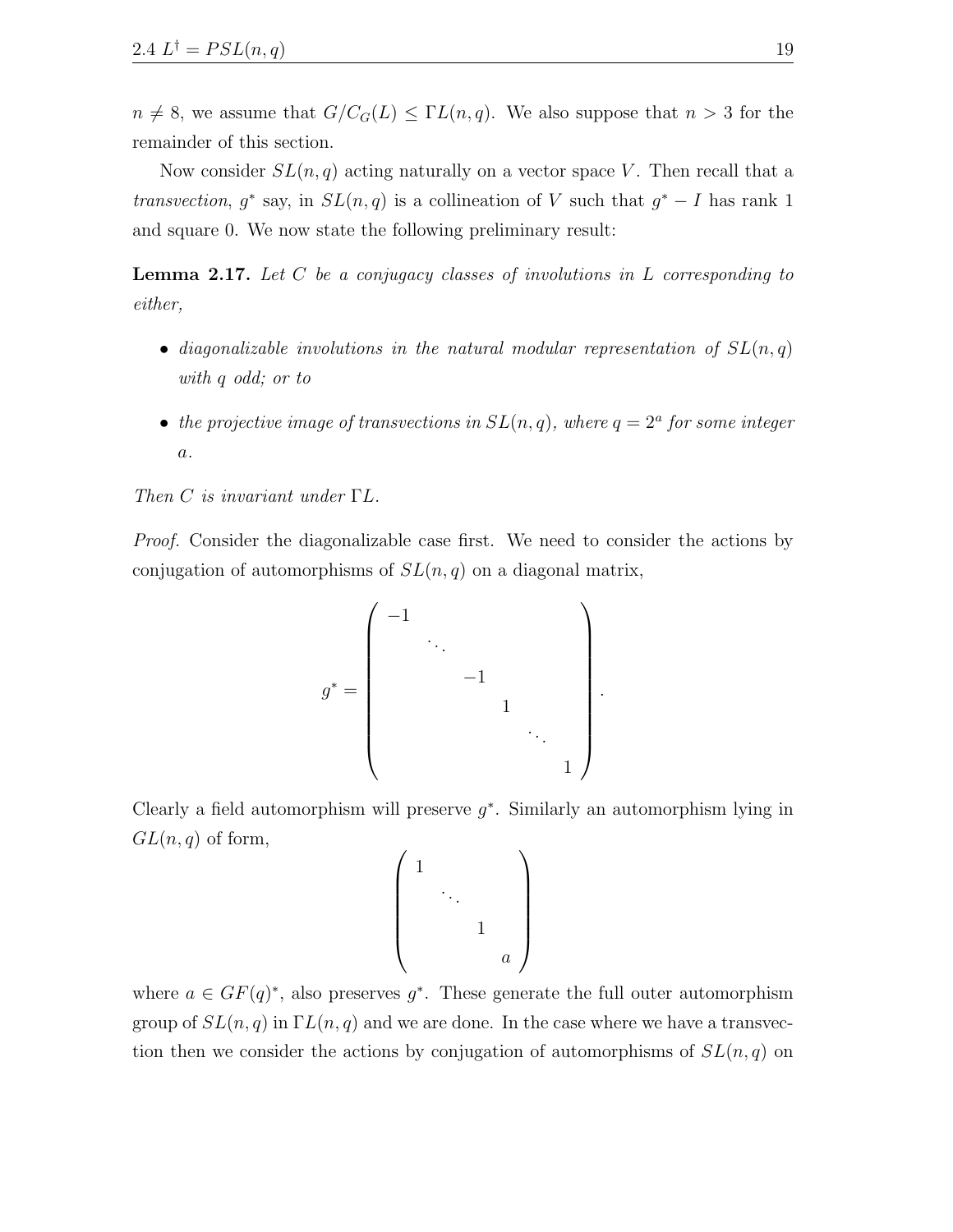a matrix,

$$
g^* = \begin{pmatrix} 1 & 1 & 0 & \dots & 0 \\ & 1 & & \ddots & \vdots \\ & & & \ddots & 0 \\ & & & & 1 \end{pmatrix}.
$$

Clearly both field automorphisms and the automorphism in  $GL(n, q)$  exhibited above preserve  $g^*$  and we are done.  $\Box$ 

Much of the ensuing treatment will involve counting involutions  $g$ . We will take care to ensure that  $g$  is always of one of the two types in this lemma thus ensuring that  $n_g = r_g(L) = |L : C_L(g)|$  and  $r_g = r_g(L_\alpha)$ . Also, observe that we may exclude  $PSL(4, 2) \cong A_8$ . We begin by restricting the family within which M, a maximal subgroup of L containing  $L_{\alpha}$ , may lie:

### 2.4.1  $L_{\alpha}$  must lie in a parabolic subgroup

By Liebeck and Saxl [LS85], we know that  $L_{\alpha}$  lies inside a maximal subgroup M where

- for q odd,  $M \in \mathcal{C}_1, \mathcal{C}_2$  or  $\mathcal{C}_5$ ; or  $n = 4$ ;
- for q even,  $M \in \mathcal{C}_1$ .

**Lemma 2.18.**  $L_{\alpha}$  cannot lie inside a maximal subgroup from families  $\mathcal{C}_i$ ,  $i > 1$ .

*Proof.* We may assume that q is odd. In  $SL(n, q)$ , define

$$
g^* = \begin{pmatrix} -1 & & & & \\ & -1 & & & \\ & & 1 & & \\ & & & \ddots & \\ & & & & 1 \end{pmatrix}.
$$

Then  $g^*$  is centralized in  $SL(n,q)$  by  $(SL(2,q) \times SL(n-2,q))$ .  $(q-1)$  Then the projective image,  $g$ , of  $g^*$  is an involution in L and  $n_g$  divides into

$$
\frac{q^{2(n-2)}(q^{n-1}+\cdots+q+1)(q^{n-2}+\cdots+q+1)}{q+1}.
$$

Examining the order of subgroups M in  $\mathfrak{C}_2$  or  $\mathfrak{C}_5$  we find that  $|M|_p \leq q^{\frac{1}{4}(n-1)n}$ and hence  $|L : M|_p \geq q^{\frac{1}{4}(n-1)n}$ . Since  $n > 3$ , we know that  $q^2$  divides the index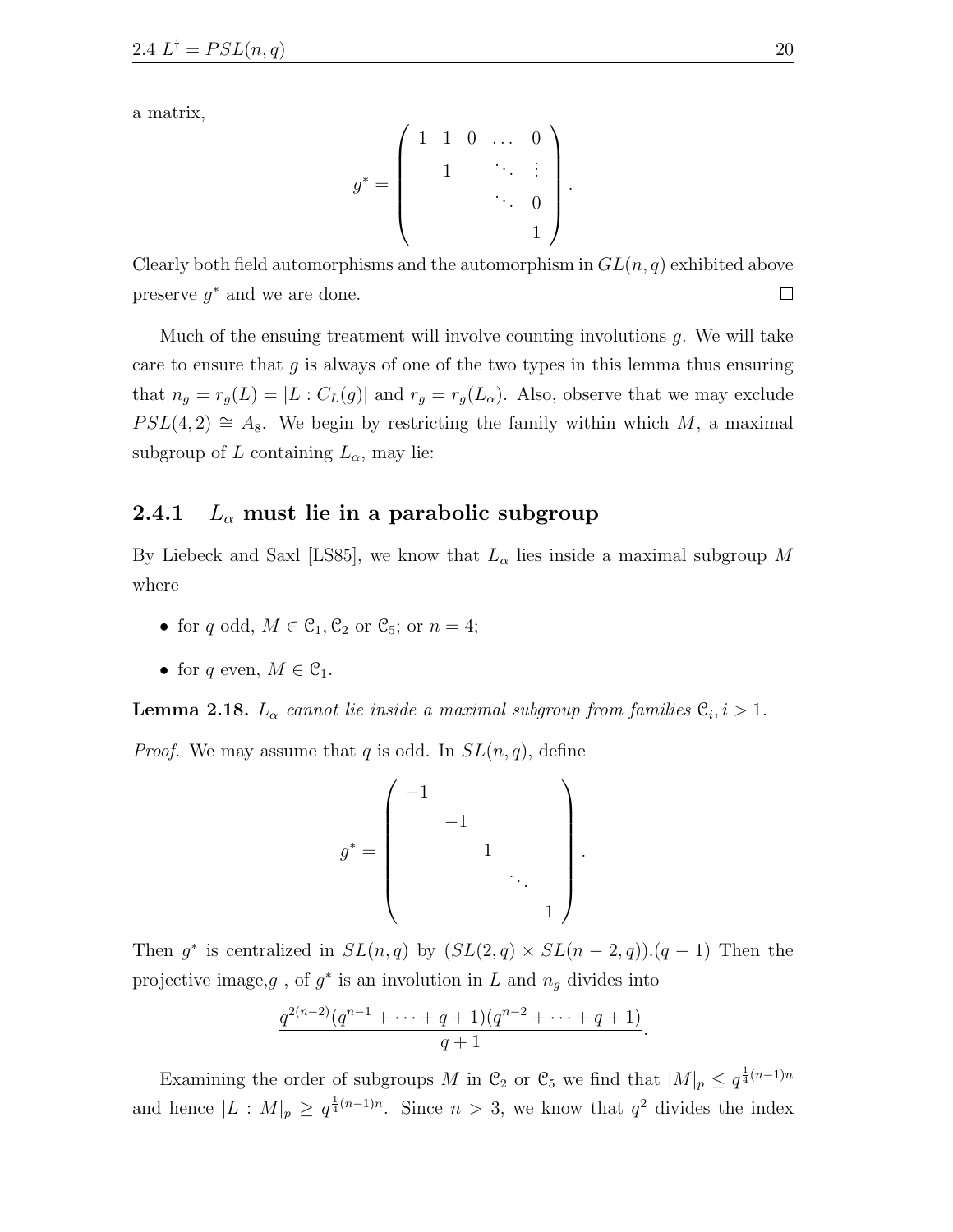of any maximal subgroup in  $\mathcal{C}_2$  or  $\mathcal{C}_5$ . In the case where  $n = 4$ , the only maximal subgroups of odd index which do not lie in families  $\mathcal{C}_1$ ,  $\mathcal{C}_2$  or  $\mathcal{C}_5$  also have index divisible by  $q^2$ . Hence  $p \ge 7$  by Lemma 2.7. Then, by Lemma 2.12, the largest power of p in v is  $q^{2(n-2)}$ .

Thus, for  $n > 4$ ,  $q^{\frac{1}{2}n(n-1)-2(n-2)} = q^{\frac{1}{2}(n^2-5n+8)}$  divides the order of  $L_{\alpha}$ . We therefore need to have  $\frac{1}{2}$  $\frac{1}{2}(n^2-5n+8)\leq \frac{1}{4}$  $\frac{1}{4}(n-1)n$  and so  $n < 7$ .

If n is 5 or 6 then the only possibility that fits this inequality is when  $M =$  $N_L(L(n, q_0))$  for  $q = q_0^2$ . But then  $|L : M|$  is even and so this case can be excluded. This possibility can also be excluded when  $n = 4$ . However when  $n = 4$  (and so  $L = PSL(4,q)$  we also need to consider the following further possibilities:

•  $M = \hat{C}(SL(2,q) \times SL(2,q)).(q-1).2.$  In this case  $|L : M| = n_g = \frac{1}{2}$  $\frac{1}{2}q^4(q^2 +$  $1(q^2+q+1)$ . Then we know that the maximum power of p in v is  $q^4$  hence  $L_{\alpha}$  contains Sylow p-subgroups of M. However the index of a parabolic subgroup in  $SL(2,q)$  is even, hence we must have  $\hat{\;} (SL(2,q) \times SL(2,q))$ .  $2 < L_{\alpha}$ . Then we know that for some  $\alpha$ ,  $L_{\alpha} > \hat{ }$  $\int SL(2,q)$  $SL(2,q)$  $\setminus$ . Since  $L_{\alpha}$  also contains a Sylow 2-subgroup of  $PSL(4, q)$ , this implies that  $L_{\alpha}$  must contain  $\sqrt{ }$ 1  $\setminus$ 

the projective image of  $\overline{\phantom{a}}$ −1 1  $\begin{array}{c} \hline \end{array}$ 

which is *L*-conjugate to 
$$
g
$$
 and so

−1  $r_g \geq q^2(q+1)^2$ . Thus  $\frac{n_g}{r_g}$  $\frac{n_g}{r_g} \leq \frac{1}{2}$  $\frac{1}{2}q^2(q^2+1)$  and  $v \leq q^4(q^2+1)(q^2+q+1)$  and so  $v=\frac{1}{2}$  $\frac{1}{2}q^4(q^2+1)(q^2+q+1)$  contradicting Lemma 2.10.

- $M = L(4, q_0) \cdot \left[ \frac{c}{(q-1, 4)} (q_0 1, 4) \right]$  where  $c = (q-1)/(q_0 1, \frac{q-1}{(q-1, 4)})$  and  $q = q_0^3$ . Then  $|L: M| = (q_0^{12}(q_0^8 + q_0^4 + 1)(q_0^6 + q_0^3 + 1)(q_0^4 + q_0^2 + 1))/(\frac{c}{(q-1,4)}(q_0 - 1, 4)).$ Now we know that  $p \equiv 1(3)$  and so the highest power of 3 in c is 3. Then we have  $9||L: M||$  which is impossible.
- M is of odd index but does not lie in families  $\mathcal{C}_1, \mathcal{C}_2$  or  $\mathcal{C}_5$ . Examining the tables of Kleidman[Kle87], we find that there are two possibilities: Either  $M \in \mathcal{C}_6$  and  $M \cong 2^4.A_6$  or  $M \in \mathcal{C}_8$  and  $M \cong PGSp(4,q)$ . In the former case,  $q^6$  divides  $|L : M|$  which is a contradiction. In the latter case, since  $p \equiv 1(3)$ , we find that 9 divides  $|L : M|$  which, again, is a contradiction.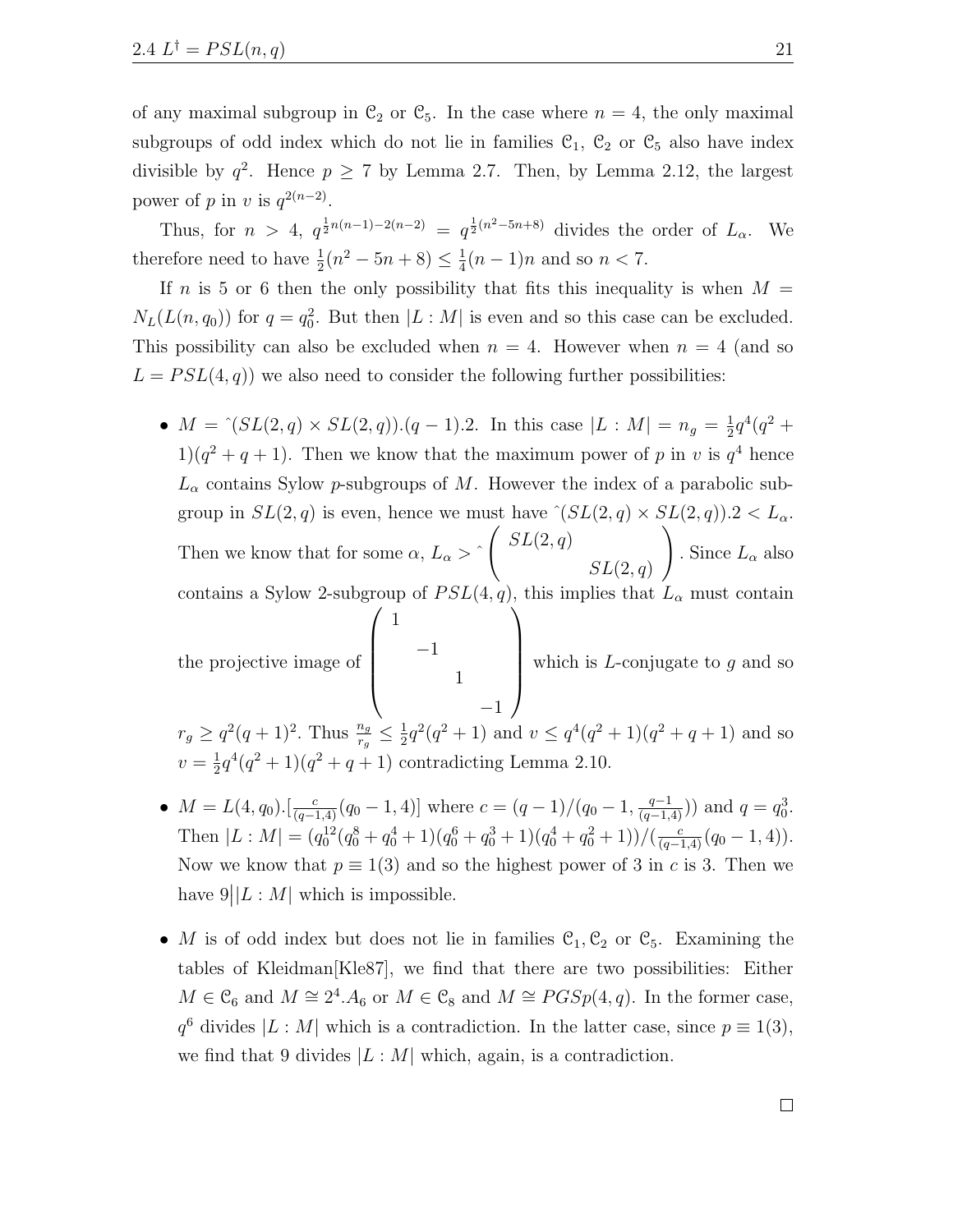Thus we assume from here on that  $L_{\alpha}$  lies inside  $M \in \mathcal{C}_1$ . This means that  $L_{\alpha}$ must always lie inside a parabolic subgroup,  $P_m$ , which stabilizes a subspace W of dimension m in the natural vector space for  $G$ . We now seek to bound m.

### 2.4.2  $L_{\alpha}$  lies in  $P_m$ , m small

We begin by noting some preliminary facts which we will use to establish which parabolic groups  $P_m$  are possible candidates to contain  $L_\alpha$ . In particular we will show that  $m$  is small.

**Lemma 2.19.** Suppose  $L_{\alpha}$  lies inside  $P_m$ . For  $r\vert\binom{n}{m}$  $\binom{n}{m}$ , r prime, there exists an integer a such that  $(1 + q^a + \cdots + q^{a(r-1)})$  divides into  $|L : P_m|$  which, in turn, divides into  $\overline{v}$ .

*Proof.* Let  $r^a = |n|_r$ . Clearly  $1 + q^{r^i} + \cdots + q^{r^{i(r-1)}}$  divides  $q^n - 1$  for  $i < a$ . Then to prove Lemma 2.19 it is sufficient to prove that the polynomial  $1+x^{r^i}+\cdots+x^{r^i(r-1)}$ is irreducible in  $\mathbb{Q}[x]$ .

Now observe that  $1 + x^{r^i} + \cdots + x^{r^i(r-1)}$  is the product of those roots  $\mu$  of 1 for which  $\mu^{r^{i+1}} = 1$  and  $\mu^{r^j} \neq 1$  where  $j \leq i$ . In other words  $1 + x^{r^i} + \cdots + x^{r^i(r-1)}$  is the  $r^{i+1}$ -th cyclotomic polynomial and so is irreducible.  $\Box$ 

**Corollary 2.20.** Suppose  $L_{\alpha}$  lies inside  $P_m$ .

- If  $p \equiv 1(3)$  then for all primes r dividing  $\binom{n}{m}$  $\binom{n}{m}$ , we must have  $r \equiv 1(3)$  or  $r = 3$ and 9  $\mathcal{X}\binom{n}{m}$  $\binom{n}{m}$ .
- If p is odd then  $\binom{n}{m}$  $\binom{n}{m}$  must be odd and so either
	- $n$  is odd; or
	- $n$  is even and m is even.
- If  $p=2$  then  $\binom{n}{m}$  $\binom{n}{m} \not\equiv 0(4).$

*Proof.* We need only prove the final statement. Suppose  $4\binom{n}{m}$  $\binom{n}{m}$ . Then either  $(q^2+1)|v|$ or  $(q+1)^2|v$ . This means that either v is divisible by a prime equivalent to 2(3) or that  $9|v$ . Both of these are impossible.  $\Box$ 

Note that, since  $(n, q) \neq (4, 2)$ , the smallest index of a parabolic subgroup in  $PSL(n, q)$ ,  $n \geq 4$  is 31 ([KL90, table 5.2A]). Since x is a square we know that  $v \ge 91$  and so  $d_g < 2\frac{n_g}{r_g}$  $\frac{n_g}{r_g}.$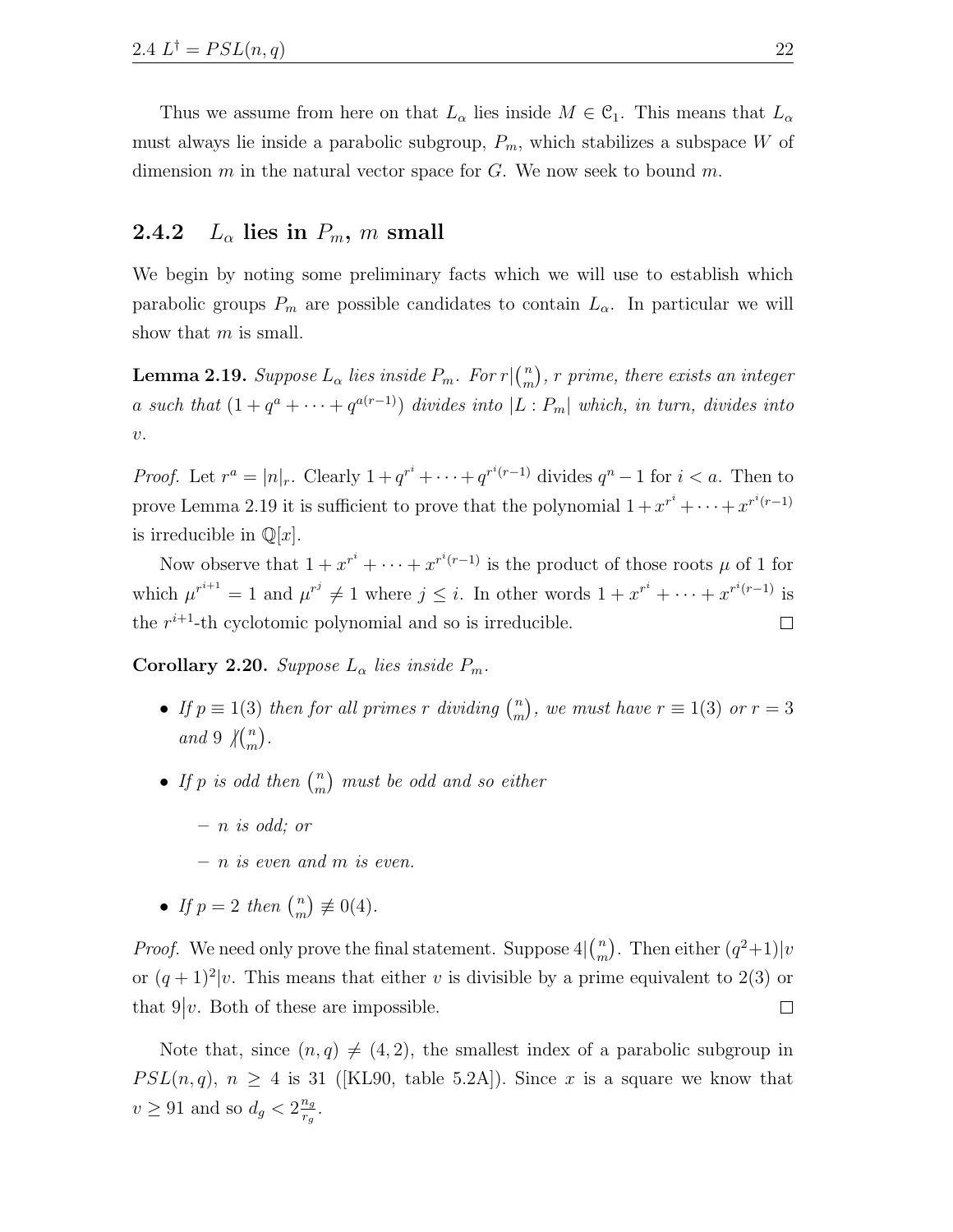#### Case: n odd, p odd

In this case  $L$  contains the projective image,  $q$ , of

$$
g^* = \begin{pmatrix} -1 & & & \\ & \ddots & & \\ & & -1 & \\ & & & 1 \end{pmatrix}.
$$

Then  $n_g = q^{n-1}(q^{n-1} + \cdots + q + 1)$ . Furthermore, since  $n \geq 4$ , g is conjugate in G to the projective image,  $h$ , of at least one other diagonal matrix. Then  $g$  and h commute and lie in an elementary abelian 2-group. Since  $L_{\alpha}$  contains a Sylow 2-subgroup of L, we must have  $r_g \geq 2$ .

Thus  $\frac{n_g}{r_g}$  $\frac{n_g}{r_g} \leq \frac{1}{2}$  $\frac{1}{2}q^{n-1}(q^{n-1} + \cdots + q + 1), d_g \leq q^{n-1}(q^{n-1} + \cdots + q + 1)$  and  $v \leq$ 1  $\frac{1}{2}q^{2n-2}(q^{n-1}+\cdots+q+1)^2$ . Now observe that,

$$
\frac{1}{2}(q^{n-1} + \dots + q + 1)^2 \ge q^{2n-1} \implies (q^n - 1)^2 \ge 2q^{2n-1}(q - 1)^2
$$
  

$$
\implies q^{2n} \ge 2q^{2n-1}(q - 1)^2
$$
  

$$
\implies q \ge 2(q - 1)^2
$$
  

$$
\implies q < 3.
$$

We know that  $q \geq 3$  hence  $\frac{1}{2}(q^{n-1} + \cdots + q + 1)^2 < q^{2n-1}$  and  $v < q^{4n-3}$ . But  $|L: P_m| > q^{m(n-m)}$  hence, for  $n \geq 23$ , we have  $m \leq 4$ . We use Corollary 2.20 to narrow down the possibilities:

- 1. For  $p \equiv 1(3)$  we find, by explicit calculation using Corollary 2.20, that  $m \leq 4$ for all *n*. In fact, checking small *n* we find that if  $m = 1, 2$  then  $n \ge 7$ ; if  $m = 3$  then  $n \ge 39$ ; if  $m = 4$  then  $n > 70$ .
- 2. For  $p \not\equiv 1(3)$  then  $\frac{n_g}{r_g} |3(q^{n-1} + \cdots + q + 1)$ . Hence  $d_g < 3.q^n$  and so  $v < 9q^{2n}$ . For  $n \geq 11$  this implies that  $m \leq 2$ .

Checking the cases where  $n < 11$  we find that  $m \leq 2$  or  $(n, m) = (7, 3)$ . This final case will be dealt with along with other exceptional cases at the end of Section 2.4.3.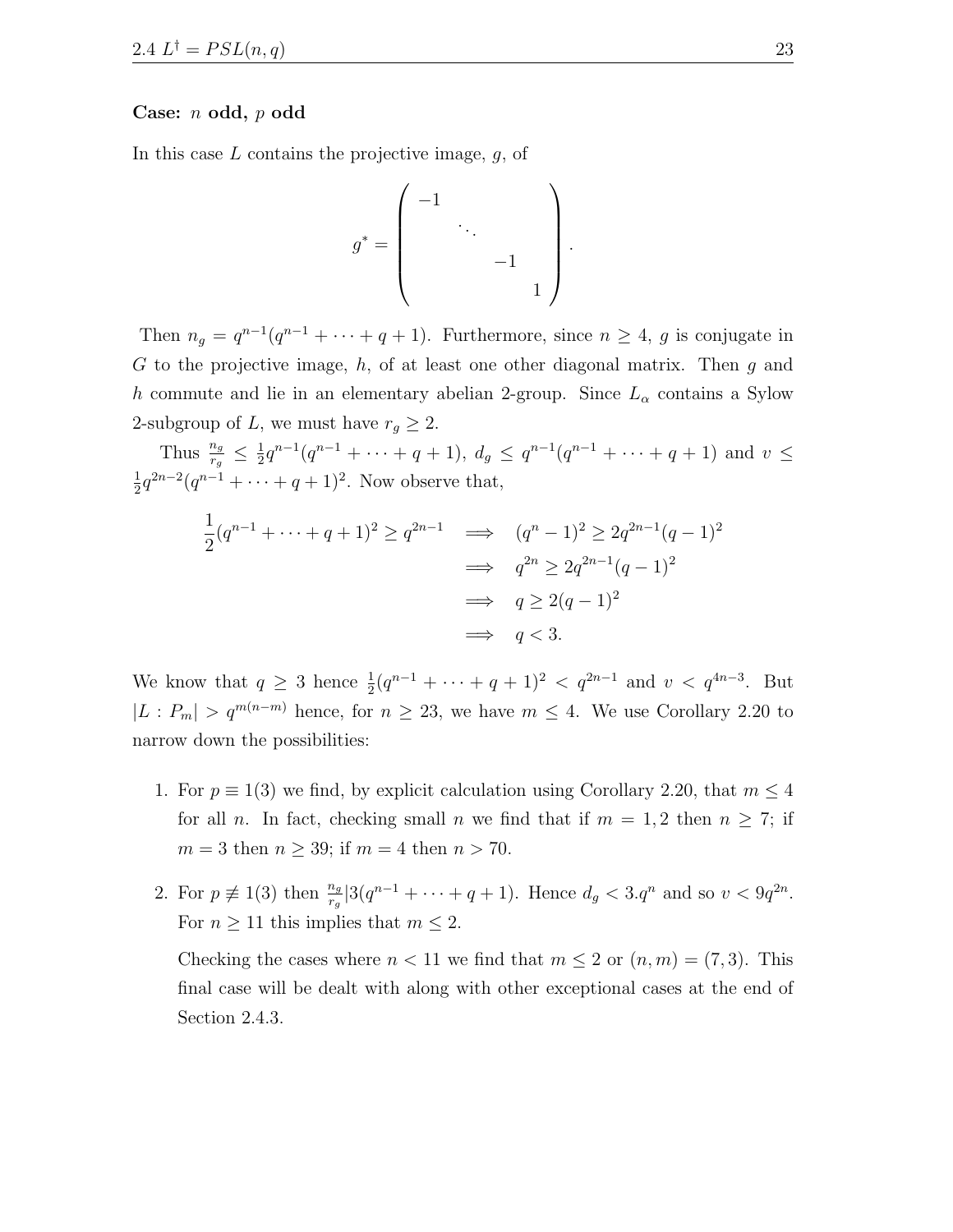#### Case: n even, p odd

Note that in this case we must have m even and L contains the projective image,  $q$ , of

$$
g^* = \begin{pmatrix} -1 & & & & \\ & \ddots & & & \\ & & -1 & & \\ & & & 1 & \\ & & & & 1 \end{pmatrix}
$$

.

Now  $n_g = q^{2(n-2)}(q^{n-2} + \cdots + q^2 + 1)(q^{n-2} + \cdots + q + 1)$ . Again  $r_g \ge 2$  and so  $n_g$  $\frac{n_g}{r_g} \leq \frac{1}{2}$  $\frac{1}{2}q^{2(n-2)}(q^{n-2}+\cdots+q^2+1)(q^{n-2}+\cdots+q+1)$ . This gives  $d_g \leq q^{2(n-2)}(q^{n-2}+\cdots+q^2)$  $\cdots$ +q<sup>2</sup>+1)(q<sup>n-2</sup>+ $\cdots$ +q+1) and so  $v \leq \frac{1}{2}$  $\frac{1}{2}q^{4(n-2)}(q^{n-2}+\cdots+q^2+1)^2(q^{n-2}+\cdots+q+1)^2.$ 

In a similar fashion to before we know that, for  $q \geq 3$  and  $n \geq 4$ ,

$$
\frac{1}{2}(q^{n-2} + \dots + q^2 + 1)^2(q^{n-2} + \dots + q + 1)^2 < q^{4n-7}
$$

and so  $v < q^{8n-15}$ . But  $|PSL(n,q) : P_m| > q^{m(n-m)}$  hence, for  $n \ge 70$ , we have  $m \leq 8$ . Once again we use Corollary 2.20 to narrow down the possibilities:

- 1. For  $p \equiv 1(3)$ , we find that  $n < 70$  implies that  $m = 2$ . In fact  $(n, m) =$  $(14, 2), (38, 2)$  or  $(62, 2).$
- 2. For  $p \not\equiv 1(3)$ ,  $\frac{n_g}{r_g} |3(q^{n-2} + \cdots + q^2 + 1)(q^{n-2} + \cdots + q + 1) < 3q^{2n-3}$ . Thus  $v < 9q^{4n-5}$ . But  $|G: P_m| > q^{m(n-m)}$ . Thus for  $n \ge 18$  we must have  $m \le 4$ . For  $n < 18$ ,  $m < 4$  or  $(n, m) = (14, 6)$ . This final case will be dealt with along with other exceptional cases in Section 2.4.3.

#### Case:  $p = 2$

In this case  $G$  contains the projective image,  $q$ , of

$$
g^* = \begin{pmatrix} 1 & 0 & \cdots & 0 & 1 \\ & 1 & & & 0 \\ & & \ddots & & \vdots \\ & & & 1 & 0 \\ & & & & 1 \end{pmatrix}.
$$

Here  $g^*$  is a transvection and  $n_g = (q^{n-1} - 1)(q^{n-1} + \cdots + q + 1)$ . Examining a Sylow-2 subgroup of  $PSL(n,q)$  we see that it contains at least  $2(q^{n-1}-1)$  Lconjugates of g. Since  $L_{\alpha}$  must contain one such Sylow 2-subgroup, we conclude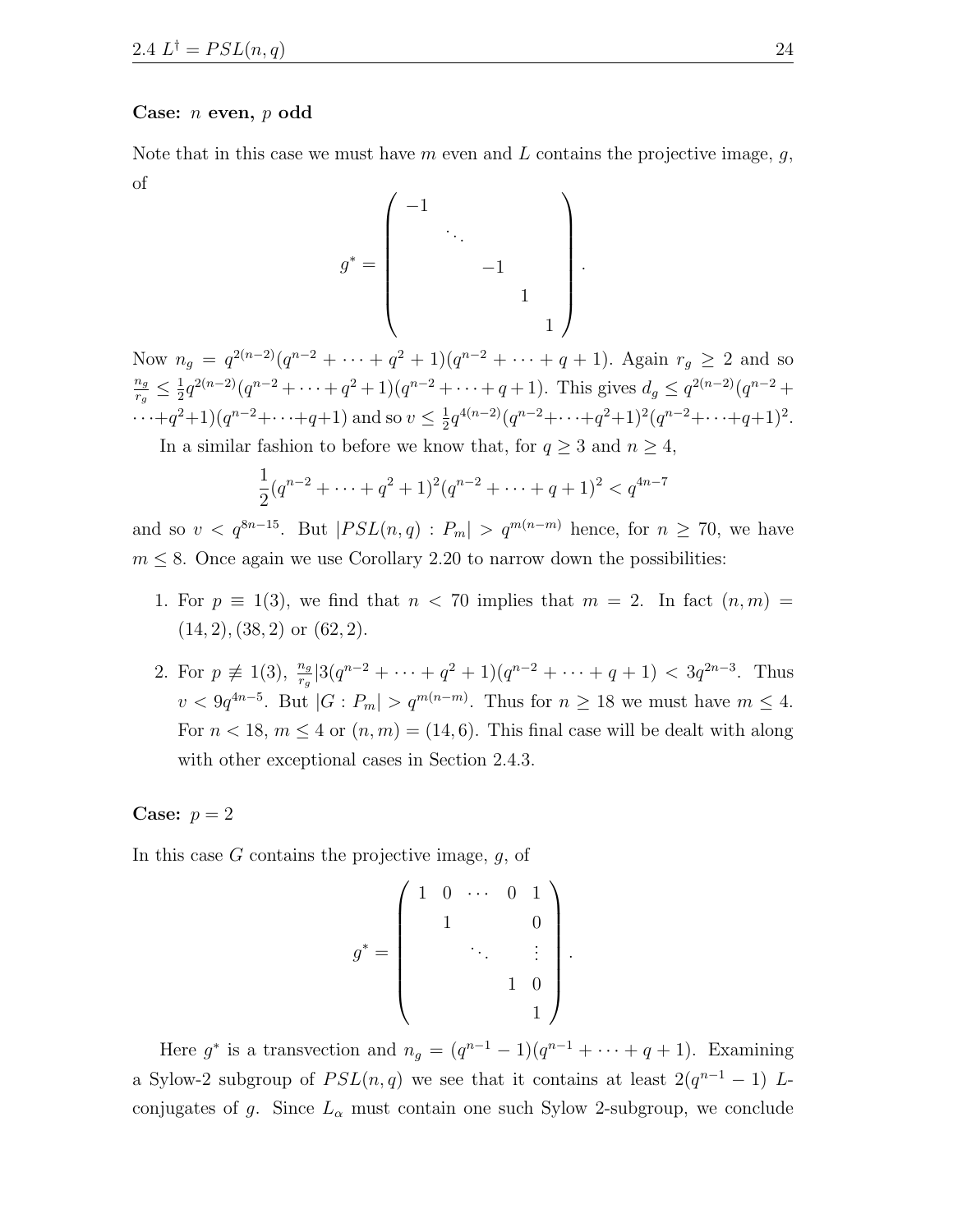that  $r_g \geq 2(q^{n-1} - 1)$  and so  $\frac{n_g}{r_g}$  $\frac{n_g}{r_g} < \frac{1}{2}$  $\frac{1}{2}(q^{n-1} + \cdots + q + 1)$ . Since  $d_g < 2\frac{n_g}{r_g}$  $\frac{n_g}{r_g}, \ v \ <$ 1  $\frac{1}{2}(q^{n-1} + \cdots + q + 1)^2$ . Also, since  $L_{\alpha} < P_m$  and  $|PSL(n,q) : P_m| > q^{m(n-m)}$ , we conclude that, for  $n \geq 10$ ,  $m \leq 2$ .

For  $n < 10$ , the fact that 4  $\sqrt{\binom{n}{m}}$  $\binom{n}{m}$  implies that  $(n,m) = (7,3), (8,4)$  or  $(9,4)$  if  $m > 2$ . We rule these three possibilities out in turn:

- (9,4): This gives  $q^{4(9-4)} > q^{2n}$  which is a contradiction.
- (8, 4): In this case,  $(q^4 + 1) || G : P_4$  which is impossible.
- (7, 3): In this case,  $|G: P_3| = (q^2 q + 1)(q^4 + \cdots + q + 1)(q^6 + \cdots + q + 1)$  > 1  $\frac{1}{2}(q^6 + \cdots + q + 1)^2 > v$  which is a contradiction.

Note that if  $m = 2$  and  $n \equiv 0, 1(4)$  then  $(q^2 + 1)|v$  which is impossible. Hence when  $m = 2$  we assume that  $n \equiv 2, 3(4)$ .

#### Cases to be examined

We now state those values of m for which  $L_{\alpha} < P_m$  gives a potential transitive action of  $G$  on  $\mathcal{P}$ :

- 1.  $p = 2$ :  $m = 1$   $(n > 5)$  or  $2 (n > 6)$ ;
- 2.  $p \not\equiv 1(3)$ , p odd:

• *n* odd: 
$$
m = 1
$$
 ( $n \ge 5$ ),  $m = 2$  ( $n \ge 7$ ) or ( $n, m$ ) = (7, 3);

• *n* even:  $m = 2$   $(n \ge 6)$ ,  $m = 4(n \ge 12)$  or  $(n, m) = (14, 6)$ ;

$$
3. \, p \equiv 1(3):
$$

- *n* even:  $m = 2$   $(n = 14 \text{ or } n > 38)$ ,  $m = 4, 6, 8$   $(n > 70)$ ;
- *n* odd:  $m = 1, 2$  ( $n \ge 7$ ),  $m = 3$  ( $n \ge 39$ ),  $m = 4$  ( $n > 70$ ).

**Remark.** Note that  $n = 4$  is now done. We will assume that  $n \geq 5$  from now on.

All that remains is to go through the listed cases one at a time assuming that  $L_{\alpha}$  lies inside the given  $P_m$  and so  $|L : P_m|$  divides v. We seek a contradiction. We begin with a preliminary lemma and corollary which will be useful for counting the number of involutions in  $L_{\alpha}$ :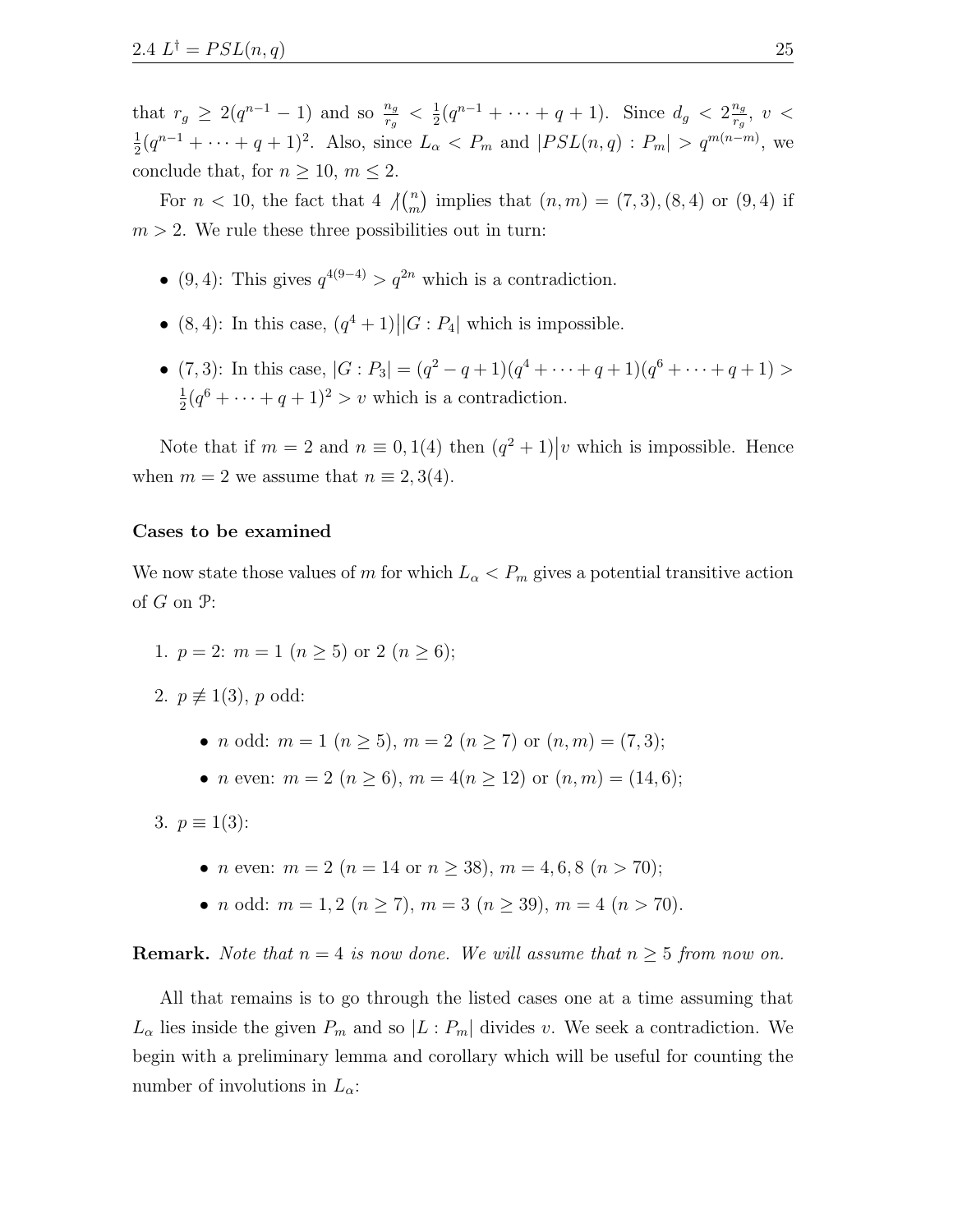Lemma 2.21. Suppose that q is an odd prime power. Assume that the following two matrices are involutions in  $SL(n, q)$ , then they are conjugate in  $SL(n, q)$ :

$$
\left(\begin{array}{cc} V & X_1 \\ 0 & W \end{array}\right) , \left(\begin{array}{cc} V & 0 \\ 0 & W \end{array}\right)
$$

where  $V \in GL(m, q)$ ,  $W \in GL(n-m, q)$  and  $X_1 \in M(m \times (n-m), q)$ , the set of m by  $n - m$  matrices over the field of q elements.

Proof. Since these matrices are involutions we must have

$$
V X_1 + X_1 W = 0.
$$

Take X such that  $2X = -X_1W$ . Then  $AX = X_1 + XW$  and we find that:

$$
\left(\begin{array}{cc} I & X \\ 0 & I \end{array}\right) \left(\begin{array}{cc} V & X_1 \\ 0 & W \end{array}\right) = \left(\begin{array}{cc} V & 0 \\ 0 & W \end{array}\right) \left(\begin{array}{cc} I & X \\ 0 & I \end{array}\right).
$$

**Corollary 2.22.** Let q be odd and suppose that  $L_{\alpha}$  lies inside a parabolic subgroup,  $P_m$ , of L where  $L_\alpha = \hat{A} : (B : C)$  with  $C \leq q-1$  and

$$
A \leq \left( \begin{array}{cc} I & M(m \times (n-m), q) \\ & I \end{array} \right), \quad B \leq \left( \begin{array}{cc} SL(m,q) & \\ & SL(n-m,q) \end{array} \right).
$$

Define  $\pi(L_{\alpha})$  to be equal to the following set:

$$
\left\{ \begin{pmatrix} Y_1 & \\ & Y_2 \end{pmatrix} \mid \begin{pmatrix} Y_1 & Z \\ & Y_2 \end{pmatrix} \in A : (B : C), \text{ for some } Z \in M(m \times (n-m), q) \right\},\
$$

the projection of  $P_m$  onto the Levi quotient restricted to  $L_\alpha$ . Now assume that  $L_\alpha$ contains an involution g which is the projective image of an involution in  $SL(n, q)$ ,  $g^* =$  $\left( \begin{array}{cc} X_1 & Y \end{array} \right)$  $\setminus$ .

 $X_2$ Then  $r_g$  is greater than or equal to the number of  $\pi(L_\alpha)$ -conjugates of the block diagonal matrix  $\left( \begin{array}{c} X_1 \end{array} \right)$  $X_2$  $\setminus$ in  $\pi(L_{\alpha})$ .

Note that in what follows we will assume that  $L_{\alpha}$  lies in a parabolic subgroup which is L-conjugate to one of the above form. In fact, in  $PSL(n, q)$  where  $n \geq 3$ , there are two conjugacy classes of parabolic subgroups. However, since these two classes are fused by a graph automorphism, our method extends trivially to cover the other class.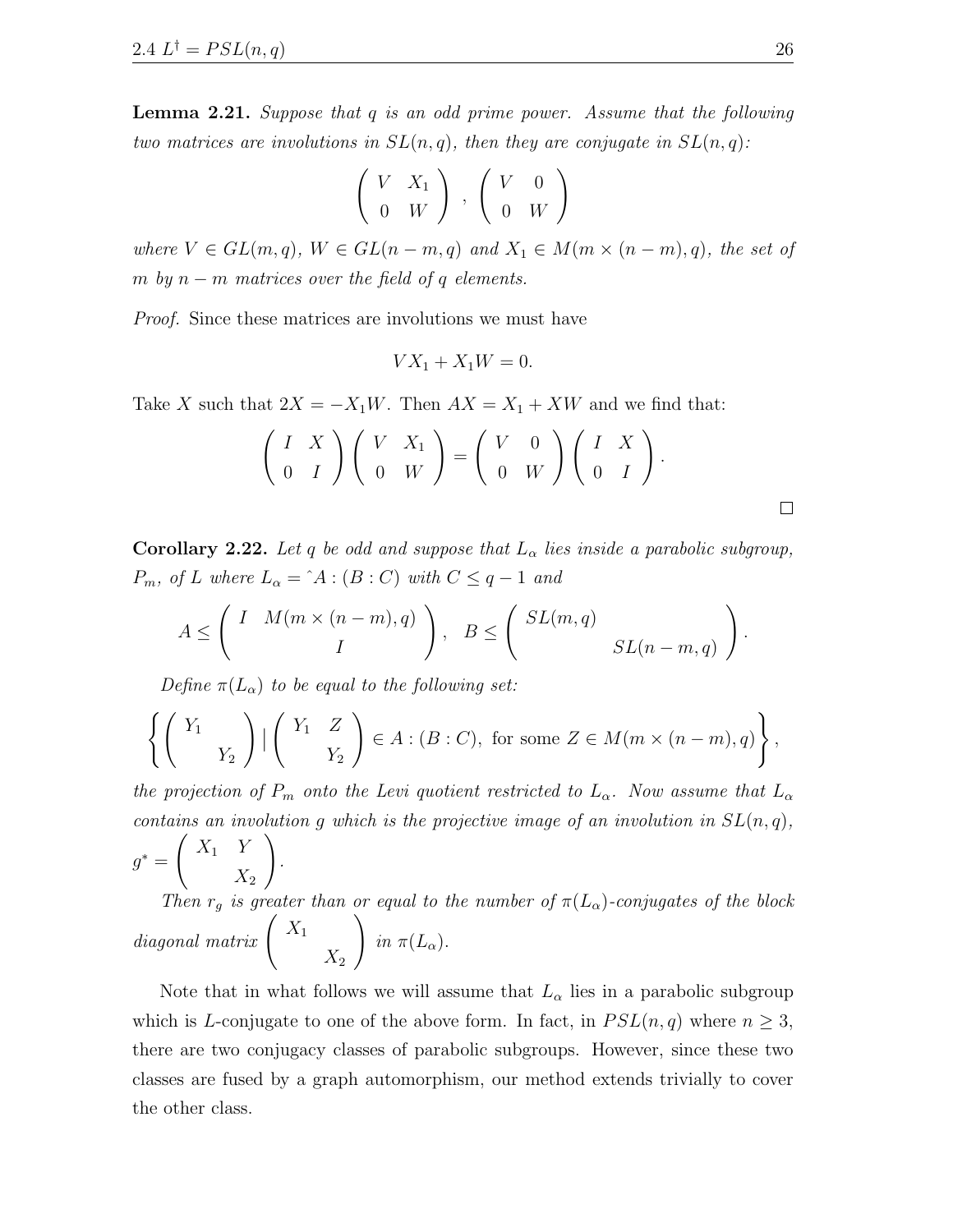### 2.4.3 Remaining Cases

#### **Case:**  $p = 2, m = 1$

Take  $g^*$  a transvection as before, with  $n_g = (q^{n-1}-1)(q^{n-1}+\cdots+q+1)$ . Recall that  $r_g \geq 2(q^{n-1}-1)$  and so  $\frac{n_g}{r_g}$  $\frac{n_g}{r_g} \leq \frac{1}{2}$  $\frac{1}{2}(q^{n-1} + \cdots + q + 1)$  and so  $v < \frac{1}{2}$  $\frac{1}{2}(q^{n-1}+\cdots+q+1)^2.$ Then we suppose that  $L_{\alpha} = \hat{A} \cdot B \cdot C \leq P_1 = \hat{q}^{n-1}$ :  $(SL(n-1, q) \cdot (q-1))$ . Since  $L_{\alpha}$  contains a Sylow 2-subgroup of  $L, A = [q^{n-1}]$  with  $B \le SL(n-1, q), C \le (q-1)$ . Now  $|L: P_1| = q^{n-1} + \cdots + q + 1$  and thus  $|SL(n-1, q): B| < \frac{1}{2}$  $\frac{1}{2}(q^{n-1}+\cdots+q+1).$ We know that B contains a Sylow 2-subgroup of  $SL(n-1, q)$  and so we are in one of the following situations:

- $B \le P_{m_1}^*$ , a parabolic subgroup of  $SL(n-1,q)$ . For  $n \ge 5$  and  $m_1 \ge 2$ observe that  $|SL(n-1,q) : P_{m_1}^*| > q^{2(n-3)} > \frac{1}{2}$  $\frac{1}{2}(q^{n-1} + \cdots + q + 1)$  which is impossible. Thus  $m_1 = 1$  and  $B < [q^{n-2}] : GL(n-2, q)$ . In this case  $(q^{n-1}+\cdots+q+1)(q^{n-2}+\cdots+q+1)|v$  and  $B=[q^{n-2}] : B_1^*$  where  $|GL(n-2,q) :$  $B_1^*| < q$ . Thus  $B > B_1^* > SL(n-2, q)$ .
- $B = SL(n 1, a)$ .

Consider the second situation first. We know that, for some  $\alpha$ ,  $\pi(L_{\alpha})$  contains  $\sqrt{2}$ 1  $SL(n-1,q)$  $\setminus$ . We also know that projective images of the following matrices are conjugate in L:

$$
g^* = \begin{pmatrix} 1 & 0 & \cdots & 0 & 1 \\ & 1 & & & 0 \\ & & \ddots & & \vdots \\ & & & 1 & 0 \\ & & & & 1 \end{pmatrix}, \quad h^* = \begin{pmatrix} 1 & & & & \\ & 1 & 0 & \cdots & 0 & 1 \\ & & 1 & & & 0 \\ & & & \ddots & & \vdots \\ & & & & 1 & 0 \\ & & & & & 1 \end{pmatrix}.
$$

Thus, by Corollary 2.22,  $r_g \ge r_g("SL(n-1, q)) \ge (q^{n-2}-1)(q^{n-2}+\cdots+q+1)$ . This implies that  $\frac{n_g}{r_g} < q(q+1)$  and  $v \leq q^4 + q^2 + 1$ . This is a contradiction for  $n \geq 5$ .

Thus we assume that we are in the first situation. The same argument though implies that  $r_g \ge r_g("SL(n-2, q)) \ge (q^{n-3}-1)(q^{n-3}+\cdots+q+1)$ . This implies that  $n_g$  $\frac{n_g}{r_g} < (q^2+1)^2$  and so  $\frac{n_g}{r_g}$  $\frac{n_g}{r_g} \leq q^4 + q^2 + 1$ . This means that  $v \leq q^8 + 4q^6 + 7q^4 + 6q^2 + 3$ . We know that  $(q^{n-1} + \cdots + q + 1)(q^{n-2} + \cdots + q + 1)|v$  which gives a contradiction for  $n \geq 6$ .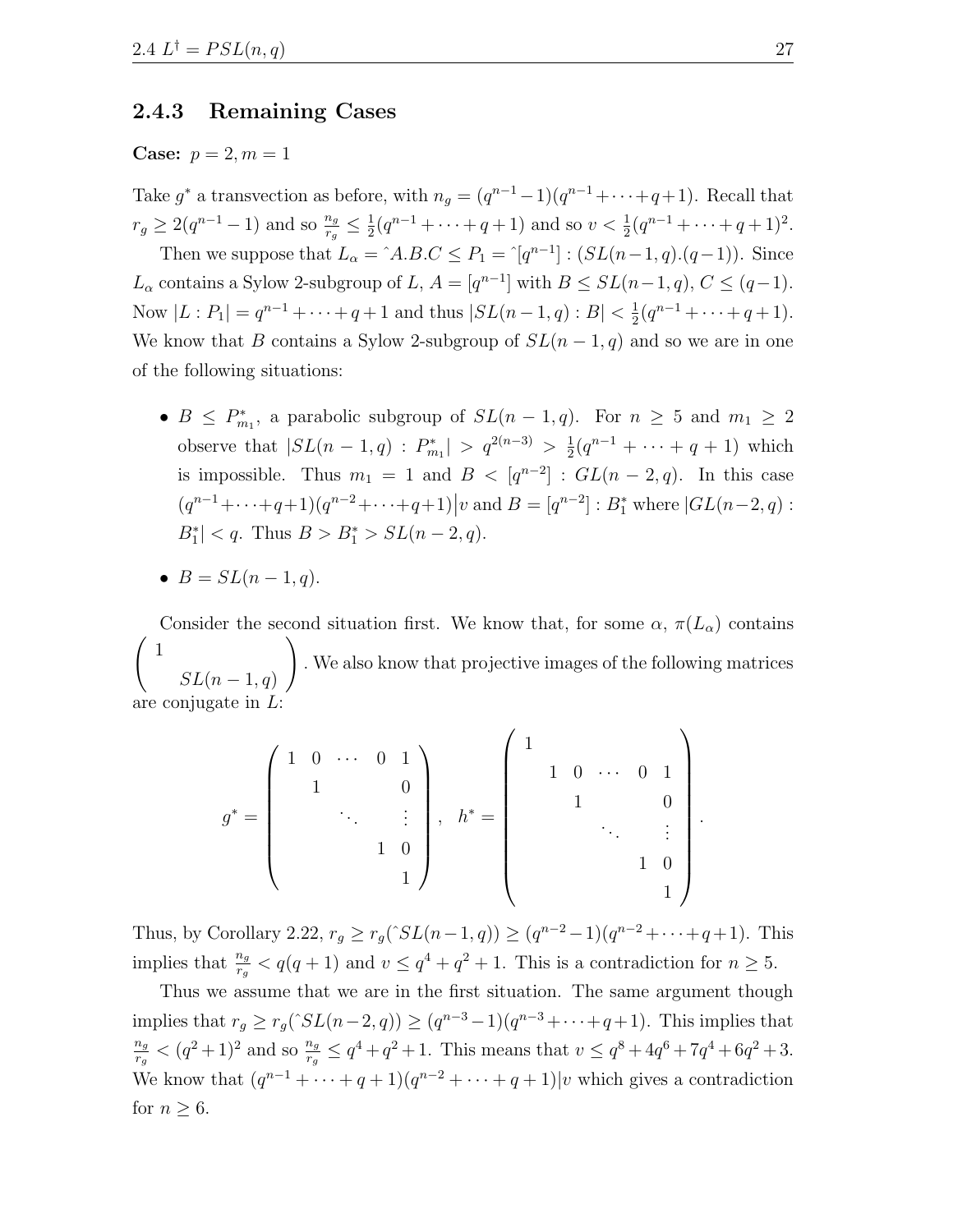For  $n = 5$  we find that  $(q^3 + q^2 + q + 1)|v$  hence  $(q^2 + 1)|v$  which implies that a prime  $p_1 \equiv 2(3)$  divides into v which is a contradiction.

#### **Case:**  $p = 2, m = 2$

We assume here that  $n \geq 6$  and  $L_{\alpha} \leq P_2 \cong \lceil q^{2(n-2)} \rceil : (SL(2, q) \times SL(n-2, q)).(q-1).$ Now  $P_2$  has index  $(q^{n-1} + \cdots + q + 1)(q^{n-2} + \cdots + q + 1)/(q + 1)$ . We know, as before, that  $v < \frac{1}{2}$  $\frac{1}{2}(q^{n-1}+\cdots+q+1)^2$  hence  $|P_2: L_{\alpha}| < q(q+1)$ . Now observe that  $SL(n-2, q)$ does not have a subgroup of index less than  $q(q + 1)$  hence  $L_{\alpha} > SL(n - 2, q)$ . As for  $m = 1$ , this implies that  $v \leq q^8 + 4q^6 + 7q^4 + 6q^2 + 3$ . This must be greater than the index of  $P_2$  and so we must have  $n = 6$ .

In fact when we examine  $n = 6$  we find that, to satisfy the bound, we must have  $q = 2$ . Explicit calculation of  $n_q$ ,  $r_q$  and  $|L : P_2|$  excludes this possibility.

**Remark.** From here on we assume that p is odd and  $n \geq 5$ .

Case: p odd,  $p \not\equiv 1(3)$ , n odd, m=1

For the next two cases take g as before for p odd and n odd with  $n_g = q^{n-1}(q^{n-1} +$  $\cdots + q + 1$ ). We suppose that  $L_{\alpha} = \hat{A}.B.C < P_1 = \hat{a}^{n-1}$ :  $(SL(n-1, q).(q-1))$ . Here  $A \leq [q^{n-1}], B \leq SL(n-1, q)$  and  $C \leq q-1$ . Note that  $|L : P_1| = q^{n-1} + \cdots$  $q + 1$ .

Suppose first that  $p \neq 3$ . Then  $\frac{n_g}{r_g}|q^{n-1}+\cdots+q+1$  and so  $v < 2(q^{n-1}+\cdots+q+1)^2$ . Then  $|P_1: L_\alpha| < 2(q^{n-1} + \cdots + q + 1)$ . Now  $L_\alpha$  contains a Sylow-p subgroup of L since  $p \equiv 2(3)$ . Hence B either lies in a parabolic subgroup,  $P_{m_1}^*$ , of  $SL(n-1,q)$  or  $B = SL(n - 1, q).$ 

Observe that if  $m_1$  is odd then  $|SL(n-1,q): P^*_{m_1}|$  is even. Thus we must assume that  $m_1$  is even, in which case  $|SL(n-1,q): P_{m_1}^*| > q^{2(n-3)} > 2(q^{n-1} + \cdots + q + 1)$ for  $n \geq 6$ . This is a contradiction. For  $n = 5$ ,  $P_2^*$  also has even index in  $SL(4,q)$ so can be excluded. Hence we assume that  $B = SL(n-1, q)$  and  $|C|$  is even. We know that, for some  $\alpha$ ,  $\pi(L_{\alpha})$  contains  $\begin{pmatrix} \pm 1 \\ 0 \end{pmatrix}$  $SL(n-1, q).2$  $\setminus$ . Thus, appealing to Corollary 2.22, we conclude that  $r_g \ge r_g("SL(n-1, q).2) \ge q^{n-2}(q^{n-2} + \cdots + q + 1)$ and so  $\frac{n_g}{r_g}$  $\frac{n_g}{r_g} < q(q+1)$ . This means that  $v \leq q^4 + q^2 + 1$  which is a contradiction for  $n \geq 5$ .

We are left with the case where  $p = 3$ . Now  $L_{\alpha}$  contains a group of index 3 in a Sylow-3 subgroup of L and  $|L : L_{\alpha}|$  is odd. Hence B either lies in a parabolic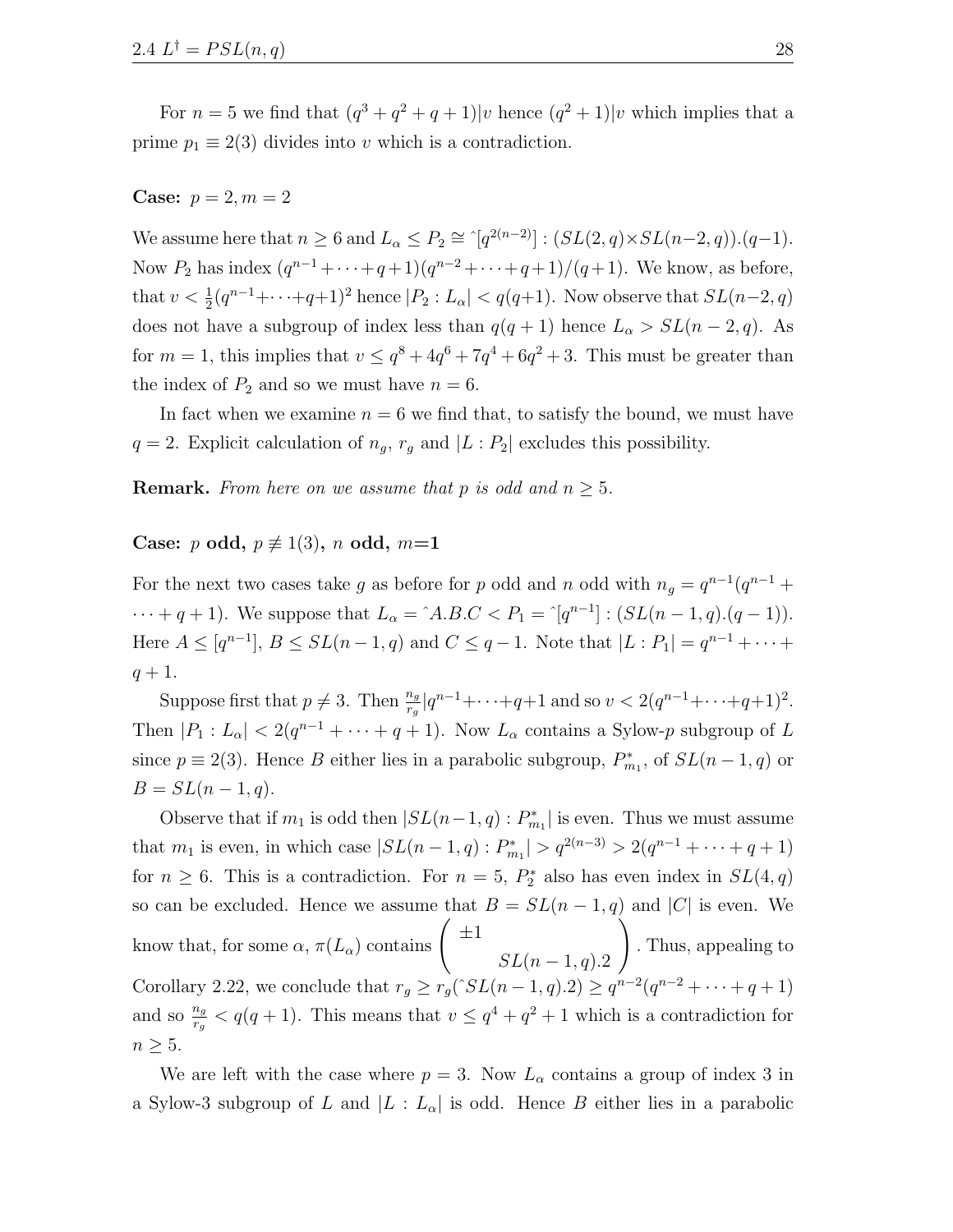subgroup,  $P_{m_1}^*$  of  $SL(n-1,q)$  or  $B = SL(n-1,q)$ . The case where  $B = SL(n-1,q)$ is ruled out exactly as for  $p \neq 3$ .

Consider  $B \le P_{m_1}^* < SL(n-1, q)$  and suppose that  $n \ge 8$ . Then  $v > q^7 + \cdots + q +$ 1 > 1333 and  $\frac{n_g}{r_g}$  > 31. This, combined with the fact that  $\frac{n_g}{r_g} \leq 3(q^{n-1} + \cdots + q + 1)$ , means that  $v < 12(q^{n-1} + \cdots + q + 1)^2$ .

Now B lies in  $P_{m_1}^*$  and so  $m_1$  must be even. Then  $|SL(n-1,q): P_{m_1}^*| > q^{2(n-3)} >$  $12(q^{n-1} + \cdots + q + 1)$  for  $n \ge 8$  which is a contradiction. We are left with  $n = 5$  or 7. If  $n = 5$  then we exclude it as for  $p \neq 3$ .

For  $n = 7$ , we know that  $d_g < 2\frac{n_g}{r_g}$  $\frac{n_g}{r_g} \le 6(q^6 + \dots + q + 1)$  and so  $v < 18(q^6 + \dots +$  $(q+1)^2$ . Thus we require that  $q^{2(7-3)} < |SL(n-1,q): P^*_{m_1}| < 18(q^6 + \cdots + q+1)$ . This is impossible for  $q > 9$ .

When  $q = 3$  we find that  $\frac{n_q}{r_g} |3(q^6 + \cdots + q + 1)| = 3279$ . Now  $\frac{n_q}{r_g}$  $\frac{n_g}{r_g} = u^2 - u + 1$  for some integer u and so  $\frac{n_g}{r_g}$  $\frac{n_g}{r_g} \leq q^6 + \cdots + q + 1$  and we refer to the case where  $p \neq 3$ .

**Remark.** Note that we have now covered all possible cases where  $n = 5$  and we assume that  $n \geq 6$  from here on.

#### Case: p odd,  $p \not\equiv 1(3)$ , n odd,  $m = 2$

In this case  $L_{\alpha} = \hat{A} \cdot B \cdot C \leq P_2 \cong \hat{q}^{(q^{2(n-2)})}$ :  $(SL(2,q) \times SL(n-2,q)) \cdot (q-1)$ where  $A \leq [q^{n-1}]$ ,  $B \leq SL(2,q) \times SL(n-2,q)$  and  $C \leq q-1$ . Now  $|L : P_2|$  =  $(q^{n-3} + \cdots + q^2 + 1)(q^{n-1} + \cdots + q + 1).$ 

Now we know that  $\frac{n_g}{r_g} |3(q^{n-1} + \cdots + q + 1)|$ . Thus  $v < 12(q^{n-1} + \cdots + q + 1)^2$ and hence  $|P_2: L_{\alpha}| < 12(q+1)^2$ . If  $(n, q) \neq (7, 3)$  then no subgroup of  $SL(n-2, q)$ has index less than  $12(q + 1)^2$  unless  $(n, q) = (7, 3)$ . If  $(n, q) = (7, 3)$  then the only subgroups of  $SL(5, q)$  with indices less than  $12(3 + 1)^2$  are the parabolic subgroups. These have indices in  $SL(5, q)$  divisible by 11 and so can be excluded. This implies that in all cases  $B = B^* \times SL(n-2, q)$  for  $B^*$  some subgroup of  $SL(2, q)$ .

Now  $B = B^* \times SL(n-2, q)$  implies that  $\pi(L_\alpha) \ge SL(n-2, q)$ . 2 and so, by Corollary 2.22,  $r_g > r_g("SL(n-2, q)) > q^{n-3}(q^{n-3} + \cdots + q + 1)$  and  $\frac{n_g}{r_g} < q^2(q^2+1)$ and so  $v < q^8 + q^4 + 1$ . This gives a contradiction for  $n \ge 7$ .

Case: p odd,  $p \neq 1(3)$ , n even,  $m = 2$ 

For the next two cases, take g as earlier for p odd and n even. Then  $n_q =$  $q^{2(n-2)}(q^{n-2} + \cdots + q + 1)(q^{n-2} + \cdots + q^2 + 1)$ . As in the previous case,  $L_{\alpha} =$ ^A.B.C ≤  $P_2 \cong \lceil q^{2(n-2)} \rceil$  :  $(SL(2,q) \times SL(n-2,q))$ .  $(q-1)$  where  $A \leq [q^{2(n-2)}]$ ,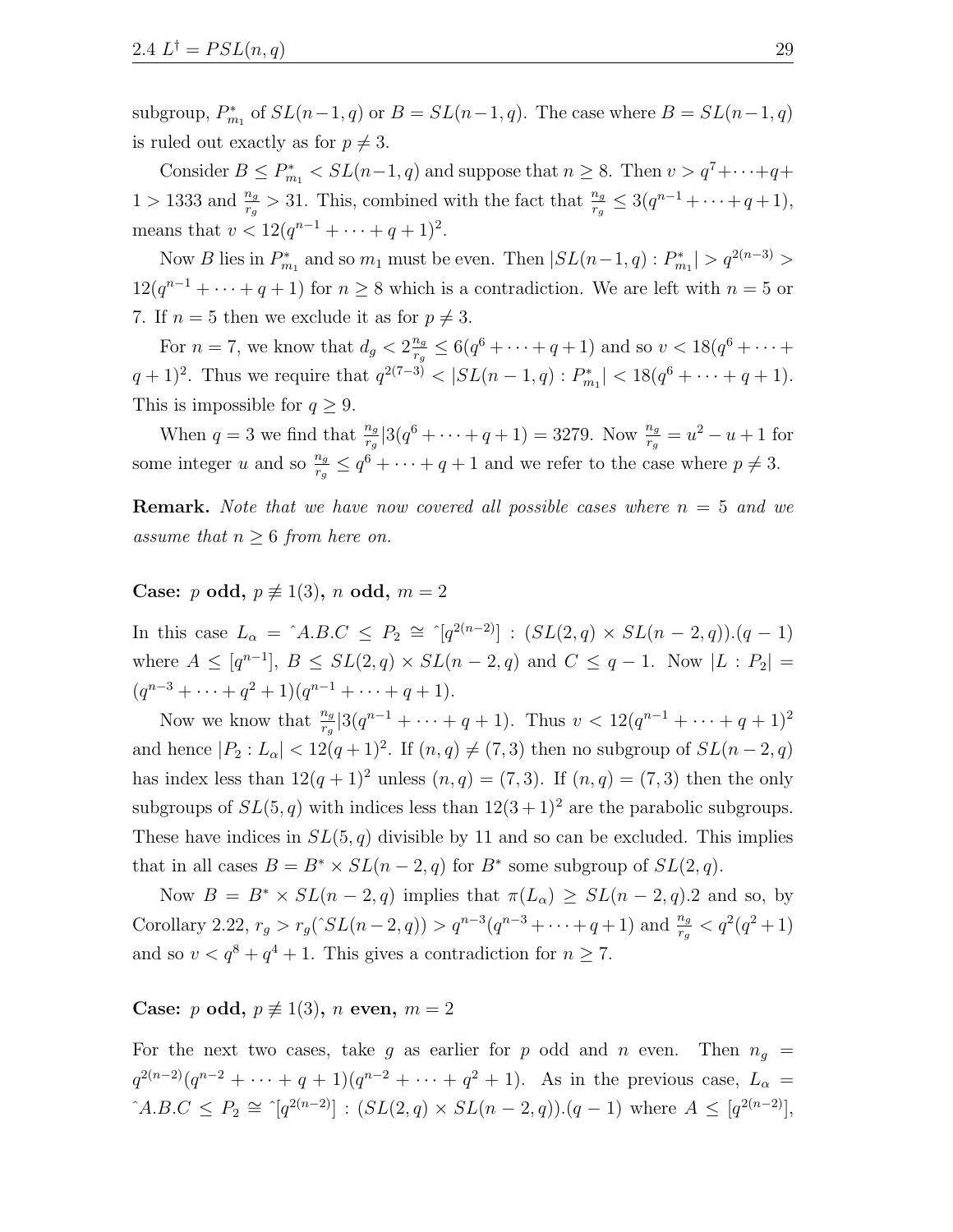$B \leq (SL(2,q) \times SL(n-2,q)), C \leq q-1$  and  $\pi(L_{\alpha}) = {}^{\circ}B.C.$  Now  $P_2$  has index in L,  $(q^{n-2} + \cdots + q^2 + 1)(q^{n-2} + \cdots + q + 1).$ 

We know, by Lemma 2.13, that one of the following must hold:

- $B \leq (SL(2,q) \times B_1)$  for some  $B_1 < SL(n-2,q)$ ;
- $B = (B_2 \times SL(n-2, q))$  for some  $B_2 \le SL(2, q)$ .

Consider the second possibility. As before Corollary 2.22 implies that  $r_g \geq$  $r_g("SL(n-2, q)) \ge q^{2(n-4)}(q^{n-4}+\cdots+q+1)(q^{n-4}+\cdots+q^2+1)$ . Then  $\frac{n_g}{r_g} \le q^4(q^2+1)^2$ and  $v \leq q^{18}$  which is a contradiction for  $n > 11$ . We will need to consider  $n = 6, 8, 10$ .

We turn to the first possibility above. We know that  $\frac{n_g}{r_g}$   $3(q^{n-2}+\cdots+q+1)(q^{n-2}+\cdots+q)$  $\cdots + q^2 + 1$ ). This implies that  $v < 9(q^{n-2} + \cdots + q + 1)^3(q^{n-2} + \cdots + q^2 + 1)$  and so  $|P_2: L_\alpha| < 9(q^{n-2} + \cdots + q + 1)^2$ . Thus we must have  $B_1$  lying inside a parabolic subgroup,  $P_{m_1}^*$ , in  $SL(n-2, q)$  with  $|SL(n-2, q): P_{m_1}^*| < 9(q^{n-2} + \cdots + q + 1)^2$ . We know that  $m_1$  must be even. If  $m_1 \geq 4$  then we know that  $|SL(n-2,q): P_{m_1}^*| >$  $q^{4(n-2-4)}$  which is a contradiction for  $n \geq 12$ . Thus  $n-2 \leq 8$  in which case  $m_1 = 4$  is not allowed and so this can also be excluded. Thus we must have  $m_1 = 2$ . However we know that  $\binom{n}{2}$  $\binom{n}{2}$  is odd and so  $n \equiv 2(4)$ , hence  $n - 2 \equiv 0(4)$ , hence  $\binom{n-2}{2}$  is even and  $|SL(n-2,q): P_2^*|$  is even by Lemma 2.19. We may exclude this possibility.

We are left with the possibility that  $n = 6, 8$  or 10 and  $B = B_2 \times SL(n - 2, q)$ for some  $B_2 \le SL(2,q)$ .

Observe first that  $A.B.C/A$  acts on the non-identity elements of A by conjugation. Since  $B = B_2 \times SL(n-2, q)$ , this action has orbits of size divisible by  $q^{n-2} - 1$ . When  $p = 3$ ,  $q^{n-2} - 1$  does not divide into  $\frac{q^{2(n-2)}}{3} - 1$  hence in all cases we may assume that  $A = [q^{2(n-2)}].$ 

Then, for some  $\alpha$ ,  $A : B$  (or its transpose) has the following form and contains the following conjugate of  $g^*$ :

$$
h^* = \begin{pmatrix} I_{2 \times 2} & & & & \\ & -I_{2 \times 2} & & & \\ & & 1 & & \\ & & & & \ddots & \\ & & & & & 1 \end{pmatrix} \in \begin{pmatrix} B_2 & A & & \\ & SL(n-2, q) & \end{pmatrix}.
$$

Observe that  $|A : C_A(h^*)| = q^4$ . Thus  $r_g \geq q^4 r_g({}^\circ SL(n-2, q)) \geq q^{2n-4}(q^{n-4} +$  $\cdots + q + 1(q^{n-4} + \cdots + q^2 + 1)$ . Thus  $\frac{n_g}{r_g}$  $\frac{n_g}{r_g} \leq (q^2+1)^2$ . In fact we may assume that  $n_g$  $\frac{n_g}{r_g} \leq q^4 + q^2 + 1$  and so  $d_g \leq q^4 + 3q^2 + 3$  and  $v \leq (q^4 + q^2 + 1)(q^4 + 3q^2 + 3)$ .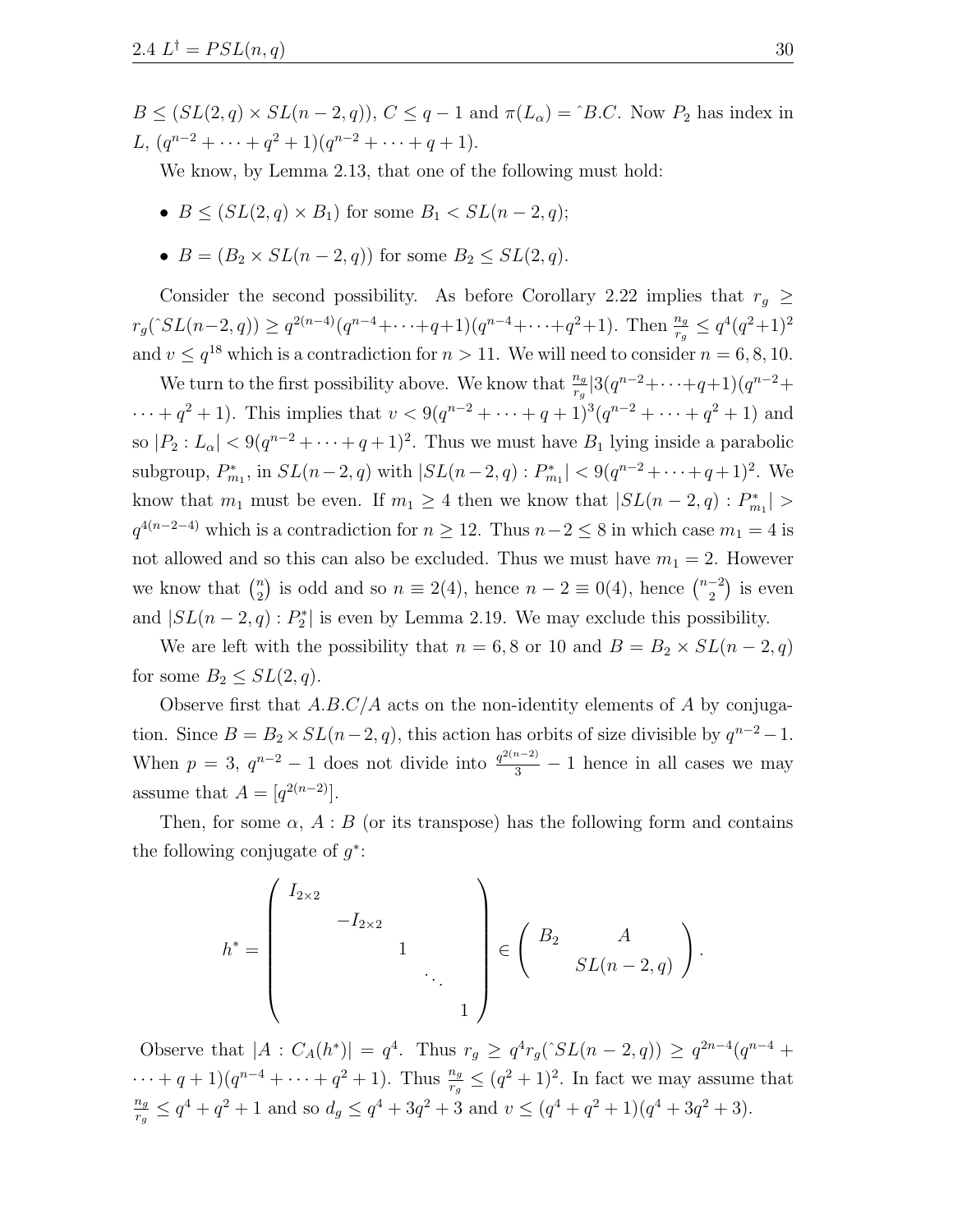Now  $|L: P_2| = (q^{n-2} + \cdots + q^2 + 1)(q^{n-2} + \cdots + q + 1) > (q^4 + q^2 + 1)(q^4 + 3q^2 + 3)$ for  $n \geq 6, q \geq 3$ . This is a contradiction.

**Remark.** Observe that we have now completed the case where  $n = 6$ . We assume that  $n > 7$  from now on.

#### Case: p odd,  $p \not\equiv 1(3)$ , n even,  $m = 4$

We assume, for this case, that  $n \geq 12$ . Similarly to the previous case,  $L_{\alpha}$  = ^A.B.C ≤  $P_4 \cong \hat{q}^{(q(n-4))}$  :  $(SL(4,q) \times SL(n-4,q))$ .  $(q-1)$  where  $A \leq [q^{4(n-4)}]$ ,  $B \leq (SL(4, q) \times SL(n-4, q)), C \leq q-1$  and  $\pi(L_{\alpha}) = \hat{B} C$ .

As before,  $n_g = q^{2(n-2)}(q^{n-2} + \cdots + q+1)(q^{n-2} + \cdots + q^2 + 1)$  and so  $\frac{n_g}{r_g}$  $\frac{n_g}{r_g}$ |3 $(q^{n-2} + \cdots +$  $(q+1)(q^{n-2}+\cdots+q^2+1)$ . This implies that  $v < 9(q^{n-2}+\cdots+q+1)^3(q^{n-2}+\cdots+q^2+1)$ . Then we have

$$
|L: P_4||P_4: L_{\alpha}| < 9(q^{n-2} + \cdots + q + 1)^3(q^{n-2} + \cdots + q^2 + 1)
$$

Since  $9(q^{n-2} + \cdots + q + 1)^3(q^{n-2} + \cdots + q^2 + 1) < q^{4n-4}$  we must have  $|P_4: L_{\alpha}| < q^{12}$ . We know, by Lemma 2.13, that one of the following must hold:

- $B \leq (SL(2, q) \times B_1)$  for some  $B_1 < SL(n-4, q)$ . In this case  $|SL(n-4, q)$ :  $|B_1| < q^{12}$ . For  $n \geq 12$  this implies that  $B_1$  lies in the parabolic subgroup  $P_1^*$ of  $SL(n-4, q)$ . But this has even index and so can be excluded.
- $B = (B_2 \times SL(n-4, q))$  for some  $B_2 \le SL(4, q)$ .

Thus the second possibility must hold. As before Corollary 2.22 implies that  $r_g \ge r_g("SL(n-4,q)) \ge q^{2(n-6)}(q^{n-6} + \cdots + q+1)(q^{n-6} + \cdots + q^2 + 1).$  Then  $n_g$  $\frac{n_g}{r_g} < q^8(q^4+1)^2$  and

$$
d_g < \frac{n_g}{r_g} + 2\sqrt{\frac{n_g}{r_g}} + 2 < (q^8 + q^4 + 3)q^4(q^4 + 1)
$$

giving  $v \leq q^{12}(q^4+1)^3(q^8+q^4+3)$  which is a contradiction for  $n \geq 12$ .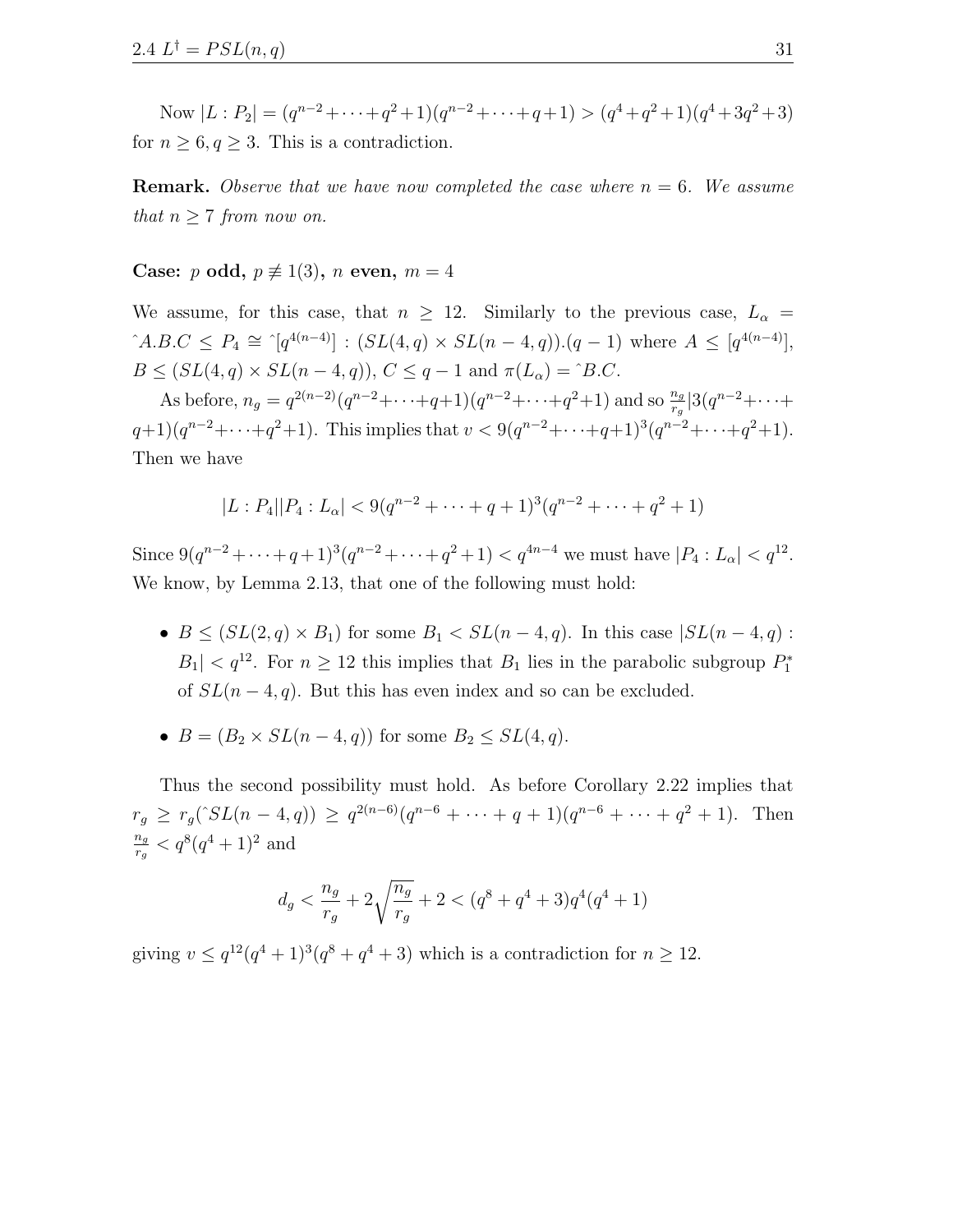Case: p odd,  $p \equiv 1(3)$ , n even,  $m = 2, 4, 6$  or 8

We will take  $q$  to be the projective image of,

$$
g^* = \begin{pmatrix} -1 & & & & \\ & \ddots & & & \\ & & -1 & & \\ & & & 1 & \\ & & & & 1 \end{pmatrix}
$$

.

Then  $n_g = q^{2(n-2)}(q^{n-2} + \cdots + q^2 + 1)(q^{n-2} + \cdots + q + 1)$  and we know that  $v < q^{8n-15}$ . Recall that when  $m = 2$  we may assume that  $n = 14$  or  $n \ge 38$ , otherwise  $n > 70$ .

Let  $L_{\alpha} = \hat{A} \cdot B \cdot C \le P_m \cong \hat{q}^{2(n-m)}$ :  $(SL(m, q) \times SL(n-m, q)) \cdot (q-1)$  where  $A \leq [q^{m(n-m)}], B \leq (SL(m, q) \times SL(n-m, q)), C \leq q-1$  and  $\pi(L_{\alpha}) = \hat{B}.C$ . Note that  $|L: P_m| > q^{m(n-m)}$  and so  $|P_m: L_\alpha| < q^{8n-15-mn+m^2}$ .

There are two possibilities for  $B$ , by Lemma 2.13:

- $B = (B_2 \times SL(n-m, q))$  for some  $B_2 \le SL(m, q)$ . Then Corollary 2.22 implies that  $r_g \ge r_g("SL(n-m, q)) \ge q^{2(n-m-2)}(q^{n-m-2} + \cdots + q+1)(q^{n-m-2} + \cdots + q^2 +$ 1). Then  $\frac{n_g}{r_g} \leq q^{2m}(q^m+1)^2$  and  $v \leq q^{8m+3}$  Thus we need  $m(n-m) < 8m+3$ which implies that  $m > \frac{n-8}{2}$  which is a contradiction.
- $B \leq (SL(m, q) \times B_1)$  for some  $B_1 < SL(n-m, q)$ . By Liebeck and Saxl [LS85], the projective image of  $B_1$  in  $PSL(n-m, q)$  must lie in families  $\mathcal{C}_1, \mathcal{C}_2$ or  $\mathcal{C}_5$ . The latter two possibilities imply that,

$$
\frac{1}{4}n(n-1) < 8n - 15 - mn + m^2
$$
\n
$$
\implies n^2 - (33 - m)n + (60 - m^2) < 0
$$
\n
$$
\implies n < 33 - m
$$
\n
$$
\implies n = 14, m = 2.
$$

We examine the remaining situation with  $n = 14, m = 2$ . Then one subgroup in  $\mathfrak{C}_2$  has index less than  $q^{8n-15-mn+m^2} = q^{6n-11}$ , namely the projective image of  $Q_2 \cong (SL(6,q) \times SL(6,q))$ . $(q-1)$ . which has even index in  $PSL(12, q)$ . Similarly the only subgroup in C<sub>5</sub> with index less than  $q^{6n-11}$  is  $N_{PSL(12,q)}(PSL(12,q_0))$  where  $q = q_0^2$ . This also has even index in  $PSL(12,q)$ and so can be excluded.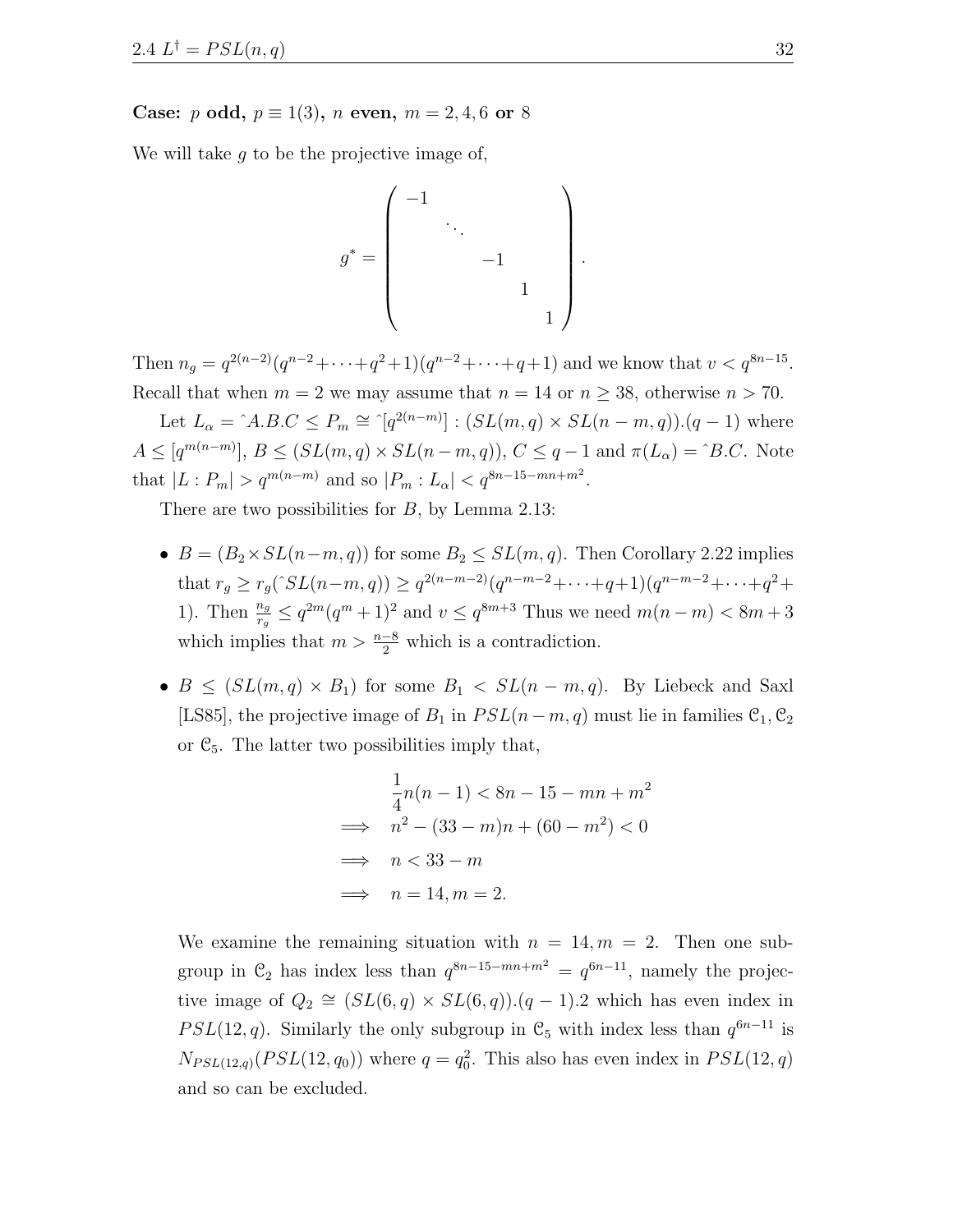Thus  $B_1$  lies in a parabolic subgroup  $P_{m_1}^*$  of  $SL(n-m, q)$ . Since  $n-m$  is even, we must have  $m_1$  even to have  $i := |SL(n-m, q): P_{m_1}^*|$  odd. Observe that  $q^{m_1(n-m-m_1)} < i < q^{8n-15-mn+m^2}$ . Suppose first that  $m + m_1 \ge 10$ . The upper and lower bounds for i imply that

$$
(10 - m)(n - 10) < 8n - 15 - mn + m^2
$$
\n
$$
\implies 2n < m^2 - 10m + 85
$$
\n
$$
\implies n < 35, m = 2.
$$

We examine the remaining situation with  $n < 35, m = 2$ . Referring to Corollary 2.20 the only value of n less than 35 for which  $P_2$  has admissible index is  $n = 14$ . But in this case  $m_1 = 8$  is too large to define a parabolic group in  $SL(12, q)$ . This case is excluded. Thus we assume that  $m + m_1 \leq 8$  and  $m \leq 6$ . We split into cases:

- Suppose that  $m = 6$  and so  $m_1 = 2$ . Then  $|L : P_6|$  odd implies that  $\binom{n}{6}$  $\binom{n}{6}$ is odd and hence  $n \equiv 2(4)$ . However this implies that  $\binom{n-6}{2}$  is even and so  $i$  is even which is impossible.
- Suppose that  $m = 4$  and so  $m_1 \leq 4$ . Recall that, by Corollary 2.20, 5 does not divide into  $\binom{n}{4}$  $\binom{n}{4}$  hence  $n \equiv 4(5)$ . However this implies that 5 divides into  $\binom{n-4}{m_1}$  which implies, by Lemma 2.19, that *i* is divisible by a prime  $p_1 \equiv 2(3)$  which is impossible.
- Suppose that  $m = 2$  and so  $m_1 \leq 6$ . We exclude  $m_1 = 2$  or 6 in the same way as we excluded  $m_1 = 2$  for  $m = 6$ . We exclude  $m_1 = 4$  in the same way as we excluded  $m_1 = 4$  for  $m = 4$ . Hence we are done.

Case: p odd,  $p \equiv 1(3)$ , n odd,  $m = 1, 2, 3$  or 4

We will take q to be the projective image of,

$$
g^* = \left(\begin{array}{cccc} -1 & & & \\ & \ddots & & \\ & & -1 & \\ & & & 1 \end{array}\right).
$$

Then  $n_g = q^{n-1}(q^{n-1} + \cdots + q + 1)$  and we know that  $v < q^{4n-3}$ . Furthermore, by Lemma 2.12, we know that  $|v|_p \le q^{n-1}$ . Recall that, for  $m = 1$  or 2, we have  $n = 7$ or  $n \ge 13$ , for  $m = 3$  we have  $n \ge 39$  and for  $m = 4$  we have  $n > 70$ .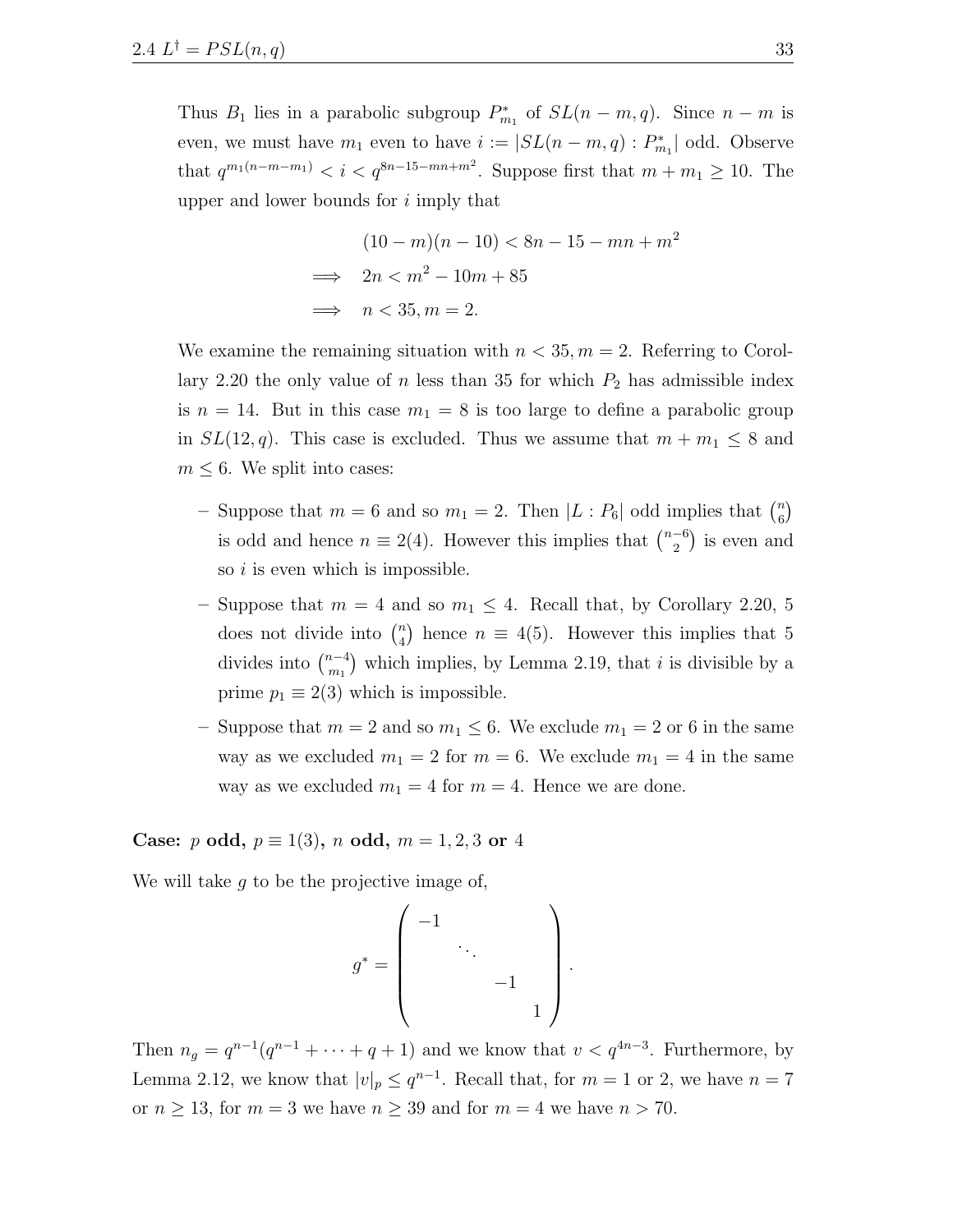Then, in this case,  $L_{\alpha} = \hat{A} \cdot B \cdot C \leq P_m = \hat{q}^{n-m}$  :  $(SL(n-m, q) \cdot (q-1))$ where  $A \leq [q^{n-m}], B \leq SL(n-m, q), C \leq q-1$  and  $\pi(L_{\alpha}) = {}^{\circ}B.C$ . Note that  $|L: P_m| > q^{m(n-m)}$  and so  $|SL(n-m, q): B| < q^{4n-3-mn+m^2}$ .

There are two possibilities for  $B$ , by Lemma 2.13:

•  $B = (B_2 \times SL(n-m, q))$  for some  $B_2 \le SL(m, q)$ . We know that  $2 \le C$  and so, by Corollary 2.22,  $r_g \ge r_g("SL(n-m, q).2) \ge q^{n-m-1}(q^{n-m-1} + \cdots + q+1).$ Hence  $\frac{n_g}{r_g} < q^m(q^m + 1)$  and  $v \leq q^{4m} + q^{2m} + 1$ . Thus we must have

$$
m(n-m) < 4m+1
$$
  
\n
$$
\implies m^2 + (4-n)m + 1 > 0
$$
  
\n
$$
\implies m > n-5.
$$

This is a contradiction.

•  $B \leq (SL(m, q) \times B_1)$  for some  $B_1 < SL(n-m, q)$ . By Liebeck and Saxl [LS85], the projective image of  $B_1$  in  $PSL(n-m, q)$  must lie in a subgroup M of  $PSL(m, q)$  from families  $\mathfrak{C}_1, \mathfrak{C}_2$  or  $\mathfrak{C}_5$ . The latter two possibilities imply that,

$$
\frac{1}{4}n(n-1) < 4n - 3 - mn + m^2
$$
\n
$$
\implies n^2 - (17 - 4m)n + (12 - 4m^2) < 0
$$
\n
$$
\implies n < 17 - 2m.
$$

This implies that either  $m = 2$  and  $n = 7$  or  $m = 1$  and  $n = 7, 13$ . In fact, when  $m = 1$  and  $n = 13$  the initial inequality is not satisfied and this possibility can be excluded. When  $m = 2$  and  $n = 7$ , the only possibility is if  $B_1 \leq M = N_{L_5(q)}(L_5(q_0))$  where  $q = q_0^2$ . But  $|SL(n-2, q): M|$  is even here and can be excluded. When  $m = 1$  and  $n = 7$  we must have M a subgroup of  $SL(6,q)$  in  $\mathcal{C}_2$  or  $\mathcal{C}_5$  and  $|SL(6,q):M| < q^{19}$ . The only such subgroups are  $M = \hat{C}(SL(3,q))^2 \cdot (q-1) \cdot 2$  and  $M = N_{L(6,q)}(L(6,q_0))$  where  $q = q_0^2$ . Both of these subgroups have even index in  $SL(6, q)$  and hence  $B_1$  does not lie inside such an M.

Thus  $B_1$  lies in a parabolic subgroup,  $P_{m_1}^*$  of  $SL(n-m, q)$ . Write  $i := |SL(n - n)|$  $m, q$ ) :  $P_{m_1}^*$  and observe that  $q^{m_1(n-m-m_1)} < i < q^{4n-3-mn+m^2}$ . Suppose first that  $m + m_1 \geq 5$ . The upper and lower bounds for i imply that

$$
(5-m)(n-5) < 4n - 3 - mn + m2
$$
  

$$
\implies n < m2 - 5m + 28.
$$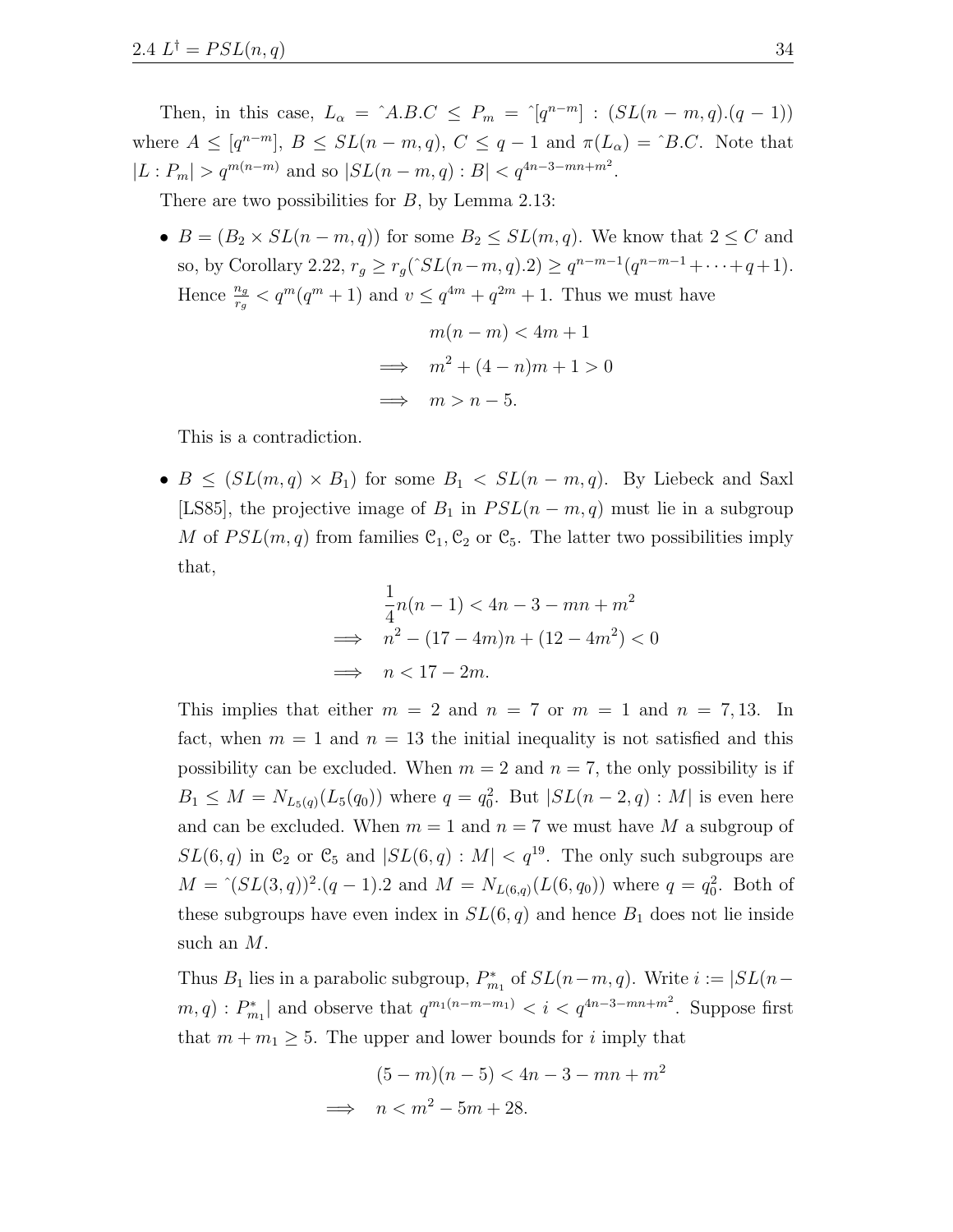This implies that  $n < 24$  and either  $m = 1$  or  $m = 2$ . These cases imply that  $m_1 \geq 3$ . Now for i to be divisible only by primes equivalent to 1(3) or by 3 but not 9, we must have  $\binom{n-m}{m_1}$  divisible only by primes equivalent to 1(3) or by 3 but not 9 and hence  $n - m \geq 39$  which is a contradiction.

Thus  $m + m_1 \leq 4$  and  $m \leq 3$ . Note that if m is odd then  $m_1$  must be even since i is odd implies that  $\binom{n-m}{m_1}$  is odd. This excludes  $m = 3$  and ensures that, for  $m = 1, m_1 = 2$ .

Observe some facts about the remaining cases:

- Suppose that  $m = 1$  and  $m_1 = 2$ . We must have  $n \geq 39$  to ensure that n and  $\binom{n-1}{2}$  are divisible only by primes equivalent to 1(3) or by 3 but not 9. Then we have  $B_1 \le P_2^* \cong [q^{2(n-3)}] : (SL(2,q) \times SL(n-3,q)) . (q-1)$ and, since  $|SL(n-1,q): P_2^*| > q^{2(n-3)}$ , then  $|P_2^*: B_1| < q^{n+4}$ .
- Suppose that  $m = 2$ . If  $n = 7$  then  $B_1$  lies inside a parabolic subgroup of  $SL(5,q)$ . But 5 divides into  $\binom{5}{i}$  $j_j^5$  for  $j = 1, 2$  which is not allowed. Thus  $n \geq 39$  as this is the next smallest number with allowable divisors of  $\binom{n}{2}$  $\binom{n}{2}$ . Consider  $m_1 = 2$ . Since  $\binom{n}{2}$  $\binom{n}{2}$  is odd we must have  $n \equiv 3(4)$  and so  $\binom{n-2}{2}$  is even which is a contradiction. Hence  $m_1 = 1$  and  $B_1 \le P_1^* \cong$  $[q^{n-3}] : SL(n-3, q) \cdot (q-1)$ . Now  $|SL(n-2, q) : P_1^*| \ge q^{n-3}$  and so  $|P_1^*: B_1| < q^{n+4}.$

Now the only subgroup of  $SL(n-3, q)$  in  $\mathcal{C}_1$ ,  $\mathcal{C}_2$  or  $\mathcal{C}_5$  with index less than  $q^{n+4}$ is a parabolic subgroup  $P_1^*$  which has even index. Thus, for  $m = 1$  and  $m = 2$ ,  $B_1 \geq SL(n-3, q).2$  and so, by Corollary 2.22,  $r_g \geq r_g(SL(n-3, q).2) \geq$  $q^{n-4}(q^{n-4} + \cdots + q + 1)$ . Hence  $\frac{n_q}{r_g} < q^3(q^3 + 1)$  and  $v \leq q^{12} + q^6 + 1$  which is a contradiction.

#### Exceptional cases

We have deferred two cases in the process of our proof. Firstly we need to consider the possibility that  $n = 7, p \neq 1$ (3) is odd and  $L_{\alpha} \leq P_3$ , a parabolic subgroup stabilizing a 3-dimensional subspace in the vector space for G. We exclude this possibility as follows:

Refer to Section 2.4.2 when  $np$  is odd and suppose that  $L_{\alpha} < P_3$ . In this case  $n_g$  $\frac{n_g}{r_g} |3(q^6 + \cdots + q + 1)$  and  $|L : P_3| = (q^6 + \cdots + q + 1)(q^6 + q^4 + q^3 + q^2 + 1)$ . Thus  $v > q^{12}$  and  $\frac{n_g}{r_g} > q^5 \ge 243$ .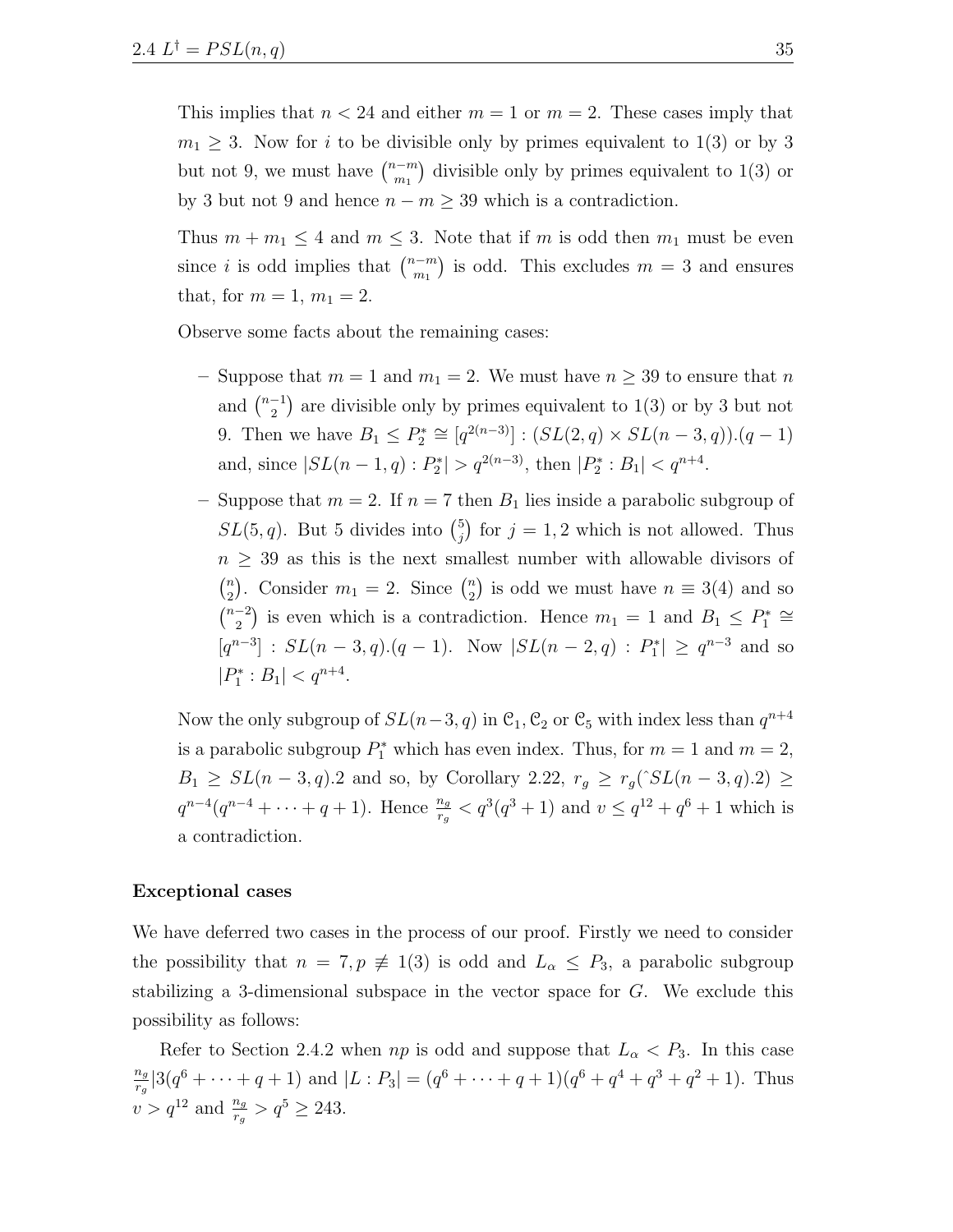Suppose first that  $\frac{n_g}{r_g} < q^6 + \cdots + q + 1$ . Then  $u^2 - u + 1 = \frac{n_g}{r_g}$  $\frac{n_g}{r_g} \leq \frac{3}{5}$  $\frac{3}{5}(q^6 + \cdots + q + 1)$ and  $u^2 + u + 1 = d_g < q^6 + q^4 + q^3 + q^2 + 1$  since  $\frac{n_g}{r_g} > 243$ . Thus  $v < |L : P_3|$  which is a contradiction.

Then consider the case where  $\frac{n_g}{r_g} \ge q^6 + \cdots + q + 1$ . We must have  $v \ge 3(q^6 +$  $\cdots + q + 1(q^6 + q^4 + q^3 + q^2 + 1)$ . Suppose that  $\frac{n_g}{r_g} = q^6 + \cdots + q + 1$ . Then our lower bound on v implies that  $d_g \geq 3(q^6 + q^4 + q^3 + q^2 + 1) > 2\frac{n_g}{r_g}$  $rac{n_g}{r_g}$  which is impossible. The only other possibility is that  $\frac{n_g}{r_g} = 3(q^6 + \cdots + q + 1) = u^2 - u + 1$ . But then  $u^{2} + u + 1 = d_{g} < 7(q^{6} + q^{4} + q^{3} + q^{2} + 1)$  which again is impossible for  $q \geq 7$ . For  $q = 3, 5$  we find that  $3(q^6 + \cdots + q + 1) \neq u^2 - u + 1$  for integer u and so these cases can be excluded.

The second possibility that we need to consider is when  $n = 14, p \neq 1(3)$  is odd and  $L_{\alpha} \leq P_6$ , a parabolic subgroup stabilizing a 6-dimensional subspace in the vector space for G. We exclude this possibility as follows:

Refer to Section 2.4.2 when *n* is even and *p* is odd and observe that  $v < 9q^{51}$ and  $n_g < q^{49}$ . Furthermore

$$
L_{\alpha} \le P_6 = \hat{q}^{48} : (SL(6, q) \times SL(8, q)).(q - 1)
$$

which has index greater than  $q^{48}$ . Thus  $|P_6: L_\alpha| < 9q^3$ . Now  $SL(6, q)$  and  $SL(8, q)$ do not have any subgroups with index this small, hence  $L_{\alpha} > \hat{A}$ .  $(SL(6, q) \times SL(8, q))$ where  $A = [q^{48}] \cap L_{\alpha}$ . Observe that  $|[q^{48}] : A| \leq 3$ . In fact,  $A.(SL(6,q) \times SL(8,q))/A$ acts by conjugation on the non-identity elements of A with orbits of size divisible by  $q^5 + \cdots + q + 1$ , hence  $A = [q^{48}]$ . Then, for some  $\alpha$ ,  $A : (SL(6, q) \times SL(8, q))$  (or its transpose) has the following form and contains the following conjugate of  $g^*$ :

$$
h^* = \begin{pmatrix} -1 & & & \\ & I_{5\times 5} & & \\ & & -1 & \\ & & & I_{7\times 7} \end{pmatrix} \in \begin{pmatrix} SL(6, q) & A & \\ & SL(8, q) & \end{pmatrix}.
$$

Let h be the projective image of h<sup>\*</sup>. Then  $r_g > r_h(\hat{\;} (SL(6, q) \times SL(8, q))) > q^{10} \cdot q^{14} =$  $q^{24}$ . Then h is certainly centralized by a subgroup of A of size no more than  $q^{36}$ . Hence  $r_g > q^{36}$ . This implies that  $\frac{n_g}{r_g} < q^{13}$  and  $v < q^{27}$  which is a contradiction.

Our proof of Proposition 2.16 is complete.

**2.5** 
$$
L = PSL(2, q)
$$
 or  $L^{\dagger} = PSL(3, q)$ 

In this section we prove the following proposition: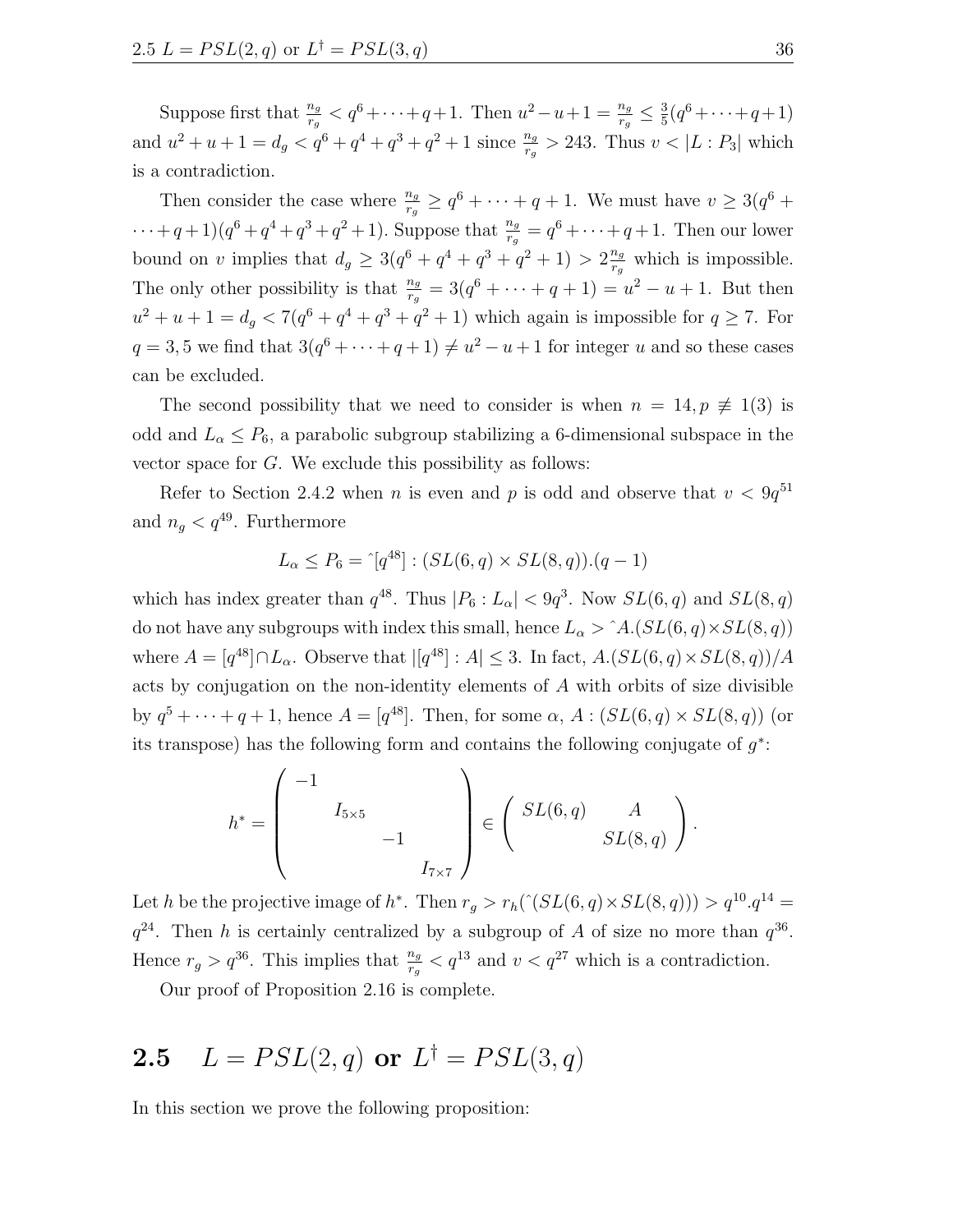**Proposition 2.23.** Suppose that G contains a minimal normal subgroup L isomorphic to  $PSL(2,q)$  with  $q \geq 4$  or that G has a unique component L such that  $L^{\dagger}$  is isomorphic to  $PSL(3, q)$  with  $q \geq 2$ . If G acts transitively on a projective plane  $\mathcal P$ of order x then  $P$  is Desarguesian and  $G \geq PSL(3, x)$ .

Again we seek to demonstrate that our hypothesis leads to a contradiction. Note that the result for  $n = 2$  is known to have been proven for the case where  $G =$  $PSL(2,q)$  by Camina, Neumann and Praeger but has not been published. Note also that the reason that our statement distinguishes between a component in the  $PSL(3, q)$  case and a *minimal normal subgroup* in the  $PSL(2, q)$  case is given by Lemma 2.14.

### 2.5.1 Preliminary facts

We will need some preliminary facts about  $PSL(2,q)$  and  $PSL(3,q)$ . As before we assume that  $(G/C_G(L))/Z(L) \leq P\Gamma L(n,q)$  since  $|Aut L : P\Gamma L(n,q)| \leq 2$ ,  $n =$ 2, 3. Observe that both  $PSL(2, q)$  and  $PSL(3, q)$  have a single conjugacy class of involutions of size, in odd characteristic,  $\frac{1}{2}q(q \pm 1)$  and  $q^2(q^2 + q + 1)$  respectively and, in even characteristic,  $q^2 - 1$  and  $(q^2 - 1)(q^2 + q + 1)$  respectively. Both also have the property that a Sylow 2-subgroup contains at least 2 such involutions. Since a point-stabilizer must contain such a Sylow 2-subgroup we conclude that  $r_g \geq 2$ . Note also that  $PSL(3, q)$  has a single conjugacy class of transvections and this class does not fuse with any other in  $P\Gamma L(n, q)$ .

Kleidman [Kle87] lists explicitly the maximal subgroups of  $PSL(3, q)$  and Liebeck and Saxl[LS85] assert that the maximal subgroups of odd degree lie, as before, in families  $C_1, C_2$  and  $C_5$  for  $q > 2$ . Note that  $PSL(3, 2) \cong PSL(2, 7)$  and so we will deal with this group in the  $PSL(2, q)$  case. We state a result from Suzuki[Suz82] which gives the structure of all the subgroups of  $PSL(2, q)$ :

**Theorem 2.24.** Let q be a power of the prime p. Let  $d = (q-1, 2)$ . Then a subgroup of  $PSL(2,q)$  is isomorphic to one of the following groups.

- 1. The dihedral groups of order  $2(q \pm 1)/d$  and their subgroups.
- 2. A parabolic group  $P_1$  of order  $q(q-1)/d$  and its subgroups. A Sylow p-subgroup P of  $P_1$  is elementary abelian,  $P \triangleleft P_1$  and the factor group  $P_1/P$  is a cyclic group of order  $(q-1)/d$ .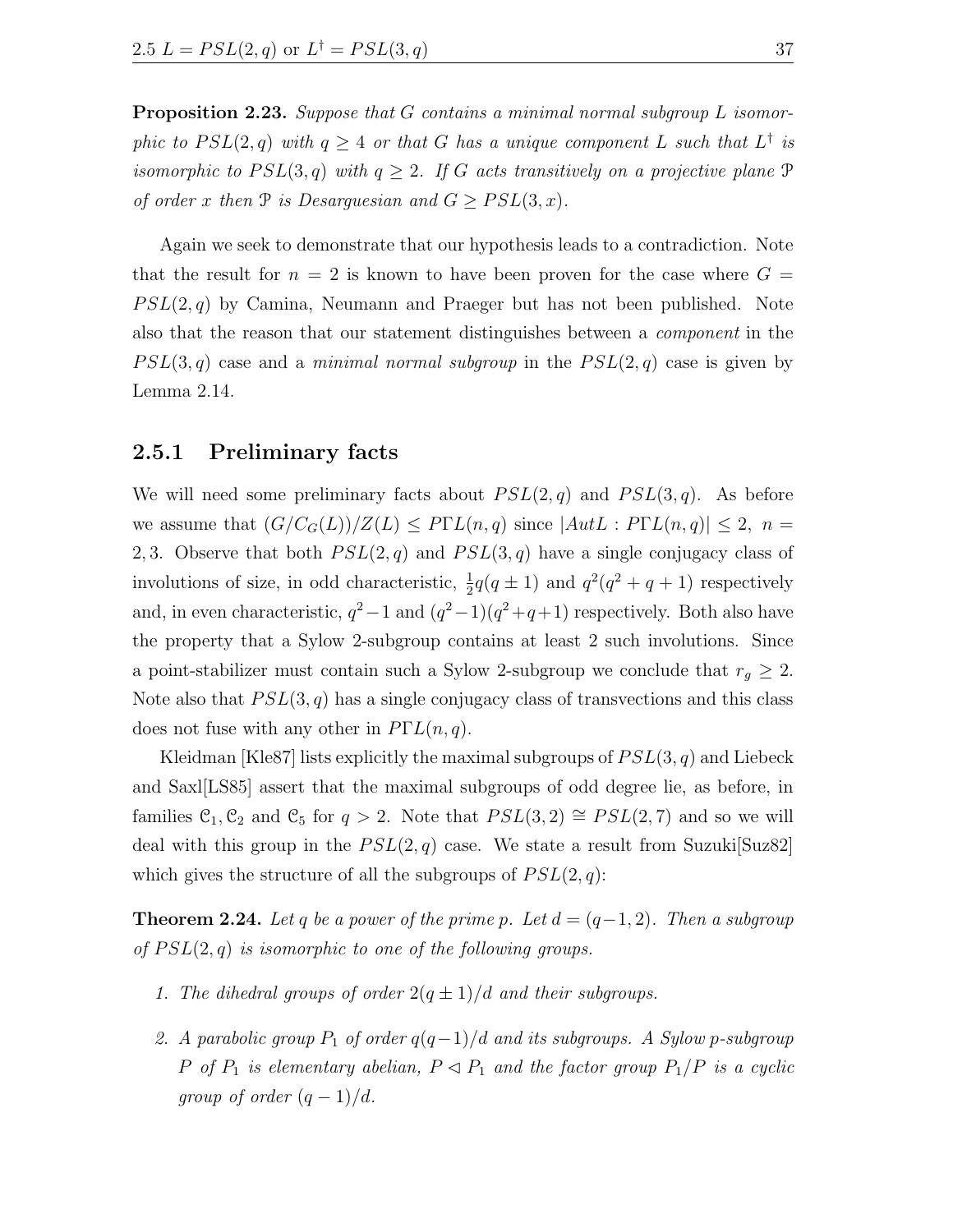- 3.  $PSL(2,r)$  or  $PGL(2,r)$ , where r is a power of p such that  $r^m = q$ .
- 4.  $A_4$ ,  $S_4$  or  $A_5$ .

Proof. See [Suz82, Theorem 6.25].

Note that when  $p = 2$ , the above list is complete without the final entry. Furthermore, referring to [Kle87], we see that there are unique  $PSL(2, q)$  conjugacy classes of the maximal dihedral subgroups of size  $2(q \pm 1)/d$  as well as a unique  $PSL(2,q)$  conjugacy class of parabolic subgroups  $P_1$ .

The result of Liebeck and Saxl[LS85] asserts that all of the families of maximal subgroups can, for some q, contain a subgroup of odd index in  $PSL(2, q)$  thus we will simply go through the possibilities given by Suzuki in the  $PSL(2,q)$  case. We will use the results of Kleidman [Kle87] to examine conjugacy classes of subgroups of  $PSL(2,q)$ .

In the  $PSL(3, q)$  case we will also need the subgroups of  $GL(2, q)$  which can be easily obtained from the subgroups of  $PSL(2, q)$ .

**Theorem 2.25.** H, a subgroup of  $GL(2,q)$ ,  $q = p^a$ , is amongst the following up to conjugacy in  $GL(2,q)$ . Note that the last two cases may be omitted when  $p=2$ .

- 1. H is cyclic;
- 2.  $H = AD$  where

$$
A \le \left\{ \left( \begin{array}{cc} 1 & 0 \\ \lambda & 1 \end{array} \right) : \lambda \in GF(q) \right\}
$$

and  $D \leq N(A)$ , is a subgroup of the group of diagonal matrices;

- 3.  $H = \langle c, S \rangle$  where  $c|q^2 1, S^2$  is a scalar 2-element in c;
- 4.  $H = < D, S >$  where D is a subgroup of the group of diagonal matrices, S is an anti-diagonal 2-element and  $|H : D| = 2$ ;
- 5.  $H = \langle SL(2, p^b), V \rangle$  or contains  $\langle SL(2, p^b), V \rangle$  as a subgroup of index 2 and here  $b|a, V$  is a scalar matrix. In the second case,  $p^{b} > 3$ ;
- 6. H/ <  $-I >$  is isomorphic to  $S_4 \times C$ ,  $A_4 \times C$ , or (with  $p \neq 5$ )  $A_5 \times C$ , where C is a scalar subgroup of  $GL(2,q)/ < -I >$ ;
- 7. H |  $<-I>$  contains  $A_4 \times C$  as a subgroup of index 2 and  $A_4$  as a subgroup with cyclic quotient group, C is a scalar subgroup of  $GL(2,q)/ < -I >$ .

 $\Box$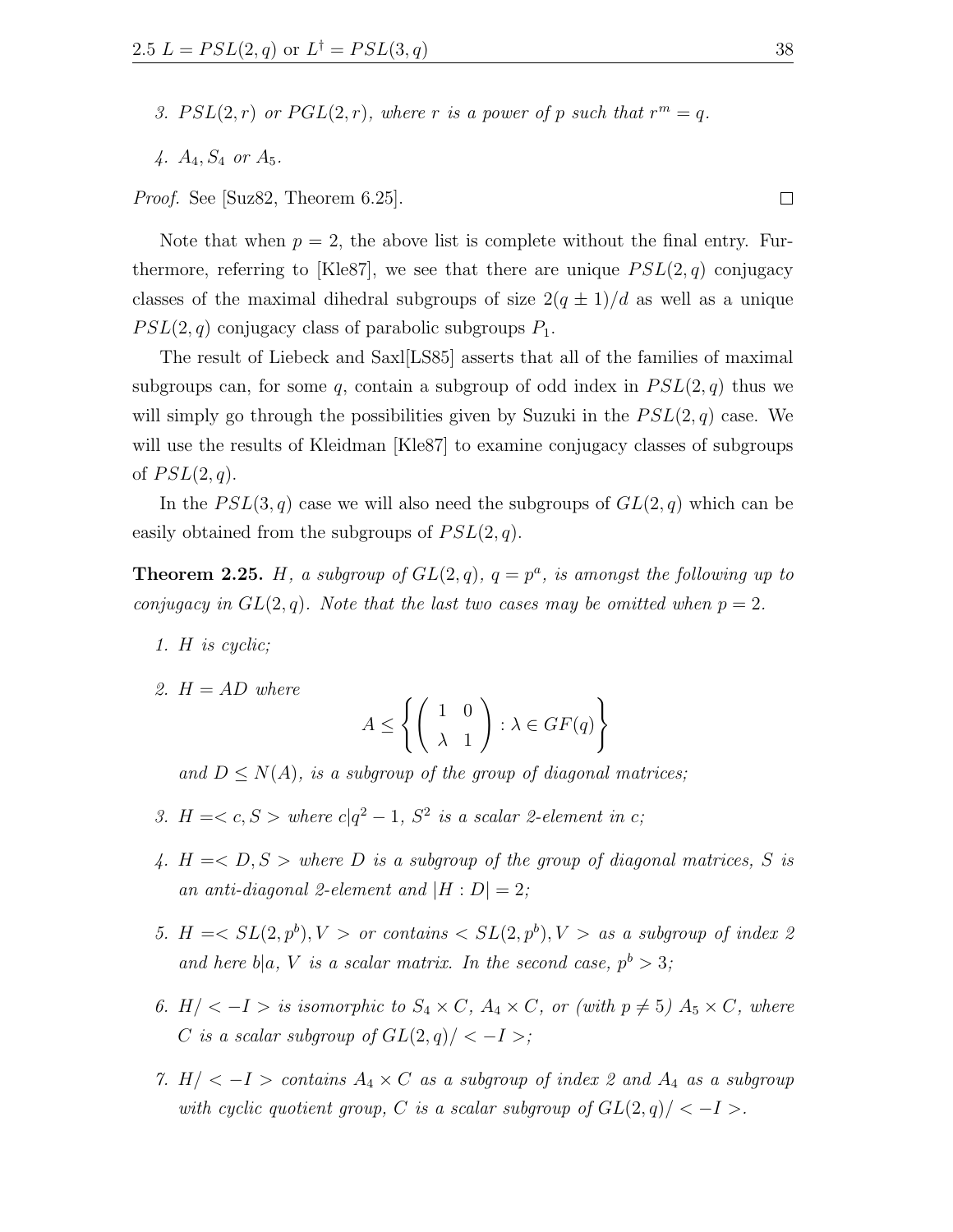*Proof.* In this proof and subsequently, we will refer to subgroups of  $GL(2, q)$  as being of type y, where y is a number between 1 and 7 corresponding to the list above.

When the characteristic is odd, the proof of this result is given in [Blo67b, Theorem 3.4]. When the characteristic is even we know that  $GL(2,q) \cong PSL(2,q) \times$  $(q-1)$ . Then, for  $H < GL(2,q)$  either  $H \ge SL(2,q)$  and we are in type 5 above, or we have  $H \leq H_1 \times (q-1)$  where  $H_1$  is maximal in  $PSL(2,q)$ .

If  $H_1 = D_{2(q-1)}$  then H of types 1 and 4 accounts for all  $H \leq H_1 \times (q-1)$ . Since there is only one conjugacy class of  $D_{2(q-1)}$  in  $PSL(2,q)$  all  $H \leq H_1 \times (q-1)$  must be of type 1 or 4 in  $GL(2,q)$ .

Similarly  $H_1 = D_{2(q+1)}$  is accounted for by H of types 1 and 3 in  $GL(2, q)$ , while  $H_1 = P_1$  is accounted for by H of type 2 in  $GL(2, q)$ .

Finally consider  $H \leq PSL(2,q_0) \times (q-1)$ . Any maximal subgroup of  $PSL(2,q_0)$ must be an intersection with  $D_{2(q\pm 1)}$  or  $P_1$  (since these intersections exist and there is only one conjugacy class of such maximal subgroups) or is of type  $PSL(2, q_1)$ where  $q_o = q_1^m$ , m prime. Thus any subgroup of  $PSL(2, q_0)$  lies inside  $D_{2(q\pm 1)}$  or  $P_1$ and so is already accounted for, or else equals  $PSL(2, q_1)$  where  $q = q_1^b$ .

Thus we must consider  $H \leq PSL(2,q_1) \times (q-1)$  and  $H \nleq B \times (q-1)$  for  $B < PSL(2, q_1)$ . Then  $\{a : (a, 1) \in H\}$  is normal in  $\{a : (a, b) \in H\} \cong PSL(2, q_1)$ . Provided  $q_1 > 2$  this implies that  $\{a : (a, 1) \in H\} = 1$  and H is cyclic or  $\{a : (a, 1) \in$  $H$ } ≅  $PSL(2, q_1)$  and H is a subgroup of  $GL(2, q)$  of type 5.

If  $q_1 = 2$  then  $PSL(2, q_1) \leq D_{2(q+1)}$  and the case is already accounted for.  $\Box$ 

Note that a subgroup of type 1 in  $GL(2,q)$  is never maximal in  $GL(2,q)$ . Furthermore type 5 includes  $GL(2, q)$  itself. We now proceed with our analysis.

## **2.5.2**  $L = PSL(2, q)$

Assume that  $L = PSL(2, q), q \geq 4$ . We exclude the case where  $G/C<sub>G</sub>(L)$  contains  $PGL(2,q)$  since then G has a normal subgroup N of index 2. Then  $N/C_N(L)$  contains only field automorphisms and N acts transitively on  $P$  (since the number of points in P is odd.) Hence we assume that  $G/C<sub>G</sub>(L)$  contains only field automorphisms and  $|G/C_G(L)| \leq |PSL(2,q)|$ .  $\log_p q$ .

For  $q = 4, 5$  or 9, L is isomorphic to an alternating group. This case has already been examined [CNP03] and so these values of q can be excluded. Observe that  $P_1$ , a parabolic subgroup of  $PSL(2, q)$ , has odd index if and only if  $p = 2$ . Furthermore if  $p = 2$  then  $L_{\alpha} \leq P_1$  since  $L_{\alpha}$  must contain a Sylow 2-subgroup of  $PSL(2, q)$ . This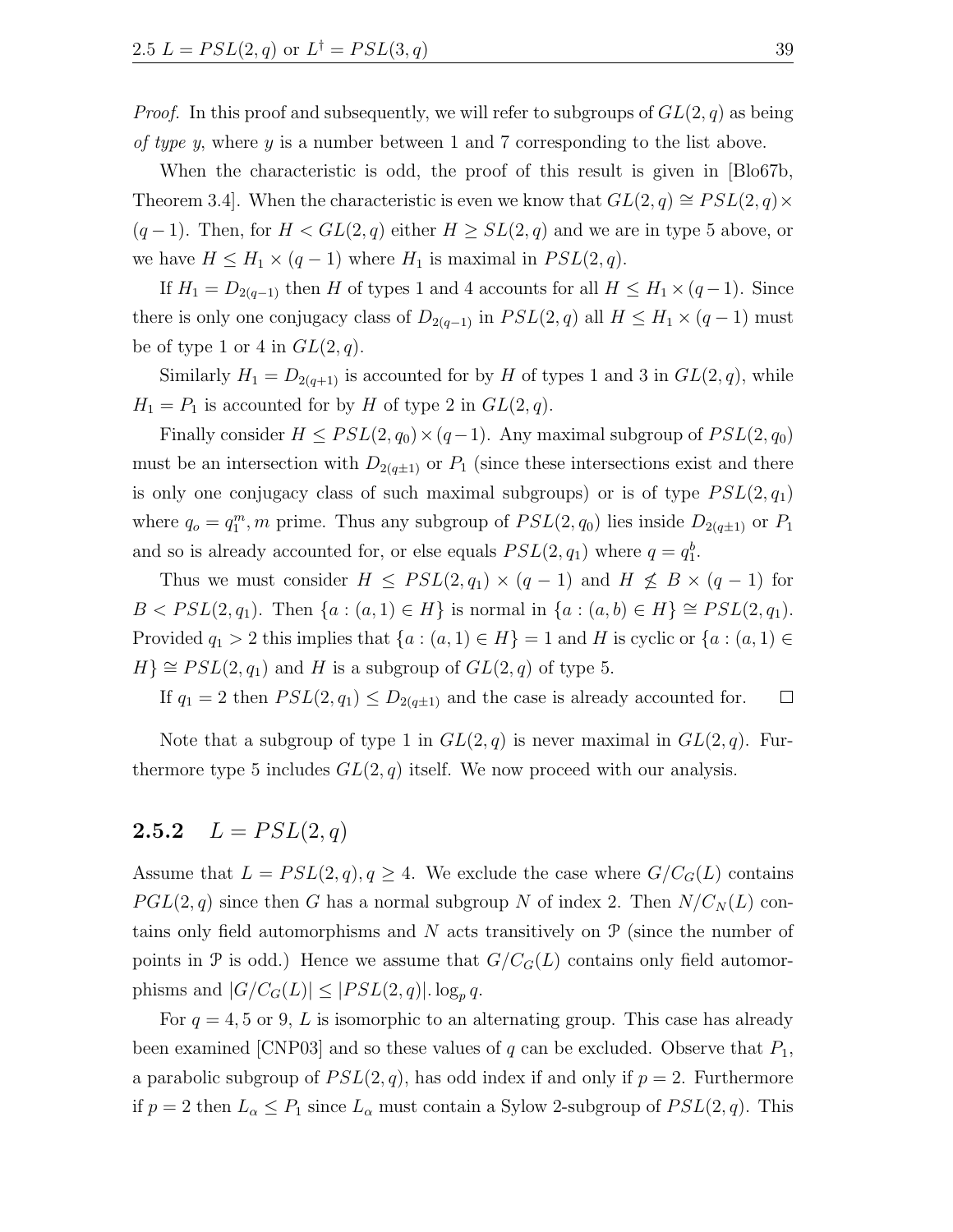implies that  $n_g = q^2 - 1$ ,  $r_g = q - 1$  and  $u^2 - u + 1 = \frac{n_g}{r_g}$  $\frac{n_g}{r_g} = q + 1$ . But then  $u^2 - u = q$ which is impossible. Hence we assume  $L_{\alpha}$  does not lie in a parabolic subgroup of  $PSL(2, q)$  and that p is odd.

Now the only maximal subgroups of  $PSL(2, q)$  which contain a Sylow p-subgroup of  $PSL(2,q)$  are the parabolic subgroups. Also, for  $q = 3^a$  with  $a \ge 3$ , the only maximal subgroups containing a subgroup of index  $p$  in a Sylow  $p$ -subgroup of  $PSL(2,q)$  are the parabolic subgroups. Thus Lemma 2.7 implies that  $p \equiv 1(3)$ and we assume this from here on. Note that, for an involution  $g \in PSL(2,q)$ ,  $n_g=\frac{1}{2}$  $\frac{1}{2}q(q \pm 1).$ 

We examine the non-parabolic subgroups of L as candidates to be  $L_{\alpha}$ , using Theorem 2.24.

If  $L_{\alpha} = A_4$  then  $r_g = 3$  and, since  $r_g | n_g$  and  $p \equiv 1(3)$ , we must have  $n_g = \frac{1}{2}$  $rac{1}{2}q(q-1)$ and  $q \equiv 3(4)$ . Similarly if  $L_{\alpha} = A_5$  then  $r_g = 15$  and  $q \equiv 3(4)$ . But then  $\frac{q+1}{4}$  divides into  $|L: L_{\alpha}|$ . Since  $\frac{q+1}{4} \equiv 2(3)$  this contradicts Lemma 2.7.

If  $L_{\alpha} = S_4$  then  $r_g = 9$  and once more  $q \equiv 3(4)$ . In fact  $\frac{n_g}{r_g} = \frac{q(q-1)}{18}$ . Then in  $PSL(2,q)$  there is a unique conjugacy class of elements of order 4. Let h be such an element and observe that  $r_h = 6$ . Now the fixed set of h lies inside the fixed set of  $g = h^2$  and  $d_h = \frac{2}{3}$  $\frac{2}{3}d_g = \frac{2}{3}$  $\frac{2}{3}(u^2+u+1)$ . But g fixes a Baer subplane and so  $Fixh$  is the fixed set of a quasicentral collineation of  $Fixg$  (see Section 2.2) and  $|Fixh|$  divides |Fixg|. Thus  $\frac{1}{3}(u^2 + u + 1) = u + \sqrt{u} + 1$  and  $u = 4$ . But then  $\frac{q(q-1)}{18} = \frac{n_g}{r_g}$  $\frac{n_g}{r_g}=13$ which is impossible.

Now suppose that  $L_{\alpha} \leq D_{q\pm 1}$  so  $q \pm 1 \equiv 0(4)$ . Then  $\frac{n_g}{r_g} = \frac{\frac{1}{2}q(q\mp 1)}{\frac{1}{2}|L_{\alpha}|+1}$ . Now  $|\frac{n_g}{r_g}|$  $\frac{n_g}{r_g}|_p\neq 1$ and so  $\left|\frac{n_g}{r_g}\right|$  $\frac{n_q}{r_g}|_p = |v|_p = q.$  Thus  $|L_\alpha| + 2$  divides into  $q \mp 1.$ 

Define  $m := \frac{q \pm 1}{|I_{\text{max}}|}$  $\frac{q\pm 1}{|L_{\alpha}|}$  and assume first that  $m > 1$ . Observe that  $v = q \frac{q\pm 1}{|L_{\alpha}|}$  $|L_\alpha|$  $rac{q\mp 1}{2}a$  for some integer a and  $d_g = \frac{|L_{\alpha}|+2}{2} \frac{q\pm 1}{|L_{\alpha}|}$  $\frac{q\pm 1}{|L_{\alpha}|}a$ . If  $|L_{\alpha}| = 4$  then  $\frac{n_g}{r_g} = \frac{q(q\mp 1)}{6}$  and, in fact, since  $q \equiv 1(3), \frac{n_g}{r_g} = \frac{q(q-1)}{6}$ . But then  $d_g = \frac{3(q+1)}{4}$  $\frac{q+1}{4}$  and, since  $\frac{q+1}{4} \equiv 2(3)$ , this is a contradiction. Thus  $|L_{\alpha}| > 4$ .

Now observe that  $m(|L_{\alpha}| + 2) > q \mp 1$ ; furthermore if  $(m - 1)(|L_{\alpha}| + 2) = q \mp 1$ then  $q\pm 1-|L_{\alpha}|+2m-2=q\mp 1$ . Reducing modulo 4, this equation gives  $2m \equiv 0(4)$ which is a contradiction since  $m|v$ . Thus  $(m-2)(|L_{\alpha}|+2) \geq q \neq 1$ . This implies that  $m \geq |L_{\alpha}| + 1$  and so  $|L_{\alpha}|^2 + |L_{\alpha}| \leq q \pm 1$ .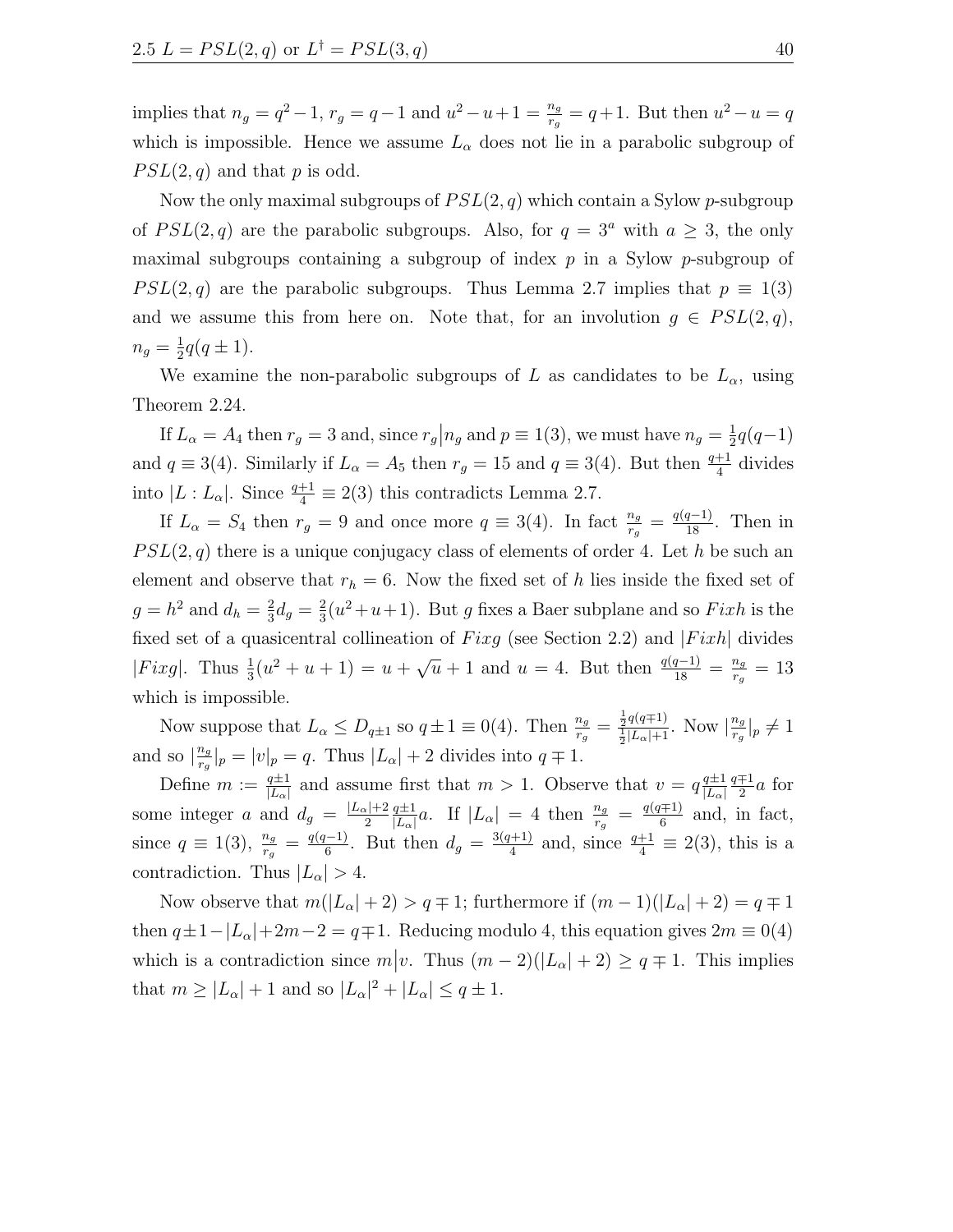Since  $\frac{n_g}{r_g} < d_g$  we have

$$
\frac{q(q \mp 1)}{|L_{\alpha}| + 2} < \frac{|L_{\alpha}| + 2q \pm 1}{2} a
$$
\n
$$
\implies 2|L_{\alpha}|q(q \mp 1) < (|L_{\alpha}|^2 + 4|L_{\alpha}| + 4)(q \pm 1)a
$$
\n
$$
\implies |L_{\alpha}| < \frac{q+1}{q} a.
$$

The final inequality follows by using the fact that  $|L_{\alpha}| > 4$  and  $|L_{\alpha}|^2 + |L_{\alpha}| \leq q \pm 1$ . It then implies that  $a > 3$ .

Take h of maximal order in  $L_{\alpha}$ . Since  $|L_{\alpha}| > 4$  we know that h is not an involution and  $n_h = q(q \mp 1)$  and so  $\frac{n_h}{r_h} = \frac{q(q \mp 1)}{2}$ . Thus  $d_h = \frac{q \pm 1}{|L_{\alpha}|}$  $\frac{q\pm 1}{|L_{\alpha}|}a$  which means that  $d_h < d_g$  and h acts as an automorphism on the Baer subplane, Fixg. This implies that  $d_h^2 < 3d_g$  and so  $\frac{(q\pm 1)^2}{|L_\alpha|^2}$  $\frac{q\pm 1)^2}{|L_\alpha|^2}a^2 < 3\frac{|L_\alpha|+2}{2}\frac{q\pm 1}{|L_\alpha|}$  $\frac{q\pm 1}{|L_{\alpha}|}a$ . This implies that  $q\pm 1 < \frac{1}{2}$  $\frac{1}{2}|L_{\alpha}|^{2}+|L_{\alpha}|$ which is a contradiction.

Hence  $m = 1$  and  $|L_{\alpha}| = q \pm 1$ . We have two situations. If  $q \equiv 3(4)$  then  $n_g=\frac{1}{2}$  $\frac{1}{2}q(q-1)$  and  $r_g = \frac{1}{2}$  $\frac{1}{2}(q+1)+1$ . This means that  $\frac{n_q}{r_g}$  is a not an integer, which is impossible. If  $q \equiv 1(4)$  then  $\frac{n_q}{r_g} = \frac{\frac{1}{2}q(q+1)}{\frac{1}{2}(q-1)+1} = q$ . Since  $|L : L_{\alpha}| = \frac{1}{2}$  $\frac{1}{2}q(q+1)$  we must have  $d_g$  a multiple of  $\frac{q+1}{2}$ . The only possibility is that  $d_g = \frac{3(q+1)}{2}$  which means that  $q = 13$  and  $v = 273$ .

In this case an involution fixes a Baer subplane with 21 points. Within this Baer subplane a Sylow 2-subgroup of  $PSL(2, q)$  fixes 9 points. But the fixed set of a collineation group is a closed set and so can have at most 7 points [Dem97, 3.1.2 and 3.2.18].

Now suppose that  $L_{\alpha} = PGL(2,r)$  and  $q = r^{\alpha}$  where  $a \equiv 2(4)$ . Thus  $q \equiv 1(4)$ and  $\frac{n_g}{r_g} = \frac{\frac{1}{2}q(q+1)}{r^2}$  $\frac{(q+1)}{r^2}$ . Now  $\frac{q}{r^2}$  $\frac{q}{r^2} = \left| \frac{n_g}{r_g} \right|$  $\frac{n_g}{r_g}|_p \neq |v|_p \geq \frac{q}{r}$  $\frac{q}{r}$  and so  $\left|\frac{n_g}{r_g}\right|$  $\frac{n_g}{r_g}|_p = 1$  and  $r = \sqrt{q}$ . Then  $u^2-u+1 = \frac{n_g}{r_g}$  $\frac{n_g}{r_g} = \frac{1}{2}$  $\frac{1}{2}(q+1)$ . Then  $u = \frac{c+1}{2}$  where  $c = \sqrt{2q-1}$ . This implies that  $u^2 + u + 1 = \frac{q+3+2c}{2}$  $\frac{3+2c}{2}$ . Now  $|L : L_{\alpha}| = \frac{1}{2}$  $\frac{1}{2}(q+1)\sqrt{q}$  and so  $\sqrt{q}$  divides into  $u^2 + u + 1$ . Now observe that  $\sqrt{q}(\frac{\sqrt{q}+5}{2})$  $\frac{q+5}{2}) > \frac{q+3+2c}{2}$  $\frac{1}{2} \frac{d^2+2c}{2}$ . Furthermore  $\sqrt{q}(\frac{\sqrt{q}-1}{2}) < \frac{n_g}{r_g}$  $\frac{n_g}{r_g}$  . Thus  $d_g = \sqrt{q} \left( \frac{\sqrt{q} + e}{2} \right)$  $\frac{q+e}{2}$ ) where  $e=1$  or 3.

Now  $2u = d_g - \frac{n_g}{r_g}$  $\frac{n_g}{r_g} = \frac{e\sqrt{q}-1}{2}$  $\frac{q-1}{2}$ . We also know that  $u = \frac{c+1}{2}$  $\frac{+1}{2}$  and so we must have  $e\sqrt{q} - 3 = 2\sqrt{2q - 1}$ . Since  $e = 1$  or 3 we must have  $e = 3$ . Then

$$
2\sqrt{2q-1} = 3\sqrt{q-3} \implies 2\sqrt{2q} > 3\sqrt{q-3}
$$
  

$$
\implies q < \left(\frac{3}{3-2\sqrt{2}}\right)^2 < 18^2.
$$

This implies that  $q = 7^2$  or 13<sup>2</sup>. But neither of these satisfy the equality  $2\sqrt{2q-1}$  =  $3\sqrt{q} - 3$  and so can be excluded.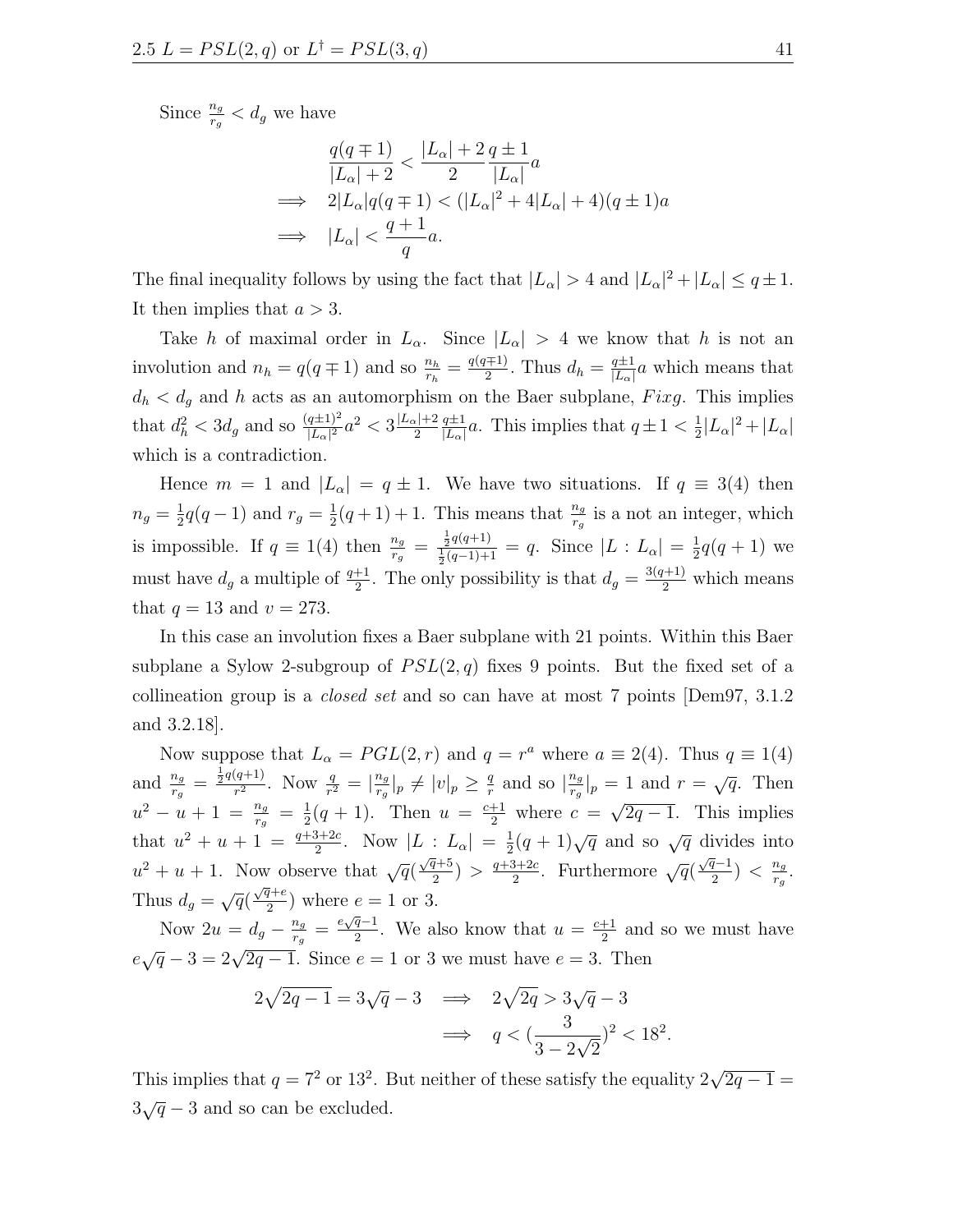Now suppose that  $L_{\alpha} = PSL(2, r)$  and  $q = r^a$  where a is odd. Then  $\frac{n_g}{r_g} = \frac{\frac{1}{2}q(q\pm 1)}{\frac{1}{2}r(r\pm 1)}$ where  $q \mp 1 \equiv 0(4)$ . Now let h be an element of order  $\frac{r \pm 1}{2}$ . Then  $\frac{n_h}{r_h} = \frac{q(q \mp 1)}{r(r \mp 1)}$ . If  $r \equiv 3(4)$  then

$$
\frac{n_g}{r_g} = r^{a-1}(r^{a-1} + r^{a-1} + \dots + r + 1) > r^{a-1}(r^{a-1} - r^{a-1} + \dots - r + 1) = \frac{n_h}{r_h}
$$

Hence  $d_g < d_h$  which is impossible.

Now if  $r \equiv 1(4)$  then  $u^2 - u + 1 = \frac{n_g}{r_g}$  $\frac{n_g}{r_g} = r^{a-1}(r^{a-1} - r^{a-2} + \cdots - r + 1)$  and so  $r^{a-1} - r^{a-2} < u < r^{a-1}$ . This means that

$$
r^{2a-2} - r^{2a-3} + \dots - r^a + 3r^{a-1} - 2r^{a-2} < d_g = \frac{n_g}{r_g} + 2u;
$$
\n
$$
d_g = \frac{n_g}{r_g} + 2u < r^{2a-2} - r^{2a-3} + \dots - r^a + 3r^{a-1}.
$$

Now  $r^{a-1} + r^{a-2} + \cdots + r + 1$  divides into  $d_g$ . But observe that

$$
(r^{a-1} + r^{a-2} + \dots + r + 1)(r^{a-1} - 2r^{a-2} + 2r^{a-3} \dots - 2r + 3)
$$
  

$$
r^{2a-2} - r^{2a-3} + \dots - r^a + 3r^{a-1} - 2r^{a-2};
$$

$$
(r^{a-1} + r^{a-2} + \dots + r + 1)(r^{a-1} - 2r^{a-2} + 2r^{a-3} \dots - 2r + 4)
$$
  
> 
$$
r^{2a-2} - r^{2a-3} + \dots - r^a + 3r^{a-1}.
$$

This gives a contradiction and all possibilities are excluded.

### **2.5.3**  $L^{\dagger} = PSL(3, q)$

Once again we seek to show that our hypothesis leads to a contradiction; the usual action of  $PSL(3, q)$  on a Desarguesian projective plane  $PG(2, q)$  will not arise due to our restriction that all involutions fix a Baer subplane.

Recall that, for g an involution,  $n_g = q^2(q^2 + q + 1)$  for q odd and  $n_g = (q^2 1(q^2 + q + 1)$  for q even. We assume here that  $q > 2$  and we know that  $L_{\alpha} \leq M$ where M is a member of  $\mathcal{C}_1, \mathcal{C}_2$  or  $\mathcal{C}_5$ . We consider the latter two possibilities first. Observe that, in both cases,  $p \equiv 1(3)$  since  $p^2$  divides  $|PSL(3, q): M|$ .

Suppose that  $M \in \mathcal{C}_2$ . Then v is divisible by  $\frac{q^3(q+1)(q^2+q+1)}{6}$  $\frac{(q^2+q+1)}{6}$ . Now the highest power of q in  $\frac{n_g}{r_g}$  is  $q^2$ . Since  $v = \frac{n_g}{r_g}$  $\frac{n_g}{r_g}d_g$  and  $(\frac{n_g}{r_g}$  $\frac{n_g}{r_g}, d_g$ ) = 1 we must have  $q^3$  dividing into  $d_g$  and  $q^2$  dividing into  $r_g$ . But then  $u^2 - u + 1 = \frac{n_g}{r_g}$  $\frac{n_g}{r_g} \leq q^2 + q + 1$ . This means that  $v \leq (q^2 + q + 1)(q^2 + 3q + 3)$  which is a contradiction.

.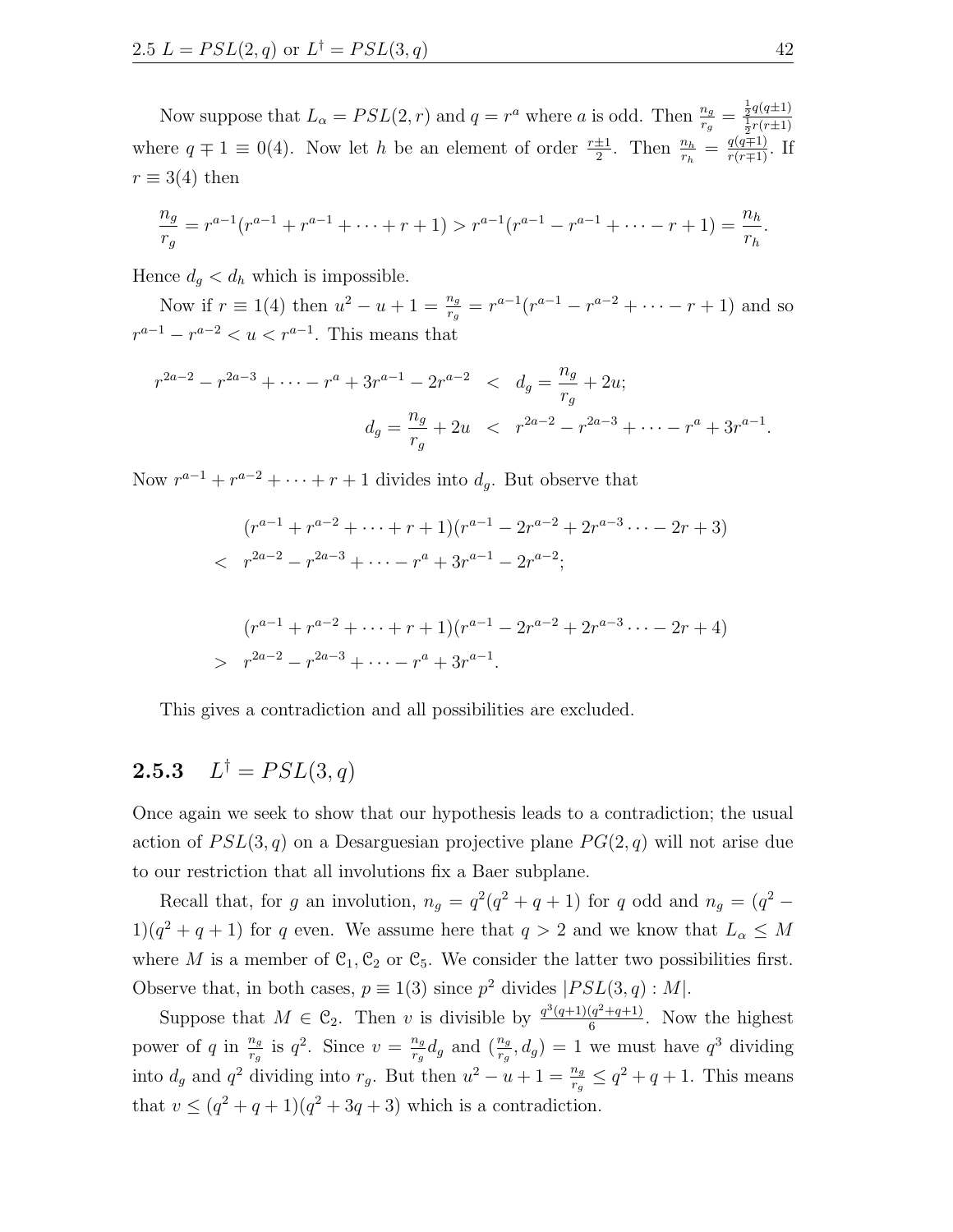Suppose that  $M = N_{PSL(3,q)}(PSL(3,r)) \in \mathcal{C}_5$  where  $q = r^a$  and  $a \geq 3$  is an odd integer. Then  $|v|_p = \frac{q^3}{r^3}$  $\frac{q^3}{r^3}$ . Suppose first that  $|v|_p = \left|\frac{n_g}{r_g}\right|$  $\frac{n_g}{r_g}|_p \leq q^2$  and so  $q \leq r^3$ . Then we must have  $a = 3$ ,  $r_g$  $(q^2 + q + 1)$  and  $r^3$  dividing  $|L_\alpha|$ . Since  $r_g$  $(q^2 + q + 1)$  we cannot have  $L_{\alpha} = PSL(3, r)$  or  $PSL(3, r)$ . But since  $r^3$  divides into  $|L_{\alpha}|$  we must have  $L_{\alpha}$  inside a parabolic subgroup P of  $PSL(3, r)$ . But observe that then v is divisible by

$$
|PSL(3,q):P| = \frac{q^3(q^3-1)(q^2-1)}{3r^3(r-1)(r^2-1)}
$$

which is divisible by 9, a contradiction. The only other possibility is that  $p \nmid$  $n_g$ rg and  $\frac{n_g}{r_g} \leq q^2 + q + 1$ . But then  $q^2 \leq r_g \leq r^2(r^2 + r + 1)$ . This is impossible.

Hence we conclude that  $M \in \mathcal{C}_1$ . Thus  $L_{\alpha} = \Delta A B$  where A is a subgroup of an elementary abelian unipotent subgroup, U, of order  $q^2$  and B is a subgroup of odd index in  $GL(2,q)$ . We will write  $B \cap SL(2,q) = (2,q-1).B_1$  where  $B_1 \leq PSL(2,q)$ .

We will take  $\alpha$  to be such that  $L_{\alpha} \leq P_1$  where

$$
P_1 = \left\{ \left( \begin{array}{cc} \frac{1}{\det Y} & a & b \\ 0 & Y \end{array} \right) : Y \in GL_2(q), a, b \in GF(q) \right\}.
$$

Case:  $p \not\equiv 1(3)$ 

In this case  $|U : A| \leq 3$  and  $|P : B_1 \cap P| \leq 3$  for some  $P \in Syl_pPSL(2, q)$ . If  $B_1$  is a subgroup of  $P_1^*$ , a parabolic subgroup of  $PSL(2,q)$ , then  $q+1$  divides the index of B in  $GL(2,q)$  and  $p=2$ . Then  $L_{\alpha}$  is a subgroup of the Borel subgroup of  $PSL(3,q)$ and contains a normal Sylow 2-subgroup P. Thus  $r_g = r_g(P) = 2q^2 - q - 1$  and so  $r_g \nmid n_g$  which is a contradiction.

If  $B_1 = PSL(2,q)$  then  $B \ge SL(2,q)$ . In fact, in odd characteristic, B must contain all matrices of determinant  $\pm 1$  since  $|GL(2,q):B|$  is odd. Furthermore in its action by conjugation on the non-identity elements of  $U$ ,  $SL(2,q)$  is transitive. Hence  $A = U$ . Thus, in both odd and even characteristic,  $L_{\alpha}$  contains all involutions of the parabolic group:  $q^2(q+2)$  of them in the odd case,  $(q^2-1)(q+1)$  of them in the even case. In both cases  $r_g \nmid n_g$  which is a contradiction.

For the remaining cases  $p|v$  and so  $p = 3$ . If  $B_1 \leq D_{q\pm 1}$  then  $q|v$  and we must have  $q = 3$ . In this case  $n_g = 3^2 13$  and so  $u^2 - u + 1 = \frac{n_g}{r_g}$  $\frac{n_g}{r_g} = 3$  or 13. If  $\frac{n_g}{r_g} = 3$ then  $v = 21$ . This contradicts the fact that  $|L : M| = 13$  and this divides into v. So  $n_g$  $\frac{n_g}{r_g} = 13, r_g = 9, d_g = 21$  and, since  $B_1 \le D_{q \pm 1}$  we must have  $L_\alpha = [3^2] : (8.2)$ . But then  $L_{\alpha}$  contains more than 9 involutions and this case is excluded.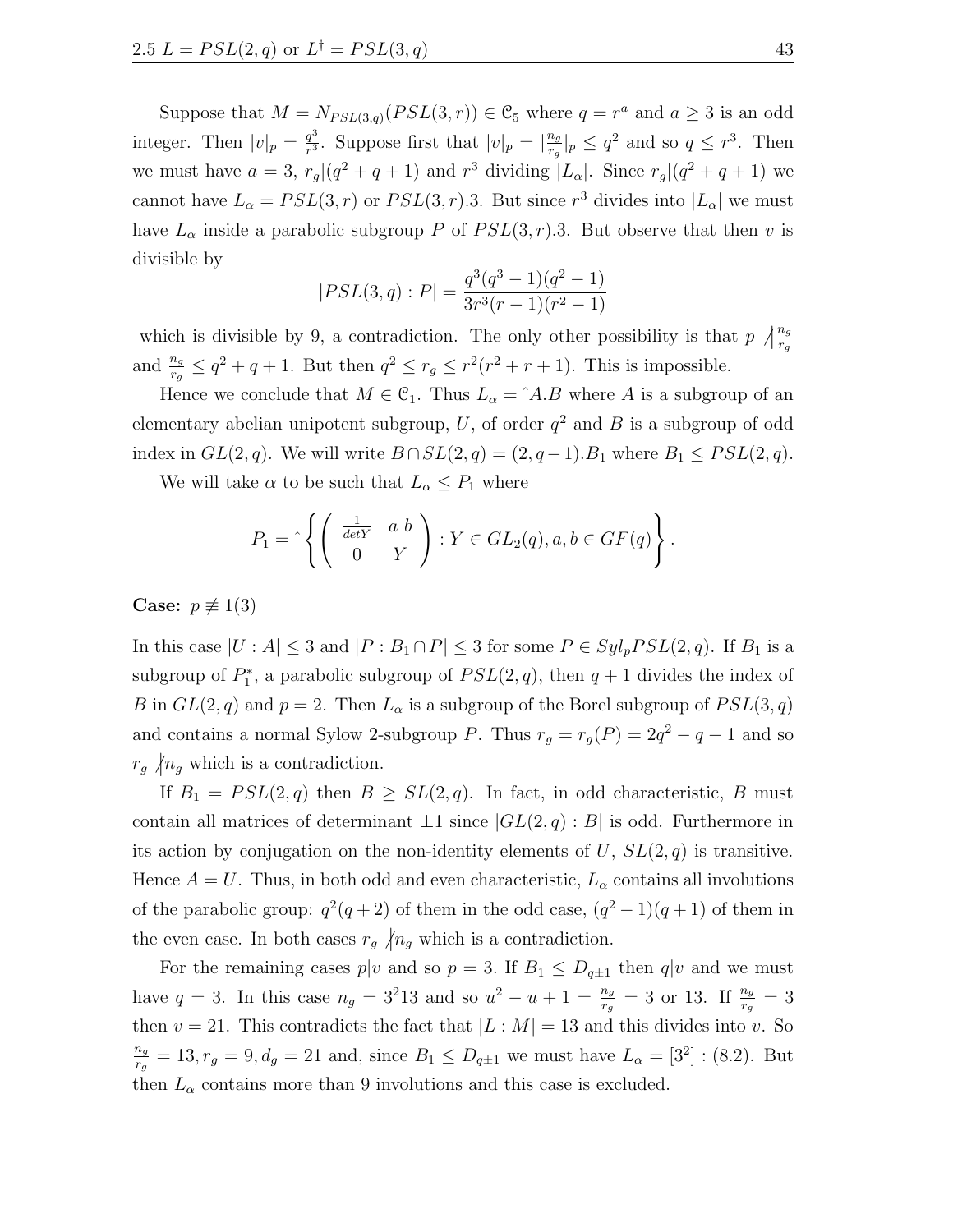If  $B_1$  is a proper subgroup of  $PSL(2, q)$  isomorphic to  $A_4, S_4$  or  $A_5$  then  $q = 3$ or 9. Now  $PSL(2,3) \cong A_4$  and so  $q = 3$  is already excluded. If  $q = 9$  then 5 divides  $PSL(2,q)$  and so  $B_1 \cong A_5$ , but  $|PSL(2,9): A_5|$  is even which is impossible.

If  $B_1 \cong PSL(2,r)$  or  $B_1 \cong PGL(2,r)$  for  $q = r^a, a > 1$  then  $\frac{q}{r}|v$ . Hence  $q = 9$ and  $r = 3$ . but then 5 divides  $|PSL(2, 9) : B_1|$  which is a contradiction.

### Case:  $p \equiv 1(3)$

In this case 3 divides  $|PSL(3, q): M|$  and thus we assume that B contains both the Sylow 2 and Sylow 3-subgroups of  $GL(2, q)$ . In fact  $L = PSL(3, q)$  since  $Z(L)$  is semiregular (see Lemma 2.14.) Then B is a subgroup of  $GL(2,q)$  of type 4, 5, 6 or 7 in the list given earlier. Note that B contains the scalar subgroup of order 3 and so  $|GL(2,q):B|=|{^{\scriptscriptstyle\wedge}}GL(2,q):{^{\scriptscriptstyle\wedge}}B|.$ 

Observe first that there are two  $P_1$ -conjugacy classes of involutions in  $P_1$ . Only one of these is centralized by a whole Sylow 2-subgroup,  $P$ , of  $P_1$ . Call this conjugacy class A.

In the case where  $L_{\alpha} = A : B$ , that is we have a split extension, we know that B contains a Sylow 2-subgroup of  $P_1$  and so the involution in the centre of B must lie in A. This implies that we can conjugate by elements of  $P_1$  (i.e. choose  $\alpha$ ) such that this involution  $q$  is the projective image of

$$
g^* = \left(\begin{array}{rrr} 1 & 0 & 0 \\ 0 & -1 & 0 \\ 0 & 0 & -1 \end{array}\right).
$$

We conclude that

$$
B \leq \left\{ \left( \begin{array}{c} \frac{1}{\det Y} \\ Y \end{array} \right) : Y \in GL(2, q) \right\}.
$$

We begin with two preliminary lemmas:

**Lemma 2.26.** Let p be odd and  $L_{\alpha} = \hat{A} : B \leq P_1$ . Suppose that  $|A| = q^2$  and that  $(|B|, p) = 1$ . Then  $|B| > \frac{|GL(2,q)|}{q^2+q+1}$ .

*Proof.* Let h be an element of order p. Then

$$
v = \frac{n_h}{r_h} d_h = \frac{(q^2 - 1)(q^2 + q + 1)}{q^2 - 1} d_h = (q^2 + q + 1) d_h.
$$

We have two possibilities: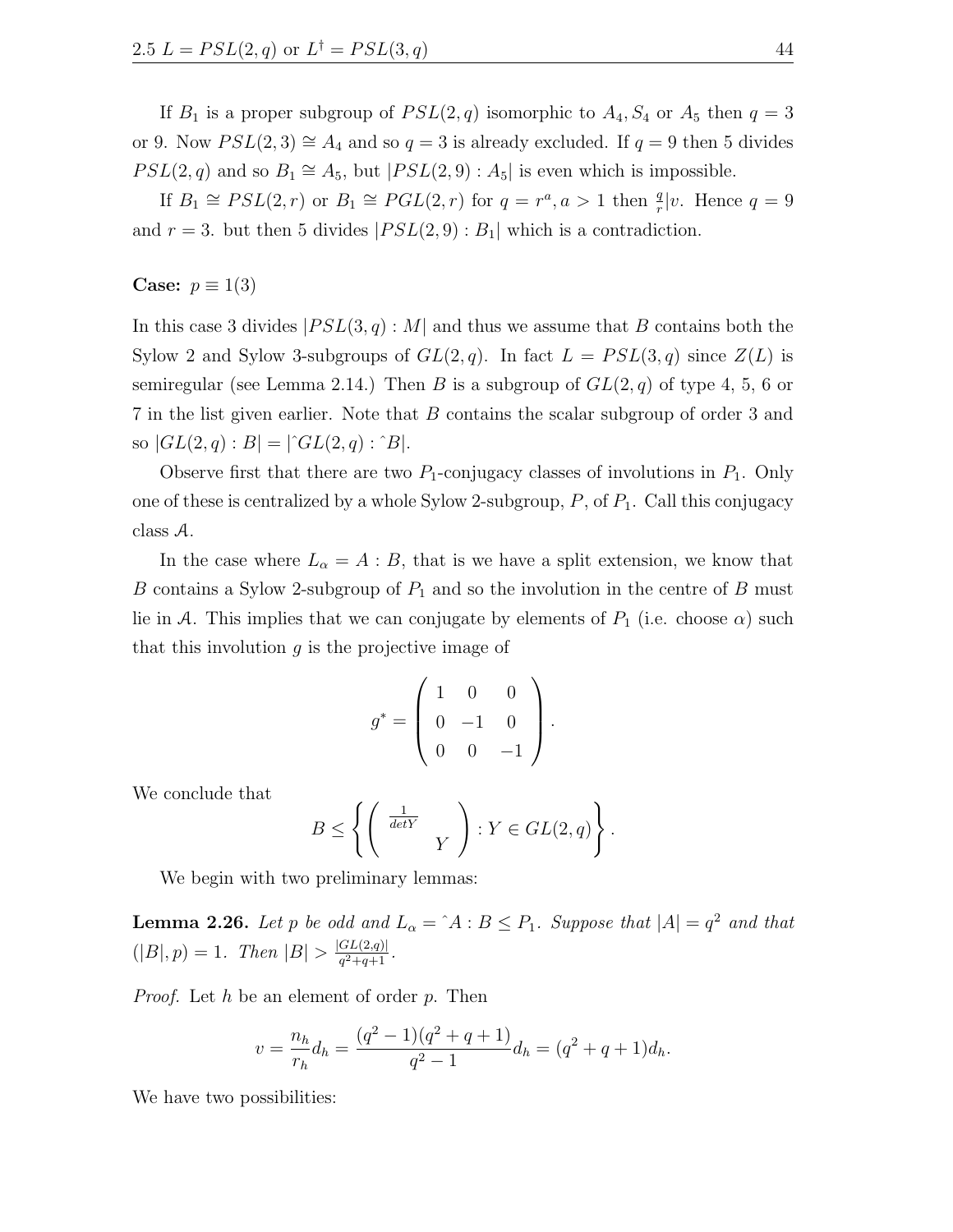- 1. Suppose that h is quasi-central. We must have  $d_h = u^2 + u + 1$  where  $v =$  $u^4 + u^2 + 1$ . Then  $u^2 - u + 1 = \frac{n_h}{r_h}$  $\frac{n_h}{r_h} = q^2 + q + 1$  and so  $d_h = q^2 + 3q + 3$ . Thus  $|B| = \frac{|GL(2,q)|}{q^2+3q+3}a$  for some integer a. If  $a = 1$  then  $|B|$  is not an integer for  $q > 1$ . If  $a \geq 2$  then  $|B| > \frac{|GL(2,q)|}{q^2+q+1}$  as required.
- 2. Suppose that h is not quasi-central. Then  $d_h^2 < v$  and so,

$$
\left(\frac{v}{q^2+q+1}\right)^2 < v \implies v < (q^2+q+1)^2.
$$

This implies that  $|B| > \frac{|GL(2,q)|}{q^2+q+1}$  as required.

**Lemma 2.27.** Let p be odd and  $L_{\alpha} = A : B \leq P_1$ . Suppose that  $(|B|, p) = 1$ . Then  $|A| \neq q$ .

*Proof.* Let h be an element of order p and suppose that  $|A| = q$ . Then

$$
v = \frac{n_h}{r_h} d_h = \frac{(q^2 - 1)(q^2 + q + 1)}{q - 1} d_h = (q + 1)(q^2 + q + 1) d_h.
$$

But, since v is odd and  $q + 1$  is even, this implies that  $d_h$  is not an integer. This is a contradiction.  $\Box$ 

We now begin our analysis of the different possibilities for B. In the case where  $B < GL(2, q)$  is of type 4, 6 or 7 then Schur-Zassenhaus implies that A.B is a split extension.

Suppose first that B is a subgroup of type 4 in  $GL(2,q)$ . Let  $\alpha$  be such that  $B \leq D, S >$  where D is the subgroup of diagonal matrices and S is an anti-diagonal 2-element. Note that we must have q dividing into  $|A|$ .

Now observe that, since B contains a Sylow 2-subgroup of D, we can choose  $\alpha$ such that

$$
\begin{pmatrix} 1 & e & f \\ 0 & 1 & 0 \\ 0 & 0 & 1 \end{pmatrix} \in A \implies \begin{pmatrix} -1 & e & f \\ 0 & -1 & 0 \\ 0 & 0 & 1 \end{pmatrix}^2 \in A
$$

$$
\implies \begin{pmatrix} 1 & -2e & 0 \\ 0 & 1 & 0 \\ 0 & 0 & 1 \end{pmatrix} \in A
$$

$$
\implies \begin{pmatrix} 1 & e & 0 \\ 0 & 1 & 0 \\ 0 & 0 & 1 \end{pmatrix} \in A.
$$

 $\Box$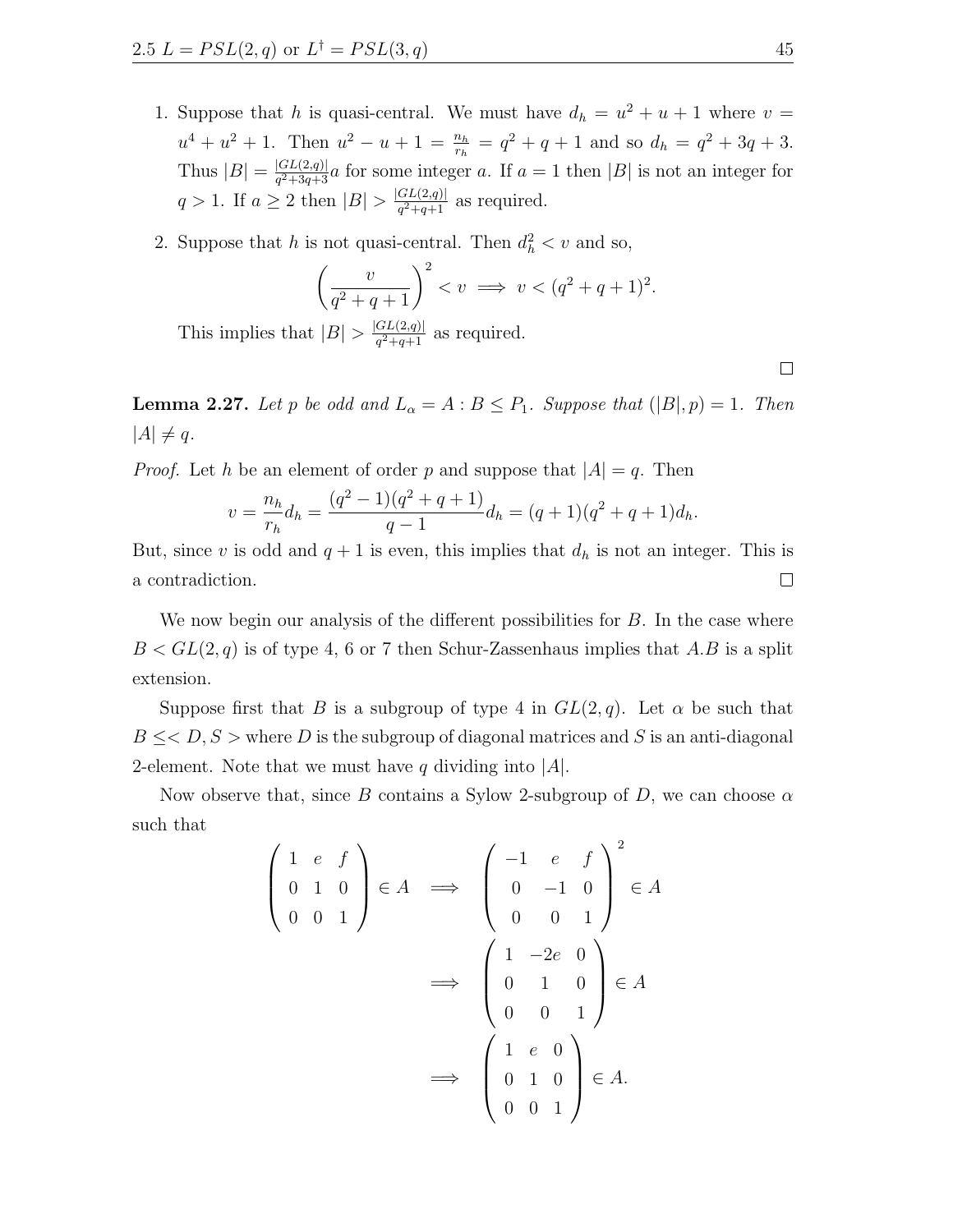We conclude that  $A=A_1\times A_2$  where

$$
A_1 \leq \left\{ \left( \begin{array}{rrr} 1 & e & 0 \\ 0 & 1 & 0 \\ 0 & 0 & 1 \end{array} \right) : e \in GF(q) \right\} \,,\ A_2 \leq \left\{ \left( \begin{array}{rrr} 1 & 0 & f \\ 0 & 1 & 0 \\ 0 & 0 & 1 \end{array} \right) : f \in GF(q) \right\}.
$$

Now consider an element, as given, of  $A_1$ . Then,

$$
X = \begin{pmatrix} -1 & 0 & 0 \\ 0 & 0 & a \\ 0 & a^{-1} & 0 \end{pmatrix} \in B \implies \begin{pmatrix} -1 & e & 0 \\ 0 & 0 & a \\ 0 & a^{-1} & 0 \end{pmatrix}^2 \in L_{\alpha}
$$
  

$$
\implies \begin{pmatrix} 1 & e & 0 \\ 0 & 1 & 0 \\ 0 & 0 & 1 \end{pmatrix} \begin{pmatrix} 1 & -e & -ae \\ 0 & 1 & 0 \\ 0 & 0 & 1 \end{pmatrix} \in L_{\alpha}
$$
  

$$
\implies \begin{pmatrix} 1 & 0 & ae \\ 0 & 1 & 0 \\ 0 & 0 & 1 \end{pmatrix} \in A_2.
$$

Thus, for fixed X, we have an injection from  $A_1$  into  $A_2$ . There is a similar injection from  $A_2$  into  $A_1$  and so  $|A_1| = |A_2| = \sqrt{|A|}$ . Now let

$$
E = B \cap \left\{ \left( \begin{array}{ccc} -1 & 0 & 0 \\ 0 & 0 & a \\ 0 & a^{-1} & 0 \end{array} \right) : a \in GF(q) \right\}
$$

and observe that

$$
\begin{pmatrix} 1 & e & 0 \\ 0 & 1 & 0 \\ 0 & 0 & 1 \end{pmatrix} \in A_1, \begin{pmatrix} -1 & 0 & 0 \\ 0 & 0 & a \\ 0 & a^{-1} & 0 \end{pmatrix} \in E, \implies \begin{pmatrix} 1 & e & 0 \\ 0 & 0 & a \\ 0 & a^{-1} & 0 \end{pmatrix}^2 \in L_\alpha
$$

$$
\implies \begin{pmatrix} -1 & e & ae \\ 0 & 0 & a \\ 0 & a^{-1} & 0 \end{pmatrix} \in L_\alpha
$$

and this last element is an involution. We now count all the involutions in  $L_{\alpha}$  as follows: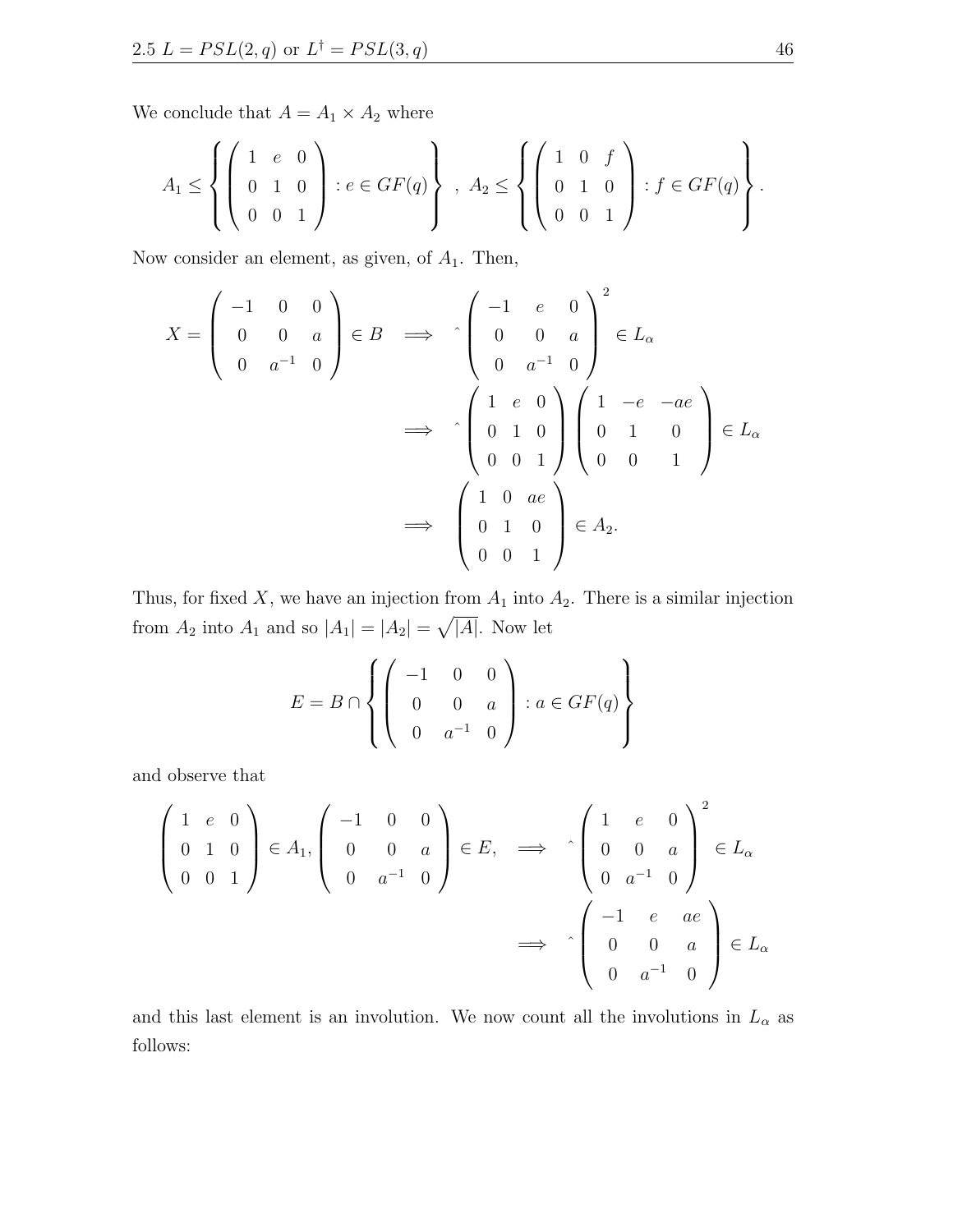Pre-image of involution g in  $SL(3, q)$  Number of such involutions in  $L_{\alpha}$ 

| $\left(\begin{array}{ccc} 1 & c & d \\ & -1 & \\ & & -1 \end{array}\right)$    | A               |
|--------------------------------------------------------------------------------|-----------------|
| $\begin{pmatrix} -1 & 0 & d \\ & -1 & \\ & & 1 \end{pmatrix}$                  | $\sqrt{ A }$    |
| $\left( \begin{array}{cc} -1 & c & 0 \\ & 1 & \\ & & -1 \end{array} \right)$   | $\sqrt{ A }$    |
| $\left(\begin{array}{cc} -1 & c & d \\ & & a \\ & & a^{-1} \end{array}\right)$ | $ E \sqrt{ A }$ |

Thus  $r_g = \sqrt{|A|}(\sqrt{|A|} + |E| + 2)$  and note that  $r_g \leq q(2q + 1)$  since  $|E| \leq q - 1$ . Suppose that  $\left(\frac{n_g}{r}\right)$  $\frac{n_g}{r_g}, p$  = 1. Then  $r_g \ge q^2$  and we must have  $|A| = q^2$ . Alternatively suppose that  $\left(\frac{n_g}{r}\right)$  $\frac{n_g}{r_g}, p) \neq 1$ . Then

$$
\left|\frac{n_g}{r_g}\right|_p = |v|_p \ge \frac{q^3}{|A|} \quad \Longrightarrow \quad \frac{q^2}{\sqrt{|A|}} \ge \left|\frac{n_g}{r_g}\right|_p \ge \frac{q^3}{|A|}
$$
\n
$$
\Longrightarrow \quad |A| \ge q^2.
$$

Thus, in either case,  $|A| = q^2$ . Then, by Lemma 2.26,  $|B| > \frac{|GL(2,q)|}{q^2+q+1}$ . But  $\frac{2(q-1)^2}{7}$  $\frac{|GL(2,q)|}{q^2+q+1} = \frac{q(q-1)^2(q+1)}{q^2+q+1}$  $\frac{(-1)^2(q+1)}{q^2+q+1}$  for  $q > 1$ . Hence  $|B| = 2(q-1)^2$  and  $|E| = q-1$ . Then  $r_g = q(2q + 1)$  which makes  $\frac{n_g}{r_g}$  $\frac{n_g}{r_g}$  a non-integer unless  $q=1$ . This is a contradiction.

Next assume that B is of type 6 or 7. To ensure that B has odd index in  $GL(2,q)$ we assume that  $B \cong 2.(S_4 \times C)$  or  $B \cong 2.(A_4 \times C).2$  where  $C \leq Z(GL(2,q))/ \leq$  $-I >$ .

Then we must have q dividing into  $|A|$  since  $|v|_p \leq q^2$ . We write  $|A| = qp^a$  where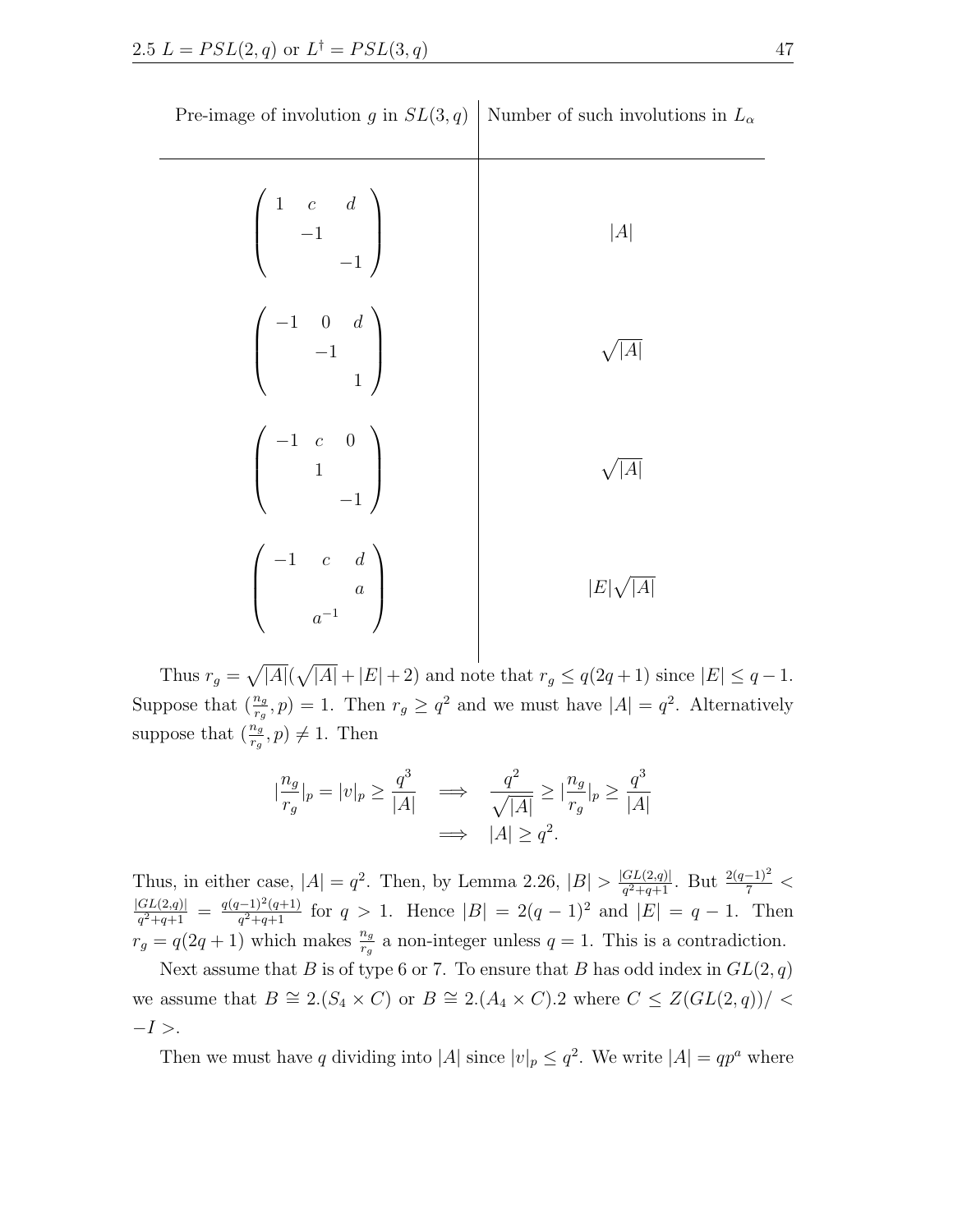$$
a \ge 1
$$
 by Lemma 2.27. Since  $\begin{pmatrix} 1 \\ -1 \\ -1 \end{pmatrix} \in B$  this means that  $r_g > |A|$ .  
\nSuppose first that  $q = p^a$  and  $|A| = q^2$ . By Lemma 2.26,  
\n
$$
\frac{|GL(2,q)|}{q^2 + q + 1} < |B| \le 24(q - 1)
$$
\n
$$
\implies 24(q^2 + q + 1) > q^3 - q
$$

Then  $q = 7, 13$  or 19. Note that in  $GL(2, 7)$  subgroups of type 6 or 7 have even index and in  $GL(2, 19)$  subgroups of type 6 and 7 have index divisible by 3. Hence we are left with  $q = 13$ . In this case  $n_g = 3^2.13.61$  and v is divisible by  $|L : M| = 3.7.13.61$ . Now since  $u^2 - u + 1 = \frac{n_g}{r_g}$  $\frac{n_g}{r_g}$  divides into  $n_g$  we must have  $u = 2, 4, 14$  or 23. But in all of these case  $u^2 + u + 1$  is not divisible by both 7 and 61. Thus v is not divisible by both 7 and 61 which is a contradiction.

Thus assume now that  $q > p^a$  and  $|A| < q^2$ . Then,

 $\implies q < 30.$ 

$$
\frac{n_g}{r_g} < \frac{q^2(q^2+q+1)}{|A|} \quad \Longrightarrow \quad d_g < \frac{q^2(q^2+q+1)}{|A|} + 2\frac{q^2+q+1}{\sqrt{|A|}} + 2
$$
\n
$$
\Longrightarrow \quad d_g < \frac{(q^2+2q+1)(q^2+q+1)}{|A|}
$$
\n
$$
\Longrightarrow \quad v < \frac{(q+1)^2q^2(q^2+q+1)^2}{|A|^2}.
$$

This implies that,

$$
\frac{(q^2+q+1)q^3(q-1)^2(q+1)}{|A||B|} \le v < \frac{q^2(q^2+q+1)^2(q+1)^2}{|A|^2}
$$
\n
$$
\implies |A| < \frac{(q+1)(q^2+q+1)}{q(q-1)^2} |B|
$$

which implies that  $|A| < 2.|B|$  for  $q \ge 7$ .

Now elements from ^2.C do not centralize any element of ^A. Thus let  $m = \frac{(q-1)/2}{|C|}$  $|C|$ and observe that  $\frac{q-1}{3m} = \lfloor 2C \rfloor$  divides into  $|A| - 1 = qp^a - 1$ . This in turn means that  $\frac{q-1}{3m}$  divides into  $p^a - 1$ . Since  $q > p^a$  this means that  $3m > p$ . Then

$$
|B| > \frac{|A|}{2} \quad \Longrightarrow \quad 48|C| > \frac{q \cdot p^a}{2}
$$
\n
$$
\Longrightarrow \quad 48\frac{q-1}{m} > q \cdot p^a
$$
\n
$$
\Longrightarrow \quad p^{a+1} < 144.
$$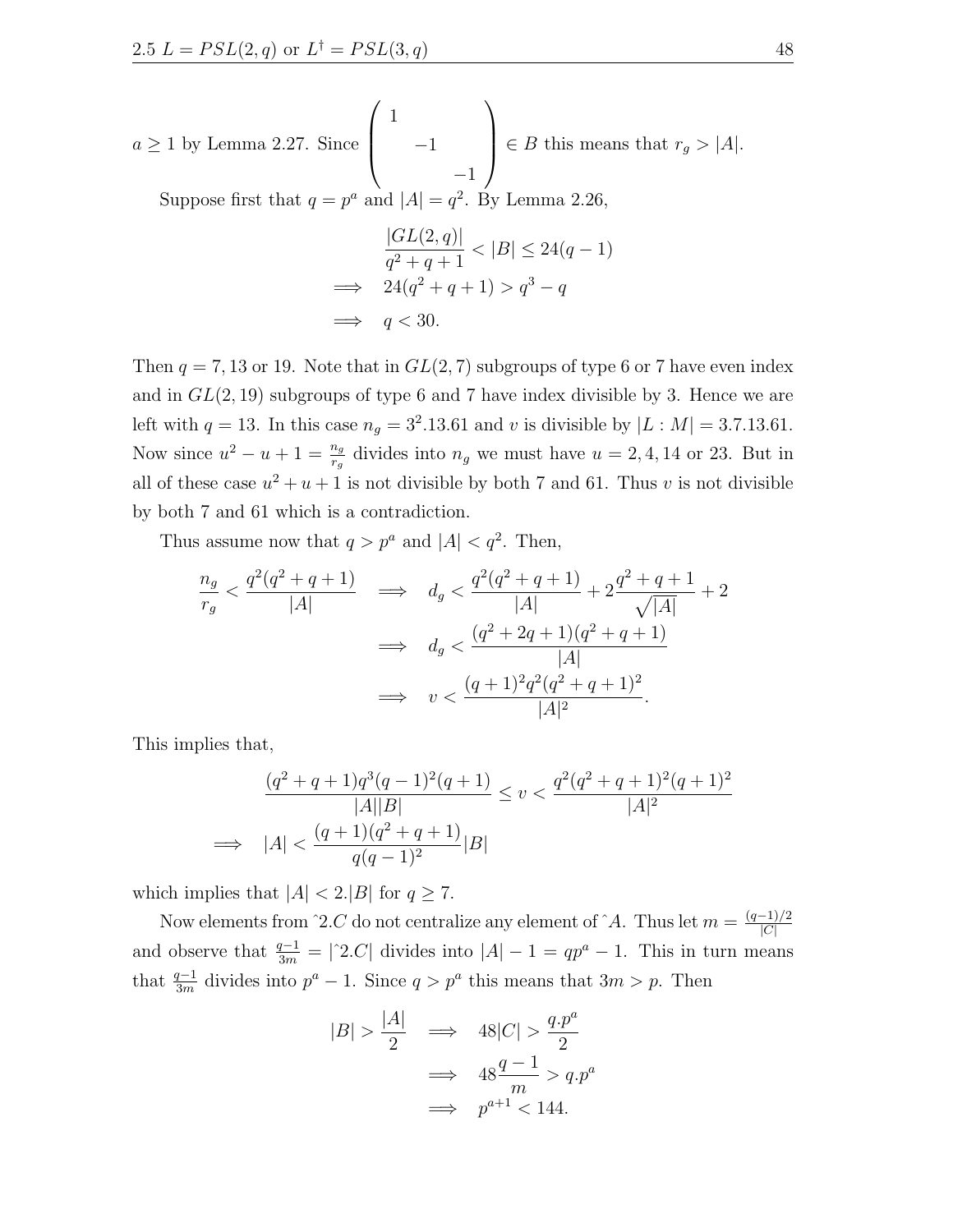Since  $p \ge 7$ ,  $a \ge 1$  we must have  $p = 7$ ,  $a = 1$ . But when  $p = 7$ ,  $2(A_4 \times C)$ . 2 and  $2.(S_4 \times C)$  have even index in  $GL(2,q)$  which is a contradiction.

Thus we are left with the possibility that B is of type 5 in  $GL(2,q)$ . We want to show that  $L_{\alpha} = \hat{A} \cdot B$  is a split extension and we can choose  $\alpha$  such that

$$
B \le \left\{ \left( \begin{array}{c} \frac{1}{\det Y} \\ Y \end{array} \right) : Y \in B^* \right\} \cong B^* \le GL(2, q).
$$

Observe first that each Sylow 2-subgroup of  $L_{\alpha}$  contains a unique element of A. thus  $A \cap L_{\alpha}$  is a  $L_{\alpha}$  conjugacy class. Furthermore there exist at least two non-conjugate maximal subgroups,  $M_1$ ,  $M_2$ , of B which are of order not divisible by p and index in B not divisible by 2. Then, by Schur-Zassenhaus,  $A: M_1$  and  $A: M_2$  are subgroups of  $L_{\alpha}$ . But  $M_1, M_2$  must both have centres which are conjugate in  $L_{\alpha}$ , in fact must lie in A. This implies that there exist conjugates of  $M_1$ ,  $M_2$  which both lie in

$$
\left\{ \left( \begin{array}{c} \frac{1}{\det Y} \\ Y \end{array} \right) : Y \in B^* \right\} \cong B^* \le GL(2, q).
$$

These conjugates must generate a complement to A as required.

Now note first that  $SL(2,r) \le GL(2,q)$  implies that  $SL(2,r) \le SL(2,q)$ . In fact if we examine the maximal subgroups of  $PSL(2, q)$  given by Suzuki[Suz82] then, for  $f = p_1 \dots p_n$  where  $p_i$  is prime,

$$
SL(2,r) < SL(2,r^{p_1}) < \cdots < SL(2,r^{p_1\cdots p_{n-1}}) < SL(2,q).
$$

We assume that at most one of these primes is equal to 2 since otherwise  $B$  has even index in  $GL(2,q)$ . If we assume that  $p_2, \ldots, p_n$  are all odd then the chain of subgroups given here is maximal except for the first inclusion when  $p_1 = 2$ . Now  $SL(2,r)$  maximal in  $SL(2,q)$  has a unique conjugacy class hence, stepping down the chain of inclusion, we assume that  $SL(2, r^{p_1})$  has a unique conjugacy class in  $SL(2,q)$ . If  $p_1 = 2$  then two conjugacy classes of  $SL(2,r)$  exist in  $SL(2,r^{p_1})$  and hence in  $SL(2, q)$ , otherwise  $SL(2, r)$  has a unique conjugacy class in  $SL(2, q)$ .

By examining [KL90, Action Table 3.5G]) we find that, when  $f$  is even, the two conjugacy classes are fused in  $GL(2, r^2)$  through conjugation by  $\bigwedge$  λ 0 0 1  $\setminus$ where  $\lambda$ generates the group  $GF(r^2)^*$ . Thus, in  $GL(2,q)$  there is a unique conjugacy class of  $SL(2,r)$  and we take  $\alpha$  such that  $B^*$  contains the copy of  $SL(2,r)$  consisting of matrices of determinant 1 with entries in  $GF(r)$ .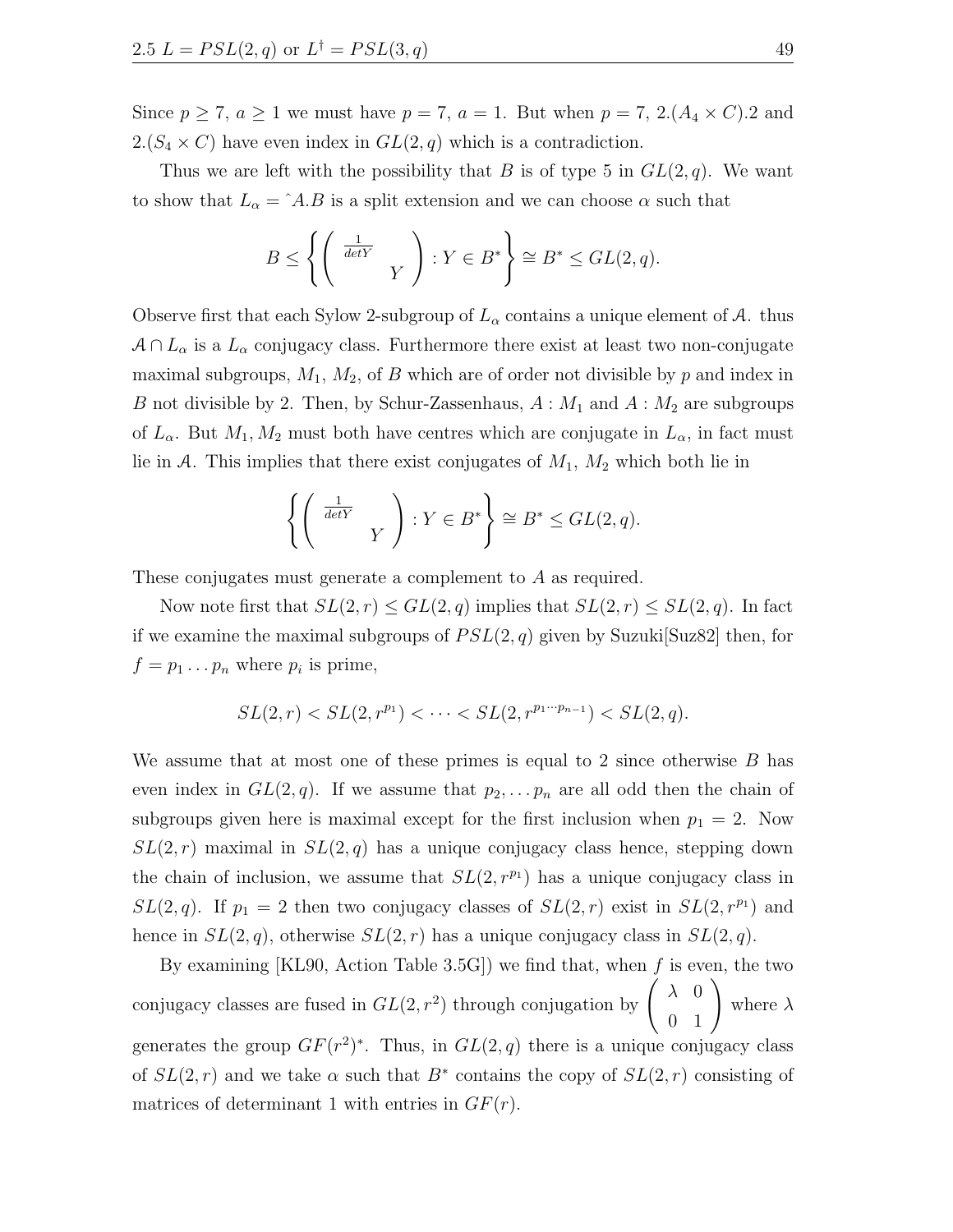Observe that 
$$
B^* \ni \begin{pmatrix} 1 & 0 \\ 0 & -1 \end{pmatrix}
$$
 and so  
\n
$$
\begin{pmatrix} 1 & e & f \\ 0 & 1 & 0 \\ 0 & 0 & 1 \end{pmatrix} \in A \implies \begin{pmatrix} -1 & e & f \\ 0 & -1 & 0 \\ 0 & 0 & 1 \end{pmatrix}^2 \in A
$$
\n
$$
\implies \begin{pmatrix} 1 & e & 0 \\ 0 & 1 & 0 \\ 0 & 0 & 1 \end{pmatrix} \in A
$$

Once again we conclude that  $A = A_1 \times A_2$  where

$$
A_1 \le \left\{ \left( \begin{array}{rrr} 1 & e & 0 \\ 0 & 1 & 0 \\ 0 & 0 & 1 \end{array} \right) : e \in GF(q) \right\} \,,\ A_2 \le \left\{ \left( \begin{array}{rrr} 1 & 0 & f \\ 0 & 1 & 0 \\ 0 & 0 & 1 \end{array} \right) : f \in GF(q) \right\}.
$$

In the same way as earlier we also know that  $|A_1| = |A_2| = \sqrt{|A|}$ . We count involutions in  $L_{\alpha}$ :

Pre-image of involution g in  $SL(3, q)$  Number of such involutions in  $L_{\alpha}$ 

$$
\begin{pmatrix}\n1 & c & d \\
-1 & & \\
& -1 & \\
& & -1\n\end{pmatrix}
$$
\n
$$
\begin{pmatrix}\n-1 & c & d \\
& \pm 1 & \\
& \pm 1 & x \\
& & \mp 1\n\end{pmatrix}, x \neq 0
$$
\n
$$
\begin{pmatrix}\n-1 & c & d \\
& \pm 1 & x \\
& \mp 1 & \\
& & \end{pmatrix}, x \neq 0
$$
\n
$$
\begin{pmatrix}\n-1 & c & d \\
& v & w \\
& x & -v\n\end{pmatrix}, x \neq 0
$$
\n
$$
r(r-1)\sqrt{|A|}
$$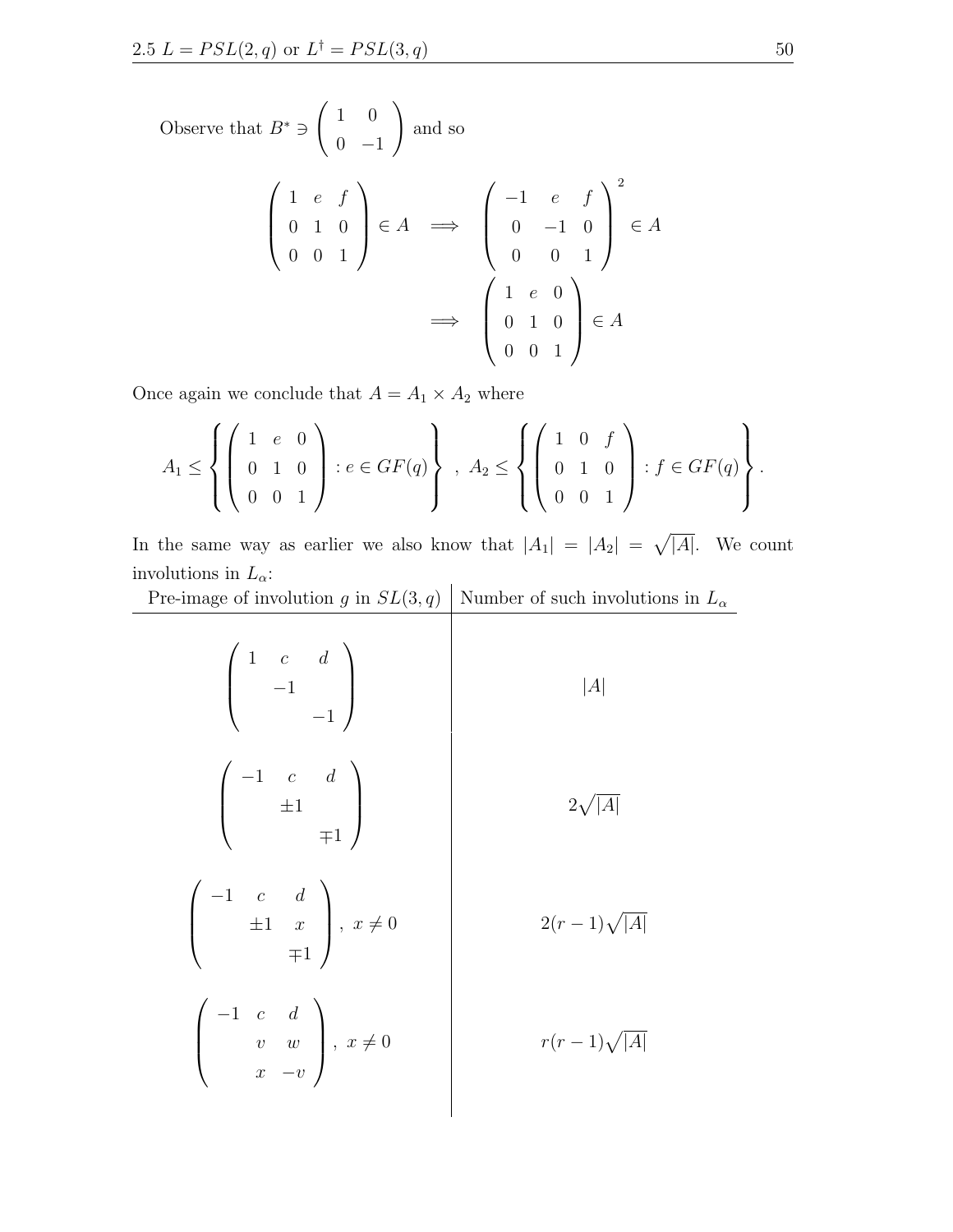Thus  $r_g = \sqrt{|A|}(\sqrt{|A|}+r^2+r)$ . Now  $SL(2, r)$  has orbits of size  $r^2-1$  in its action by conjugation on non-identity elements of A. Hence either  $|A| = 1$  or  $\sqrt{|A|} \geq r$ . If  $|A| = 1$  then, since q divides into  $|L_{\alpha}|$ , we must have  $r = q$  and so  $\frac{n_q}{r_q}$  $\frac{n_g}{r_g} = q^2$ . This contradicts Lemma 2.9. Hence  $\sqrt{|A|} \geq r$  and so  $\left| \frac{n_g}{r_g} \right|$  $\frac{n_g}{r_g}|_p = \frac{q^2}{\sqrt{|A|}r}$ .

Then either  $\left|\frac{n_g}{r_g}\right|$  $\frac{n_g}{r_g}|_p = 1, r = q \text{ and } \sqrt{|A|} = q \text{ or } \lfloor \frac{n_g}{r_g} \rfloor$  $\frac{n_{g}}{r_{g}}|_{p} \: = \: |v|_{p} \: \ge \: \frac{q^3}{|A|}$  $\frac{q^3}{|A|r}p^a$  where  $p^a = \frac{|G|/|L|}{|G_{\infty}|/|L|}$  $\frac{|G|/|L|}{|G_{\alpha}|/|L_{\alpha}|}$ . In the latter case this means that

$$
\frac{q^2}{\sqrt{|A|}r} \ge \frac{q^3}{|A|r}p^a
$$

and so  $|A| \ge q^2 \cdot p^{2a}$ . This implies that  $|A| = q^2$  and  $a = 0$ . In both cases we find that  $|A| = q^2$  and so  $r_g = qr(\frac{q}{r} + 1 + r)$ . In order for this to divide into  $n_g$  we find that we must have  $r^4 + 2r^3 - r + 1$  divisible by  $\frac{q}{r} + 1 + r$ . For  $q \ge r^6$  this is clearly a contradiction. Examining cases individually for  $q \leq r^5$  we find only contradictions.

Thus Proposition 2.23 is proved.

#### 2.6  $L^{\dagger} = U(n,q)$

In this section we prove the following proposition:

**Proposition 2.28.** Suppose G contains a unique component L such that  $L^{\dagger}$  is isomorphic to  $U(n,q)$ . Then G does not act transitively on a projective plane.

We may assume that  $n \geq 3$  and  $(n, q) \neq (3, 2)$ . Once again, we seek to show that our hypothesis leads to a contradiction. We know ([KL90, Proposition 2.3.2]) that our unitary geometry  $(V, \kappa)$  has a hyperbolic basis. Unless stated otherwise, we will write all matrix representations of elements of  $SU(n, q)$  according to this basis:

$$
\begin{cases} \{e_1, f_1, \dots, e_m, f_m\}, & \text{if } n = 2m; \\ \{e_1, f_1, \dots, e_m, f_m, x\}, & \text{if } n = 2m + 1. \end{cases}
$$

where  $\kappa(e_i, e_j) = \kappa(f_i, f_j) = 0$ ,  $\kappa(e_i, f_j) = \delta_{ij}$ ,  $\kappa(e_i, x) = \kappa(f_i, x) = 0$  for all  $i, j$  and  $\kappa(x, x) = 1.$ 

We will also need to make use of an orthonormal basis for  $(V, \kappa)$ . Let  $v_i, w_i$ with  $i = 1, \ldots, m$  be orthonormal vectors such that  $\langle v_i, w_i \rangle = \langle e_i, f_i \rangle$  for all  $i = 1, \ldots, m$ . Our orthonormal basis  $\mathcal{B}$  will consist of these vectors  $v_i, w_i$  with  $i = 1, \ldots, m$ , as well as the vector x in the case where n is odd.

Now the result of Liebeck and Saxl [LS85] implies that  $L_{\alpha}$  lies inside a maximal subgroup  $M$  where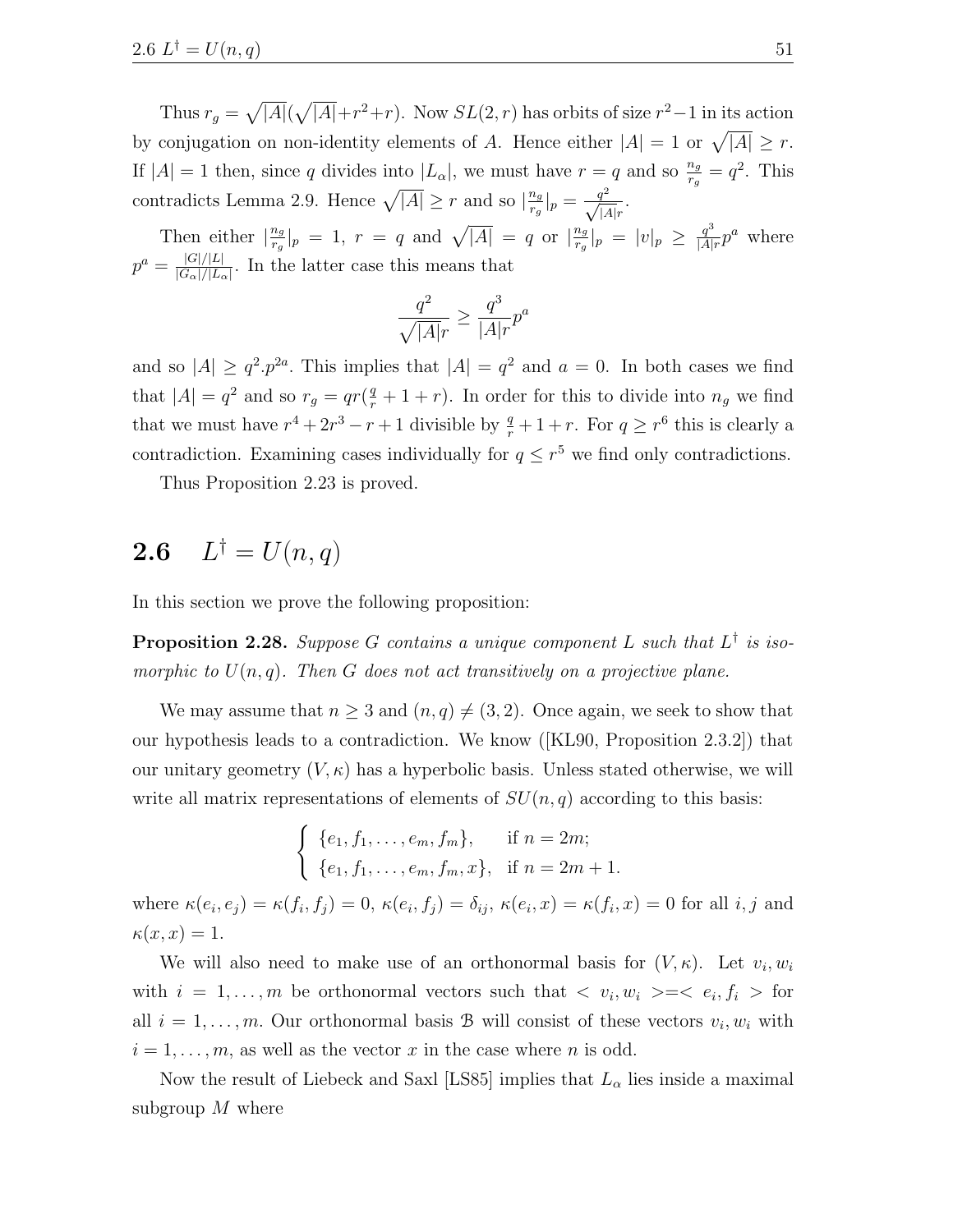- for q odd,  $M \in \mathcal{C}_1, M \in \mathcal{C}_2, M^{\dagger} = N_{U(n,q)}(U(n,q_0))$  where  $q = q_0^a$  and a is odd, or  $M^{\dagger} = M_{10}$  and  $(n, q) = (3, 5)$ , or  $n = 4$ ;
- for q even,  $M \in \mathcal{C}_1$ .

We show next that, in all cases, M must lie in  $\mathcal{C}_1$ :

**Lemma 2.29.**  $L_{\alpha}$  lies inside M, where M maximal in L lies inside  $\mathfrak{C}_1$ .

*Proof.* We may assume that p is odd. Define g to be the projective image of

$$
g^* = \begin{pmatrix} -1 & & & & \\ & -1 & & & \\ & & 1 & & \\ & & & \ddots & \\ & & & & 1 \end{pmatrix}.
$$

For  $n \neq 4$ , g lies in the centre of a maximal subgroup ^ $(SU(2, q) \times SU(n-2, q))$ . $(q+1)$ . For  $n = 4$ , g lies in the centre of a maximal subgroup  $\hat{\;} (SU(2, q) \times SU(2, q))$ .  $(q+1)$ .2. Furthermore, q has the same form under our orthonormal basis  $B$  and, under this basis,  $P\Gamma U(n,q) = U(n,q)$ .  $\langle \delta, \phi \rangle$  where  $\phi$  is a field automorphism and  $\delta$  is conjugation by

$$
\left(\begin{array}{cccc}a&&&\\&1&&\\&&\ddots&\\&&&1\end{array}\right)
$$

for some  $a \in GF(q^2)^*$ , a primitive  $(q+1)$ -th root of unity. Then g is centralised by  $<\sigma, \phi>$  hence  $n_g|q^{2(n-2)}b$  where  $(q, b) = 1$  and  $b < q^{2(n-2)}$ . Then, by Lemma 2.12,  $|v|_p \leq q^{2(n-2)}$ .

Suppose that  $L_{\alpha} \leq M$  where  $M \in \mathcal{C}_2$ , or  $M^{\dagger} = N_{U(n,q)}(U(n,q_0))$  where  $q = q_0^a$ and a is odd, or  $M^{\dagger} = M_{10}$  and  $(n,q) = (3,5)$ , or  $n = 4$ . Observe that  $|U(n,q)|_p =$  $q^{\frac{1}{2}n(n-1)}$  while, for  $n \neq 4$ ,  $|M|_p \leq q^{\frac{1}{4}n(n-1)}$ . Thus we must have  $\frac{1}{2}$  $\frac{1}{2}n(n-1)-2(n-2) =$ 1  $\frac{1}{2}(n^2-5n+8)\leq \frac{1}{4}$  $\frac{1}{4}n(n-1)$ . This implies that  $n \leq 6$ . We assume this from here on.

Note that we may also assume that  $p \equiv 1(3)$  since, in all given cases,  $|U(n,q)|$ :  $M^{\dagger}$  odd implies that  $p^2$  divides into  $|U(n,q): M^{\dagger}|$ . We may immediately rule out the possibility that  $M^{\dagger} = M_{10}$ .

Consider first the case where  $n \neq 4$ . If  $M \in \mathcal{C}_2$  then  $|U(n,q): M^{\dagger}|_p > q^{2(n-2)}$ for  $n = 3, 5$  and 6 which is a contradiction. If  $M = N_{U(n,q)}(U(n,q_0))$  then  $q = q_0^a$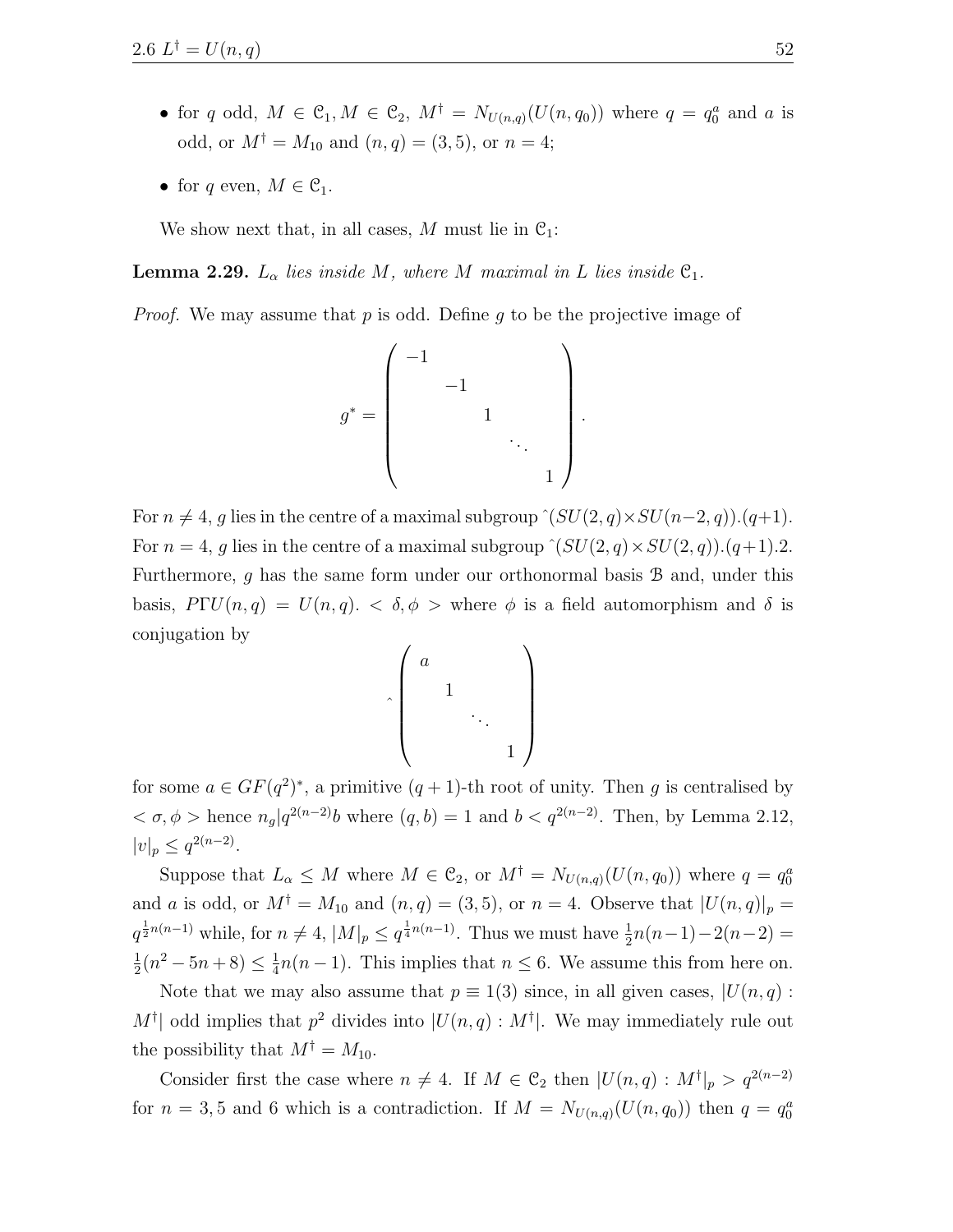where *a* is an odd prime. Then  $|M|_p \leq q^{\frac{1}{2a}n(n-1)}$  hence we must have  $\frac{1}{2}$  $rac{1}{2}(n^2 - )$  $5n + 8 \leq \frac{1}{26}$  $\frac{1}{2a}n(n-1)$  which implies that  $n = 3$  and  $q = q_0^3$ . Now, when  $n = 3$ ,  $n_g = q^2(q^2 - q + 1)$  and  $L_\alpha$  contains a Sylow p-subgroup of M. If  $L_\alpha \ge U(3, q_0)$ then  $r_g = q_0^2(q_0^2 - q_0 + 1)$  but then  $r_g \nmid n_g$  which is a contradiction. The only other possibility is that  $L_{\alpha} \cap U(3, q_0) \leq P_1^*$ , where  $P_1^*$  is a parabolic subgroup of  $U(3, q_0)$ . But this has even index in  $U(3, q_0)$  which is a contradiction.

Now suppose that  $n = 4, p \equiv 1,3$ . Note that here  $L = U(4, q)$  and that  $n_g=\frac{1}{2}$  $\frac{1}{2}q^4(q^2-q+1)(q^2+1)$ . We need to consider the cases where M is a maximal subgroup of odd index not lying in  $\mathcal{C}_1$ . Furthermore we need  $|U(4,q):M|_p \leq q^4$ . We go through the possibilities in turn.

• Suppose that  $M \in \mathcal{C}_2$ . There exist two subgroups  $M \in \mathcal{C}_2$  such that  $|U(4, q):$  $M|_p \leq q^4$  but only one has odd index. We need to rule out this possibility, when  $M \cong \hat{C}(SU(2,q) \times SU(2,q)).(q+1).2$  and  $|U(4,q) : M|_{p} = q^{4}$ . Then  $L_{\alpha}$  must contain a Sylow p-subgroup of M. But the parabolic subgroup of  $SU(2,q)$  has even index hence we may conclude that, for some  $\alpha$ ,

$$
L_{\alpha} > \left( \begin{array}{c} SU(2,q) \\ & SU(2,q) \end{array} \right).
$$

Then  $L_{\alpha}$  contains,

$$
h = \begin{pmatrix} 1 & & \\ 1 & & \\ & & 1 \\ & & 1 \end{pmatrix}.
$$

Now h is a  $U(4,q)$ -conjugate of g, thus  $r_g \geq \frac{1}{2}$  $\frac{1}{2}(q^2-q)^2$ . Hence  $\frac{n_g}{r_g} < q^2(q+$  $1)(q + 2)$ . If  $q^4$  $n_g$  $\frac{n_g}{r_g}$  then we must have  $\frac{n_g}{r_g}$  $\frac{n_g}{r_g} = q^4$  which is a contradiction of Lemma 2.9. The only other possibility is that  $\frac{n_g}{r_g} \leq \frac{1}{2}$  $\frac{1}{2}(q^2-q+1)(q^2+1) < \frac{1}{2}$  $\frac{1}{2}q^4$ . But then  $d_g < q^4$  and so  $v < \frac{1}{2}$  $\frac{1}{2}q^4(q^2-q+1)(q^2+1)$  which contradicts  $L_{\alpha} \leq M$ .

- Suppose that  $M \in \mathcal{C}_6$  or  $M \in S$ . The only odd index subgroup is  $M = 2^4.A_6$ where  $q \equiv 3(8)$ . But then  $|U(4,q): M|_p > q^4$  which is a contradiction.
- Suppose that  $M \in \mathfrak{C}_5$ . If  $M = N_{U(4,q)}(U(4,q_0))$  then  $q = q_0^a$  where a is an odd prime. Then  $|M|_P \leq q^{\frac{6}{a}}$  hence we must have  $\frac{1}{2}$  $\frac{1}{2}(n^2 - 5n + 8) = 2 \leq \frac{6}{a}$  which implies that  $q = q_0^3$ . However this implies that 9 divides into  $|U(n, q) : M|$ which is a contradiction.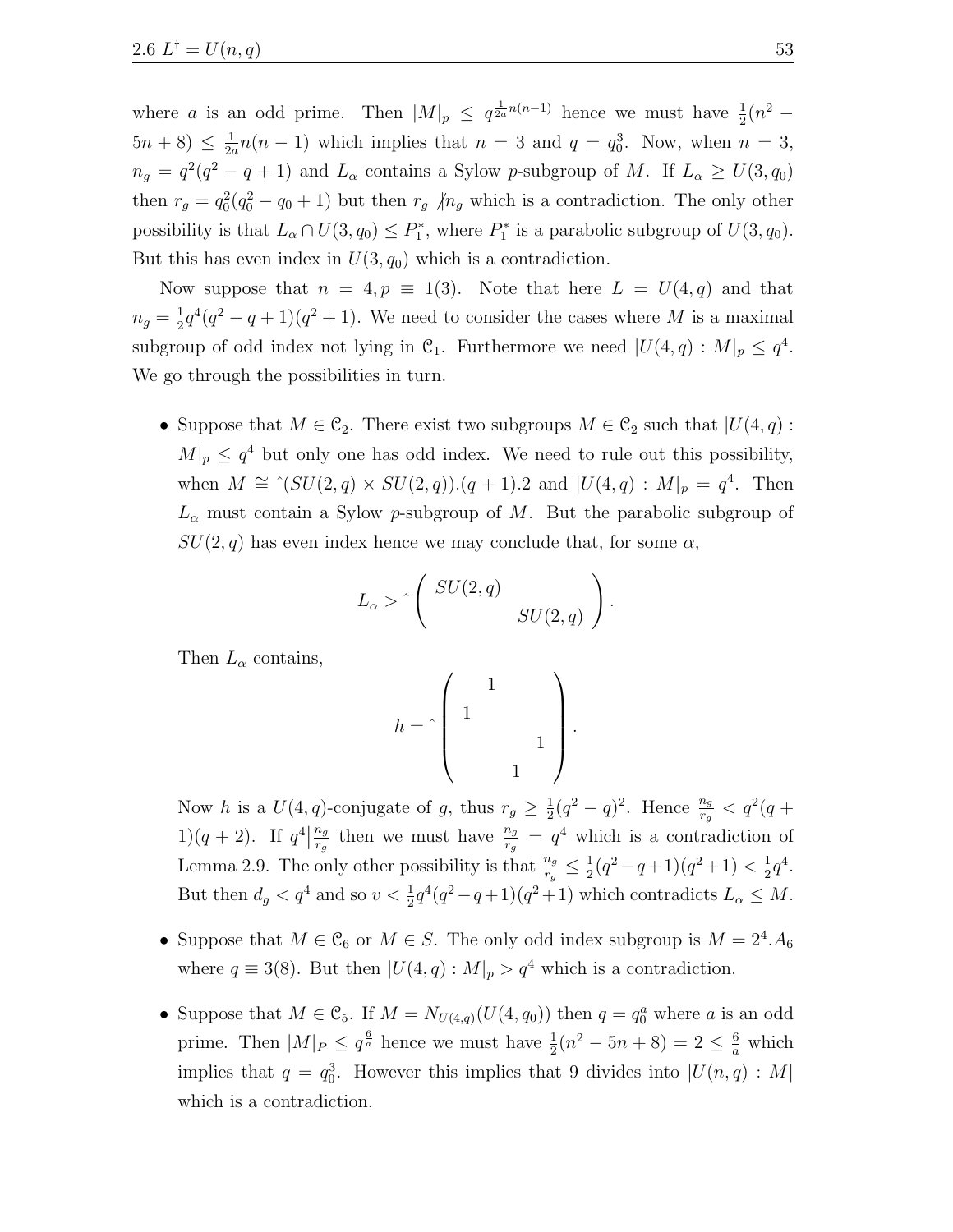The only other odd index subgroup in  $\mathfrak{C}_5$  is  $M = PGSp(4, q)$  when  $q \equiv 1(4)$ . Now, given our original basis  $\{e_1, f_1, e_2, f_2\}$  and our original hermitian form κ, define the form  $\kappa_{\sharp} = \zeta^{-1} \kappa$  over the  $GF(q)$ -vector space  $V_{\sharp}$  spanned by  $\{\zeta e_1, f_1, \zeta e_2, f_2\}$ . Here  $\zeta$  is an element of  $GF(q^2)$  such that  $\zeta^q = -\zeta$ . Then  $\kappa_{\sharp}$ is a symplectic form over  $V_{\sharp}$ .

Clearly if  $g^*$  is an isometry for  $(\kappa_{\sharp}, V_{\sharp})$  then  $g^*$  is an isometry for  $(\kappa, V)$  and we have an embedding  $Sp(4,q) < SU(4,q)$ . This embedding corresponds to a maximal subgroup  $PSp(4,q) < U(4,q)$  when  $q \neq 1$ (4) and  $PGSp(4,q)$  $U(4, q)$  when  $q \equiv 1(4)$ . In the latter case, there are two conjugacy classes of  $PGSp(4,q)$  in  $U(4,q)$ ; it is this case which concerns us.

Under the orthonormal basis  $\{v_1, w_1, v_2, w_2\}$ , the two conjugacy classes of  $PGSp(4,q)$  in  $U(4,q)$  are fused by x, the projective image of

$$
\begin{pmatrix} \lambda & & \\ & 1 & \\ & & 1 \\ & & & 1 \end{pmatrix}
$$

where  $\lambda \in GF(q^2)$  is a  $(q + 1)$ -primitive element. Thus  $r_g$  is the same no matter which of the two conjugacy classes we lie in. Assume from here on that  $L_{\alpha} \leq M = PGSp(4, q)$  preserving  $(\kappa_{\sharp}, V_{\sharp}).$ 

Then  $|U(4,q): M|_p = q^2$ , thus  $|M: L_\alpha|_p \leq q^2$ . The only maximal subgroup,  $M_1$ , of  $PSp(4,q)$  such that  $|PSp(4,q): M_1|$  is odd and  $|PSp(4,q): M_1|_p \leq q^2$ is  $(Sp(2,q) \circ Sp(2,q)).2$ . Thus either

- $L_{\alpha} = M$  with v divisible by  $\frac{1}{2}$  $\frac{1}{2}q^2(q+1)(q^2-q+1);$  or
- $-L_{\alpha} \cap PSp(4,q) \leq B = (Sp(2,q) \circ Sp(2,q)).$  Note that  $|(U(4,q):B)|_p =$  $q<sup>4</sup>$ . Since the parabolic subgroups of  $Sp(2, q)$  are of even index we must have  $L_{\alpha} \cap PSp(4,q) = B$  and so  $L_{\alpha} = B.2$  with v divisible by  $\frac{1}{4}$  $\frac{1}{4}q^4(q + )$  $1)(q^2 - q + 1)(q^2 + 1).$

Under our original basis this implies that, for some  $\alpha$ ,

$$
L_{\alpha} > \left( \begin{array}{c} SU(2,q) \\ & SU(2,q) \end{array} \right).
$$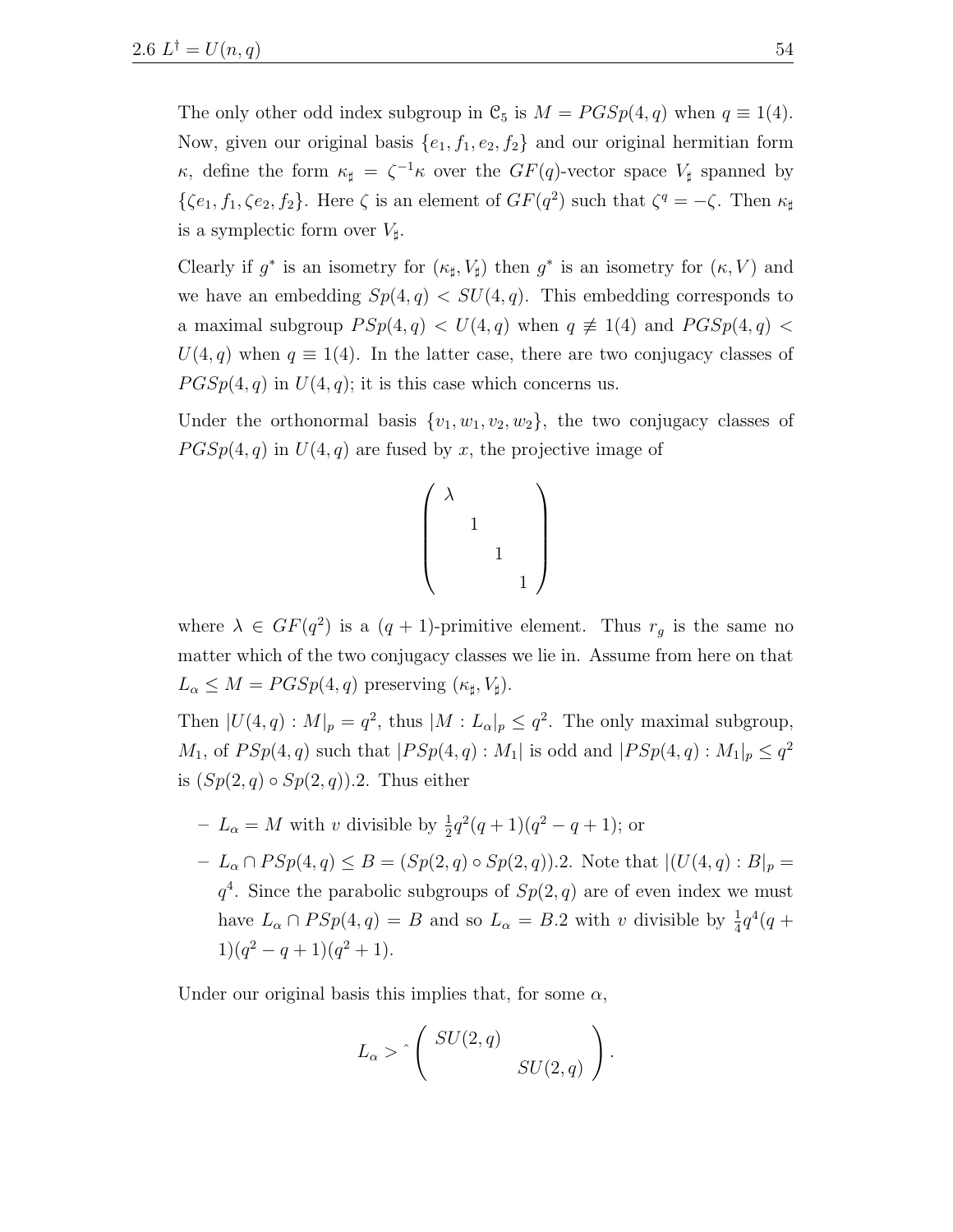Now  $PSp(4,q)$  is normalized in  $U(4,q)$  by,

$$
h = \begin{pmatrix} 1 & & \\ 1 & & \\ & & 1 \end{pmatrix}.
$$

Thus h lies in  $L_{\alpha}$  and, as before, we know that h is a  $U(n, q)$ -conjugate of g. We may conclude that  $r_g \geq \frac{1}{2}$  $\frac{1}{2}(q^2-q)^2$  and so  $\frac{n_g}{r_g}$  $\frac{n_g}{r_g} < q^2(q+1)(q+2)$ . As in the case where  $M \in \mathcal{C}_2$  this contradicts  $L_\alpha = B.2$ . We conclude that  $M = PGSp(4, q)$ . Now observe that  $C_{PSp(4,q)}(h) \cong {}^{\circ}GL(2,q).2$  thus  $r_g \geq \frac{1}{2}$  $\frac{1}{2}q^3(q+1)(q^2+1)$  and  $n_g$  $\frac{n_g}{r_g} < q^2$ . This implies that  $v < q^2(q+1)(q+2)$  which is a contradiction for  $q > 4$ .

Thus  $L_{\alpha}$  lies inside a maximal subgroup  $M \in \mathcal{C}_1$ . There are two types of  $M \in \mathcal{C}_1$ [KL90, Table 3.5B]:

- The parabolic subgroups,  $P_m$ ,  $1 \leq m \leq \lfloor \frac{n}{2} \rfloor$  $\frac{n}{2}$ . Observe that  $(q+1)^m$  divides L :  $P_m$ . This implies that  $p = 2$ . If  $q \equiv 1(3)$  then  $(q + 1) \equiv 2(3)$  and  $q + 1$ divides into v. If  $m > 1$  and  $q \equiv 2(3)$  then  $9|v$ . Neither of these situations are allowed. Hence  $m = 1$  and we must have  $q = 2^a$ , a odd.
- The subgroups  $B_m$  of type  $GU(m,q) \perp GU(n-m,q)$  with  $1 \leq m \leq n/2$ . In this case  $q^{m(n-m)}$  divides  $|L : B_m|$  and we must have  $p \equiv 1(3)$ . Observe that  $q^{m(n-m)} > q^{2(n-2)}$  for  $\frac{n}{2} > m > 2$ . But we know, by the argument in the previous lemma, that  $|v|_p \leq q^{2(n-2)}$  hence  $m \leq 2$ .

We now examine these two situations in turn and seek a contradiction.

# **2.6.1** Case:  $p = 2, q = 2^a, a \text{ odd}, L_{\alpha} \leq P_1$

Set  $n_e$  to be the even element of  $\{n, n-1\}$  while  $n_o$  is the odd element. Then  $i := |U(n,q):P_1| = \frac{(q^{n_e}-1)(q^{n_o}+1)}{q^2-1}$  $q^{(1)}(q^{n_0}+1)$ . We know that  $3|(q+1)|i$ . In addition,  $q^{n_e-2}+\cdots+$  $q^2+1|i$  and so for all  $r\left|\frac{n_e}{2}\right|$  $\frac{a_e}{2}$ ,  $q^{2r-2} + \cdots + q^2 + 1|i$  which means that for all  $r\left|\frac{n_e}{2}\right|$  $\frac{v_e}{2}, r \equiv 1(3).$ A similar argument allows us to conclude from the fact that  $(q^{n_o-1}-\cdots+q^2-q+1)|i$ that for all  $r|n_o, r \equiv 1(3)$ . We may conclude from this that n is even and  $n \equiv 2(12)$ . Thus  $n \geq 14$ .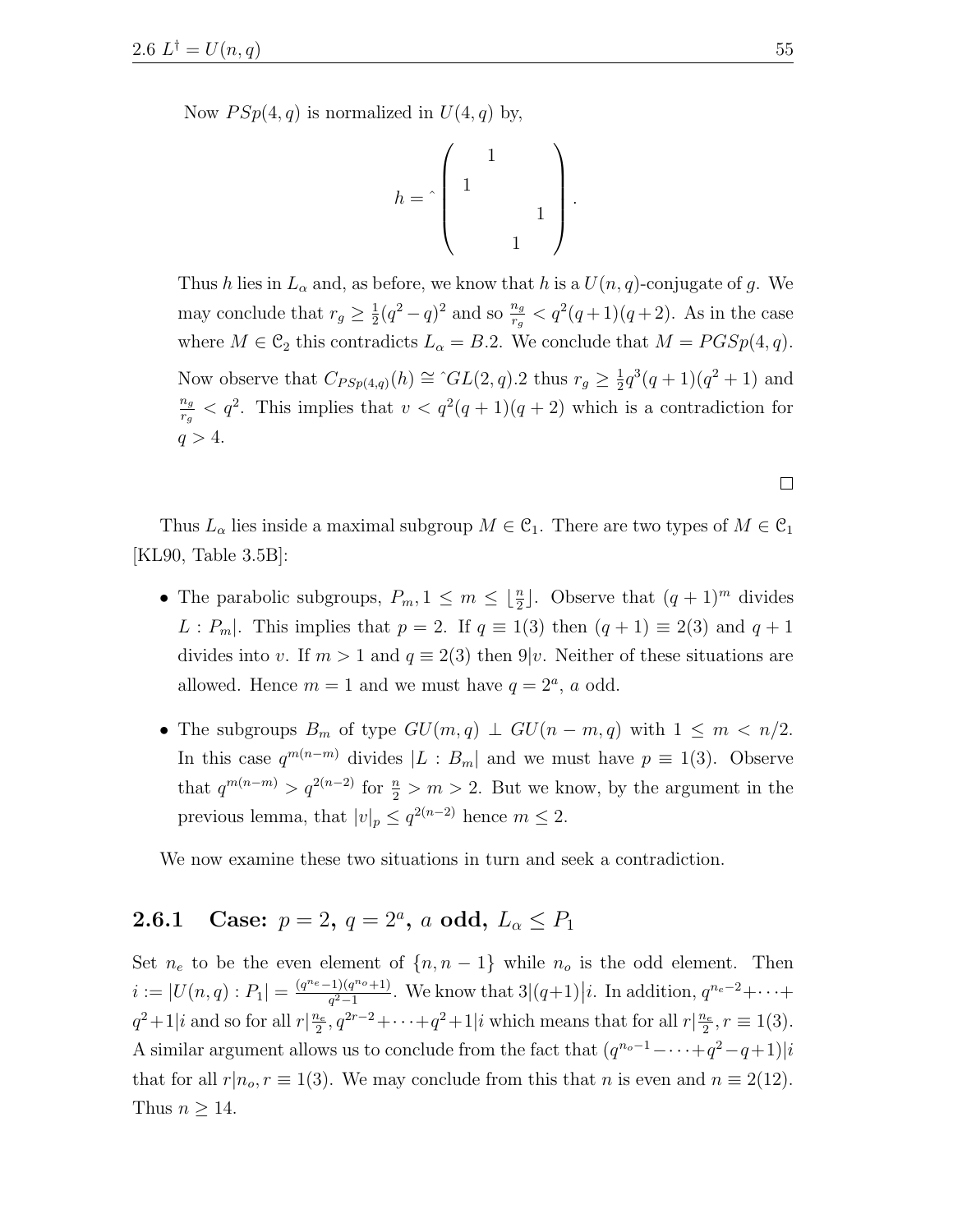Now  $L_{\alpha} = [q^{2n-3}] : B \le P_1$  where  $B \le \hat{ } \left( (q^2 - 1) \times SU(n - 2, q) \right)$ . We consider the two possibilities given by Lemma 2.13:

- $B \leq ((q^2 1) \times B_1)$  for some  $B_1 < SU(n 2, q)$ . We know that  $B_1$  must lie in a parabolic subgroup of  $SU(n-2, q)$  by Liebeck, Saxl [LS85]. However any parabolic subgroup of  $SU(n-2, q)$  has index divisible by  $q + 1$  which would result in  $9|v$  which is a contradiction.
- $B = \hat{A}_1 \times SU(n-2, q)$  for some  $A_1 \leq (q^2 1)$ . For some  $\alpha$  $L_{\alpha} \geq \hat{ }$  $\sqrt{ }$  $\overline{\phantom{a}}$  $SU(n-2,q)$ 1 1  $\setminus$  $\vert \cdot \vert$

Now consider transvections in  $SU(n, q)$ . All transvections are conjugate to

$$
g^*: V \to V, v \mapsto v + s\kappa(v, e_1)e_1
$$

for some  $s \in GF(q^2), s + s^q = 0$ [Tay92, p119]. For  $W = \langle e_1 \rangle$ , define  $X_{W,W^{\perp}}$ to be the subgroup of  $SU(n, q)$  consisting of all transvections of this form. Now suppose that  $h \in SU(n, q)$  preserves W. Then, for  $v \in V$ ,

$$
v(h^{-1}g^*h) = (vh^{-1} + s\kappa(vh^{-1}, e_1)e_1)h
$$
  
=  $v + s\kappa(vh^{-1}, e_1hh^{-1})e_1h$   
=  $v + s\kappa(v, e_1h)e_1h$   
=  $v + stt^q\kappa(v, e_1)e_1$ 

where  $t \in GF(q)^*$  is defined via  $e_1h = te_1$ . Then  $(stt^q)^q + stt^q = tt^q(s + s^q)$ 0. Thus  $X_{W,W^{\perp}}$  is normal in the parabolic subgroup of  $SU(n, q)$  stabilizing W. Since  $|X_{W,W^{\perp}}| = q$  [Tay92, p114], we may conclude that, for g the projective image of  $g^*$ ,  $\frac{|P_1|}{g-1}$  $\frac{|P_1|}{q-1}$  divides into  $C_L(g)$ . Then, since the only maximal subgroup of  $U(n,q)$  whose order is divisible by  $\frac{|P_1|}{q-1}$  $\frac{|P_1|}{q-1}$  is  $P_1$ , we find that  $n_g \leq \frac{|U(n,q)|(q-1)(n,q+1)2\log_2 q}{|P_1|}$  $\frac{|P_1(n,q+1)2| \log_2 q}{|P_1|}$ .

Furthermore,  $g \in L_{\alpha}$  and, by the same argument,  $r_g \geq \frac{|SU(n-2,q)|}{|P_1^*|}$  $\frac{(n-2,q)}{|P_1^*|}$  where  $P_1^*$  is a parabolic subgroup of  $SU(n-2, q)$ . Thus,

$$
\frac{n_g}{r_g} \le \frac{|U(n,q)|(q-1)(n,q+1)2\log_2 q}{|P_1|}\frac{|P_1^*|}{|SU(n-2,q)|} < q^8.
$$

Then  $v < q^{17}$  which is a contradiction.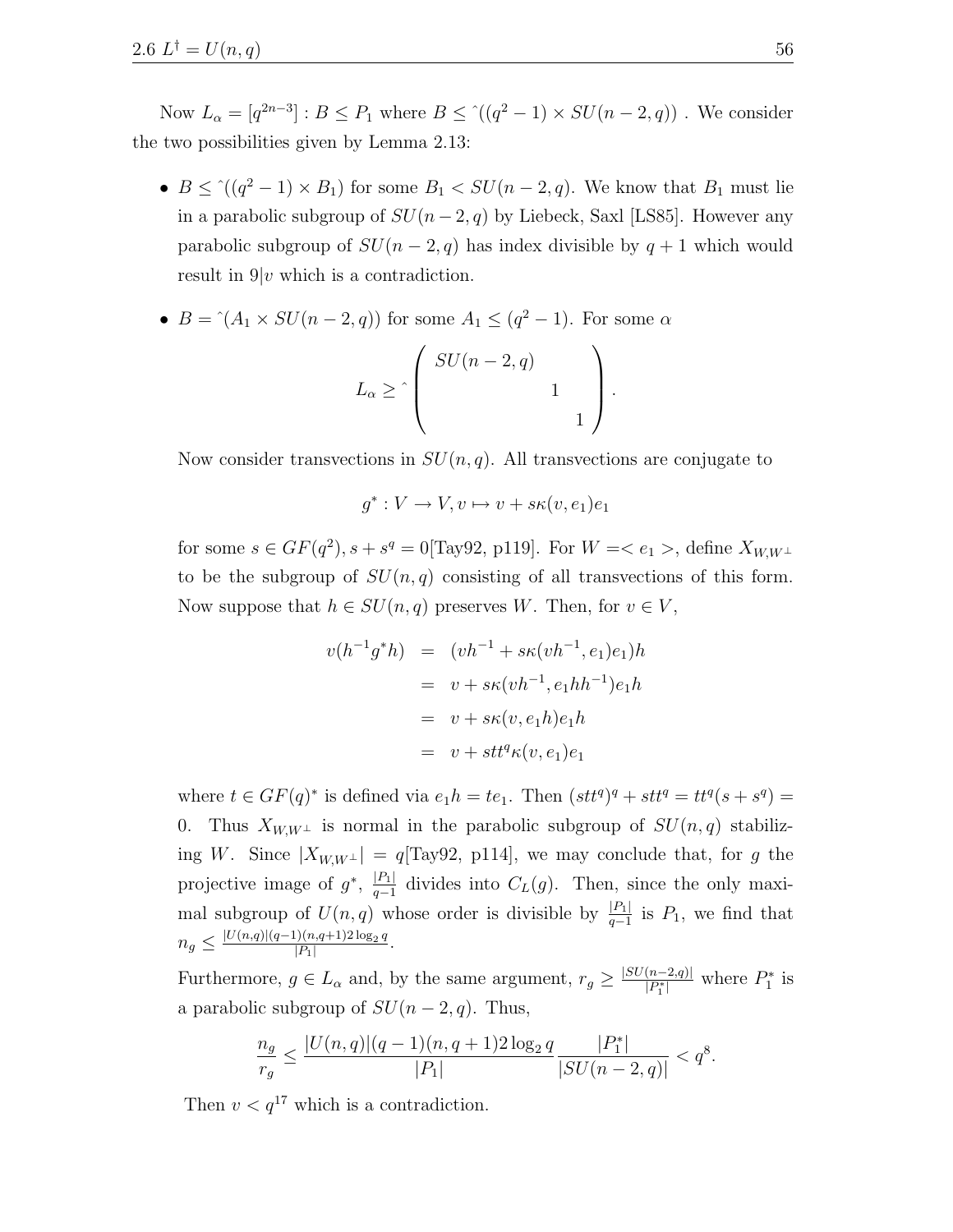### **2.6.2** Case:  $p \equiv 1(3), L_{\alpha} \leq B_m, m \leq 2$

Observe that  $|L : B_m| = q^{m(n-m)} \frac{(q^n - (-1)^n)...(q^{n-m+1} - (-1)^{n-m+1})}{(q+1)...(q^m - (-1)^m)}$  $\frac{(q^{n-1})^{n}...(q^{n-m+1}-(-1)^{n-m+1})}{(q+1)...(q^m-(-1)^m)}$ . Consider two situations:

• Suppose *n* is odd. Then L contains the projective image, q, of

$$
g^* = \begin{pmatrix} -1 & & & \\ & \ddots & & \\ & & -1 & \\ & & & 1 \end{pmatrix}.
$$

Then g is centralized in  $U(n, q)$  by  $\hat{C}U(n-1, q)$ . Furthermore, as in Lemma 2.29, q has the same form, under the basis  $\mathcal{B}$ , as above and so is centralised by  $<\sigma, \phi>$ . Hence  $n_g | (q^{n-1})(q^{n-1} - \cdots - q + 1)$ . Thus  $|v|_p \le q^{n-1}$ . Suppose that  $m \geq 2$ , in which case  $|L : B_m|$  is divisible by  $q^{2(n-2)}$ . Thus we need  $2(n-2) \leq n-1$  which gives  $n \leq 3$ . For  $n = 3$  we know that  $m = 1$ . Thus, in general,  $L_{\alpha} \leq B_1 = \hat{C}GU(n-1, q)$ . Furthermore  $L_{\alpha}$  contains a Sylow p-subgroup of  $\hat{G}U(n-1,q)$ .

Thus either  $L_{\alpha} \geq \hat{C}SU(n-1,q)$  or  $L_{\alpha}$  lies in a parabolic subgroup of  $\hat{C}GU(n-1,q)$ 1, q). But  $(q + 1)$  divides  $\left\| GU(n - 1, q) \right\| P$  for P a parabolic subgroup of  $\hat{C}GU(n-1,q)$  which is impossible. Thus  $L_{\alpha} \geq \hat{C}SU(n-1,q)$  and  $L_{\alpha}$  contains all the involutions of  $\hat{C}GU(n-1,q)$ .

Now, for  $n > 3$ , consider a different involution g as in Lemma 2.29. Then  $n_g = q^{2(n-2)} \frac{(q^n+1)(q^{n-1}-1)}{(q+1)(q^2-1)}$  and  $r_g \ge r_g(\hat{C}GU(n-1,q)) = q^{2(n-3)} \frac{(q^{n-1}-1)(q^{n-2}+1)}{(q+1)(q^2-1)}$  $\frac{(-1)(q^{n-2}+1)}{(q+1)(q^2-1)}$ . This implies that  $\frac{n_g}{r_g} \leq q^4$  and so  $\frac{n_g}{r_g}$  $\frac{n_g}{r_g} \leq q^4 - q^2 + 1$  and  $v < q^8 + q^4 + 1$ . But  $|L : B_1| = q^{n-1}(q^{n-1} - \cdots - q + 1)$  which is greater than  $q^8 + q^4 + 1$  for  $n \ge 7$ . For  $n = 5$ ,  $2|U(5, q): B_1| > q^8 + q^4 + 1$  and so have  $L = U(5, q)$ ,  $L_\alpha = B_1$  and  $v = q^4(q^4 - q^3 + q^2 - q + 1)$ . But, since  $q^4 > \sqrt{v}$ , this implies that  $d_g = q^4$ which contradicts Lemma 2.9.

For  $n = 3$  there is a unique conjugacy class of involutions of size  $q^2(q^2 - q + 1)$ . Since  $\hat{\;} SU(2,q) \leq L_{\alpha} \leq \hat{\;} GU(2,q)$ ,  $L_{\alpha}$  must contain precisely the involutions lying in  $\hat{G}U(2,q)$  of which there are  $q^2-q+1$ . Then  $\frac{n_g}{r_g}=q^2$  which contradicts Lemma 2.9.

• Suppose *n* is even and let g be as in the proof of Lemma 2.29. Now  $|U(n, q)|$ :  $B_1$ | is even and thus  $L_{\alpha} < B_2 \cong \hat{C}(SU(n-2, q) \times SU(2,q)).(q+1)$  and, since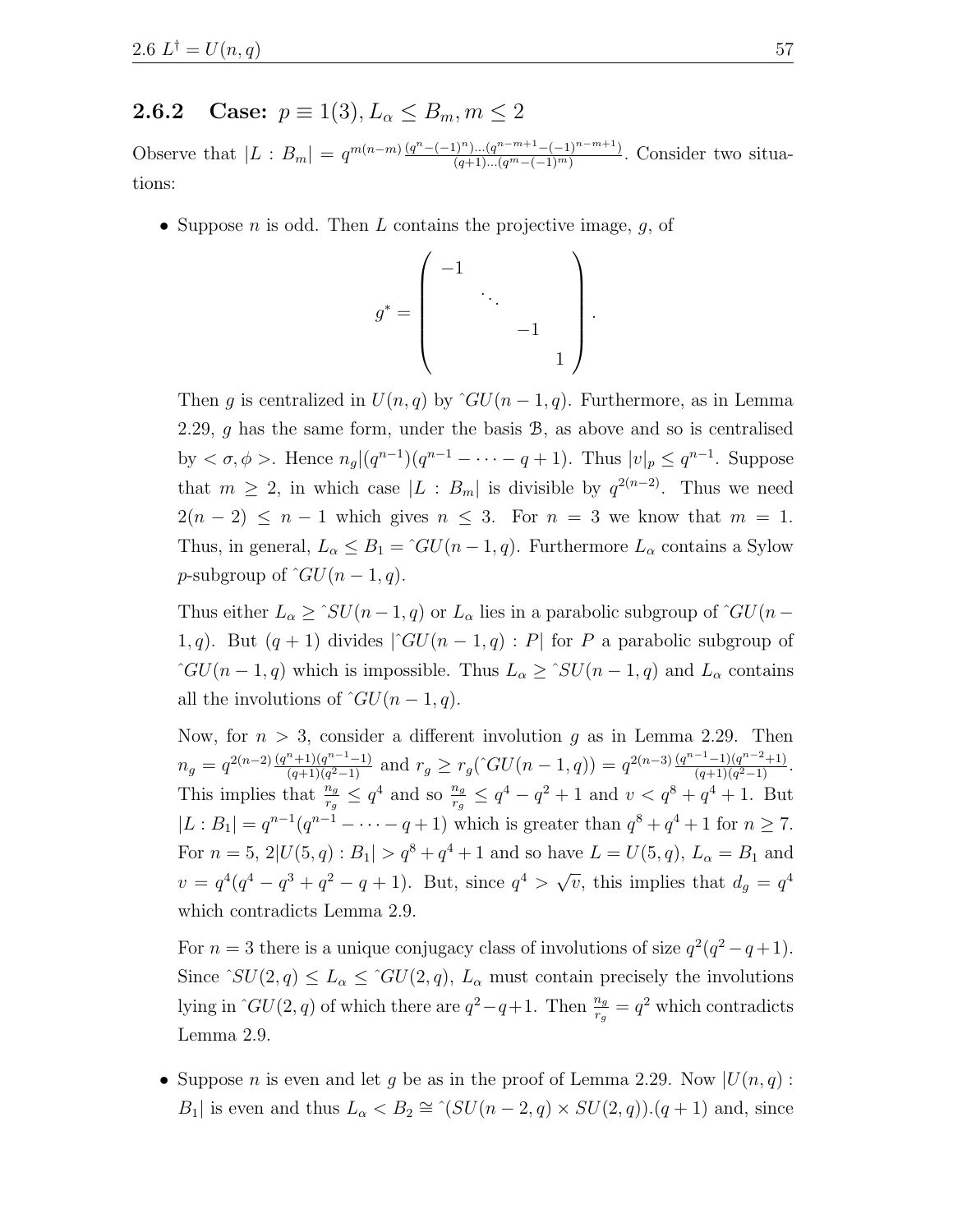$|v|_p \leq q^{2(n-2)}$ ,  $L_\alpha$  contains a Sylow p-subgroup of  $\hat{\;}$   $(SU(n-2,q) \times SU(2,q))$ . Note that, since  $B_2$  is non-maximal in  $L = U(4, q)$ , we may assume that  $n \geq 6$ .

Now the index of the parabolic subgroups of  $SU(n-2, q)$  in  $SU(n-2, q)$  is even. Hence we must have  $L_{\alpha} > \hat{S}U(n-2, q)$ . For some  $\alpha$ , we may assume that

$$
L_{\alpha} \geq \left(\begin{array}{cc} SU(n-2,q) & & \\ & 1 & \\ & & 1 \end{array}\right).
$$

Now g is centralized in L by some conjugate of  $B_2$ . This implies that

$$
n_g = q^{2(n-2)} \frac{(q^n - 1)(q^{n-1} + 1)}{(q+1)(q^2 - 1)} \quad \text{and} \quad r_g \ge q^{2(n-4)} \frac{(q^{n-2} - 1)(q^{n-3} + 1)}{(q+1)(q^2 - 1)}.
$$

Thus  $\frac{n_g}{r_g}$  $\frac{n_g}{r_g} \leq q^6(q^2+1)$  and  $v \leq q^{16}+q^{15}$  and, for  $n \geq 8$ , this contradicts  $L_\alpha \leq B_2$ . We are left with the possibility that  $n = 6$ . But  $2|U(6,q): B_2| > q^{16} + q^{15}$ , thus  $L_{\alpha} = B_2$  and  $v = q^8(q^4 + q^2 + 1)(q^4 - q^3 + q^2 - q + 1)$ . But then  $q^8 \ge \sqrt{v}$ and so  $d_g = q^8$  which contradicts Lemma 2.9.

Thus Proposition 2.28 is proven.

## 2.7  $L = PSp(n, q)$

In this section we prove the following proposition:

Proposition 2.30. Suppose G contains a minimal normal subgroup isomorphic to  $PSp(n,q)$  with  $n \geq 4$ . Then G does not act transitively on a projective plane.

We know [KL90, Proposition 2.4.1] that our symplectic geometry  $(V, \kappa)$  has a symplectic basis. Unless stated otherwise, we will write all matrix representations of  $Sp(n,q)$  according to this basis,  $\{e_1, f_1, \ldots, e_m, f_m\}$ , where  $n = 2m$ . Here  $\kappa(e_i, e_j) =$  $\kappa(f_i, f_j) = 0$  and  $\kappa(e_i, f_j) = \delta_{ij}$ .

By Liebeck and Saxl [LS85], we know that  $L_{\alpha}$  lies inside a maximal subgroup M where

- for q odd,  $M \in \mathcal{C}_1, \mathcal{C}_2$  or  $M = N_{PSp(n,q)}(PSp(n,q_0))$  or  $n = 4$ ;
- for q even,  $M \in \mathcal{C}_1$ .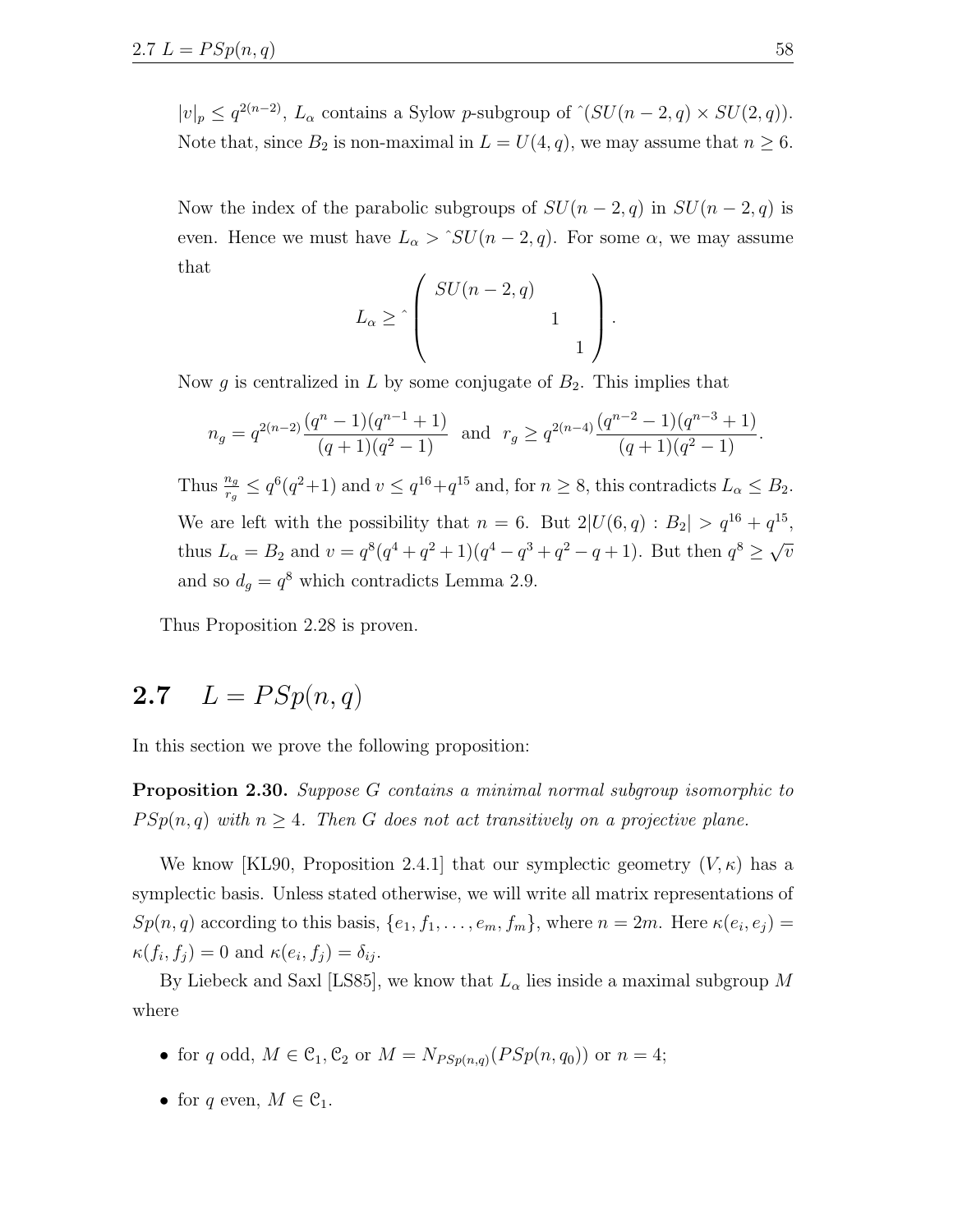Note that when  $n = 4$  we can assume that  $q > 3$  since  $PSp(4, 3) \cong U(4, 2)$  which has already been covered.

### **Lemma 2.31.**  $L_{\alpha}$  lies inside a maximal subgroup from family  $\mathcal{C}_1$ .

*Proof.* Assume that q is odd and that  $L_{\alpha} \leq M$  where M is a maximal subgroup of  $PSp(n, q)$  that does not lie in  $\mathfrak{C}_1$ . Observe that in  $PSp(n, q)$  there exists a subgroup  $B \cong Sp(2,q) \circ Sp(n-2,q).$ 

For  $n \neq 4$ , by [KL90, Lemma 3.2.1 and Table 3.5.c], B is normal in a  $P\Gamma Sp(n, q)$ maximal subgroup  $B_{\Gamma}$  such that  $|P\Gamma Sp(n,q):B_{\Gamma}|=|L:B|$ . Thus, for  $n\neq 4$ , the involution  $g \in Z(B)$  has  $n_g = |L : B| = q^{n-2}(q^{n-2} + \cdots + q^2 + 1)$ .

When  $n = 4$  the same argument applies to  $B \cong (Sp(2,q) \circ Sp(2,q))$ . 2 and the involution  $g \in Z(B)$  has  $n_g = \frac{1}{2}$  $\frac{1}{2}q^2(q^2+1)$ .

Therefore the highest value of p in v is at most  $q^{n-2}$ . The lowest index of p among maximal subgroups  $M \in \mathcal{C}_2$  or  $M = N_{PSp(n,q)}(PSp(n,q_0))$  is  $q^{\frac{1}{8}n^2}$ . This implies that  $n-2 \geq \frac{1}{8}$  $\frac{1}{8}n^2$  which is a contradiction for  $n > 4$ .

Now suppose that M is maximal in  $PSp(4,q)$ ,  $M \notin \mathcal{C}_1$ ,  $|PSp(4,q) : M|$  is odd and  $|PSp(4,q): M|_p \leq q^2$ . We must have  $M = (Sp(2,q) \circ Sp(2,q)).$  2. Then  $L_\alpha \leq M$ and  $L_{\alpha} \geq P$  for some P a Sylow p-subgroup of M. Since the parabolic subgroups of  $Sp(2,q)$  have even index in  $Sp(2,q)$  we must have  $L_{\alpha} = (Sp(2,q) \circ Sp(2,q)).2$ .

Now we can choose  $\alpha$  such that

$$
L_{\alpha} = \left\langle \left( \begin{array}{cc} Sp(2,q) \\ & Sp(2,q) \end{array} \right), h := \left( \begin{array}{c} I_{2\times 2} \\ I_{2\times 2} \end{array} \right) \right\rangle.
$$

Observe that h is conjugate to g in PSp(4,q). Now h has at least  $\frac{1}{2}q^2(q^2-1)$  $L_{\alpha}$ -conjugates in  $L_{\alpha}$ , thus  $\frac{n_g}{r_g}$  $\frac{s}{r_g} \leq$  $\frac{\frac{1}{2}q^2(q^2+1)}{\frac{1}{2}q(q^2-1)} \leq 2q$ . Then  $v \leq 8q^2$ . But  $v > |L : L_{\alpha}|$  = 1  $\frac{1}{2}q^2(q^2+1)$  which is a contradiction for  $q>3$ .

Hence in all cases  $M \in \mathcal{C}_1$ .

In  $\mathcal{C}_1$  we have subgroups of two types:

- Parabolic subgroups,  $P_m \cong [q^a] \cdot (\frac{q-1}{(q-1,2)}) \cdot (PGL(m, q) \times PSp(n-2m, q))$  where  $1 \leq m \leq \frac{n}{2}$  $\frac{n}{2}$ ,  $a = \frac{m}{2} - \frac{3m^2}{2} + mn$ . If  $L_{\alpha} \leq P_m$  then  $(q+1) || PSp(n,q) : P_m|$ divides into v. Hence we must have  $p = 2$ .
- Subgroups,  $B_m$ , of type  $Sp_m \perp Sp_{n-m}$  isomorphic to  $Sp(m, q) \circ Sp(n-m, q)$ where  $2 \leq m < \frac{n}{2}$  $\frac{n}{2}$  and m is even. In this case  $q^2$  divides into  $|PSp(n, q): B_m|$ which in turn divides into v. Hence we must have  $p \equiv 1(3)$ .

$$
\Box
$$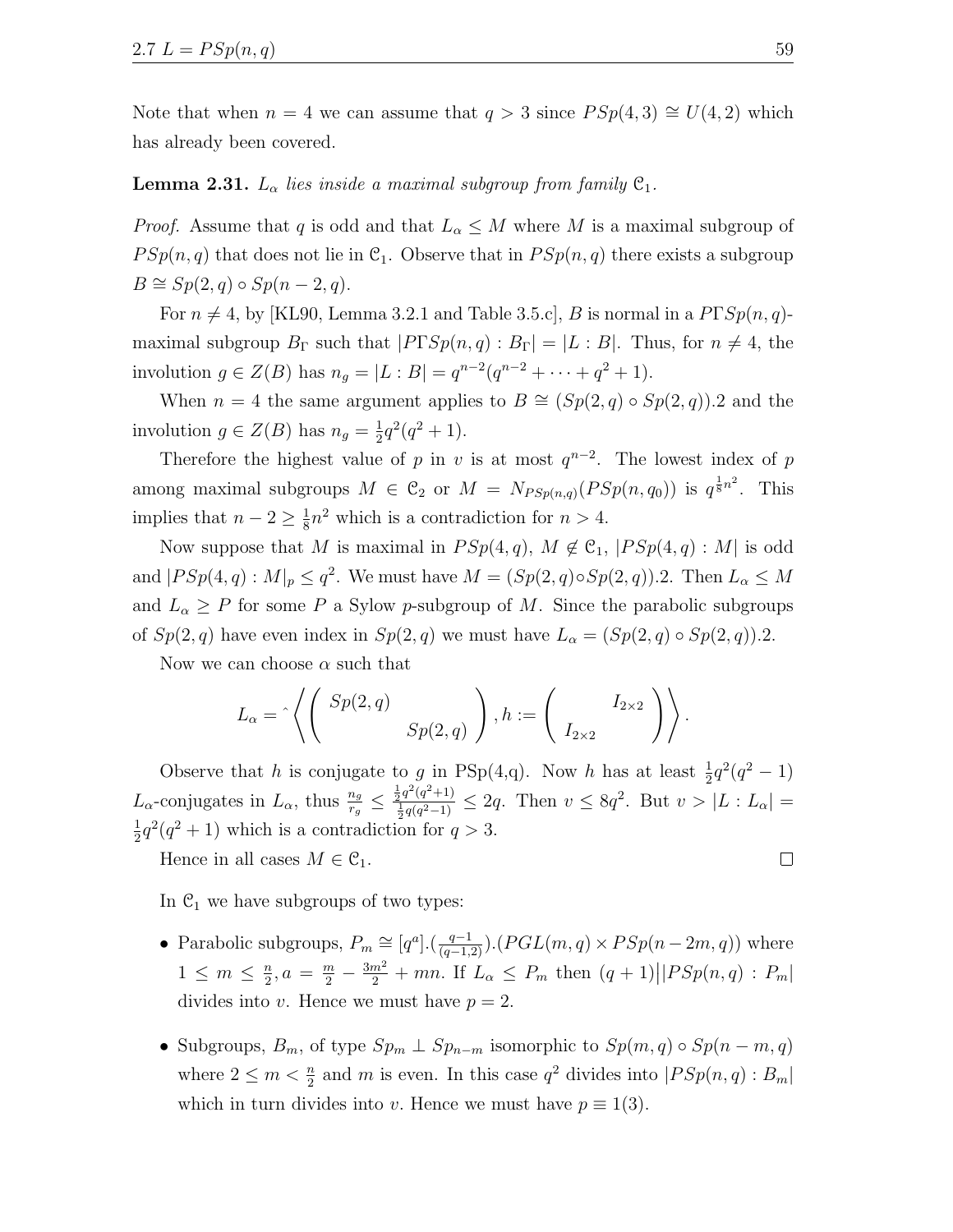### **2.7.1** Case:  $p = 2, L_{\alpha} \leq P_m$

The index of  $P_m$  in  $Sp(n, q)$  is divisible by  $q^2 + 1$  for all  $m > 1$  which is impossible and so  $m = 1$ . Then  $P_1 \cong [q^{n-1}] : ((q - 1) \times Sp(n - 2, q))$  and  $|Sp(n, q) : P_1|$  $(q + 1)(q^{n-2} + \cdots + q^2 + 1)$ . We conclude that  $q \equiv 2(3)$  and that every prime dividing into  $\frac{n}{2}$  is equivalent to 1(3). Hence  $n \ge 14$  and  $n \equiv 2(4)$ . This implies that  $n-2 \equiv 0(4)$  and every parabolic subgroup of  $Sp(n-2, q)$  has index divisible by  $q^2 + 1$ . Thus  $L_{\alpha} = [q^{n-1}] : (A \times Sp(n-2, q))$  for some  $A \leq q - 1$ .

Now consider  $Sp(n, q)$  acting on a vector space V preserving a symplectic form κ. For  $u \in V, a \in GF(q)$  we have transvections in  $Sp(n,q)$  defined by,

$$
g_{a,u}: V \to V, v \mapsto v + a\kappa(v, u)u
$$

Fix u, set  $W = \langle u \rangle$  and let  $X_{W,W^{\perp}} = \{g_{a,u} : a \in GF(q)\}\$ . Then  $X_{W,W^{\perp}} < Sp(n, q)$ is of size q. The parabolic subgroup of  $Sp(n,q)$  which preserves W normalizes  $X_{W,W^{\perp}}$ .

Now let  $g = g_{1,u}$ . Then, since the only maximal subgroup whose order is divisible by  $\frac{|P_1|}{q-1}$  $\frac{|P_1|}{q-1}$  is  $P_1$ , we have

$$
n_g \le \frac{|Sp(n, q)|}{|P_1|} (q - 1) \log_2 q.
$$

Similarly  $r_g \geq \frac{|Sp(n-2,q)|}{|P_1^*|}$  $\frac{n-2,q_{\parallel}}{|P_1^*|}$  where  $P_1^*$  is a parabolic subgroup of  $Sp(n-2,q)$ . Then

$$
\frac{n_g}{r_g} \le \frac{|Sp(n,q)||P_1^*|(q-1)\log_2 q}{|Sp(n-2,q)||P_1|} \le q^4.
$$

Thus  $v \leq q^9$  which contradicts  $n \geq 14$  and this case is excluded.

## **2.7.2** Case:  $p \equiv 1(3), L_{\alpha} < B_{m}$

We know that the maximum power of p in v is at most  $q^{n-2}$ . Now  $|PSp(n,q)|$ :  $B_m|_p = \frac{q^{\frac{1}{4}n^2}}{q^{\frac{1}{4}m^2}q^{\frac{1}{4}(n)}}$  $\frac{q^{\frac{q^4}{4}}}{q^{\frac{1}{4}m^2}q^{\frac{1}{4}(n-m)^2}}$ . Thus we need,

$$
n - 2 \ge \frac{1}{4}(n^2 - m^2 - (n - m)^2) = \frac{1}{2}m(n - m).
$$

This implies that  $m = 2$  and so  $L_{\alpha} \le Sp(2, q) \circ Sp(n - 2, q)$ . If  $n = 4$  then  $B_2$  is not maximal and so we assume that  $n > 4$ . Furthermore we know that  $L_{\alpha}$  must contain a Sylow p-subgroup of  $Sp(2,q) \circ Sp(n-2,q)$ . But the indices of a parabolic subgroup of  $Sp(2,q)$  in  $Sp(2,q)$  and of a parabolic subgroup of  $Sp(n-2,q)$  in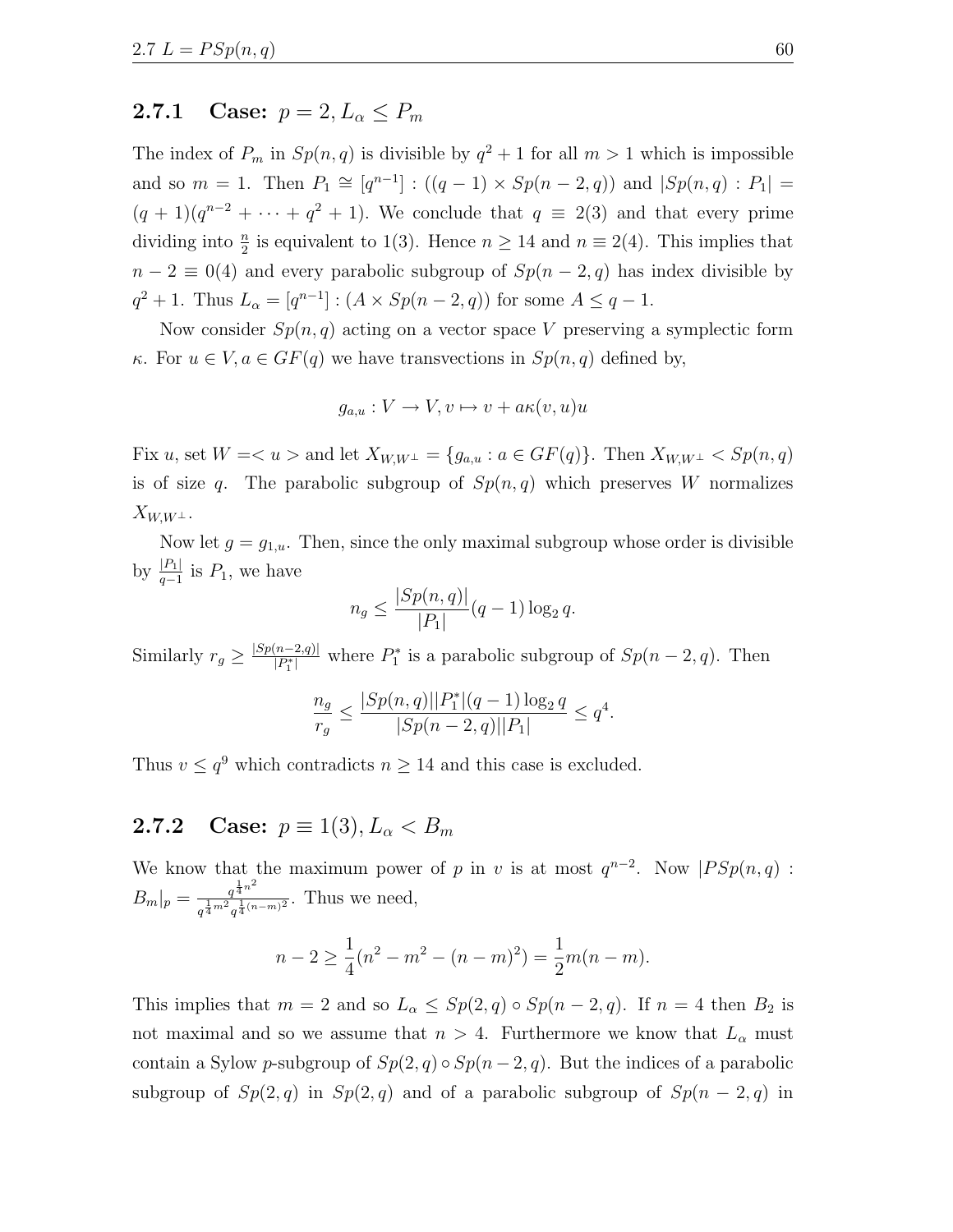$Sp(n-2, q)$  are both divisible by  $q + 1$ , hence are even. Thus we conclude that  $L_{\alpha} = Sp(2,q) \circ Sp(n-2,q).$ 

Now  $r_g \geq \frac{1}{2}$  $\frac{1}{2}q^{n-4}(q^{n-4} + \ldots q^2 + 1)$  and so  $\frac{n_q}{r_q}$  $\frac{n_g}{r_g} \leq 2q^2(q^2+1)$  and  $v \leq 8q^4(q^2+1)^2$ . But  $v > |L : L_{\alpha}| = q^{n-2}(q^{n-2} + ... q^2 + 1)$  which is a contradiction for  $n > 6$ .

Thus we must assume that  $n = 6$  and  $|L : L_{\alpha}| = q^4(q^4 + q^2 + 1)$  and  $\frac{n_g}{r_g} \leq$  $2q^2(q^2+1)$ . If  $\left|\frac{n_g}{r_g}\right|$  $\frac{n_g}{r_g}|_p = |v|_p \ge q^4$  then  $\frac{n_g}{r_g} = q^4$  which contradicts Lemma 2.9. Thus  $\left| \frac{n_g}{r_g} \right.$  $\frac{n_g}{r_g}|_p = 1$  and so  $\frac{n_g}{r_g}$  $\frac{n_g}{r_g} \Big| q^4 + q^2 + 1$ . If  $\frac{n_g}{r_g} = q^4 + q^2 + 1$  then  $d_g$  is not divisible by  $q^4$ which contradicts the fact that  $|L : L_{\alpha}|$  divides into v. If  $\frac{n_g}{r_g} < \frac{1}{2}$  $\frac{1}{2}(q^4+q^2+1)$  then  $v < |L : L_{\alpha}|$  which is also a contradiction.

Our proof of Proposition 2.30 is complete.

## 2.8  $L = \Omega(n, q)$ , ng odd

Throughout the next two sections, Greek letters such as  $\epsilon, \eta$  and  $\zeta$  will stand for either +, – or ∘. We will write polynomials such as  $x - \epsilon$  to mean  $x - \epsilon$ 1. We write  $\Omega^{\circ}(n,q)$  to mean  $\Omega(n,q)$  when n is odd.

In this section we assume that  $n \geq 7$  and q is odd and we prove the following proposition:

**Proposition 2.32.** Suppose that n is odd,  $n \geq 7$  and G has a minimal normal subgroup isomorphic to  $\Omega(n,q)$ . Then G does not act transitively on a projective plane.

Observe that L contains  $\Omega^{\epsilon}(n-1, q)$ . 2 for  $\epsilon = -$  and  $\epsilon = +$ . One of these groups contains a central involution and hence  $L$  contains an involution  $g$  such that  $r_g(L) = \frac{1}{2}$  $\frac{1}{2}q^{\frac{n-1}{2}}(q^{\frac{n-1}{2}} + \epsilon)$ . Examining [KL90, Table 3.5.D] for fusion of conjugacy classes, we see that  $n_g = r_g(L)$  and thus  $|v|_p \leq q^{\frac{n-1}{2}}$ .

We begin by proving that  $L_{\alpha}$  must lie in a maximal subgroup  $M \in \mathcal{C}_1$ :

**Lemma 2.33.**  $L_{\alpha}$  does not lie inside a subgroup  $M \in \mathcal{C}_i, i > 1$ .

*Proof.* We examine the list of odd index maximal subgroups in  $G$  as given by Liebeck and Saxl[LS85]. The following possibilities are available for a maximal subgroup M of odd index. We exclude them in turn.

•  $L = \Omega(7, q)$  and  $M = \Omega(7, 2)$ . We know that  $|v|_p \leq q^3$  and so  $|L_\alpha|$  must be divisible by  $q^6$ . This is impossible for  $L_\alpha \leq M$ .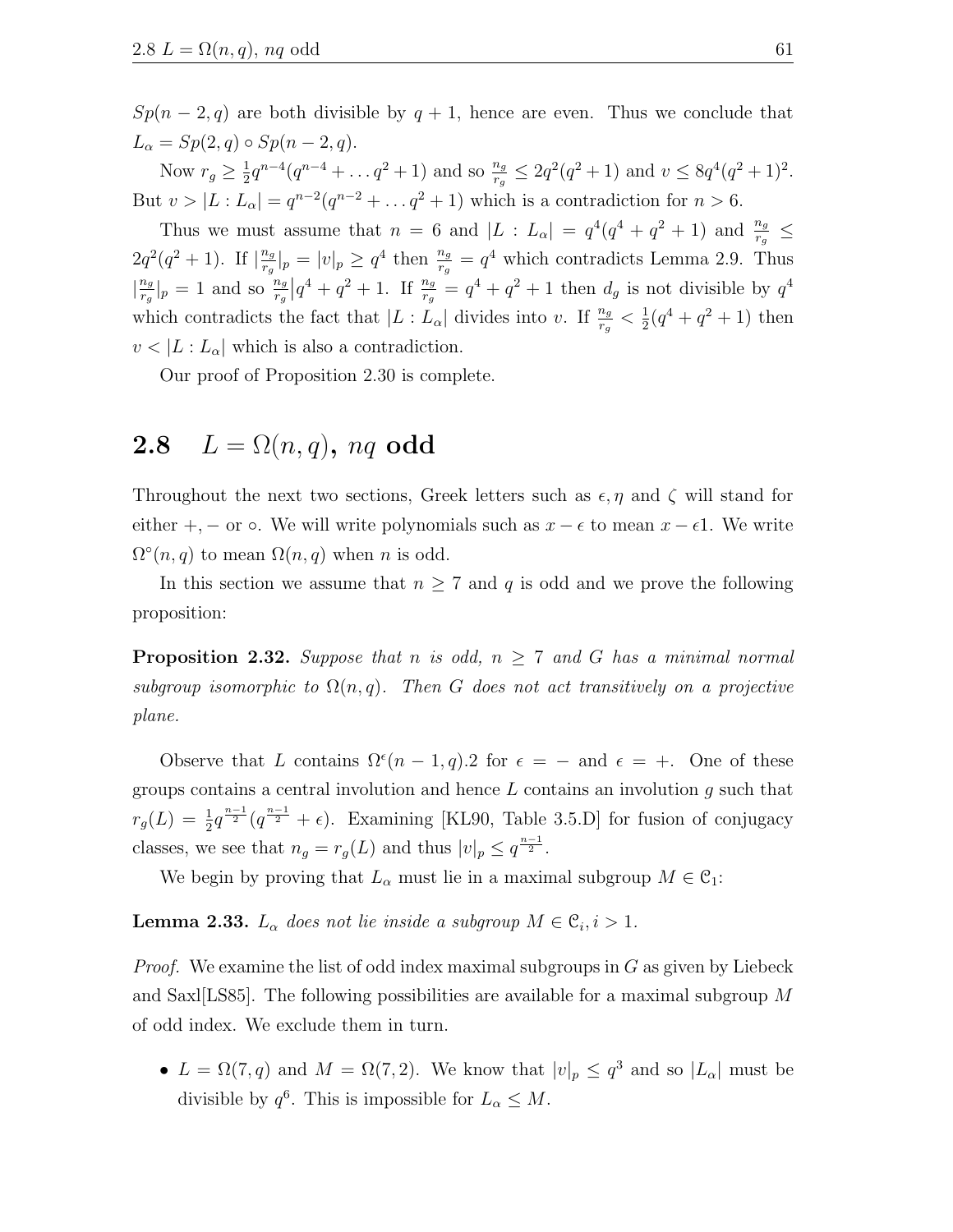•  $M \in \mathcal{C}_2$  or  $M = N_{\Omega(n,q)}(\Omega(n,q_0))$  where  $q = q_0^c$  for c an odd prime. In both cases  $|M|_p \leq \sqrt{|\Omega^{\epsilon}(n,q)|_p}$ . Now  $|\Omega^{\epsilon}(n,q)|_p = q^{\frac{1}{4}(n-1)^2}$  and so we must have,

$$
\frac{1}{8}(n-1)^2 + \frac{1}{2}(n-1) \ge \frac{1}{4}(n-1)^2.
$$

This is impossible for  $n \geq 7$ .

Thus  $L_{\alpha}$  lies inside a parabolic subgroup or a subgroup  $B_m$  of type  $O(m, q) \perp$  $O^{\eta}(n-m, q)$  for some odd  $m < n$ . In fact parabolic subgroups have even index in  $P\Omega(n,q)$  hence we may assume that  $L_{\alpha} \leq B_m$  for some m.

Since  $|v|_p \le q^{\frac{n-1}{2}}$  we know that  $L_\alpha \le B_1 = \Omega^\eta(n-1,q)$ . 2 and that  $L_\alpha$  contains a Sylow p-subgroup of  $\Omega^{\eta}(n-1,q)$ . Now the parabolic subgroups of  $\Omega^{\eta}(n-1,q)$ have even index. Hence we must have  $L_{\alpha} = \Omega^{\eta}(n-1, q)$  and v is divisible by  $|\Omega(n,q):\Omega^{n}(n-1,q).2|=\frac{1}{2}$  $\frac{1}{2}q^{\frac{n-1}{2}}(q^{\frac{n-1}{2}}+\eta).$ 

Now consider the involution h centralized in L by  $(\Omega^{\zeta}(2,q) \times \Omega(n-2,q))$ .[4]. Then  $n_h = \frac{q^{n-2}(q^{n-1}-1)}{2(q-\zeta)}$  $\frac{2(q^{n-1}-1)}{2(q-\zeta)}$ . Now  $\Omega^{\eta}(n-1,q)$  contains a conjugate of h centralized by, at most,  $(\Omega^{\zeta}(2,q) \times \Omega^{\zeta\eta}(n-3,q))$ .[4]. then  $r_h \geq \frac{q^{n-3}(q^{\frac{n-3}{2}} + \eta \zeta)(q^{\frac{n-1}{2}} - \eta)}{2(q-\zeta)}$  $rac{+\eta\zeta}{2(q-\zeta)}$ . This implies that  $\frac{n_h}{r_h} \leq q(q+1)$  and so  $v \leq 2q^2(q+1)^2$ . But then  $v < |L : L_\alpha|$  which is a contradiction.

Hence we have proved Proposition 2.32.

## 2.9  $L = P\Omega^{\epsilon}(n,q)$ , *n* even

In this section we assume that  $n \geq 8$  and we prove the following proposition:

**Proposition 2.34.** Suppose that n is even,  $n \geq 8$  and G has a minimal normal subgroup isomorphic to  $P\Omega^{\epsilon}(n,q)$ . Then G does not act transitively on a projective plane.

First we examine what happens when  $p = 2$ :

**Lemma 2.35.** Suppose  $n \geq 8$  is even and G has a minimal normal subgroup isomorphic to  $P\Omega^{\epsilon}(n, 2^{a})$ . Then G does not act transitively on a projective plane.

*Proof.* Write  $q = 2^a$ . We know that  $L_\alpha \leq P_m$  for some integer m. If  $m > 1$  then  $q^{b}+1$  divides  $|P\Omega^{\epsilon}(n,q):P_{m}|$  where b is some even integer. Since  $q^{b}+1 \equiv 2(3)$  this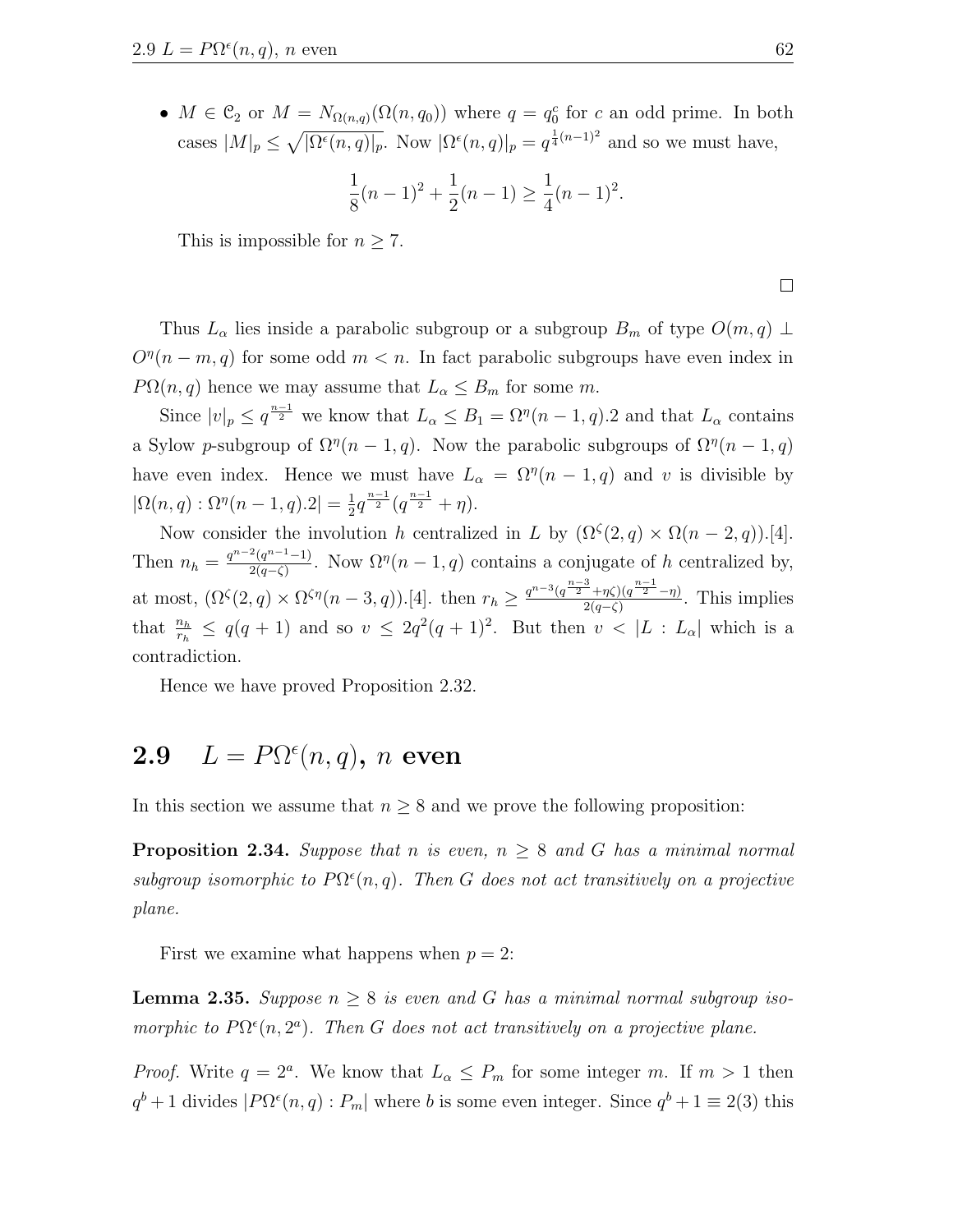is impossible. Thus  $L_{\alpha}$  lies inside some parabolic subgroup  $P_1$ . Now

$$
|P\Omega^{\epsilon}(n,q):P_1| = \frac{(q^{\frac{n}{2}} - \epsilon)(q^{\frac{n-2}{2}} + \epsilon)}{q-1}.
$$

If  $q \equiv 2(3)$  then  $q^{\frac{n-2}{2}} + 1 \equiv q^{\frac{n}{2}} + 1 \equiv 2(3)$ . Since one of these divides  $|P\Omega^{\epsilon}(n, q)$ :  $P_m$ , this is impossible. Hence  $q \equiv 1(3)$ . Now let  $n_e$  be the even one of  $\frac{n}{2}$  and  $\frac{n-2}{2}$ ,  $n<sub>o</sub>$  the odd one. Then one of the following holds:

•  $|\Omega^{\epsilon}(n,q):P_1| = \frac{q^{n_e}-1}{q-1}$  $\frac{a_e-1}{q-1}(q^{n_0}+1)$  and 9 divides  $|\Omega^{\epsilon}(n,q):P_1|$ ; or

• 
$$
|\Omega^{\epsilon}(n,q):P_1| = \frac{q^{n_o}-1}{q-1}(q^{n_e}+1)
$$
 and  $q^{n_e}+1 \equiv 2(3)$ .

Both of these cases are impossible.

Throughout the rest of the section  $p$  is odd. Now L contains maximal subgroups in  $\mathfrak{C}_1$  of type  $O^{\zeta}(2,q) \perp O^{\eta}(n-2,q)$  for  $\zeta \eta = \epsilon$ . One of these groups contains a central involution and hence L contains an involution g such that  $|L : C_L(g)| =$  $q^{n-2}(q^{\frac{n-2}{2}}+\eta)(q^{\frac{n}{2}}-\epsilon)$  $\frac{2(4-\epsilon)}{2(4-\epsilon)}$ . Examining for fusion of conjugacy classes in [KL90, Tables 3.5.E and 3.5.F] we see that, except when  $(n, \epsilon) = (8, +), n_g = |L : C_L(g)|$ . When  $(n, \epsilon) = (8, +)$ , we know that  $n_g \leq 3|L : C_L(g)|$  and so, in all cases,  $|v|_p \leq q^{n-2}$ .

We begin by proving that  $L_{\alpha}$  must lie in a maximal subgroup  $M \in \mathcal{C}_1$ :

**Lemma 2.36.**  $L_{\alpha}$  does not lie inside a subgroup  $M \in \mathcal{C}_i, i > 1$ .

*Proof.* We examine the list of odd index maximal subgroups in  $G$  as given by Liebeck and Saxl[LS85]. The following possibilities are available for a maximal subgroup of odd index  $M \notin \mathcal{C}_1$ . We exclude them in turn.

- $L = P\Omega^+(8,q)$  and either  $M = \Omega^+(8,2)$  or  $M = 2^3 \cdot 2^6 \cdot PSL(3,2)$ . We know that  $|v|_p \le q^6$  and so  $|L_\alpha|_p \ge q^6$ . This is impossible for  $L_\alpha \le M$  in both cases.
- $M \in \mathcal{C}_2$  or  $M = N_{P\Omega^{\epsilon}(n,q)}(P\Omega^{\epsilon}(n,q_0))$  where  $q = q_0^c$  for c an odd prime. In both cases  $|M|_p \leq \sqrt{|P\Omega^{\epsilon}(n,q)|_p}$ . Now  $|P\Omega^{\epsilon}(n,q)|_p = q^{\frac{1}{4}n(n-2)}$  and so we must have

$$
\frac{1}{8}n(n-2) + n - 2 \ge \frac{1}{4}n(n-2).
$$

This is impossible for  $n > 8$ . When  $n = 8$ , no subgroup M of odd index has  $|M|_p \geq 6$  so the result stands.

 $\Box$ 

 $\Box$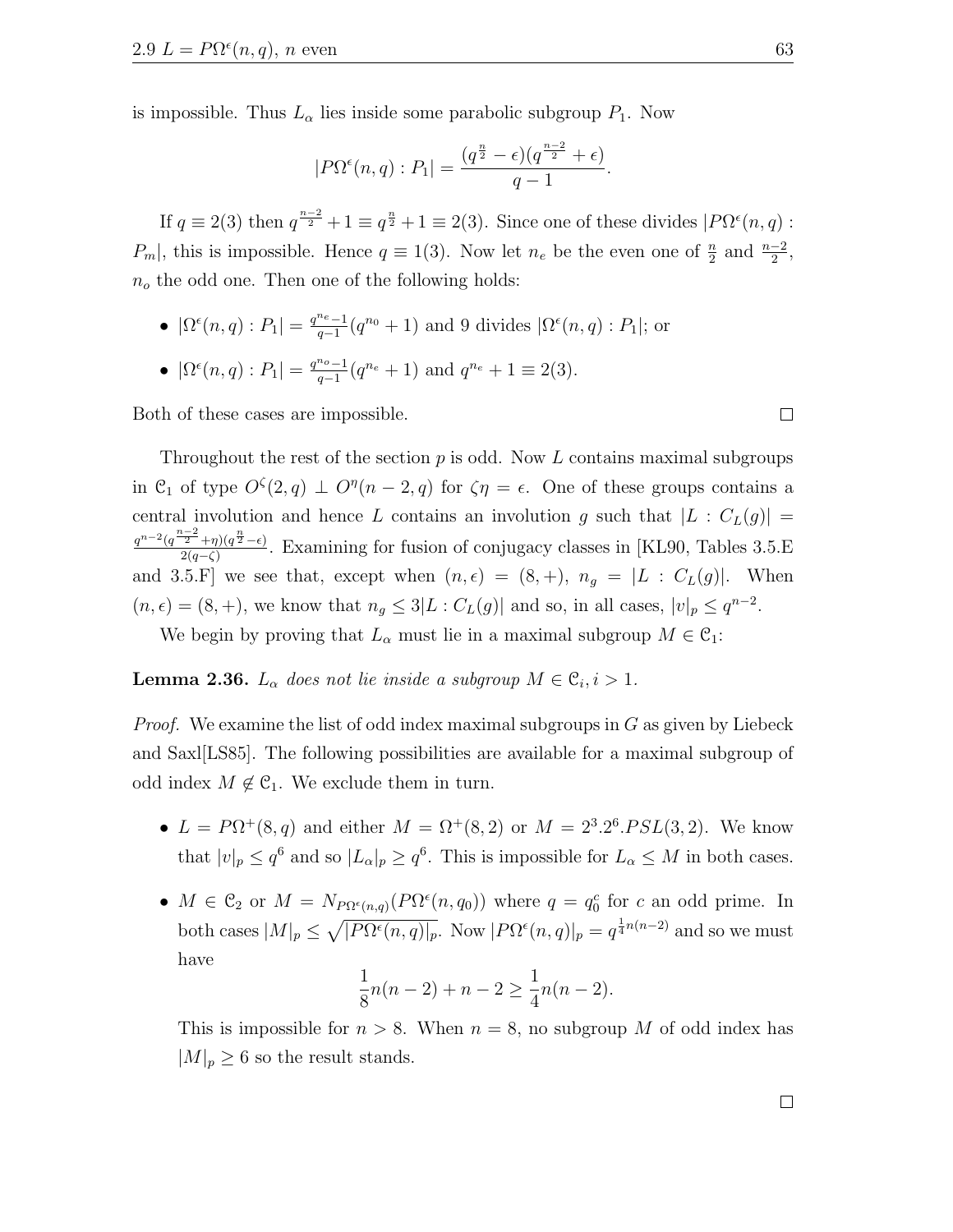Thus  $L_{\alpha}$  lies inside a parabolic subgroup  $P_m$  or a subgroup  $B_m$  of type  $O^{\zeta_1}(m, q) \perp$  $O^{n_1}(n-m,q)$  for some  $m < \frac{n}{2}$  $\frac{n}{2}$ . In fact parabolic subgroups have even index in  $P\Omega^{\epsilon}(n,q)$  for p odd. Hence we assume that  $L_{\alpha} \leq B_m$  for some integer m. We know that  $|v|_p \le q^{n-2}$  and so  $|P\Omega^{\epsilon}(n,q): B_m|_p \le q^{n-2}$ . This implies that  $m=1$  or  $m=2$ . Note also that  $p \equiv 1(3)$ .

Suppose first that  $L_{\alpha} \leq B_2$  where  $B_2$  is of type  $O^{\zeta_1}(2,q) \perp O^{\eta_1}(n-2,q)$  for  $\zeta_1 \eta_1 = \epsilon$ . Then  $|P\Omega^{\epsilon}(n,q) : B_2| = \frac{q^{n-2}(q^{\frac{n-2}{2}} + \eta_1)(q^{\frac{n}{2}} - \epsilon)}{2(q - \zeta_1)}$  $\frac{2+\eta_1}{2(q-\zeta_1)}$  and so  $L_\alpha$  must contain a Sylow p-subgroup of  $B_2$ . Since the parabolic subgroups of  $P\Omega^{n_1}(n-2, q)$  have even index we must have  $L_{\alpha} > \Omega^{\eta_1}(n-2, q)$ .

In the case where  $L_{\alpha} \leq B_1$  then  $L_{\alpha} \leq \Omega(n-1, q).c_1$  where  $c_1 \in \{1, 2\}$ . Now  $|P\Omega^{\epsilon}(n,q):B_1|_p=q^{\frac{n-2}{2}}$  hence  $|B_1: L_{\alpha}|_p \leq q^{\frac{n-2}{2}}$ . Examining the proof of Lemma 2.33 this means that  $L_{\alpha} \cap \Omega(n-1, q)$  lies inside a maximal subgroup of  $\Omega(n-1, q)$ in family  $\mathcal{C}_1$ .

Since the parabolic subgroups of  $\Omega(n-1,q)$  have even index in  $\Omega(n-1,q)$  this means that  $L_{\alpha} \cap \Omega(n-1, q) \leq B_{m_1}^*$ ; here  $B_{m_1}^*$  is a maximal subgroup of  $\Omega(n-1, q)$  of type  $O_{m_1}(q) \perp O^{\gamma}(n-1-m_1, q)$  for some odd  $m_1 < n-1$ . In fact  $|B_1: L_{\alpha}|_p \leq q^{\frac{n-2}{2}}$ implies that  $m_1 = 1$  and that  $L_\alpha$  contains a Sylow p-subgroup of  $B_1^* = \Omega^{n_1}(n-2, q).c_2$ where  $c_2 \in \{1, 2\}$ . Once again, since the parabolic subgroups of  $\Omega^{n_1}(n-2, q)$  have even index we must have  $L_{\alpha} > \Omega^{n_1}(n-2, q)$ .

Thus in both cases, when  $m = 1$  and when  $m = 2$ , we see that  $L_{\alpha} > \Omega^{n_1}(n-2, q)$ is a subgroup of  $P\Omega^{\epsilon}(n,q)$  which preserves a decomposition of the associated vector space V into subspaces,  $V = W_2 \perp W_{n-2}$ , where dim  $W_i = i$  and the  $W_i$  are nondegenerate subspaces of V.

Then  $H = \Omega^{\eta_1}(n-2, q)$  contains h a conjugate of g, and  $C_H(h)$  is isomorphic to either  $(\Omega^{\gamma_1}(2,q) \times \Omega^{\gamma_2}(n-4,q)).2$  or  $2.(P\Omega^{\gamma_1}(2,q) \times P\Omega^{\gamma_2}(n-4,q)).[4]$  (see [KL90, Proposition 4.1.6]). In either case  $r_g \geq \frac{q^{n-4} (q^{\frac{n-4}{2}} + \gamma_2)(q^{\frac{n-2}{2}} - \eta_1)}{2(q-\gamma_1)}$  $\frac{+\gamma_2}{2(q-\gamma_1)}$ .

If  $n > 8$  this means that  $\frac{n_g}{r_g} \leq \frac{q^2(q+1)^3}{(q-1)^2}$  and so  $v \leq 2q^4(q+1)^4$ . Since  $|L : L_{\alpha}| < v$ we must have  $n = 10, q = 7$  and  $L_{\alpha} = B_1$ . But then  $|L : B_1|$  is divisible by 1  $\frac{1}{2}7^4(7^5 \pm 1)$ . This is impossible since then  $|L : B_1|$  is divisible by a prime  $s \equiv 2(3)$ .

If  $n = 8$  then  $\frac{n_g}{r_g} < 4q^2(q+1)^2$ . Then  $v < 28q^4(q+1)^4$  which is less than  $|L : B_2|$ . Thus  $L_{\alpha} = B_1$ . But then  $|L : L_{\alpha}|$  is even which is a contradiction.

Proposition 2.34 is now proven.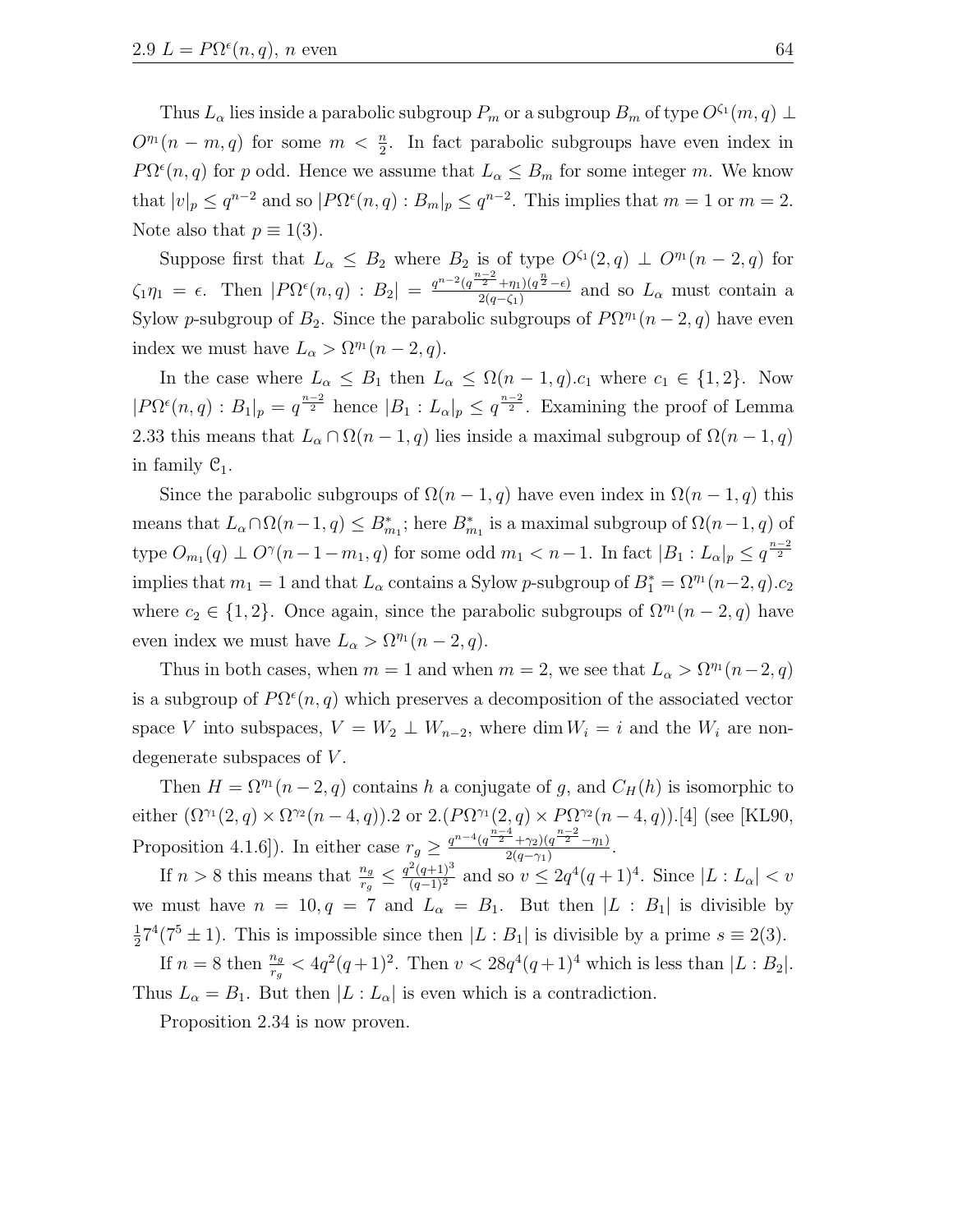# 2.10 L is an exceptional group of Lie type in odd characteristic

In this section we prove the following proposition:

**Proposition 2.37.** Suppose that G has a minimal normal subgroup L where L is an exceptional group of Lie type in odd characteristic or that G has a unique component L such that  $L^{\dagger}$  is isomorphic to a simple group  $E_6(q)$  or  ${}^2E_6(q)$  where q is odd. Then G does not act transitively on a projective plane.

We introduce some extra notation for this section and the following one. We will write  $E_6^-$  for  ${}^2E_6$ ,  $E_6^+$  for  $E_6$ . Similarly  $SL^-$  will stand for  $SU$ ,  $SL^+$  for  $SL$ . We will use  $\epsilon$  to denote either  $\pm 1$  or  $\pm$  depending on the context. Generally our notation refers to the adjoint version of the exceptional group, any variation on this will be specified. For a group G, we will write  $\frac{1}{2}G$  to mean a subgroup in G of index 2. We define  $P(G) := \min\{|G : H| : H < G\}$ . Finally, for a group H we write  $O^{p'}H$  to mean the unique smallest normal subgroup N of H such that  $|H/N|_p = 1$ .

We have eight possibilities for  $L$  which we will examine in turn. As usual we will examine odd-index maximal subgroups of L, treating these as candidates to contain a stabilizer  $L_{\alpha}$ , and seek to show a contradiction.

We immediately exclude the case where  $L = {}^2G_2(q)$ ,  $q > 3$ , by examining the list of maximal subgroups of  ${}^2G_2(q)$  given in [Kle88a, Theorem C] (see also [War66]). We see that any maximal subgroup of odd index must have index divisible by 9 and hence cannot contain a point-stabilizer. Hence this case is excluded. Note that the list given by Kleidman [Kle88a] contains a maximal subgroup of odd index (with structure  $(2^2 \times D_{\frac{1}{2}(q+1)})$ : 3) which has been omitted by Liebeck and Saxl[LS85] and by Kantor[Kan87].

For the remaining cases we will refer to the results of Liebeck and Saxl giving the maximal subgroups  $M^{\dagger}$  of odd index in  $L^{\dagger}$ . [LS85] These maximal subgroups  $M^{\dagger}$  take one of two forms: Either  $M^{\dagger} = N_{L^{\dagger}}(L^{\dagger}(q_0))$ , where  $q = q_0^a$  for a an odd prime and the subgroup  $L^{\dagger}(q_0)$  of  $L^{\dagger}(q)$  corresponds to the centralizer of a field automorphism of  $L^{\dagger}(q)$  (see [Kan87, Theorem C]), or  $M^{\dagger}$  is enumerated in [LS85, Table 1].

Note that, by [KL90, Table 5.1.B], OutL, the outer automorphism group of  $L$ , has order strictly less than q provided  $L \neq {}^3D_4(3), {}^2E_6(5)$ . We also use the following lemma: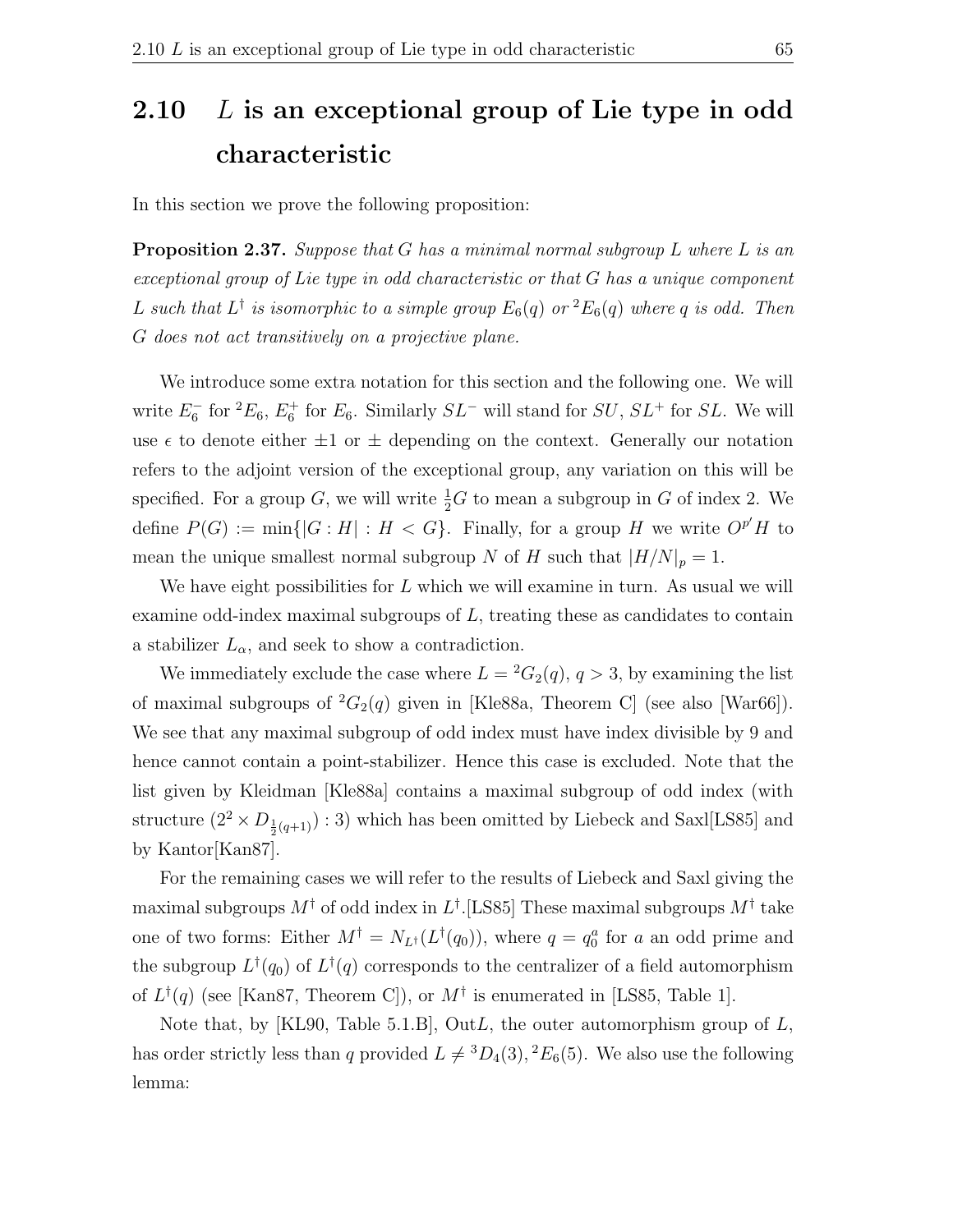**Lemma 2.38.** Let  $\phi$  be a field automorphism of  $L(q)$  of prime order a. Let  $L(q_0)$  =  $O^{p'}C_{L(q)}(\phi)$  where  $q = q_0^a$ . Then  $N_{L(q)}(L(q_0)) \lesssim$  Inndiag( $L(q_0)$ ) and, furthermore, Inndiag $(L(q_0)) = L(q_0)$ .d where

$$
d = \begin{cases} (3, q_0 - \epsilon) & L = E_6^{\epsilon} \\ (2, q_0 - 1) & L = E_7 \\ 1 & \text{otherwise} \end{cases}
$$

*Proof.* Our notation is consistent with that in [GLS94]. Write  $L(q) = O^{p'}C_{\overline{L}}(\sigma)$ where  $\overline{L}$  is a simple adjoint  $\overline{\mathbb{F}_p}$ -algebraic group,  $\overline{\mathbb{F}_p}$  is the algebraic closure of  $GF(q)$ and  $\sigma$  is a Steinberg automorphism [GLS94, Definition 2.2.1].

By [GLS94, Proposition 2.5.17], there exists a Steinberg automorphism  $\tau$  of L such that  $\tau^a = \sigma$  and  $\tau$  induces  $\phi$  on L. Then  $L(q_o) = O^{p'}C_{\overline{L}}(\tau)$  and, by [GLS94, Proposition 2.5.9,  $N_{\overline{L}}(L(q_0)) = C_{\overline{L}}(\tau)$ .

Thus  $N_{L(q)}(L(q_0)) = C_{L(q)}(\tau) \leq C_{L(q)}(\phi) \lesssim \text{Inndiag}(L(q_0))$  by [GLS94, Proposition 4.9.1. The structure of Inndiag( $L(q_0)$ ) is given in [GLS94, Theorem 2.5.12.]  $\Box$ 

## **2.10.1** Case:  $L = E_8(q)$

Referring to [GLS94, Table 4.5.1], we see that  $E_8(q)$  contains an involution g such that  $C_L(g) \geq 2.(PSL(2,q) \times E_7(q))$ . There is one such  $E_8(q)$  conjugacy class of involutions in  $L$  and so  $n<sub>g</sub>$  divides into

$$
\frac{2q^{56}(q^{10}+1)(q^{12}+1)(q^{6}+1)(q^{30}-1)}{q^2-1}.
$$

Using Lemma 2.12 this implies that  $|v|_p \le q^{56}$  and hence that  $|L_\alpha|_p \ge q^{64}$ . The list in [LS85, Table 1] contains no maximal subgroups M such that  $|M|_p \geq q^{64}$ . Similarly Lemma 2.38 implies that  $|N_L(E_8(q_0))|_p = |E_8(q_0)|_p = q_0^{120}$ . Since  $q = q_0^a$ where *a* is an odd prime,  $q_0^{120} \leq q^{40}$  and so this possibility is excluded.

### **2.10.2** Case:  $L = E_7(q)$

Referring to [GLS94, Table 4.5.1], we see that  $E_7(q)$  contains an involution g such that  $C_L(g)$  contains  $SL^{\epsilon}(8,q)/(4,q-\epsilon)$  for  $\epsilon$  either + or -. There is one such Inndiag( $E_7(q)$ ) conjugacy class of involutions in L and so  $n<sub>g</sub>$  divides into

$$
(4,q-1)q^{35}(q^7 + \epsilon)(q^5 + \epsilon)(q^3 + \epsilon)(q^8 + q^4 + 1)(q^{12} + q^6 + 1).
$$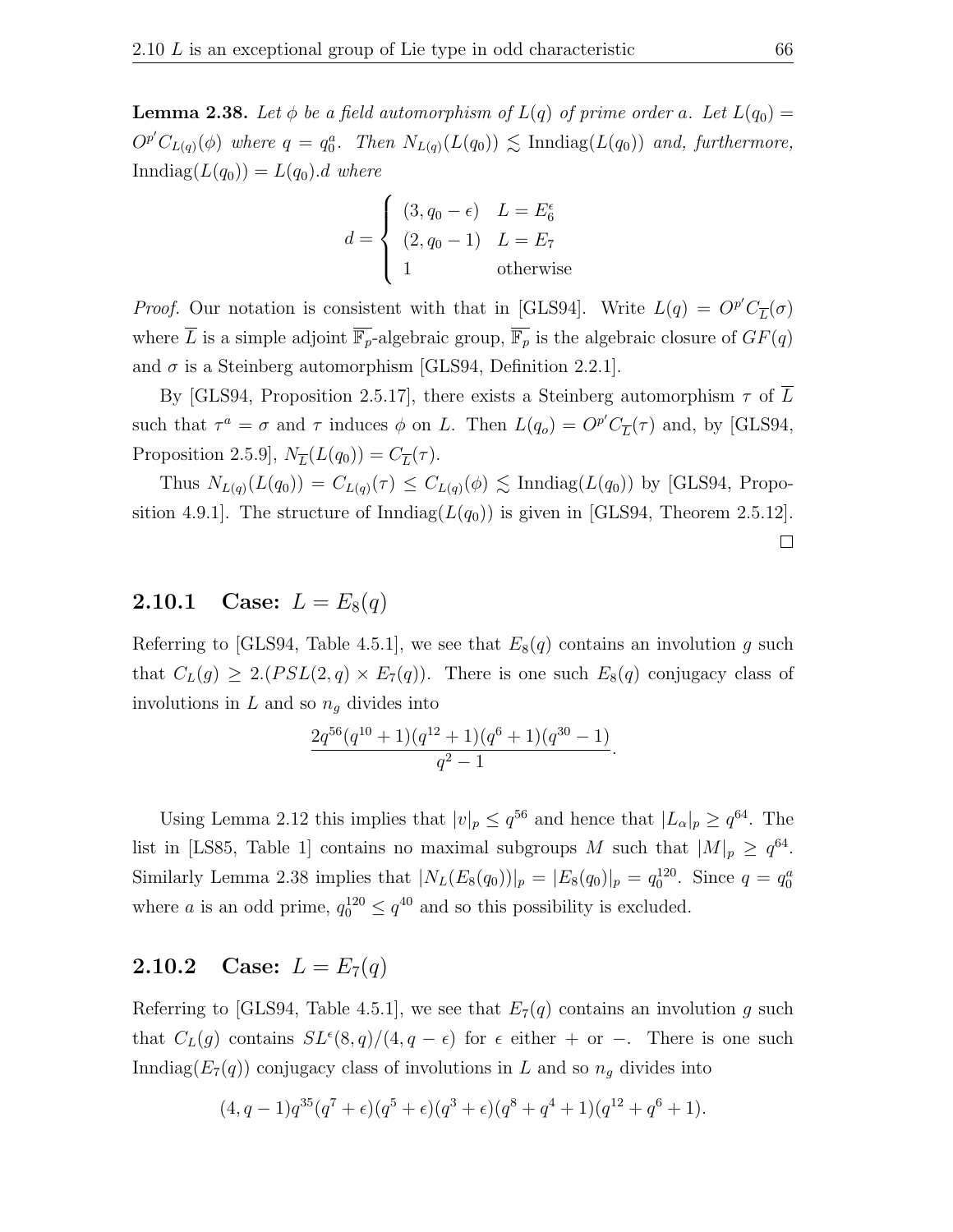This implies that  $|v|_p \leq q^{35}$  and hence that  $|L_\alpha|_p \geq q^{28}$ . The list in [LS85, Table 1] contains one maximal subgroup such that  $|M|_p \geq q^{28}$ , namely  $M =$  $N_L(2.(PSL(2,q) \times P\Omega^+(12,q))$ . Then  $|L : M|_p = q^{32}$  and so  $p \equiv 1(3)$ . But this implies that 9 divides into  $|L : M|$  and so it is not possible that  $L_{\alpha} \leq M$ .

Similarly Lemma 2.38 implies that  $|N_L(E_7(q_0))|_p \leq |E_7(q_0).2|_p = q_0^{63}$ . Since  $q = q_0^a$  where a is an odd prime,  $q_0^{63} \leq q^{21}$  and so this possibility is excluded.

#### $\textbf{2.10.3} \quad \textbf{Case:} \ \ L^{\dagger} = E_6^{\epsilon}$  $^{\epsilon}_{6}(q)$

Referring to [GLS94, Table 4.5.1], we see that L contains an involution g such that  $C_L(g)$  contains  $Spin_{10}^{\epsilon}(q)$ . Here  $Spin_{10}^{\epsilon}(q) \cong (4, q - \epsilon)$ .  $P\Omega^{\epsilon}(10, q)$ . There is only one such Inndiag $(E_6^{\epsilon}(q))$  conjugacy class of involutions in L and so,

$$
n_g = q^{16}(q^6 + \epsilon q^3 + 1)(q^2 + \epsilon q + 1)(q^8 + q^4 + 1).
$$

This implies that  $|v|_p \leq q^{16}$  and hence that  $|L_\alpha|_p \geq q^{20}$ . Then Lemma 2.38 implies that  $|N_{L^{\dagger}}(L^{\dagger}(q_0))|_p \leq |L^{\dagger}(q_0).(3,q-\epsilon)|_p$  which divides into  $3q_0^{36}$ . Since  $q = q_0^a$  where a is an odd prime,  $q_0^{36} \leq q^{12}$  and so this possibility is excluded.

#### Subcase:  $\epsilon = +$

In this case the list in [LS85, Table 1] contains two maximal subgroups  $M^{\dagger}$  such that  $|M^{\dagger}|_p \geq q^{20}$ :  $M^{\dagger} = N_{L^{\dagger}}((4, q - 1).P\Omega^+(10, q))$  or  $M^{\dagger}$  is parabolic of type  $D_5$ . If  $p \equiv 1(3)$  in either case then 9 divides  $|L : M|$  which is a contradiction. Hence  $p \neq 1(3)$ , the universal and adjoint versions coincide and L is simple.

In the non-parabolic case,  $|L : M|_p > p^2$  which is impossible for  $p \neq 1$ (3). Hence M is a parabolic subgroup of  $E_6^+(q)$  of type  $D_5$  and  $|L:M| = (q^6 + q^3 + 1)(q^2 + q +$  $1)(q^8+q^4+1).$ 

Now  $M \cong [q^{16}] : (Spin_{10}^+(q)H)$  where H is a Cartan subgroup of  $E_6(q)$  and H normalizes  $Spin_{10}^+(q)$ . Here  $Spin_{10}^+(q) \cong (4,q-1)$ .  $P\Omega^+(10,q)$  and  $P\Omega^+(10,q)$  has parabolic subgroups of even index. This implies that  $L_{\alpha} \geq [q^{16}] : (Spin_{10}^+(q).2)$  for  $p \neq 3$ .

Furthermore, for  $p = 3$ , every non-parabolic subgroup of  $P\Omega^+(10,q)$  has index divisible by 9[Kle87]. This means that  $L_{\alpha} \geq \left[\frac{q^{16}}{3}\right]$  $\frac{16}{3}$ . (Spin<sub>10</sub>(q).2). Now E, the commutator subgroup of the Levi complement in M, is isomorphic to  $Spin_{10}^{+}(q)$  and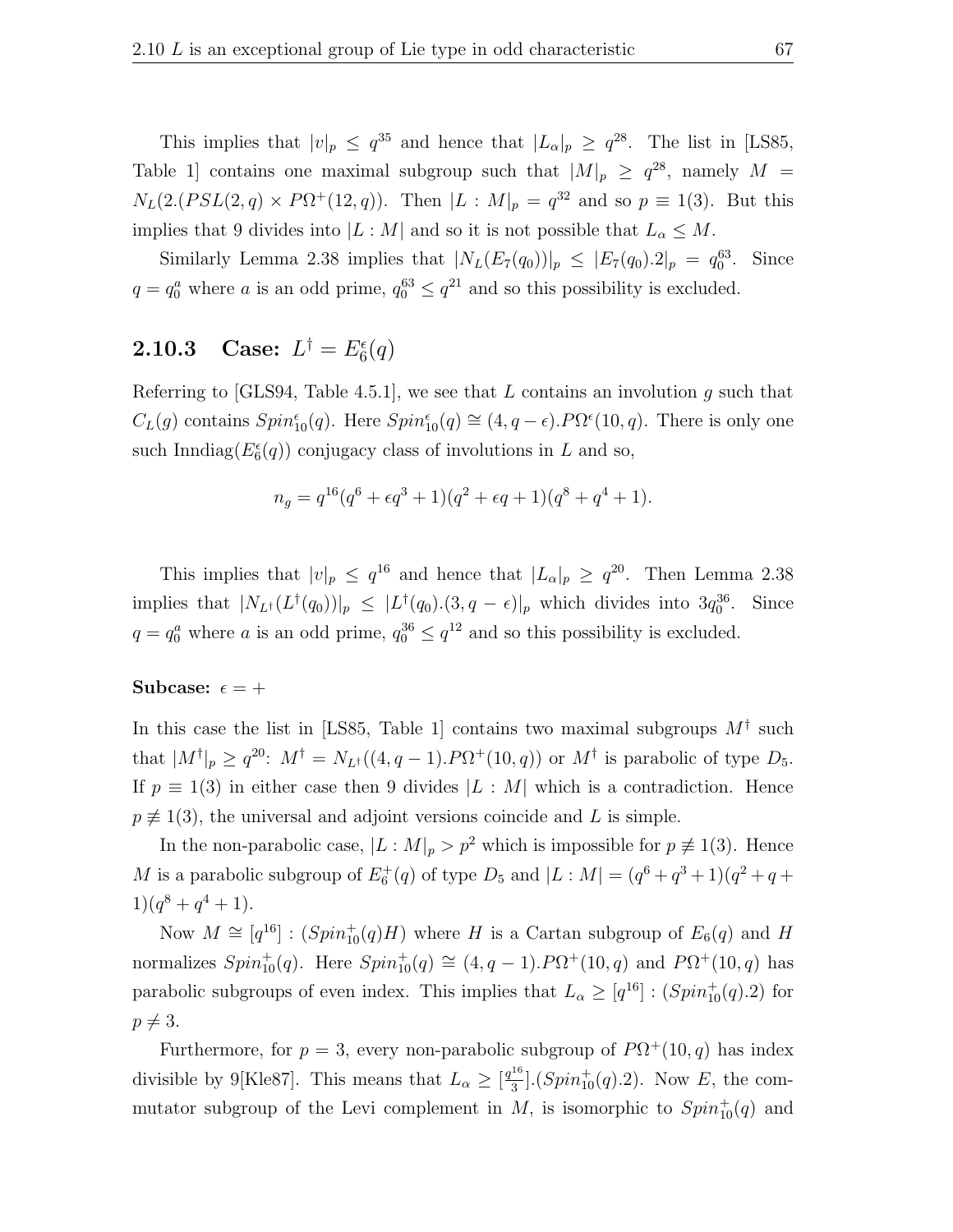$|E: L_{\alpha} \cap E|$  is at most  $\frac{3}{2}(q-1)$ . But  $P(Spin_{10}^{+}(q)) > \frac{3}{2}$  $\frac{3}{2}(q-1)$  [KL90, Table 5.2.A]. Thus  $L_{\alpha} > E$ .

Now if  $q = 3^a$  then |E| is divisible by  $3^{8a} - 1$ ; in particular, |E| is divisible by the primitive prime divisors of  $3^{8a} - 1$ . This implies that if  $\phi : E \to GL(m, 3)$ is a non-trivial representation of E over  $GF(3)$  then  $m \geq 8a$ . Now consider the action of E on the unipotent radical of the full parabolic group,  $[q^{16}]$ , considered as a module over  $GF(3)$ . We know that E does not act trivially on any submodule of the unipotent radical (otherwise  $Z(E)$  would have too large a centralizer; see [GLS94, Table 4.5.1]). Thus the action must be either irreducible or split into two modules both of size  $q^8$ . In either case we must have  $L_\alpha \geq [q^{16}] : (Spin_{10}^+(q).2)$ .

We return to the general case where  $p \neq 1(3)$  and assume that M contains  $C<sub>L</sub>(g) = Spin<sub>10</sub><sup>+</sup>(q)H$ . Furthermore we know that L acts on the cosets of M as a rank 3 permutation group with subdegrees  $1, q(q^3 + 1)(q^8 - 1)/(q - 1)$  and  $q^8(q^4 +$  $1\left(\frac{q^5-1}{q-1}\right)\left(\frac{Kan87}{R}\right)$ . Then we have two possibilities:

• Suppose  $C_M(h) \geq Spin_{10}^+(q)$  for all h in  $L_{\alpha}$  where h is L-conjugate to g. Now if  $M = [q^{16}] : C_L(g)$  then M contains  $q^{16}$  M-conjugates of  $C_L(g)$  each containing a unique copy of  $Spin_{10}^+(q)$ . Any other L-conjugate of  $C<sub>L</sub>(g)$  lies inside a non-trivial conjugate of M. But these intersect M with non-trivial indices as above. These intersections cannot contain  $Spin_{10}^+(q)$ . Hence M contains only M-conjugates of g and, in fact, all these must lie in  $L_{\alpha}$ . Thus  $r_g = q^{16}$  and  $n_g$  $\frac{n_g}{r_g} = (q^8 + q^4 + 1)(q^6 + q^3 + 1)(q^2 + q + 1)$ . Set

$$
u=q^8+\frac{1}{2}q^7+\frac{3}{8}q^6+\frac{5}{16}q^5\frac{99}{128}q^4+\frac{127}{256}q^3+\frac{423}{1024}q^2+\frac{749}{2048}q+\frac{39587}{32768}.
$$

Then  $u^2-u+1>\frac{n_g}{r_g}$  $\frac{n_g}{r_g}$  for  $q \ge 47$ . If we set  $u_1 = u - \frac{1}{32768}$  then  $u_1^2 - u_1 + 1 < \frac{n_g}{r_g}$ rg for  $q > 1$ . Thus we need to check  $q < 47$  but no such q satisfies  $u^2 - u + 1 = \frac{n_g}{r_g}$ rg for integer  $u$ .

• Suppose there exists h in  $L_{\alpha}$  which is L-conjugate to g and  $C_M(h)$  does not contain a copy of  $Spin_{10}^+(q)$ . Then  $C_L(h)$  lies inside a non-trivial conjugate of *M*. Hence  $|M : C_M(h)|$  is a multiple of  $q(q^3 + 1)(q^8 - 1)/(q - 1)$  or  $q^8(q^4 +$  $1\left(q^5-1\right)/(q-1)$ . Furthermore we know that  $q^{16}$  divides  $|M: C_M(h)|$  since  $|M|_p = q^{16} |C_L(g)|_p$ . Hence  $|M : C_M(h)| \geq q^{16} (q^4 + 1)(q^5 - 1)/(q - 1)$ .

Now, if  $L_{\alpha} \geq [q^{16}] : (Spin_{10}^+(q).2)$  then  $r_g = r_g(M)$  since  $L_{\alpha} \leq M$  and  $|M : L_{\alpha}|$ is odd. Thus  $r_g \ge q^{16}(q^4+1)(q^5-1)/(q-1)$  and  $\frac{n_g}{r_g} < q^8+q^4+1$ . Then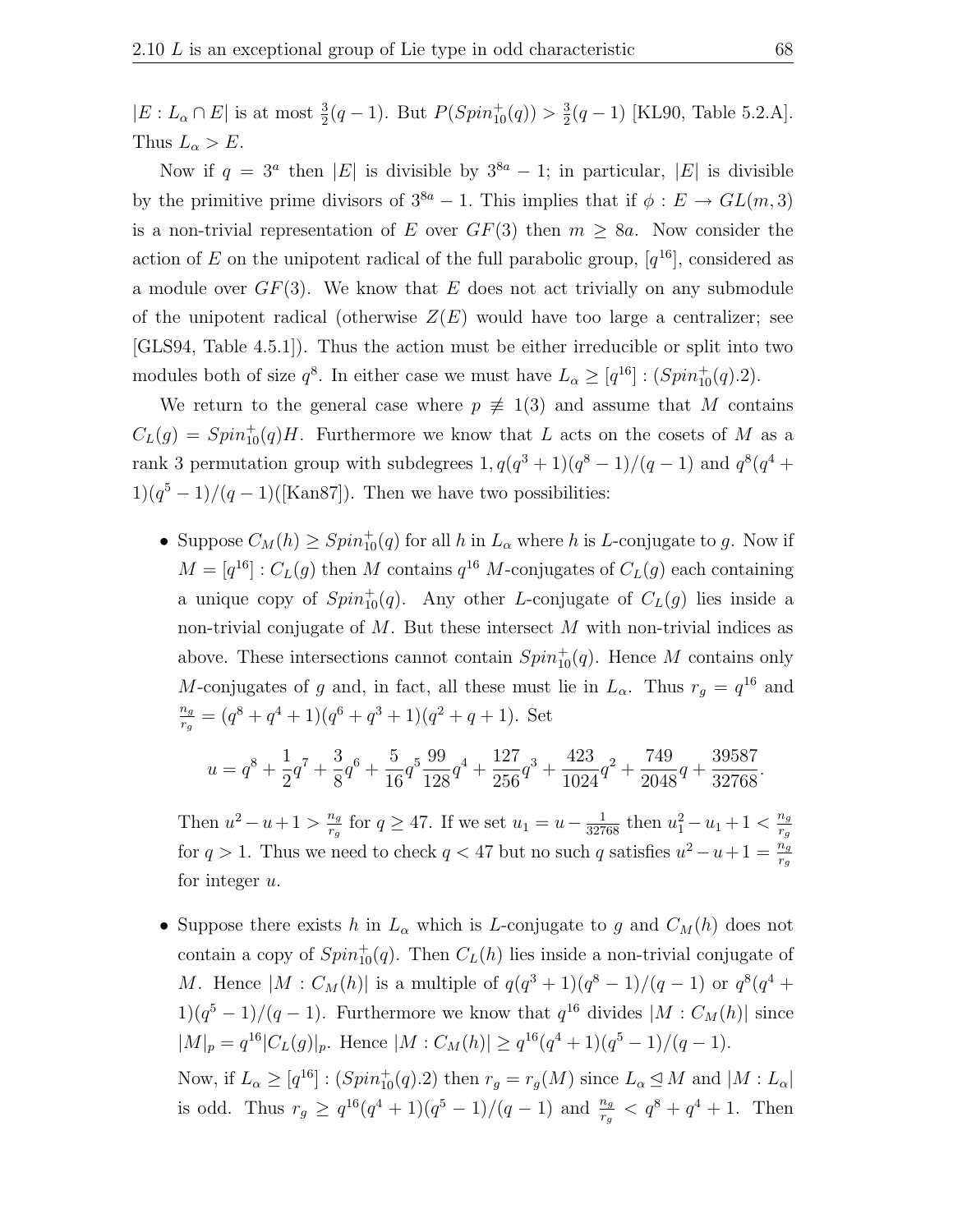$d_g \leq q^8 + q^4 + 1 < (q^6 + q^3 + 1)(q^2 + q + 1)$ . Thus  $v < |L : M|$  which is a contradiction.

#### Subcase:  $\epsilon = -$

In this case the list in [LS85, Table 1] contains one maximal subgroup  $M^{\dagger}$  in  $L^{\dagger}$  such that  $|M^{\dagger}|_p \geq q^{20}$ , namely  $M^{\dagger} = N_{L^{\dagger}}((4, q + 1).P\Omega^-(10, q))$ . In fact  $|M|_p = q^{20}$  and so  $p \equiv 1(3)$  and the universal and adjoint versions of  $E_6^-$  coincide and L is simple. Then  $M = N_L(Spin_{10}^-(q)) \cong Spin_{10}^-(q)$ . (q + 1) ([GLS94, Table 4.5.2]). Furthermore  $L_{\alpha}$  must contain a Sylow p-subgroup of M. But the parabolic subgroups of  $P\Omega_{10}^{-}(q)$ have even index, hence  $Spin_{10}^-(q).2 \leq L_\alpha \leq Spin_{10}^-(q).(q+1).$ 

Now, using [GLS94, Table 4.5.2], we see that  $E_6^-(q)$  contains two conjugacy classes of involutions: those conjugate to g, centralized by  $Spin_{10}^{-}(q)$ , and those conjugate to  $g_1$  say, centralized by  $SL(2,q) \circ SU(6,q)$ . Then  $n_g = q^{16}(q^2 - q + q^2)$  $1)(q^6 - q^3 + 1)(q^8 + q^4 + 1)$  and  $n_{g_1} = q^{20}(q^4 + 1)(q^2 + 1)(q^6 - q^3 + 1)(q^8 + q^4 + 1)$ .

We examine the involutions lying in  $Spin_{10}^{-}(q)$  using [GLS94, Table 4.5.2]. Apart from the central involution,  $Spin_{10}^{-}(q)$  contains two conjugacy classes of involutions. Let h be an involution in  $Spin_{10}^-(q)$  centralized by  $Spin_4^+(q) \circ Spin_6^-(q)$ . Then  $L_{\alpha}$ contains at least  $\frac{1}{4}q^{12}(q^4+q^3+q^2+q+1)(q^2-q+1)(q^4+1)(q^2+1)$  conjugates of h. If h is L-conjugate to g, then  $\frac{n_g}{r_g} < 4q^8$  which is a contradiction. Thus assume that h is L-conjugate to  $g_1$ .

In this case  $\frac{n_g}{r_g}$  $\frac{n_g}{r_g} \leq 4q^{16} + 4q^{12} + 4q^8$ . Then

$$
d_g < \frac{n_g}{r_g} + 2\sqrt{\frac{n_g}{r_g}} + 2 < 4q^{16} + 4q^{12} + 6q^8 + 2q^4 + 2.
$$

This implies that  $v < 19|L : M|$  for  $q \geq 7$ .

Now suppose that  $q^{16}$  does not divide into  $\frac{n_g}{r_g}$ . Then  $\frac{n_g}{r_g}$  divides into  $(q^2 - q + q)$  $1)(q^6 - q^3 + 1)(q^8 + q^4 + 1)$  and so  $d_g < 3q^{16}$  and  $v = |L : M|$ . This contradicts Lemma 2.10. Thus  $v = 7|L : M|$  or  $v = 13|L : M|$  and  $q^{16}|$  $n_g$  $\frac{n_g}{r_g}$  .

If  $\frac{n_g}{r_g} \geq 7q^{16}$  then  $v > 49q^{32} > 13|L : M|$  which is a contradiction. Thus, by Lemma 2.9,  $\frac{n_g}{r_g} = 3q^{16}$ . This implies that  $3q^{16} < d_g < 3q^{16} + 2\sqrt{3}q^8 + 2$  and so  $9q^{32} < v < 9q^{32} + 12q^{24} + 6q^{16}$ . But then  $7|L : M| < v < 13|L : M|$  which is a contradiction.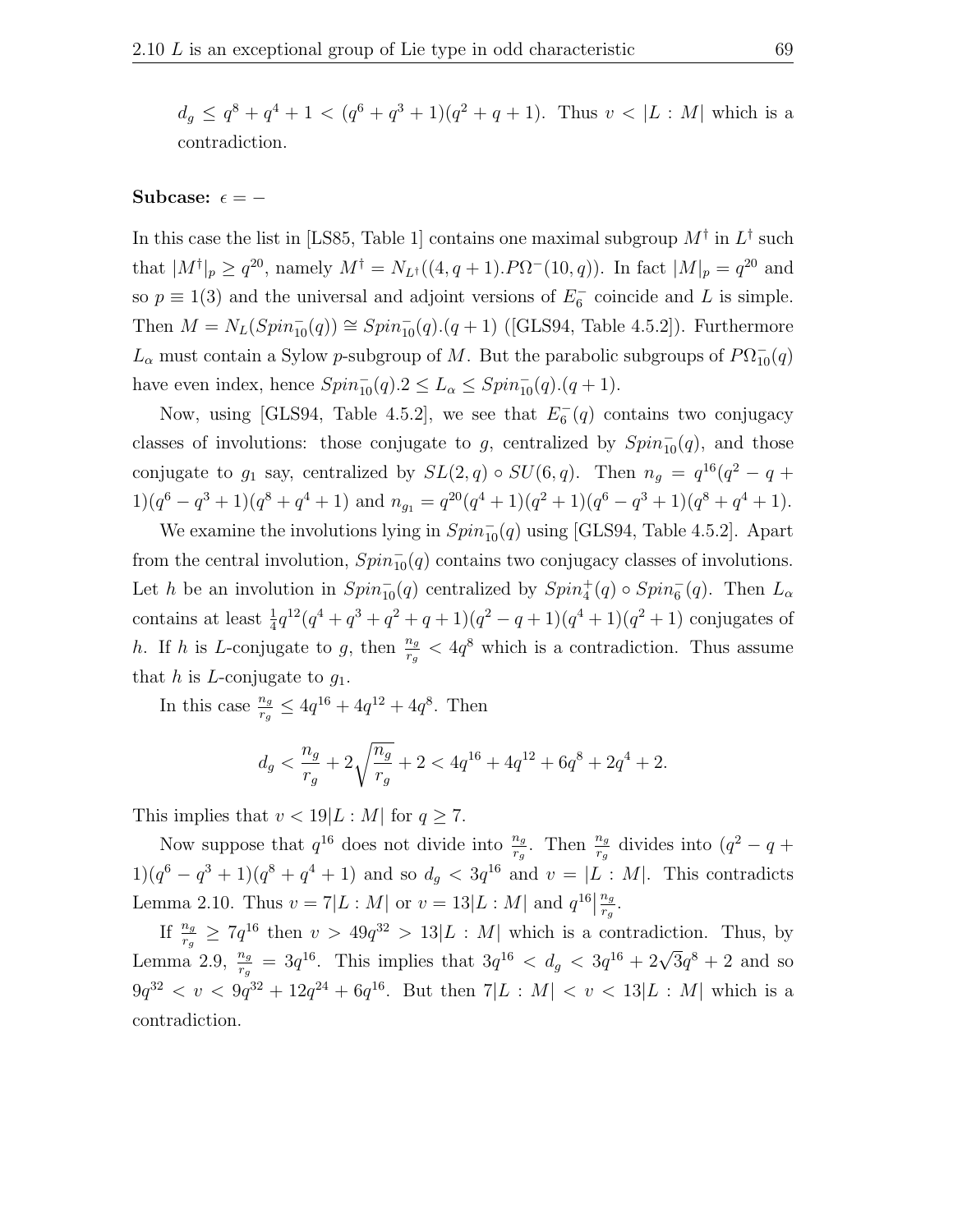### **2.10.4** Case:  $L = {}^{3}D_{4}(q)$

We know that  ${}^{3}D_{4}(q)$  has a single conjugacy class of involutions GLS94 which is centralized by a maximal subgroup isomorphic to  $(SL(2, q^3) \circ SL(2, q))$ . [Kle88b]. Hence, for g an involution in L,  $n_g = q^8(q^8 + q^4 + 1)$  and so  $|v|_p \le q^8$  and  $|L_\alpha|_p \ge q^4$ .

If  $L_{\alpha} < M = N_L({}^3D_4(q_0)))$  then this condition implies that  $q = q_0^3$ . No such subfield subgroup exists.

There are two other odd index maximal subgroups M such that  $|M|_p \geq q^4$ . [LS85] The first possibility is that  $M = G_2(q)$  and  $|L : M|_p = q^6$ . But then odd index subgroups of  $G_2(q)$  have *p*-index strictly greater than  $q^2$ . [LS85] Thus  $L_{\alpha} = G_2(q)$ . Now  $r_g(G_2(q)) = q^4(q^4+q^2+1)$  and so  $\frac{n_g}{r_g}$  $\frac{n_g}{r_g} = q^4(q^4 - q^2 + 1)$ . But this implies that  $|v|_p \leq q^4$  which is impossible.

The second possibility is that  $L_{\alpha} \leq M = 2.(PSL(2, q) \times PSL(2, q^3))$ . Then  $|L: M| = q<sup>8</sup>(q<sup>8</sup> + q<sup>4</sup> + 1)$  and so  $p \equiv 1(3)$  and  $L_{\alpha}$  contains a Sylow p-subgroup of M. But the parabolic subgroups of  $PSL(2, q)$  have even index, hence we conclude that  $L_{\alpha} = M$ .

Now  $r_g(2.(PSL(2,q) \times PSL(2,q^3))) \geq 1 + \frac{1}{2}$  $\frac{1}{2}q^{3}(q^{3}-1)\frac{1}{2}q(q-1)$ . This implies that  $\frac{n_g}{r_g} < 7q^8$ . Suppose that  $\left|\frac{n_g}{r_g}\right|$  $\frac{n_g}{r_g}|_p = 1$  and hence  $\frac{n_g}{r_g} \leq q^8 + q^4 + 1$ . Then  $d_g < 3q^8$ and so  $d_g = q^8$ . This contradicts Lemma 2.10.

Thus  $\left| \frac{n_g}{r_g} \right|$  $\frac{n_g}{r_g}|_p > 1$  and so we must have either  $\frac{n_g}{r_g} = q^8$  (contradicting Lemma 2.9) or  $\frac{n_g}{r}$  $\frac{n_g}{r_g} = 3q^8$ . If  $\frac{n_g}{r_g} = 3q^8$  then  $d_g < \frac{13}{3}$  $\frac{13}{3}(q^8+q^4+1)$  which is the smallest possibility for  $d_g$  that is larger than  $\frac{n_g}{r_g}$ . Thus we have a contradiction.

### **2.10.5** Case:  $L = G_2(q)$

Referring to [GLS94, Table 4.5.1], we see that  $G_2(q)$  contains an involution g such that  $C_{L}(g)$  contains  $SL(2, q) \circ SL(2, q)$ . There is one such conjugacy class of involutions in L and, examining [Kle88a], we see that  $C_L(g) \cong (SL(2,q) \circ SL(2,q))$ .2. Hence  $n_g = q^4(q^4 + q^2 + 1)$ . Using Lemma 2.12, we may conclude that  $|v|_p \le q^4$  and hence that  $|L_{\alpha}|_p > q^2$ .

Examining the odd-index maximal subgroups  $[KL90]$ , we find that all have pindex divisible by  $p^2$  and so  $p \equiv 1(3)$ . We have a number of possibilities for M an odd-index maximal subgroup,  $|M|_p \geq q^2$ , M containing  $L_\alpha$ :

• Suppose  $M = N_L(G_2(q_0))$ . Then using Lemma 2.38 we find that  $q = q_0^3$ . But this means that 9 divides  $|L : M|$  which is impossible.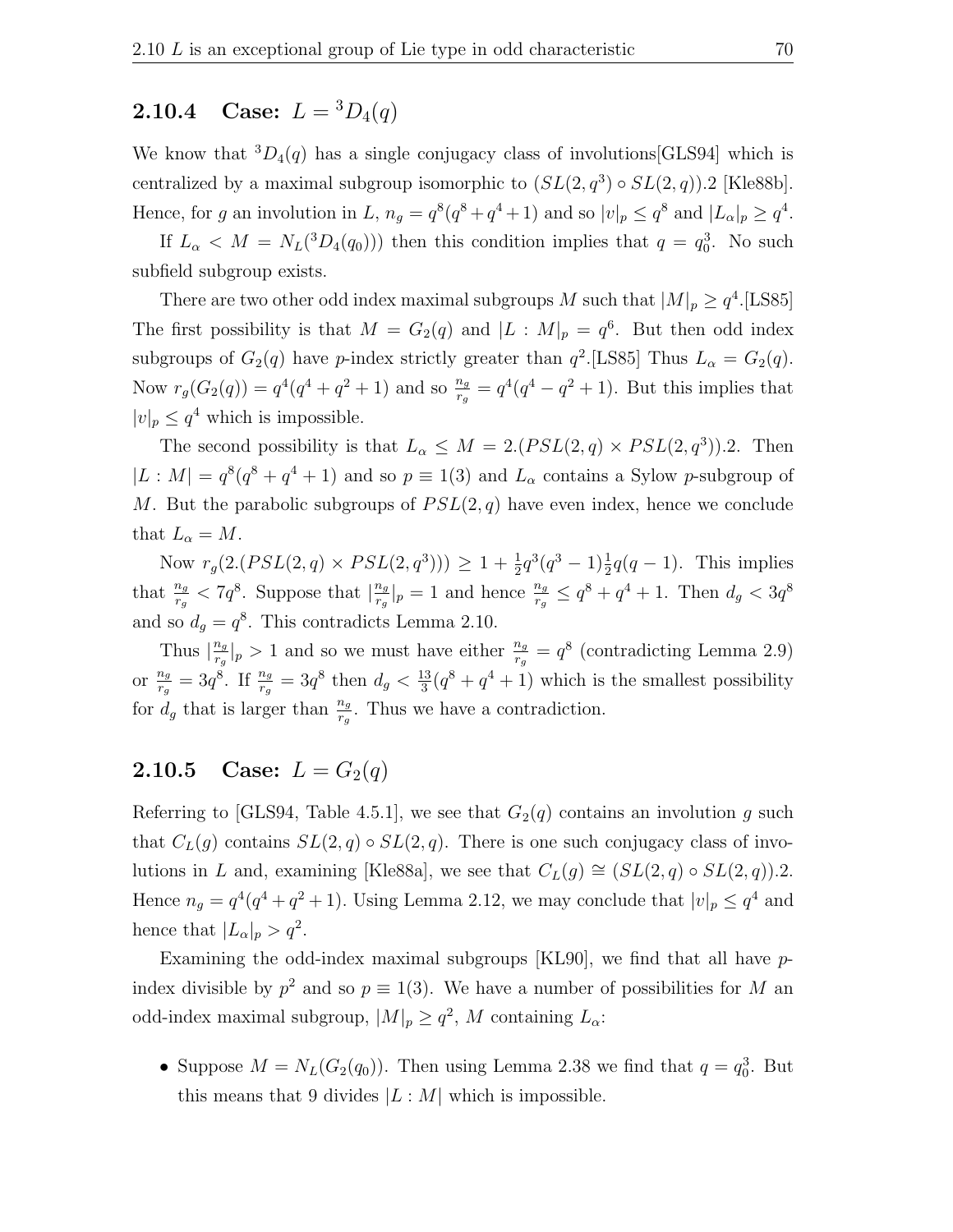• Suppose  $M = (SL(2,q) \circ SL(2,q))$ . Then  $L_{\alpha} \geq 2.P.2$  where P is a Sylow psubgroup of  $PSL(2, q) \times PSL(2, q)$ . Since the parabolic subgroup of  $PSL(2, q)$ have even index we must have  $L_{\alpha} = M$  and  $v = q^4(q^4 + q^2 + 1)a$  for some integer a. Then Lemma 2.10 implies that  $a \neq 1$  and so  $a \geq 7$ .

Now  $PSL(2,q) \times PSL(2,q)$  has at least  $\frac{1}{4}q^2(q \pm 1)^2$  involutions and thus so does  $SL(2,q) \circ SL(2,q)$ . Then

$$
\frac{n_g}{r_g} < 4q^2 \frac{q^4 + q^2 + 1}{q^2 - 2q + 1} < 7q^4
$$

for  $q \ge 7$ . Thus either  $\frac{n_q}{r_g} = q^4$  (contradicting Lemma 2.9) or  $\frac{n_g}{r_g}$  $\frac{n_g}{r_g} = 3q^4$  or  $\frac{n_g}{r_g}$ rg divides into  $q^4 + q^2 + 1$ .

If  $u^2 - u + 1 = \frac{n_g}{r_g}$  $\frac{n_g}{r_g} = 3q^4$  then  $u^2 + u + 1 = d_g < 3q^4 + 2\sqrt{3q^4} + 2 < 4q^4 + 4q^2 + 4$ . This implies that  $v < 12q^4(q^4+q^2+1)$  and so  $a = 7$ . But then  $d_g = \frac{7}{3}$  $\frac{7}{3}(q^4+q^2+1)$ which is less than  $\frac{n_g}{r_g}$  for  $q \ge 7$ . This is impossible.

If  $u^2 - u + 1 = \frac{n_g}{r_g}$  $\frac{n_g}{r_g} = q^4 + q^2 + 1$  then  $u = q^2 + 1$  and  $d_g = q^4 + 3q^2 + 3$ . But then  $(v, p) = 1$  which is impossible. If  $\frac{n_g}{r_g} < q^4 + q^2 + 1$  then  $u \leq q^2$  which implies that  $\frac{n_g}{r_g} \leq q^4 - q^2 + 1$  and  $d_g \leq q^4 + q^2 + 1$ . Then  $\frac{n_g}{r_g}d_g < |L : M|$  which is a contradiction.

• Suppose  $M = SL^{\epsilon}(3, q)$ . 2 and so  $p \equiv 1(3)$ . Consider first the situation where  $L_{\alpha} = M$ . When  $\epsilon = +, M = < SL(3, q), \phi >$  where  $\phi$  is a graph automorphism [Cha68, (2.6)]. When  $\epsilon = -$ ,  $M \leq P\Gamma U(3,q)$  [Kle88a, Proposition 2.2]. In both cases M is equal to a universal version of  $A_2^{\epsilon}(q)$  extended by a graph automorphism [GLS94, Definition 2.5.13].

Examining  $[GLS94, Table 4.5.2]$  we see that M has 2 conjugacy classes of involutions. These have size  $q^2(q^2+\epsilon q+1)$  and  $q^2(q^2+\epsilon q+1)(q-\epsilon)$ . When  $\epsilon = +$ this gives  $r_g = q^3(q^2 + q + 1)$  and  $\frac{n_g}{r_g} = q(q^2 - q + 1)$ . This is impossible since either  $\left|\frac{n_g}{r_g}\right|$  $\frac{n_g}{r_g}|_p = 1$  or  $\left|\frac{n_g}{r_g}\right|$  $\frac{n_g}{r_g}|_p \ge q^3$ . When  $\epsilon = -$  we have  $r_g = q^2(q^2 - q + 1)(q + 2)$ and  $\frac{n_g}{r_g} = \frac{q^2(q^2+q+1)}{q+2}$ . This is not an integer for  $q > 1$  hence can be excluded.

Thus we must have  $L_{\alpha} < M$  and we know that  $|M : L_{\alpha}|_p \leq q$ . Examining the subgroups of  $SL^{\epsilon}(3,q)$  we find that  $L_{\alpha} \cap SL^{\epsilon}(3,q) \leq P_1$ , a parabolic subgroup of  $SL^{\epsilon}(3,q)$ .

When  $\epsilon = -$ ,  $|SL^{\epsilon}(3, q) : P_1|$  is even hence this possibility can be excluded.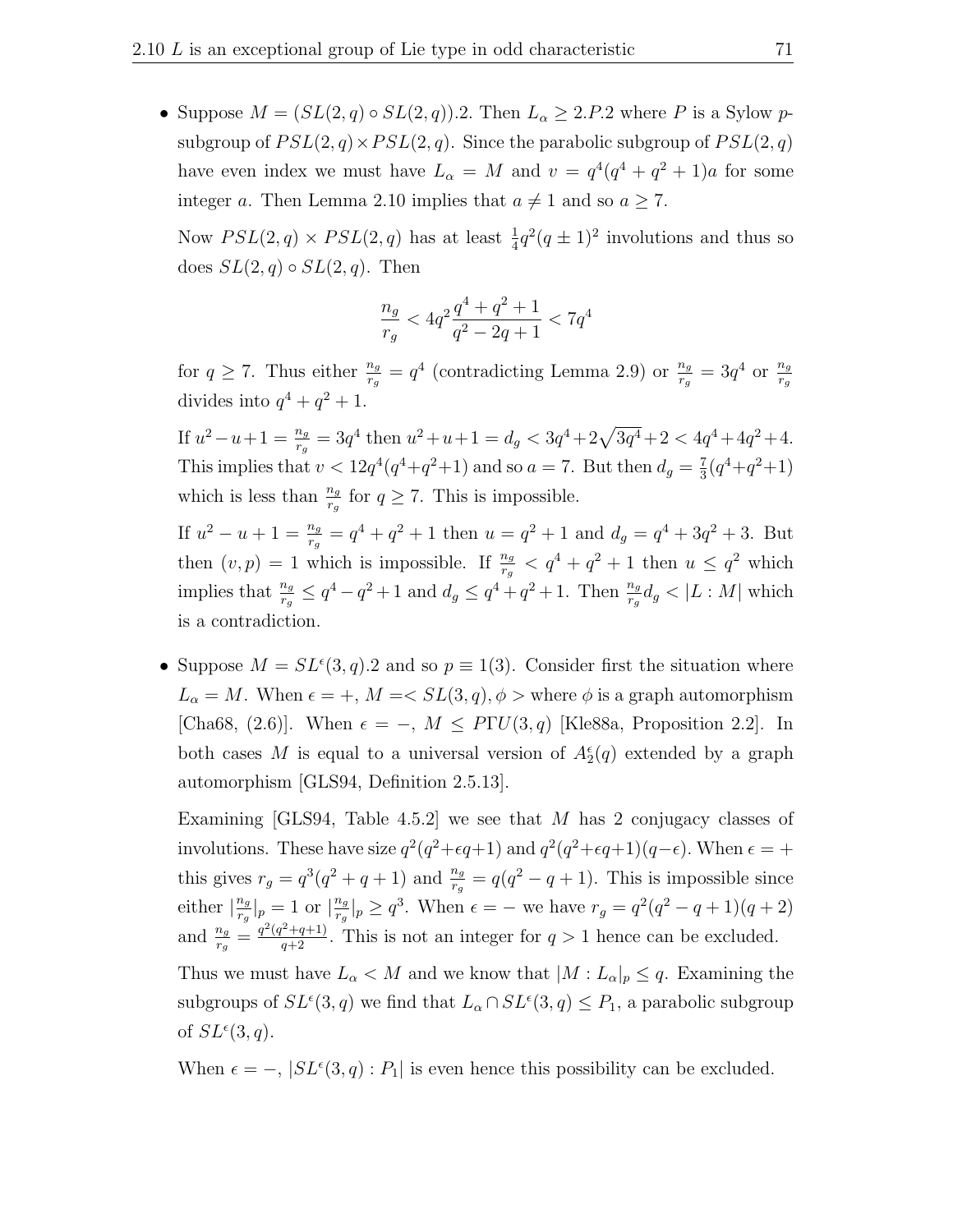When  $\epsilon = +$ ,  $M = < SL(3, q), m >$  where m is a graph automorphism of  $SL(3, q)$ . Since  $L_{\alpha}$  has odd index in  $G_2(q)$ ,  $L_{\alpha}$  must contain a graph automorphism. Examining [KL90, Table 3.5.A] we find that  $L_{\alpha} \cap SL(3,q)$  lies inside a subgroup  $M_1$  of  $SL(3, q)$  of type  $GL(2, q) \oplus GL(1, q)$  or of type  $P_{1,2}$ . In the former case we find that  $|v|_p \ge q^5$ . Since  $|n_g|_p = q^4$  we must have  $\left|\frac{n_g}{r_g}\right|$  $\frac{n_g}{r_g}|_p = 1$ which implies that  $\frac{n_g}{r_g} \leq q^4 + q^2 + 1$  and  $|d_g|_p \geq q^5$  which contradicts Lemma 2.11. In the latter case, we find that  $|SL(3,q):M_1|$  is even and this case can be excluded.

We have covered all possible odd-index maximal subgroups in  $G_2(q)$ .

### **2.10.6** Case:  $L = F_4(q)$

Referring to [GLS94, Table 4.5.1], we see that  $F_4(q)$  contains an involution g such that  $C_{L}(g)$  contains  $Spin(9, q)$ . There is one such conjugacy class of involutions in L and so  $n_g = q^8(q^8 + q^4 + 1)$ .

This implies that  $|v|_p \le q^8$  and hence that  $|L_\alpha|_p \ge q^{16}$ . Then Lemma 2.38 implies that  $|N_L(F_4(q_0))|_p \leq |F_4(q_0)|_p = q_0^{24}$ . Since  $q = q_0^a$  where a is an odd prime,  $q_0^{24} \leq q^8$ and so  $L_{\alpha}$  does not lie in  $|N_L(F_4(q_0))$ .

The list in [LS85, Table 1] contains one maximal subgroup M such that  $|M|_p \ge$  $q^{16}$ . Then  $M \cong 2.\Omega(9,q)$ ,  $L_{\alpha}$  must contain a Sylow p-subgroup of M since  $|L|$ :  $M|_p = q^{16}$ . Furthermore,  $p \equiv 1(3)$ . Now the parabolic subgroups of  $\Omega(9, q)$  have even index, hence we may conclude that  $L_{\alpha} = M$  and  $v = q^{8}(q^{8} + q^{4} + 1)a$  for some integer a. Lemma 2.10 implies that  $a \neq 1$  and hence  $a \geq 7$ .

Now suppose  $r_g \geq \frac{1}{2}$  $\frac{1}{2}q^4(q^4-1)$ . Then  $\frac{n_g}{r_g} \leq 2q^4(q^4+3) < \frac{7}{3}$  $\frac{7}{3}q^8$ . Then  $d_g < \frac{14}{3}$  $\frac{14}{3}q^{8}$ and  $v < 7q^{16}$  which is a contradiction. Also  $r_g$  is clearly greater than 1. Thus there is an involution  $g \in 2.\Omega(9,q)$  such that

$$
1 < |2.\Omega(9,q): C_{2.\Omega(9,q)}(g)| < \frac{1}{2}q^4(q^4-1).
$$

Now let B be the central subgroup of  $L_{\alpha}$  of order 2, so that  $L_{\alpha}/B \cong P\Omega(9, q)$ . Let  $h = Bg$  an involution in  $P\Omega(9, q)$ . Then we must have

$$
|\Omega(9,q):C_{\Omega(9,q)}(h)| < \frac{1}{2}q^4(q^4-1).
$$

Examining [GLS94, Table 4.5.1] we see that all involution centralizers in  $\Omega(9,q)$ have index at least  $\frac{1}{2}q^4(q^4-1)$ . Hence we have a contradiction.

Proposition 2.37 is now proven.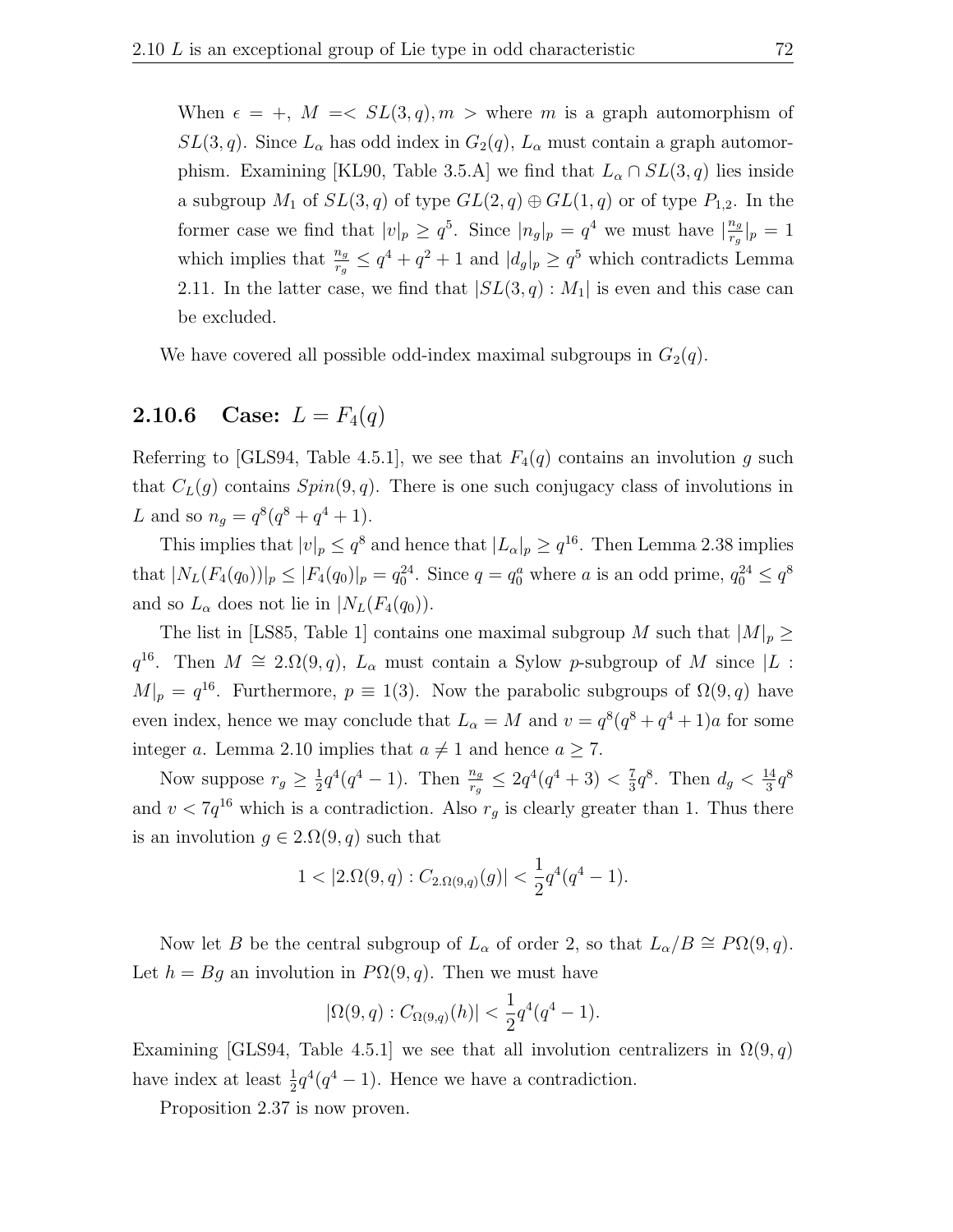# 2.11 L is an exceptional group of Lie type in characteristic 2

In this section we prove the following proposition:

**Proposition 2.39.** Suppose G has a minimal normal subgroup L where L is an exceptional group of Lie type in characteristic 2 or that G has a unique component L such that  $L^{\dagger}$  is isomorphic to  $E_6(q)$  or  ${}^2E_6(q)$  where  $q=2^a$ . Then G does not act transitively on a projective plane.

We have nine possibilities for  $L$  and, by Tits' Lemma [Sei73, 1.6], we know that  $L_{\alpha}$  must lie in a parabolic subgroup M of L. We demonstrate that this is impossible, generally by showing a contradiction with Lemma 2.7.

### **2.11.1** Case:  $L = {}^{3}D_{4}(q)$ ;  $G_{2}(q), q > 2$

In each case, for any parabolic subgroup  $M$ ,  $|L:M|$  is divisible by  $(q^4+q^2+1)(q+1)$ . If  $q \equiv 1(3)$  then  $|L : M|$  is divisible by  $q + 1 \equiv 2(3)$ , while if  $q \equiv 2(3)$  then 9 divides  $|L : M|$ . Thus M cannot contain  $L_{\alpha}$  (Lemma 2.7) and we are done.

### **2.11.2** Case:  $L = {}^{2}B_{2}(q), q > 2; {}^{2}F_{4}(q)', F_{4}(q), E_{7}(q), E_{8}(q)$

Examining the indices of the parabolic subgroups  $M$  in  $L$  in these cases, we find that they are nearly always divisible by  $q^m + 1$  for some even integer m. Since  $q<sup>m</sup> + 1 \equiv 2(3)$  these cases are excluded. We deal with the exceptions which are as follows:

- 1.  $L = E_7(q)$  and M is of type  $E_6$ . Then  $|L : M|$  is divisible by  $(q^5 + 1)(q^9 + 1)$ . If  $q \equiv 1(3)$  then  $q^5 + 1 \equiv 2(3)$  and if  $q \equiv 2(3)$  then 9 divides  $|L : M|$ . Both of these are impossible hence M cannot contain  $L_{\alpha}$ .
- 2.  $L = E_7(q)$  and M is of type  $D_6$ . Then  $|L : M|$  is divisible by  $(q^8 + q^4 + 1)(q^{12} +$  $q^6 + 1$ ) which is in turn divisible by 9. Hence M cannot contain  $L_{\alpha}$ .
- 3.  $L = E_7(q)$  and M is of type  $D_5 \times A_1$ . Then  $|L : M|$  is divisible by  $(q^5 + 1)(q^8 +$  $q^4 + 1$ ). If  $q \equiv 1(3)$  then  $q^5 + 1 \equiv 2(3)$  and if  $q \equiv 2(3)$  then 9 divides  $|L : M|$ . Both of these are impossible hence M cannot contain  $L_{\alpha}$ .

Note that Kantor's argument to exclude the last two cases  $(L = E_7(q)$  and M of type  $D_6$  or  $D_5 \times A_1$ ) when the action is primitive is incorrect [Kan87].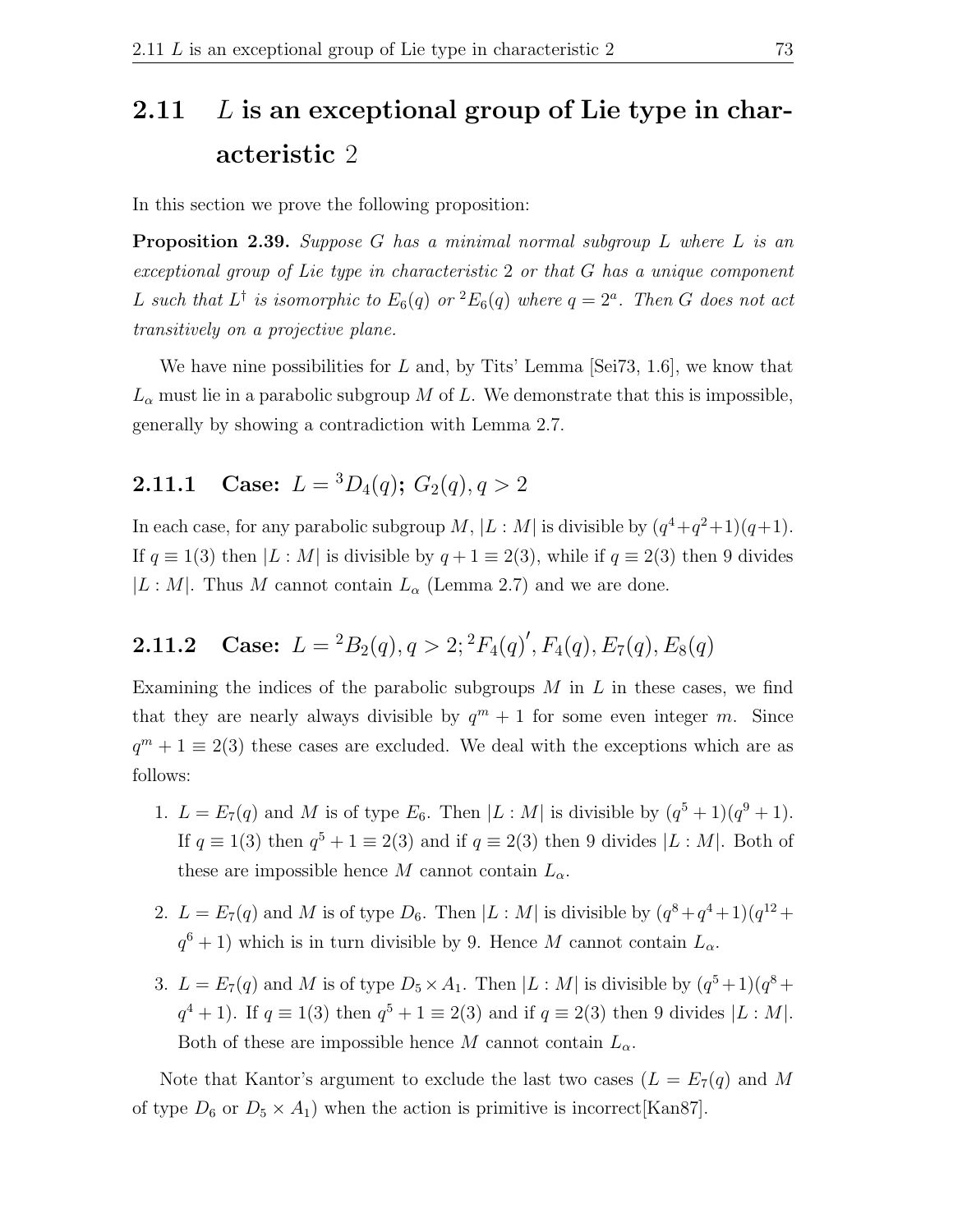#### $\textbf{2.11.3} \quad \textbf{Case:} \ \ L^{\dagger} = E_6^{\epsilon}$  $^{\epsilon}_{6}(q)$

As in Subsection 2.11.2 we need only examine the parabolic subgroups  $M$  in  $L$  which are not divisible by  $q^m + 1$  for some even integer m. There are two possibilities:

1.  $L^{\dagger} = E_6^+(q)$  and M is of type  $D_5$ . Then  $|L : M| = (q^6 + q^3 + 1)(q^8 + q^4 +$ 1)( $q^2 + q + 1$ ). For  $q \equiv 1(3)$ ,  $|L : M|$  is divisible by 9 hence M cannot contain  $L_{\alpha}$ . Thus we assume that  $q \equiv 2(3)$  and so L is simple.

Now we know that  $M' := [q^{16}]\cdot \Omega_{10}^+(q) \leq L_\alpha \leq M \cong [q^{16}] : (\Omega_{10}^+(q)H)$  where H is the Cartan subgroup of L. This is because all parabolic subgroups of  $\Omega_{10}^{+}(q)$ have index divisible by  $q^4 + 1 \equiv 2(3)$ .

By [AS76, (15.1), (15.5)], L contains an involution g such that  $C_L(g) = [q^{21}]$ :  $SL(6, q)$  and so  $n_g = (q^6 + q^3 + 1)(q^8 + q^4 + 1)(q^8 - 1)$ . Now if  $r_g \ge (q^6 + q^3 +$ 1) $(q^8-1)$  then  $\frac{n_g}{r_g} \leq (q^4+1)^2 - (q^4+1)+1$  and so  $d_g \leq (q^4+1)^2 + (q^4+1)+1$ . But then  $\frac{n_g}{r_g}d_g$  < |L : M| which is a contradiction. Thus, for all  $h \in L_\alpha$ conjugate in G to g,  $|K: C_K(h)| < (q^6 + q^3 + 1)(q^8 - 1)$ .

Now  $\Omega_{10}^+(q) \nleq C_L(q)$ . Furthermore the only maximal subgroups of  $\Omega_{10}^+(q)$  with index less than  $(q^6 + q^3 + 1)(q^8 - 1)$  are the parabolic subgroups and  $Sp_8(q)$ . All but one type of parabolic subgroups have index divisible by  $q^3 + 1$ . Since  $q^3 + 1$  does not divide into  $n_g$ , there must be  $h \in L_\alpha$  conjugate in G to g such that  $C_K(h)$  lies in either  $[q^{16}] \cdot ([q^8] : \frac{1}{2}]$  $\frac{1}{2}((q-1)\times SO_8^+(q)))$  or  $[q^{16}].Sp_8(q)$ .

Consider the first possibility. Now  $SO_8^+(q) \nleq C_L(g)$  and so

$$
r_g \ge P(SO_8^+(q)) \frac{|\Omega^+_{10}(q)|}{|[q^8]:\frac{1}{2}((q-1)\times SO_8^+(q))|}
$$

.

Using the value for  $P(SO<sub>8</sub><sup>+</sup>(q))$  given in [KL90, Table 5.2.A] we conclude that  $r_g > (q^6 + q^3 + 1)(q^8 - 1)$  which is impossible.

Similarly  $Sp_8^+(q) \not\leq C_L(g)$  and so

$$
r_g \ge P(Sp_8^+(q)) \frac{|\Omega_{10}^+(q)|}{|Sp_8^+(q))|}.
$$

Once again we find that  $r_g > (q^6 + q^3 + 1)(q^8 - 1)$  which is impossible.

2.  $L^{\dagger} = E_6^-(q)$  and M is of type  ${}^2D_4(q)$ . Then  $|L : M|$  is divisible by  $(q^5+1)(q^9+$ 1); we exclude this possibility in the same way as in Subsection 2.11.2, when  $L = E_7(q)$  and M is of type  $E_6$ .

This concludes the proof of Proposition 2.39. Theorem A is now also proven.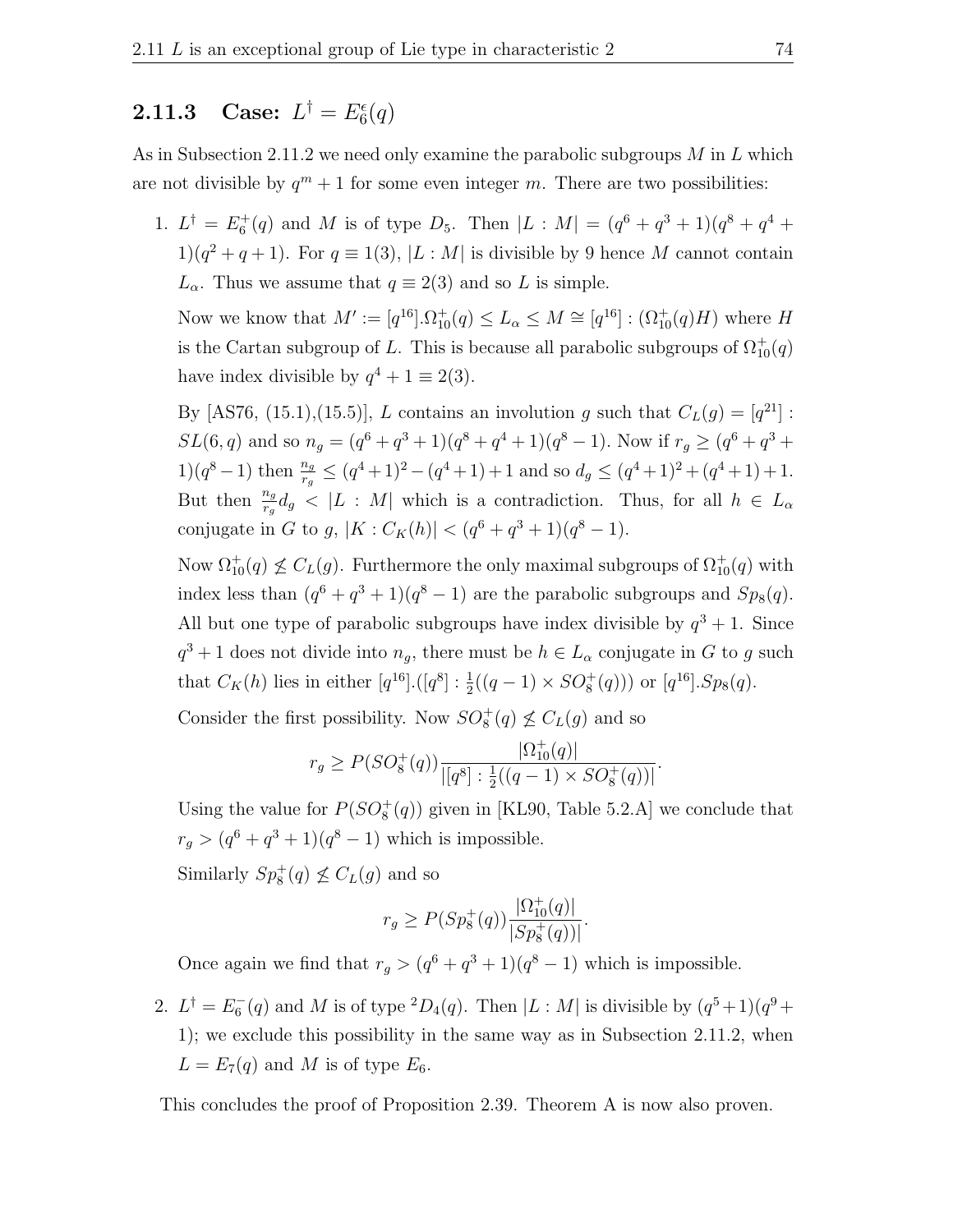# Chapter 3

# $PSL(3, q)$  acting line-transitively on linear spaces

"What is line? It is life." Jean Cocteau, "The Difficulty of Being"

We present a partial classification of those spaces S on which an almost simple group G with socle  $PSL(3, q)$  acts line-transitively. The statement of our theorem is as follows:

**Theorem B.** Suppose that  $PSL(3, q) \leq G \leq AutPSL(3, q)$  and that G acts linetransitively on a finite linear space S. Then one of the following holds:

- $S = PG(2, q)$ , the Desarguesian projective plane, and G acts 2-transitively on points;
- $PSL(3, q)$  is point-transitive but not line-transitive on S. Furthermore, if  $G_{\alpha}$ is a point-stabilizer in G then  $G_{\alpha} \cap PSL(3, q) \cong PSL(3, q_0)$  where  $q = q_0^a$  for some integer a.

Note that, in the case where S is a projective plane, Theorem A implies Theorem B. Note too that line-transitive linear spaces with  $k = 3$  or  $k = 4$  have been completely classified in [Cla76, KS84, BDD<sup>+</sup>90, CS89, Li95]. Hence we need to consider the situation when S is not a projective plane and  $k \geq 5$ .

One result should be mentioned which has an important bearing on our work here: Camina, Neumann and Praeger have classified the line-transitive actions of  $PSL(2, q)$  although this result has not been published. The result is as follows: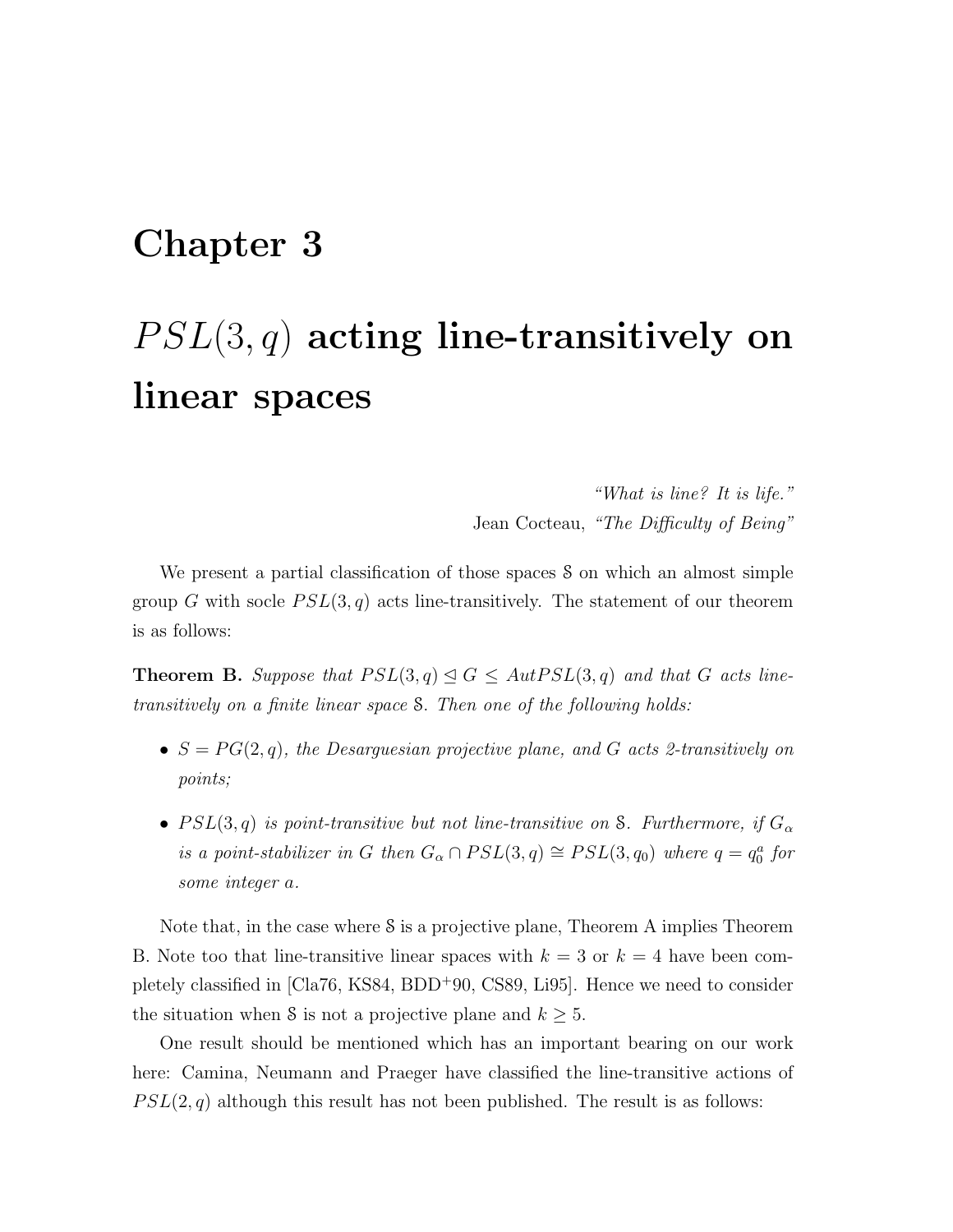**Theorem 3.1.** Let  $G = PSL(2, q), q \geq 4$  and suppose that G acts line-transitively on a linear space S. Then one of the following holds:

- $G = PSL(2, 2<sup>a</sup>), a \geq 3$  acting transitively on S, a Witt-Bose-Shrikhande space. Here  $\Pi$  is the set of dihedral subgroups of G of order  $2(q+1)$  and  $\Lambda$  is the set of involutions  $t \in G$  with the incidence relation being inclusion.
- $S = PG(2, 2), G = PSL(2, 7)$  and the action is 2-transitive.

This chapter is devoted to proving Theorem B and the structure of the chapter is as follows: The first two sections outline some background lemmas concerning linear spaces. Section 3.3 gives background information about  $PSL(3, q)$ . In Section 3.4 we reduce the proof to the situation when  $PSL(3, q)$  is transitive upon the lines of the space S. This reduction makes use of the notion of exceptionality of permutation representations, the relevance of which was pointed out by Dr Peter Neumann. The remaining sections are devoted to the situation when  $PSL(3, q)$  is line-transitive, under different assumptions about significant primes.

The following notation will hold, unless stated otherwise, throughout the chapter. We will take  $G$  to be a group acting on a regular linear space  $S$  with parameters  $b, v, k, r$ . We will write  $\alpha$  to be a point of S with  $G_{\alpha}$  to be the stabilizer of  $\alpha$  in the action of G. Similarly  $\mathfrak L$  is a line of S and  $G_{\mathfrak L}$  is the corresponding line-stabilizer.

### 3.1 Known Lemmas

We list here some well-known lemmas which we will use later. The first lemma is proved easily by counting.

 $Lemma 3.2.$  $\frac{v(v-1)}{k(k-1)} \geq v$  (Fisher's inequality);

$$
2. \ r = \frac{v-1}{k-1} \ge k;
$$

**Lemma 3.3.** [CNP03, Lemma 6.5] Let p be an odd prime divisor of v.

- 1. If  $b = \frac{3}{2}$  $\frac{3}{2}v$  then  $p = 5$  and  $25 \not| v$ , or  $p \equiv 1, 2, 4$  or  $8(15)$ ;
- 2. If  $b = 2v$  then  $p \equiv 1(4)$ .

For the remainder of this section assume that G acts line-transitively on the linear space S.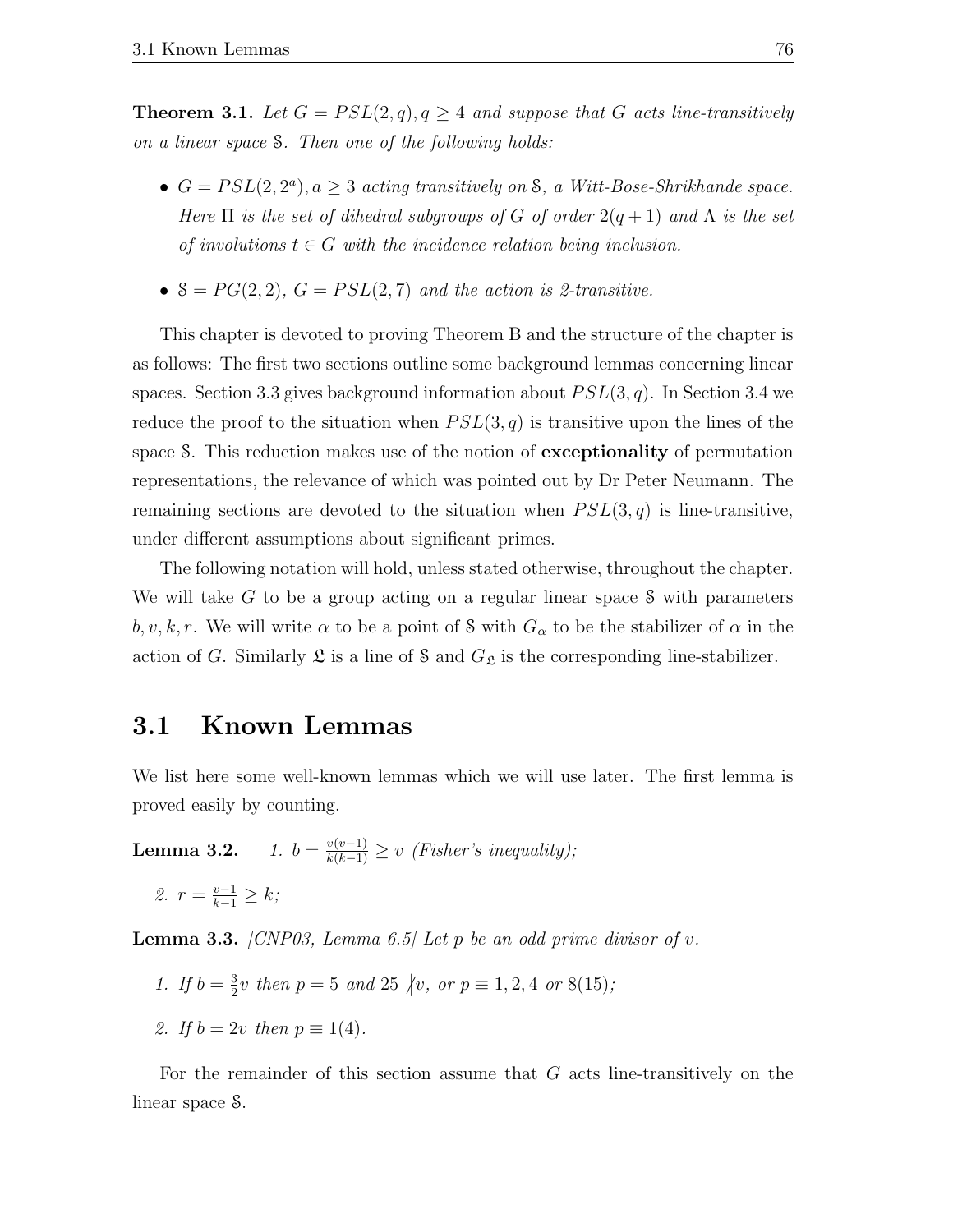**Theorem 3.4.** [CG84, Theorem1] If  $k|v$  then G is flag-transitive.

**Lemma 3.5.** [CS89, Lemma 4] If g is an involution of G and g fixes no points, then  $k|v$ . In particular, G is flag-transitive.

**Lemma 3.6.** [CS89, Lemma 2] Let  $\mathfrak{L}$  be a line in S and let  $T \leq G_{\mathfrak{L}}$ . Assume that T satisfies the following two conditions:

- 1.  $|Fix_{\Pi}(T) \cap \mathfrak{L}| > 1;$
- 2. if  $U \leq G_{\mathfrak{L}}$  and  $|Fix_{\Pi}(U) \cap L| > 1$  and U is conjugate to T in G, then U is conjugate to T in  $G_{\mathfrak{L}}$ .

Then either  $Fix_{\Pi}(T) \subseteq \mathfrak{L}$  or the induced linear space on  $Fix_{\Pi}(T)$  is regular and  $N_G(T)$  acts line-transitively on the space.

**Lemma 3.7.** [CS00, Lemma 2.2] Let g be an involution in G and assume that there exists N,  $N \triangleleft G$  such that  $|G : N| = 2$  with  $g \notin N$ . Then N acts line-transitively also.

Note that Lemma 3.7 allows us to conclude that if  $PGL(2, q)$  acts transitively on the lines of a linear space S then  $PSL(2, q)$  also acts transitively on the lines of S and so that space is known.

Our next result provides the framework for our analysis of the line-transitive actions of  $PSL(3, q)$ . Since S is not a projective plane then, by Fisher's inequality  $b > v$  and since  $b = v(v-1)/(k(k-1))$ , there must be some prime p that divides both  $v - 1$  and b. We shall refer to such a prime as a *significant* prime.

Lemma 3.8. [CNP03, Lemma 6.1] Suppose that S is not a projective plane and let p be a significant prime. Let P be a Sylow p-subgroup of  $G_{\alpha}$ . Then P is a Sylow p-subgroup of G and  $G_{\alpha}$  contains the normalizer  $N_G(P)$ .

**Lemma 3.9.** [CNP03, Lemma 6.3] Let  $H, K$  be subgroups such that

$$
G_{\alpha} \le H < K \le G
$$

and let  $c = |K : H|$ . Then r divides  $\frac{1}{2}(c-1)k$  and b divides  $\frac{1}{2}(c-1)v$ .

**Corollary 3.10.** [CNP03, Corollary 6.4] Let H, K be as in Lemma 3.9.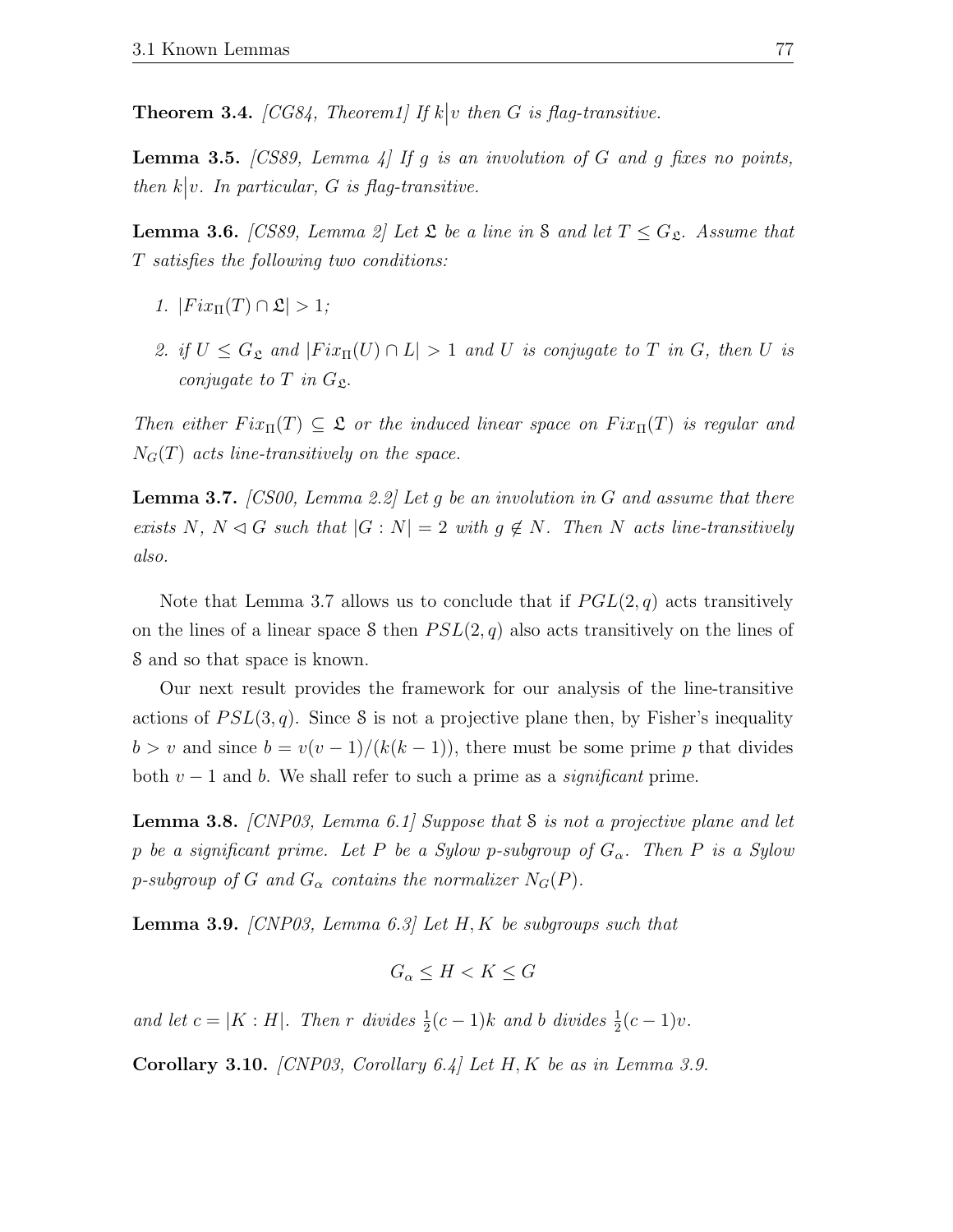1. Let

$$
c_0 = \gcd\{(c-1) \mid c = |K : H|, \text{ where } G_{\alpha} \le H < K \le G\}.
$$

Then r divides  $\frac{1}{2}c_0k$  and b divides  $\frac{1}{2}c_0v$ .

- 2. There cannot be groups H, K such that  $G_{\alpha} \leq H < K \leq G$  and  $|K : H| = 2$ .
- 3. If there are groups H, K such that  $G_{\alpha} \leq H < K \leq G$  and  $|K : H| = 3$  then S is a projective plane.

### 3.2 New Lemmas

We state a series of lemmas which will be used in our analysis of the actions of  $PSL(3, q)$ . The first is a generalization of the Fisher inequality to non-regular linear spaces.

#### 3.2.1 General linear spaces

Lemma 3.11. In any linear space S, not necessarily regular, Fisher's inequality holds:  $b \geq v$ .

Proof. We need to prove the statement under the assumption that the number of points in a line is not a constant. Let c be the maximum number of points on a line of S. Since any two points lie on a unique line we know that

$$
b \ge \frac{\binom{v}{2}}{\binom{c}{2}} = \frac{v(v-1)}{c(c-1)}.
$$

Thus if  $c(c-1) \leq v-1$  then we are finished. Assume to the contrary from this point on. We split into two cases:

1. Suppose that  $(c-1)^2 \geq v$ . If there are two lines of size c then there are at least  $(c-1)^2$  lines between them and we are done. Now consider the two largest lines of size c and  $c - a, 1 \le a < c$ .

Then

- $b > (c-1)(c-a-1) + 2$  since there are at least this many lines between the points of the two largest lines;
- $b > \frac{(v-c)c}{c-a-1}$  $\frac{(v-c)c}{c-a-1}$  since there are at least this many lines joined to the line with c points.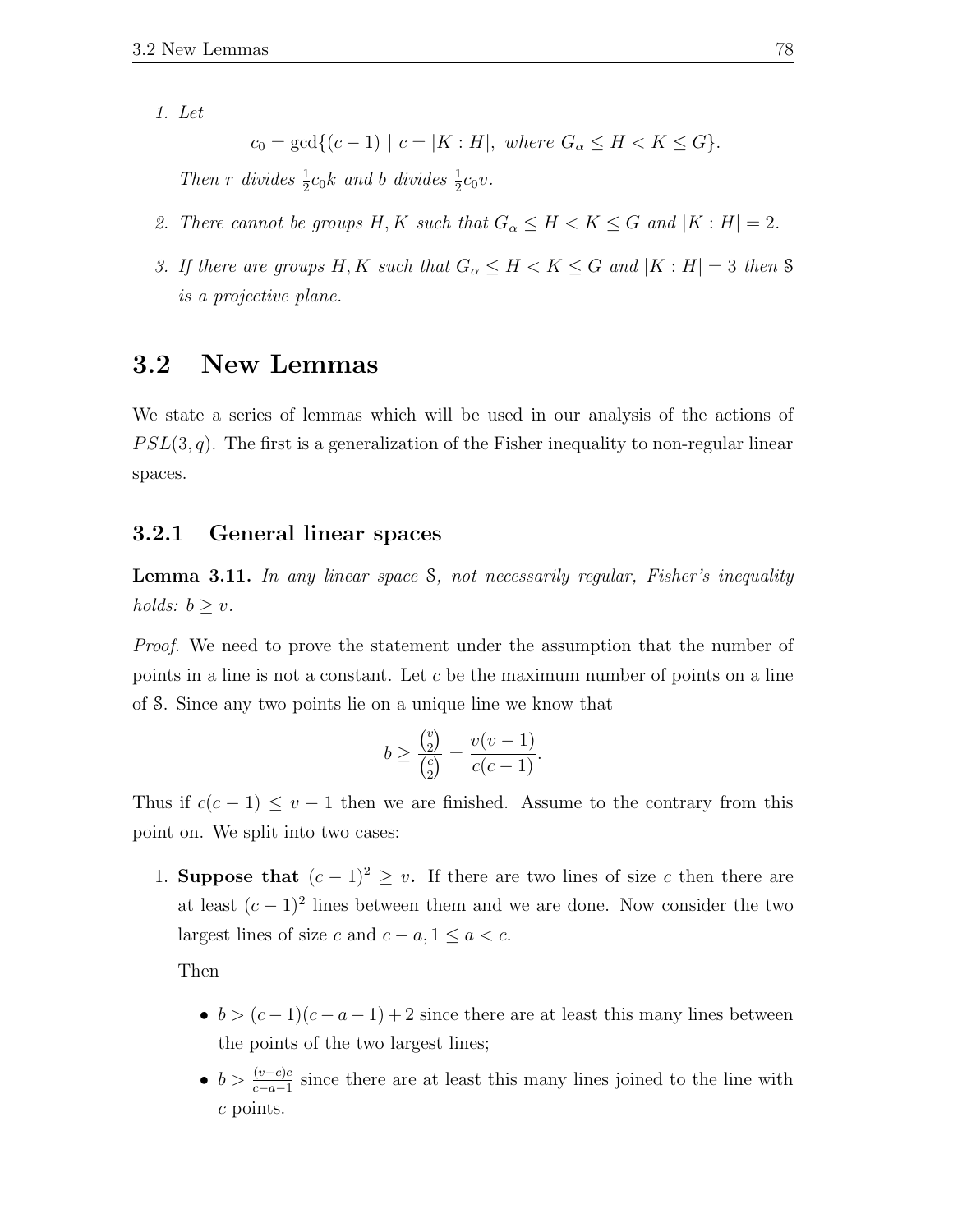Now we may assume that  $\frac{(v-c)c}{c-a-1} < v$  since otherwise we are done. This inequality implies that  $v < \frac{c^2}{a+1}$ . Similarly we can assume that  $(c-1)(c-a-1)+2 < v$ since otherwise the result holds. This implies that  $(c-1)(c-a-1)+2 < \frac{c^2}{a+1}$  $a+1$ and so  $c < a+2+\frac{3}{a}$  $\frac{3}{a}$ .

For  $a \geq 3$  this implies that  $c \leq a+2$ . But then all but one line must contain precisely 2 points. Clearly  $b \geq v$  in this case.

If  $a \leq 2$  then  $c \leq 5$ . If  $a = 2$  and  $c = 5$  then  $v < \frac{c^2}{3} \leq 8$ . But the number of lines connecting the points of the two largest lines is at least 8 and the result holds. If  $a = 2$  and  $c = 4$  then all but one line must contain precisely 2 points and once again the result holds. If  $a = 1$  then  $(c - 1)(c - 2) + 2 < \frac{c^2}{2}$  $\frac{2^2}{2}$  and so  $c = 3$ . But, again, this means that all but one line must contain precisely 2 points and the result holds.

2. Suppose that  $(c-1)^2 < v \leq c(c-1)$ . Note that  $v > 2$  implies that  $c > 2$ . Let  $r_{\alpha}$  be the number of lines incident with a point  $\alpha$ . If  $r_{\alpha} \ge c$  for all  $\alpha$  then, let  $f$  be the number of flags:

$$
vc \le f \le bc.
$$

Thus  $v \leq b$  as required. Assume then that there exists a point  $\alpha$  such that  $r_{\alpha} \leq c - 1$ . Observe that every line not passing through  $\alpha$  must have be incident with at most  $r_{\alpha}$  points. Remove  $\alpha$  and any lines which are incident with only  $\alpha$  and one other point. Then  $v > c$  and we still have a linear space,  $S^*$ .  $S^*$  has  $v-1$  points, at most b lines, and the maximum number of points on a line is  $c - 1$ . This implies that,

$$
b_S \ge b_{S^*} \ge \frac{\binom{v-1}{2}}{\binom{c-1}{2}} = \frac{(v-1)(v-2)}{(c-1)(c-2)}.
$$

Thus we are finished so long as  $(c-1)(c-2) < v-2$ . But  $(c-1)^2 < v$  gives us this inequality since  $c \geq 3$ .

All cases are proved and the result stands.

### 3.2.2 Regular linear spaces

We return to our assumption that  $\delta$  is a regular linear space.

**Lemma 3.12.** Let  $q \in G$  be an involution. Then q fixes at least  $(v-1)/k$  lines.

 $\Box$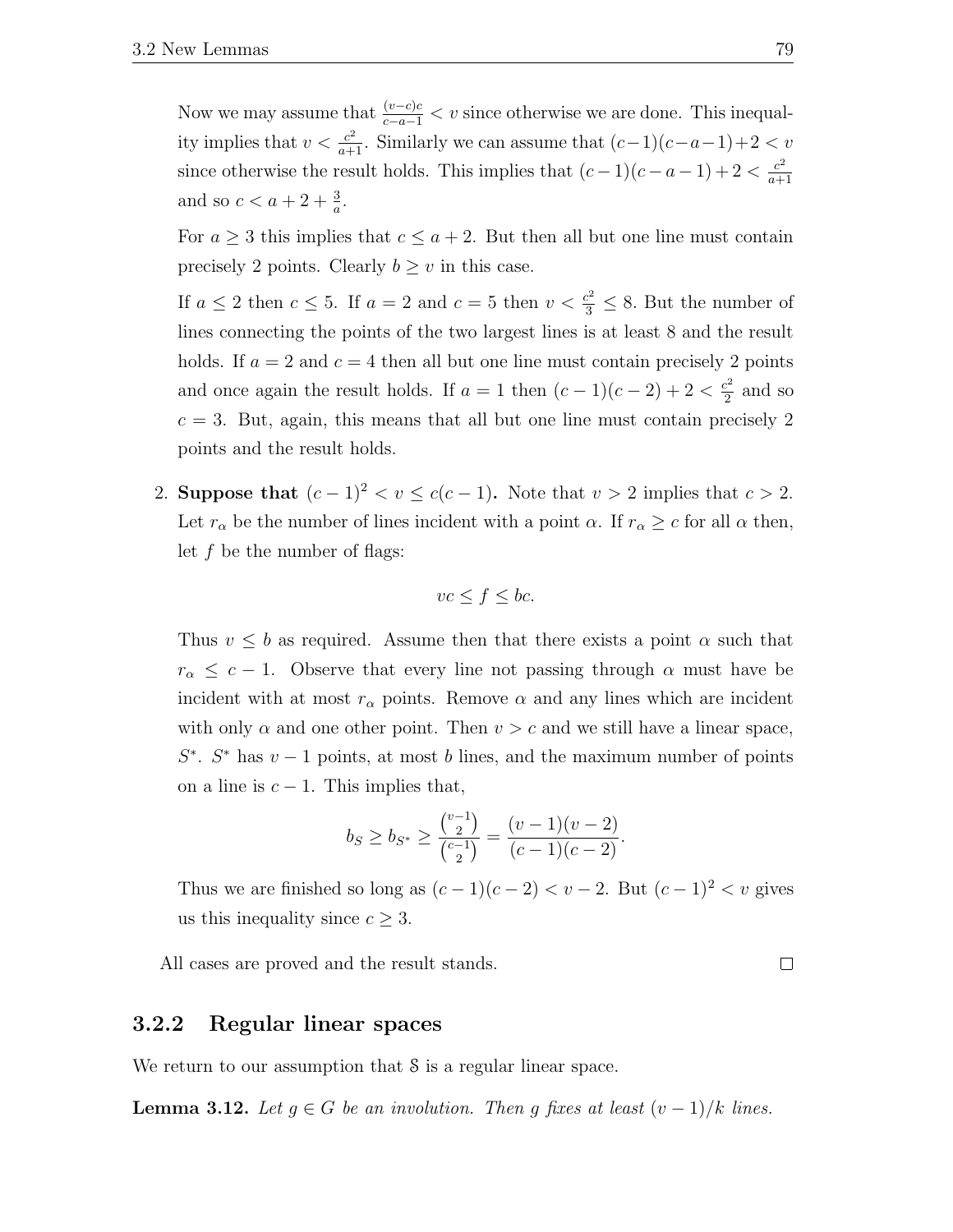*Proof.* If g has no fixed point then g fixes  $v/k \ge (v-1)/k$  lines. If g has a fixed point,  $\alpha$ , then let m be the number of fixed lines through  $\alpha$ . By definition, g moves the rest of the lines through  $\alpha$ . Apart from  $\alpha$  these lines contain  $v - m(k-1) - 1$ points. None of these points is fixed hence every one of these points lies on a fixed line. Thus the number of lines fixed by  $q$  is at least

$$
m + \frac{v - m(k - 1) - 1}{k} = \frac{v + m - 1}{k} \ge \frac{v - 1}{k}
$$

lines as required.

Lemma 3.13. Let g be an involution which is an automorphism of a linear space S. Suppose that S has a constant number of points on a line, k, and that g fixes  $d_l$ lines and  $d_p$  points. Then, either

- $d_l \geq d_p$ ; or
- $v = k^2$ .

*Proof.* We know that if S is a projective plane then the result holds since the permutation character on points and lines is the same [Dem97, 4.1.2]. Now suppose that S is not a projective plane and split into two cases:

1. Suppose that  $d_p \leq k$ . Assume that  $d_l < d_p$ . We know, by Lemma 3.12, that g fixes at least  $\frac{v-1}{k}$  lines. Then

$$
d_l < d_p \quad \Longrightarrow \quad \frac{v-1}{k} < k
$$
\n
$$
\Longrightarrow \quad v-1 < k^2.
$$

Then, since  $(k-1)(v-1)$ , we must have  $\frac{v-1}{k-1} \leq k+1$ . If  $\frac{v-1}{k-1} \leq k$  then  $b \leq v$ and so  $b = v$  and S is a projective plane. If  $\frac{v-1}{k-1} = k+1$  then  $v = k^2$  as given.

2. Suppose that  $d_p > k$ . Then the fixed points and lines of g form a linear space. We may appeal to Lemma 3.11.

**Lemma 3.14.** Suppose that  $b = \frac{c}{d}$  $\frac{c}{d}v$  where  $(c,d) = 1$ . Then the significant primes are exactly those which divide c.

 $\Box$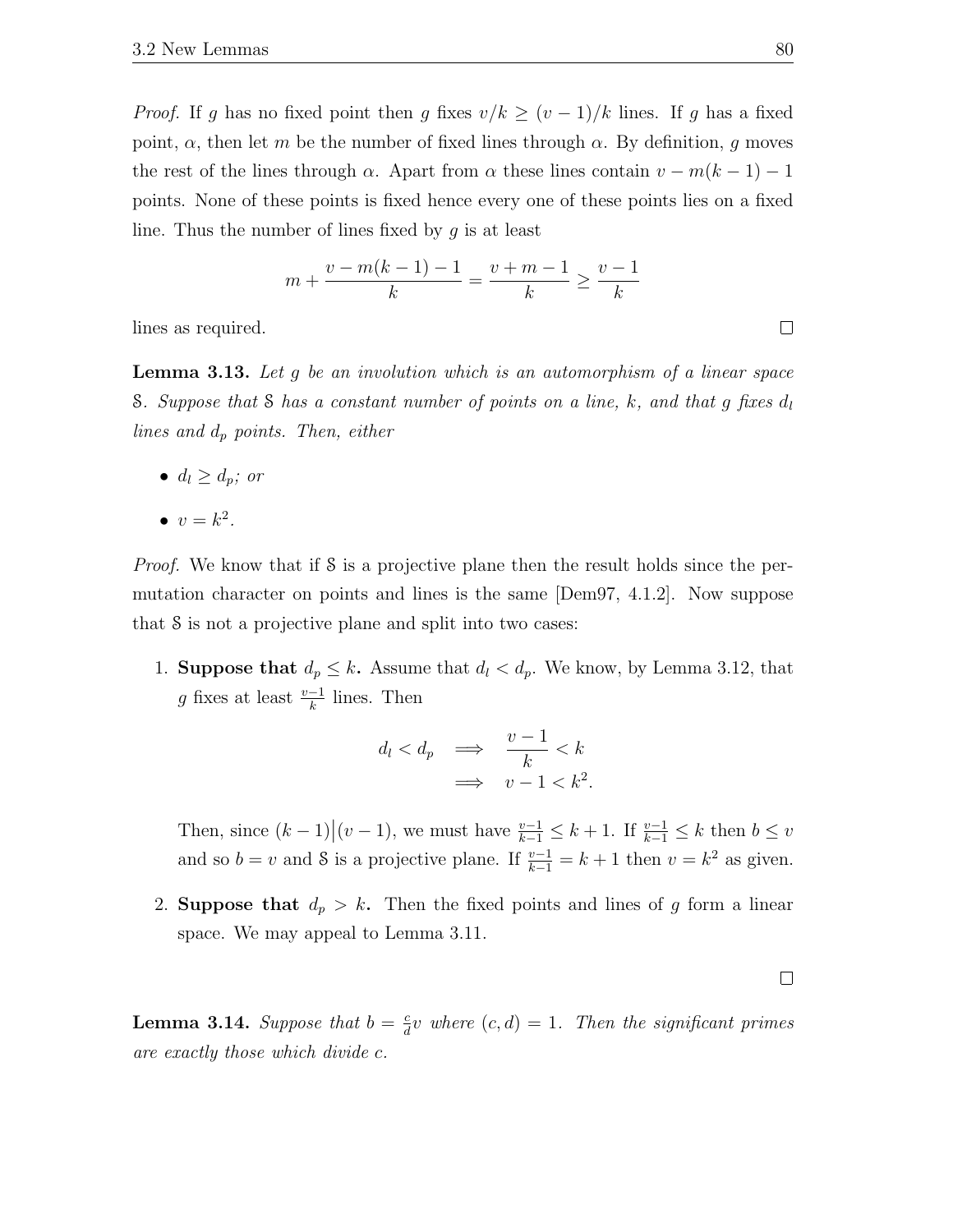*Proof.* By definition a prime is significant if it divides b and  $v - 1$ . Then we just use the fact that

$$
\frac{c}{d}v = b = \frac{v(v-1)}{k(k-1)} = \frac{(v-1)/(k-1)}{k}v.
$$

**Lemma 3.15.** Let  $H < G_\alpha$ . If  $N_G(H) \nleq G_\alpha$  then H is in  $G_{\mathfrak{L}}$  for some line  $\mathfrak{L}$ .

*Proof.* Simply take  $g \in N_G(H) \backslash G_\alpha$ . Then  $H^g = H$  is contained in  $G_\alpha$  and  $G_{\alpha g}$ . Hence H fixes the line joining  $\alpha$  and  $\alpha q$ .  $\Box$ 

#### 3.2.3 Line-transitive linear spaces

Throughout this section we assume that G acts line-transitively on S.

**Lemma 3.16.** Let g be an involution of G and write  $n_g = |g^G|$  for the size of a conjugacy class of involutions in G. Let  $r_g = |g^G \cap G_{\mathfrak{L}}|$  be the number of such involutions in a line-stabilizer  $G_{\mathfrak{L}}$ . Then the following inequality holds:

$$
\frac{n_g(v-1)}{br_g} \le k \le \frac{r_g v}{n_g} + 1.
$$

*Proof.* Count pairs of the form  $(\mathfrak{L}, g)$  where  $\mathfrak{L}$  is a line and g is an involution fixing  $\mathfrak{L}$ , in two different ways. Then

$$
|\{(\mathfrak{L},g)\}| = br_g \ge n_g c
$$

where  $c$  is the minimum number of lines fixed by an involution. Now, by the previous lemma,  $c \geq \frac{v-1}{k}$  thus we have

$$
r_g \ge \frac{n_g c}{b} \ge \frac{n_g (v-1)}{bk} = \frac{n_g (k-1)}{v}.
$$

This implies two inequalities:

$$
k - 1 \le \frac{r_g v}{n_g} \quad , \quad k \ge \frac{n_g (v - 1)}{b r_g}
$$

and the result follows.

**Lemma 3.17.** Suppose that  $|G_{\alpha}| = \frac{c}{d}$  $\frac{c}{d}|G_{\mathfrak{L}}|$  where  $(c,d) = 1$ . Then the significant primes are exactly those which divide c.

*Proof.* Simply use the fact that  $v = |G|/|G_{\alpha}|$ ,  $b = |G|/|G_{\mathfrak{L}}|$  and refer to Lemma 3.14. $\Box$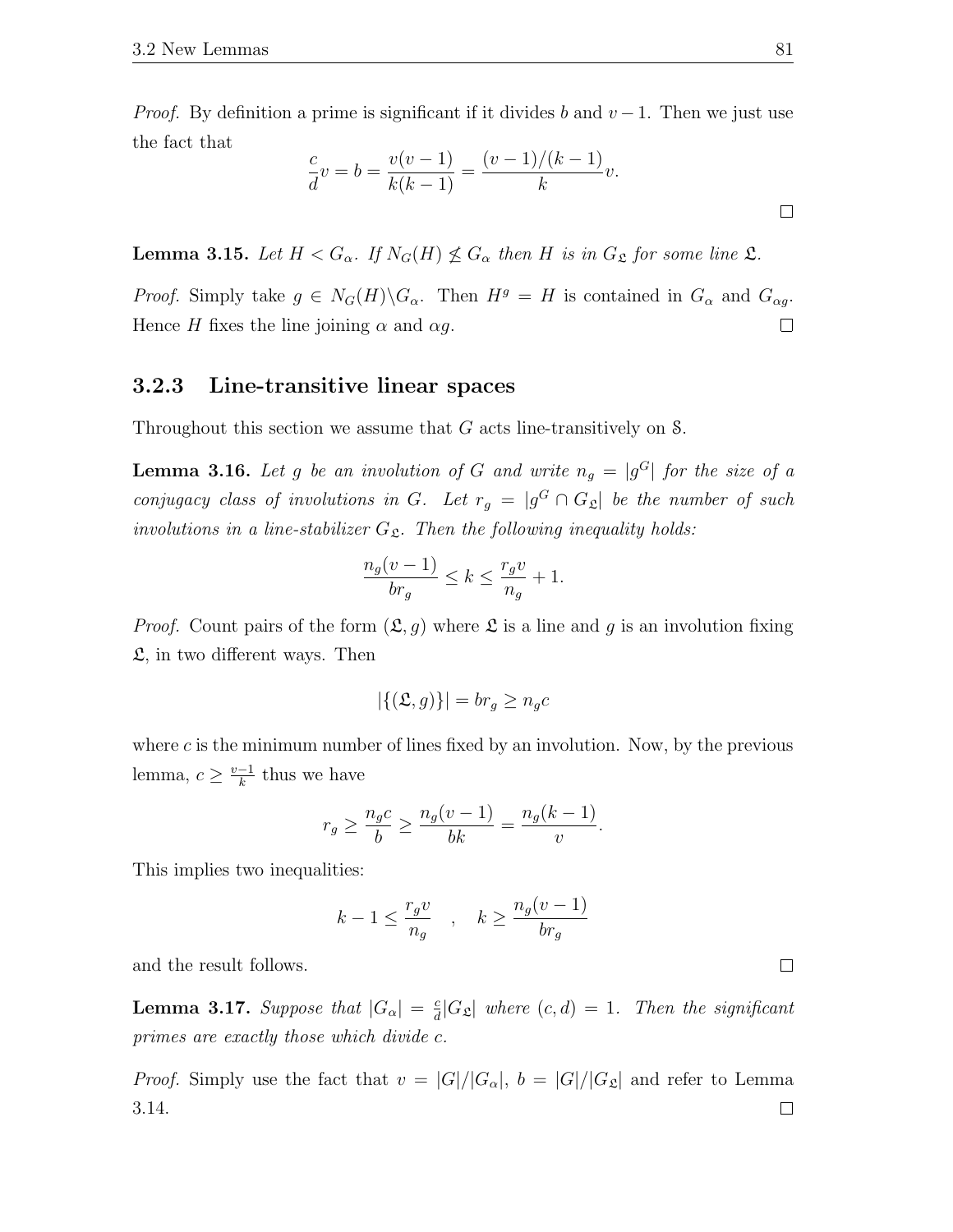**Lemma 3.18.** Suppose that  $p^a$  is a prime power dividing  $v-1$  and that p does not divide into |G|. Then  $p^a$  divides  $k(k-1)$ .

*Proof.* Since p does not divide |G|, p cannot divide into b. Since  $b = \frac{v(v-1)}{k(k-1)}$  and  $p^a$ divides into  $v - 1$  we must have  $p^a$  dividing into  $k(k - 1)$ .  $\Box$ 

We will often repeatedly use Lemma 3.18, with different primes, to exclude the possibility of a particular group,  $G$ , acting line-transitively on a space with a particular number of points, v. Our method for doing this usually involves showing that any line size k must be too large to satisfy Fisher's inequality (Lemma 3.2).

### 3.3 Background Information on  $PSL(3, q)$

First a word about notation: As in the previous chapter, we will sometimes precede the structure of a subgroup of a projective group with ˆ which means that we are giving the structure of the pre-image in the corresponding linear group. We will also refer to elements of this linear group in terms of matrices under the standard modular representation.

#### 3.3.1 Subgroup information

We need information about the subgroups of  $PSL(3, q)$ ,  $PSL(2, q)$  and  $GL(2, q)$ .

**Theorem 3.19.** [Kle87, Mit11, Blo67b, Har25] The maximal subgroups of  $PSL(3, q)$ are among the following list. Conditions given are necessary for existence and maximality but not sufficient. The first three types are all maximal for  $q \geq 5$ .

|                | Description                | <b>Notes</b>                      |
|----------------|----------------------------|-----------------------------------|
| 1              | $\hat{q}^{2}: GL(2,q)$     | two $PSL(3,q)$ -conjugacy classes |
| $\mathscr{Q}$  | $\hat{q}(q-1)^2 : S_3$     | one $PSL(3, q)$ -conjugacy class  |
| $\mathcal G$   | $\hat{q}^2 + q + 1$ .3     | one $PSL(3, q)$ -conjugacy class  |
| $\frac{1}{4}$  | $PSL(3,q_0)$ . $(q-1,3,b)$ | $q = q_0^b$ where b is prime      |
| $\overline{5}$ | $PSU(3,q_0)$               | $q = q_0^2$                       |
| 6              | $A_6$                      | q odd                             |
| $\gamma$       | $3^2. SL(2,3)$             | q odd                             |
| 8              | $3^2.Q_8$                  | q odd                             |
| 9              | SO(3,q)                    | q odd                             |
| 10             | PSL(2,7)                   | q odd                             |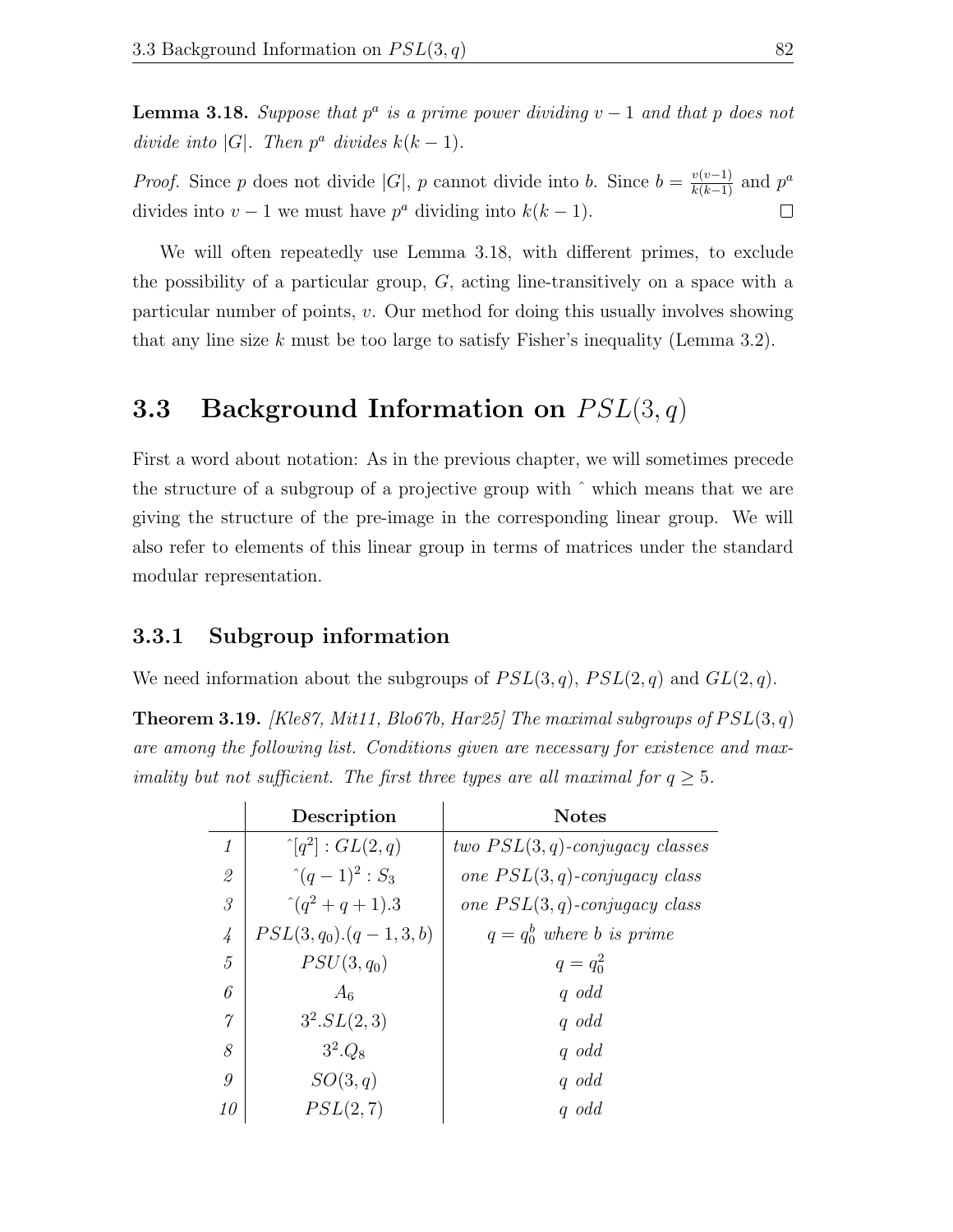In general we will refer to maximal subgroups of  $PSL(3, q)$  as being of type x, where  $x$  is a number between 1 and 10 corresponding to the list above.

Referring to [Blo67b, Kle87] we state the following lemma:

**Lemma 3.20.** Suppose that H is a subgroup of  $PSL(3,q)$  lying in a maximal subgroup of type 4 or 5 and H does not lie in any other maximal subgroup of  $PSL(3, q)$ . Then one of the following holds:

- H has a cyclic normal subgroup of index less than or equal to 3.
- H contains  $PSL(3, q_1)$  with index less than or equal to 3. Here  $q = q_1^c$ , c and integer.
- H contains  $PSU(3, q_1)$  with index less than or equal to 3. Here  $q = q_1^c$ , c and integer.
- *H* is isomorphic to  $A_6.2$  or  $A_7$  and  $q = 5^a$ , a even.

We will need information about the subgroups of  $PSL(2, q)$ . These have already been listed in Theorem 2.24. Note also the comments following that theorem regarding the conjugacy classes of subgroups in  $PSL(2, q)$ .

Information about the subgroups of  $GL(2, q)$  has also already been listed in Theorem 2.25. This will be of use in analysing the subgroups of the parabolic subgroups of  $PSL(3, q)$ . Note that when we refer to subgroups of type 5 in  $GL(2, q)$ we will use  $q_0$  for the size of our subfield, rather than r as stated in Theorem 2.25 (throughout this chapter the letter  $r$  is reserved for the number of lines through a point of a linear space.)

Note finally that we will write  $\mu$  for  $(q-1, 3)$ .

#### 3.3.2 Involutions and 2-transitive actions

We will use the fact that  $PSL(3, q)$  contains a single conjugacy class of involutions. This class is of size  $q^2(q^2+q+1)$  for q odd and of size  $(q^2-1)(q^2+q+1)$  for q even.

We need a list of the 2-transitive actions of  $PSL(2, q)$ . The list is classical, see for instance [Ban71]:

**Lemma 3.21.** Let G have socle  $PSL(2,q), q \geq 4$  and suppose it acts 2-transitively on a set  $\Omega$  then one of the following holds: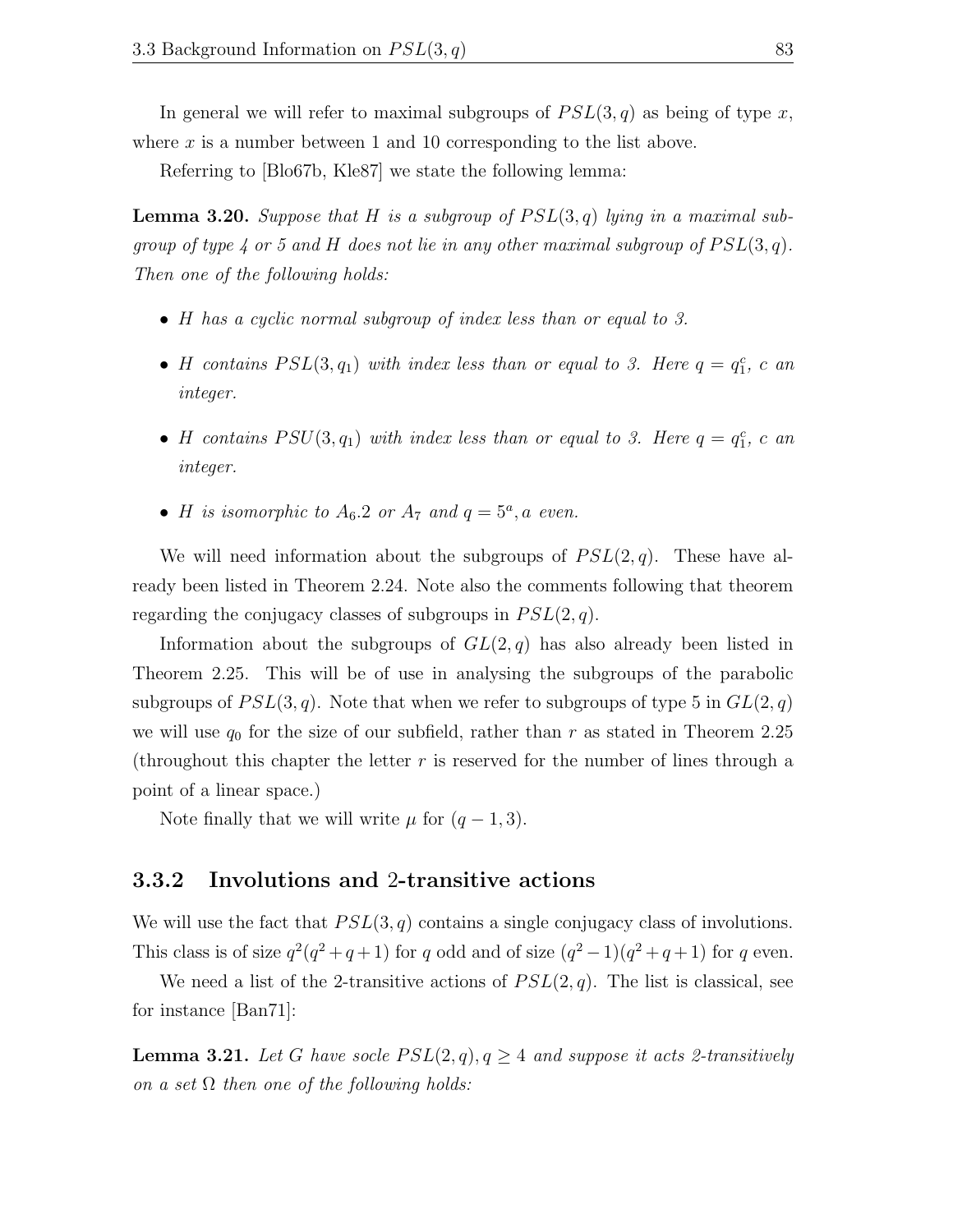- 1.  $PSL(2,q) \leq G \leq P\Gamma L(2,q), |\Omega| = q+1;$
- 2.  $G = PSL(2, 11), |\Omega| = 11$ ;
- 3.  $G = P\Gamma L(2,8), |\Omega| = 28;$
- 4.  $PSL(2, 7) \leq G \leq PGL(2, 7), |\Omega| = 7;$
- 5. G has socle  $PSL(2, 5) \simeq A_5$ ,  $|\Omega| = 5$ ;
- 6. G has socle  $PSL(2,9) \simeq A_6$ ,  $|\Omega| = 6$ .

Note that this list covers all of the 2-homogeneous actions of groups with socle  $PSL(2,q)$ ; here a 2-homogeneous action of a group G on a set  $\Omega$  is one which is transitive on unordered pairs of elements of  $\Omega$ .

Note too that  $PSL(2, 2) \simeq S_3$  and  $PSL(2, 3) \simeq A_4$  also have 2-homogeneous actions of degree 3 and, for  $PSL(2,3)$ , of degree 4.

#### 3.3.3 The subgroup D

We define  $D$  to be the centre of a Levi complement of a particular parabolic subgroup. Typically D is the projective image of

$$
\left\{ \left( \begin{array}{ccc} \frac{1}{a^2} & 0 & 0 \\ 0 & a & 0 \\ 0 & 0 & a \end{array} \right) : a \in F_q \right\}.
$$

Suppose that  $G = PSL(3, q)$  acts line-transitively on a linear space. Since D normalizes a Sylow *t*-subgroup of  $PSL(3, q)$  for many different t, D often lies inside a point-stabilizer  $G_{\alpha}$ . Furthermore, since D has a large normalizer,  $\hat{G}L(2,q)$ , by Lemma 3.15, D often lies inside a line-stabilizer,  $G_{\mathfrak{L}}$ .

We exploit this fact using Lemma 3.6 since if  $D$  satisfies the conditions given in the lemma and the fixed points of  $D$  are not collinear then we induce a line-transitive action of  $PGL(2, q)$  on a linear space. All such actions on a non-trivial linear space are known. In the event that the fixed set is a trivial linear space (that is,  $k = 2$ ) line-transitivity is equivalent to 2-homogeneity on points and these actions are also all well-known.

We need information about the occurrence of  $D$  in various subgroups and about how G-conjugates of D intersect. We state the relevant facts in a series of lemmas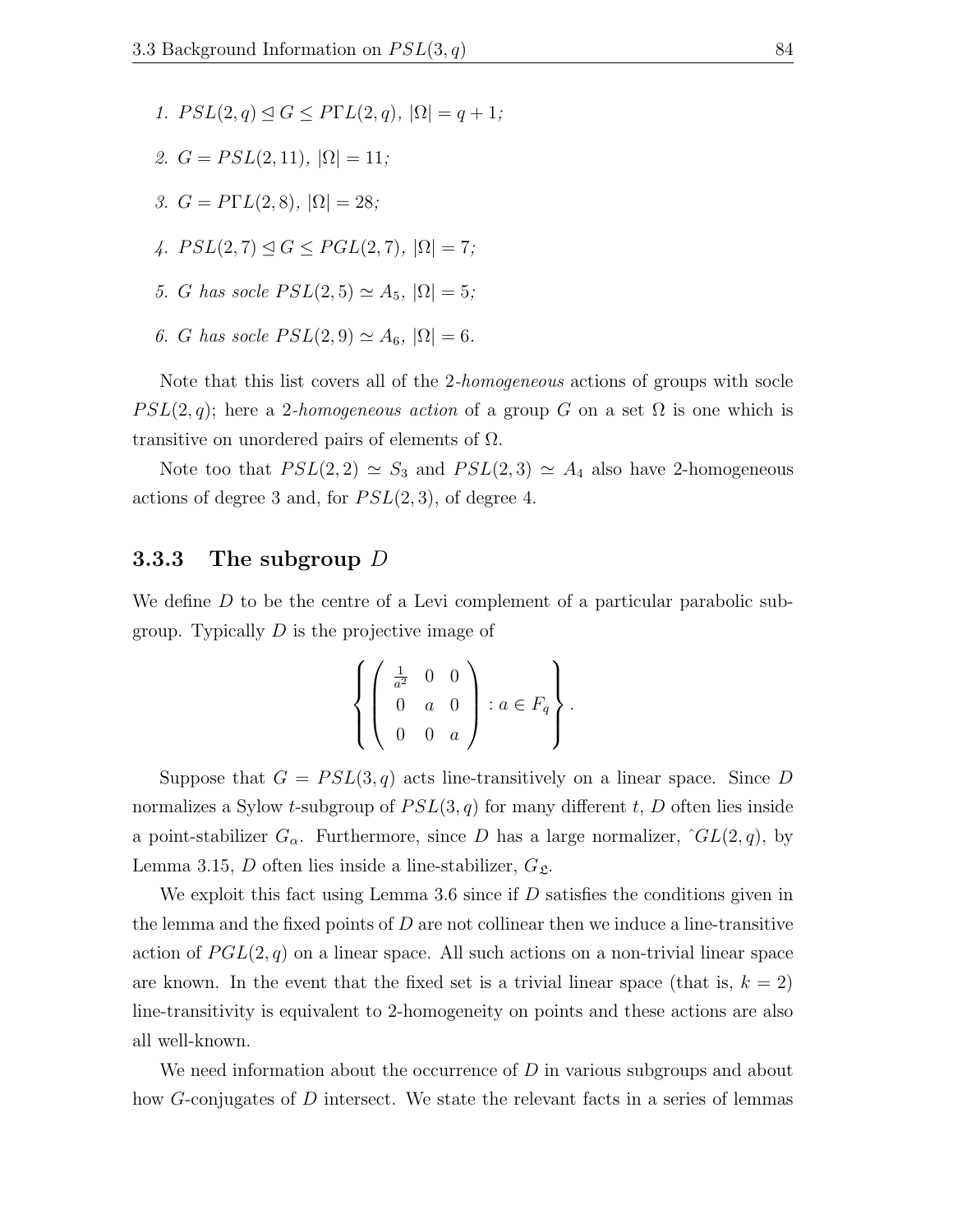in which we refer to the following matrix equation. DET is the value required to give the matrix determinant 1 and  $a \in GF(q)$ .

$$
\begin{pmatrix}\n\frac{1}{a^2} & 0 & 0 \\
0 & a & 0 \\
0 & 0 & a\n\end{pmatrix}\n\begin{pmatrix}\nr & s & t \\
u & v & w \\
x & y & z\n\end{pmatrix} = \begin{pmatrix}\nr & s & t \\
u & v & w \\
x & y & z\n\end{pmatrix}\n\begin{pmatrix}\n\frac{1}{DEF} & 0 & 0 \\
0 & e & f \\
0 & g & h\n\end{pmatrix}
$$
\n
$$
\implies \begin{pmatrix}\n\frac{r}{a^2} & \frac{s}{a^2} & \frac{t}{a^2} \\
ua & va & wa \\
xa & ya & za\n\end{pmatrix} = \begin{pmatrix}\n\frac{r}{DEF} & se + tg & sf + th \\
\frac{u}{DEF} & ve + wg & vf + wh \\
\frac{x}{DEF} & ye + zg & yf + zh\n\end{pmatrix}
$$

**Lemma 3.22.** The  $PSL(3, q)$  conjugates of D intersect trivially.

*Proof.* In the equation above, we can take  $f = g = 0$  and suppose that  $e = h$  and they are both equal to a or  $a^{-1}$ . Then  $DET = e^2$ . In order for the left columns to be equal in the above, we must have either  $a^3 = 1$  or  $u = x = 0$ . For the top rows to be equal in the above, we must have  $a^3 = 1$  or  $s = t = 0$ . The first option in each case corresponds to the trivial intersection in  $PSL(3, q)$ . The second possibility means that we are conjugating by the normalizer of our diagonal element, hence our conjugate of D is D itself. The result is proved.  $\Box$ 

Next we wish to analyse which  $PSL(3, q)$ -conjugates of D lie in the Levi complement  $\hat{G}L(2,q)$  of a particular parabolic subgroup. We will use Theorem 2.25 which lists the subgroups of  $GL(2, q)$ . Our notation will be consistent with that theorem, in particular referring to a subgroup H of  $\hat{G}L(2,q)$  as being of type y if the pre-image of H in  $SL(3,q)$  is of type y in  $GL(2,q)$ . In the statement of the following lemma, a will be a primitive element of  $GF(q)$ .

**Lemma 3.23.** Let  $U : \hat{GL}(2,q)$  be a parabolic subgroup of  $PSL(3,q)$ ,  $q > 7$ ,  $U$  and elementary abelian p-group. We can choose  $\hat{\mathcal{L}}(2,q)$  conjugate to

$$
C_G(D) = \begin{bmatrix} \begin{pmatrix} \frac{1}{DEF} & 0 & 0 \\ 0 & e & f \\ 0 & g & h \end{pmatrix} : \begin{pmatrix} e & f \\ g & h \end{pmatrix} \in GL(2, q), DET = eh - fg \end{bmatrix}.
$$

Let H be a maximal subgroup of  $\hat{\mathcal{L}}(L(2,q))$  in  $PSL(3,q)$ .

1. If H is of type 2 in  $\hat{G}L(2,q)$  then some  $\hat{G}L(2,q)$  conjugate of H contains one individual conjugate, and two families of conjugates, of D, generated by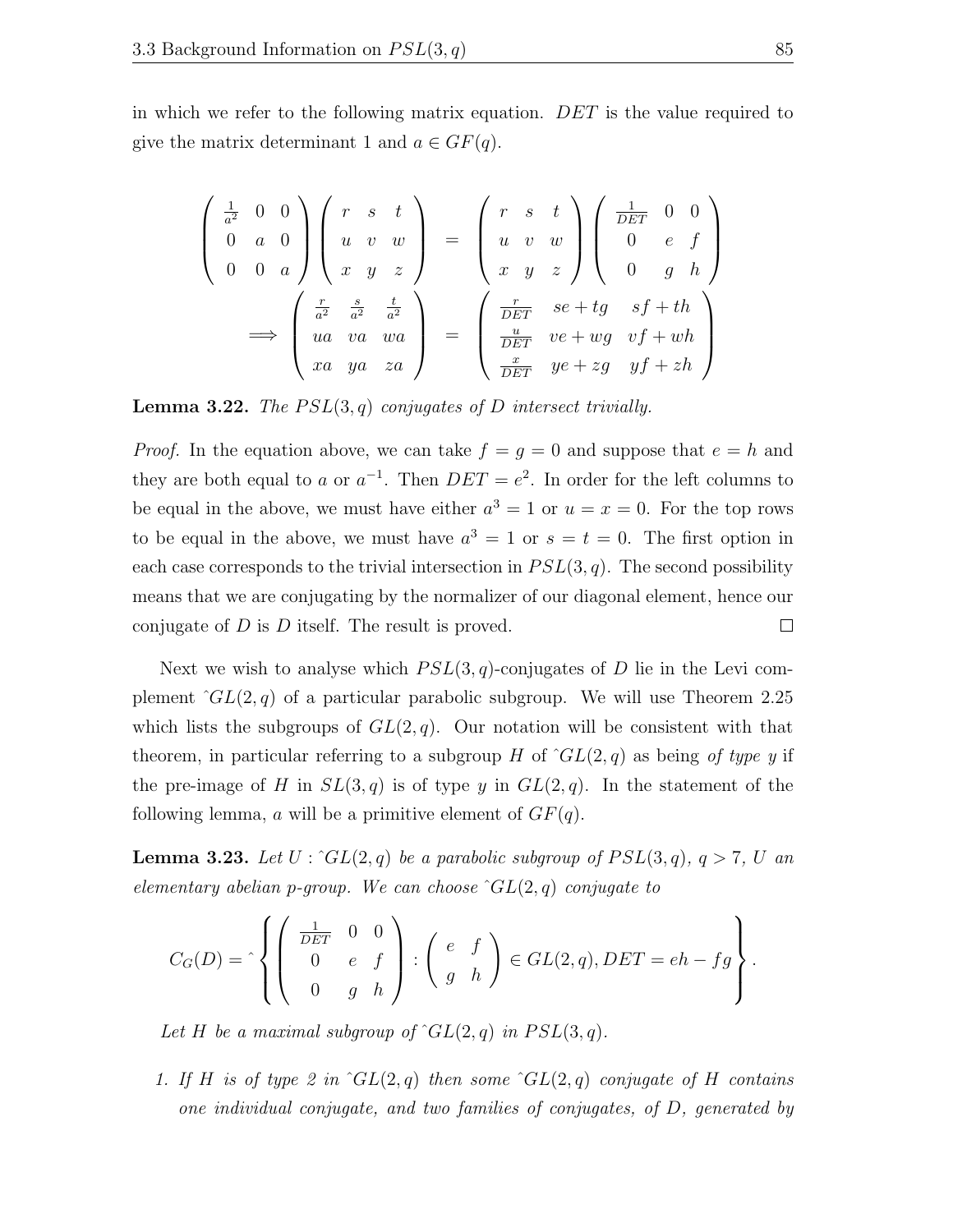the projective images of the following matrices, for  $f \in GF(q)$ :

$$
\left(\begin{array}{ccc} \frac{1}{a^2} & 0 & 0 \\ 0 & a & 0 \\ 0 & 0 & a \end{array}\right), \left(\begin{array}{ccc} a & 0 & 0 \\ 0 & \frac{1}{a^2} & 0 \\ 0 & f & a \end{array}\right), \left(\begin{array}{ccc} a & 0 & 0 \\ 0 & a & 0 \\ 0 & f & \frac{1}{a^2} \end{array}\right).
$$

- 2. If H is of type 3 in  $GL(2,q)$  then H contains only D.
- 3. If H is of type 4 in  $GL(2,q)$  then some  $GL(2,q)$ -conjugate of H contains three conjugates of D, generated by the projective images of the following matrices:

$$
\left(\begin{array}{ccc} \frac{1}{a^2} & 0 & 0 \\ 0 & a & 0 \\ 0 & 0 & a \end{array}\right), \left(\begin{array}{ccc} a & 0 & 0 \\ 0 & \frac{1}{a^2} & 0 \\ 0 & 0 & a \end{array}\right), \left(\begin{array}{ccc} a & 0 & 0 \\ 0 & a & 0 \\ 0 & 0 & \frac{1}{a^2} \end{array}\right).
$$

- 4. If H is of type 5 in  $GL(2,q)$  then one of the following holds:
	- H contains only  $D$ ;
	- $H \ge SL(2,q);$
	- $H \ge SL(2, q_0)$  where  $q = (q_0)^2$  and  $q_0 = 3, 4$  or 7.
- 5. If H is of type 6 or 7 in  $GL(2,q)$  then one of the following holds:
	- H contains only the central copy of  $D$ ;
	- $q = 13, 16$  or 19.
- *Proof.* 1. Suppose H is maximal of type 2 in  $\partial L(2,q)$ . Assume  $g = 0$  in the equations above and consider the middle column. We must have one of the following:
	- $e = a, s = 0;$
	- $e = \frac{1}{a^2}$  $\frac{1}{a^2}$ ,  $v = y = 0$

Consider the left column. We must have one of the following:

- $\bullet$   $\frac{1}{DET} = \frac{1}{a^2}$  $\frac{1}{a^2}$ ,  $u = x = 0$ ;
- $\frac{1}{DET} = a, r = 0$

Combining these, we must have one of the following: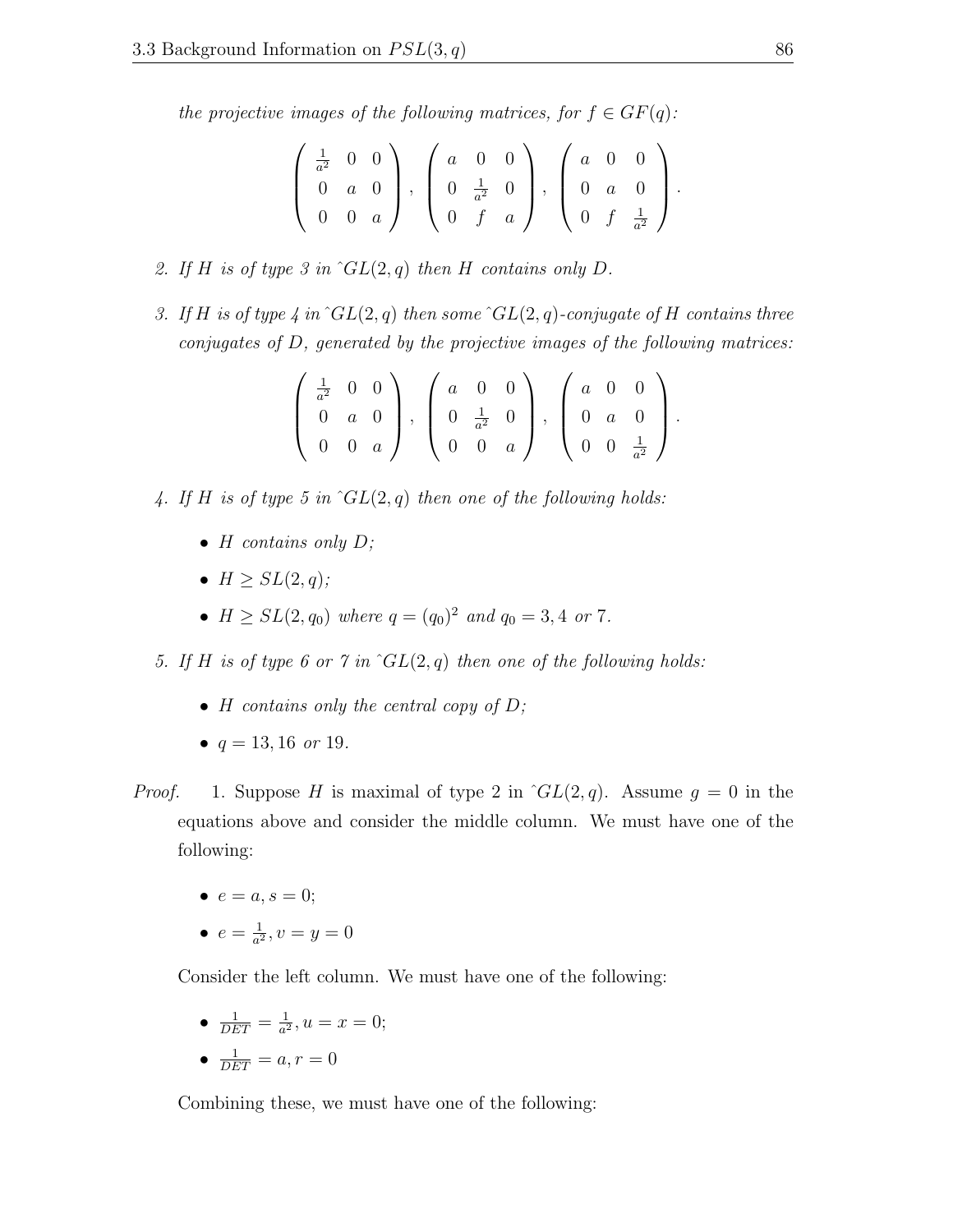- $\bullet$   $\frac{1}{DET} = a = h, e = \frac{1}{a^2}$  $\frac{1}{a^2}$ ,  $v = y = r = t = 0$ ;
- $\bullet$   $\frac{1}{DET} = \frac{1}{a^2}$  $\frac{1}{a^2}$ ,  $e = a = h$ ,  $u = x = s = f = 0$ ;
- $\frac{1}{DEF} = a = e, h = \frac{1}{a^2}$  $\frac{1}{a^2}$ ,  $r = s = 0$ .

These correspond to the options as listed above.

- 2. Suppose H is maximal of type 3 in  $\hat{C}L(2,q)$ . Then H has a single normal subgroup of size  $\frac{q-1}{\mu}$ . This is D.
- 3. Suppose H is maximal of type 4 in  $\hat{GL}(2,q)$ . If  $e = h = 0$  in the equations above then, by examining the right and middle column, we can conclude that  $f=\frac{a^2}{a}$  $\frac{a^2}{g}$ . Then we must have  $DET = -a^2$ . But we know, by considering the left columns, that  $DET = a^2$  or  $\frac{1}{a}$ . For  $q > 7$  this is impossible. Thus D has only diagonal conjugates in this case.

So take  $f = g = 0$ . Consider the middle columns: Either  $e = a$  or  $v = y = 0$ . Assume the latter and, considering the top row, we must have  $s \neq 0$  and  $e = \frac{1}{a^2}$  $\frac{1}{a^2}$ . Furthermore, looking at the left columns, we must have  $x \neq 0 \neq u$ and so  $DET = \frac{1}{a}$  $\frac{1}{a}$ . This forces h to be a and we have one of the subgroups described.

Now suppose that  $e = a$ . Then, looking at the right column, we can have  $h = a$  and we get D back again or  $w = z = 0$ . So assume the latter. The top right corner gives us that  $h = \frac{1}{a^2}$  $\frac{1}{a^2}$ . Then  $u = x \neq 0$  and we have  $DET = \frac{1}{a}$  $\frac{1}{a}$ . Again we have one of the subgroups described.

- 4. Suppose H is maximal of type 5 in  $GL(2,q)$ . Take  $q_0 < q$  and suppose that  $H = \langle \hat{\;} SL(2,q_0), D \rangle$  or  $H = \langle \hat{\;} SL(2,q_0), D \rangle$ . Clearly  $D \leq H$  and, if H contains any other conjugate of D, then  $H/D$  must contain an element of order  $\frac{q-1}{\mu}$ . But an element of  $\hat{S}L(2,q_0)$  has order at most  $q_0 + 1$ . Thus  $\frac{q-1}{2\mu} \le q_0 + 1$ . If  $q_0 < q$  then we must have  $q = (q_0)^2$  and  $q_0 = 3, 4$  or 7.
- 5. Suppose H is maximal of type 6 or 7 in  $\hat{G}L(2,q)$ . Clearly  $D \leq H$  then, if H contains any other conjugate of D, E we must have  $DE \leq H$ . Then  $E \cong DE/D \leq H/D \leq PGL(2,q)$ . Then  $H/D$  is isomorphic to  $A_4, S_4, A_5$  or A<sub>4</sub>.2. The largest order of any element these groups is 6. Thus  $|E| = \frac{q-1}{\mu} \le 6$ as required.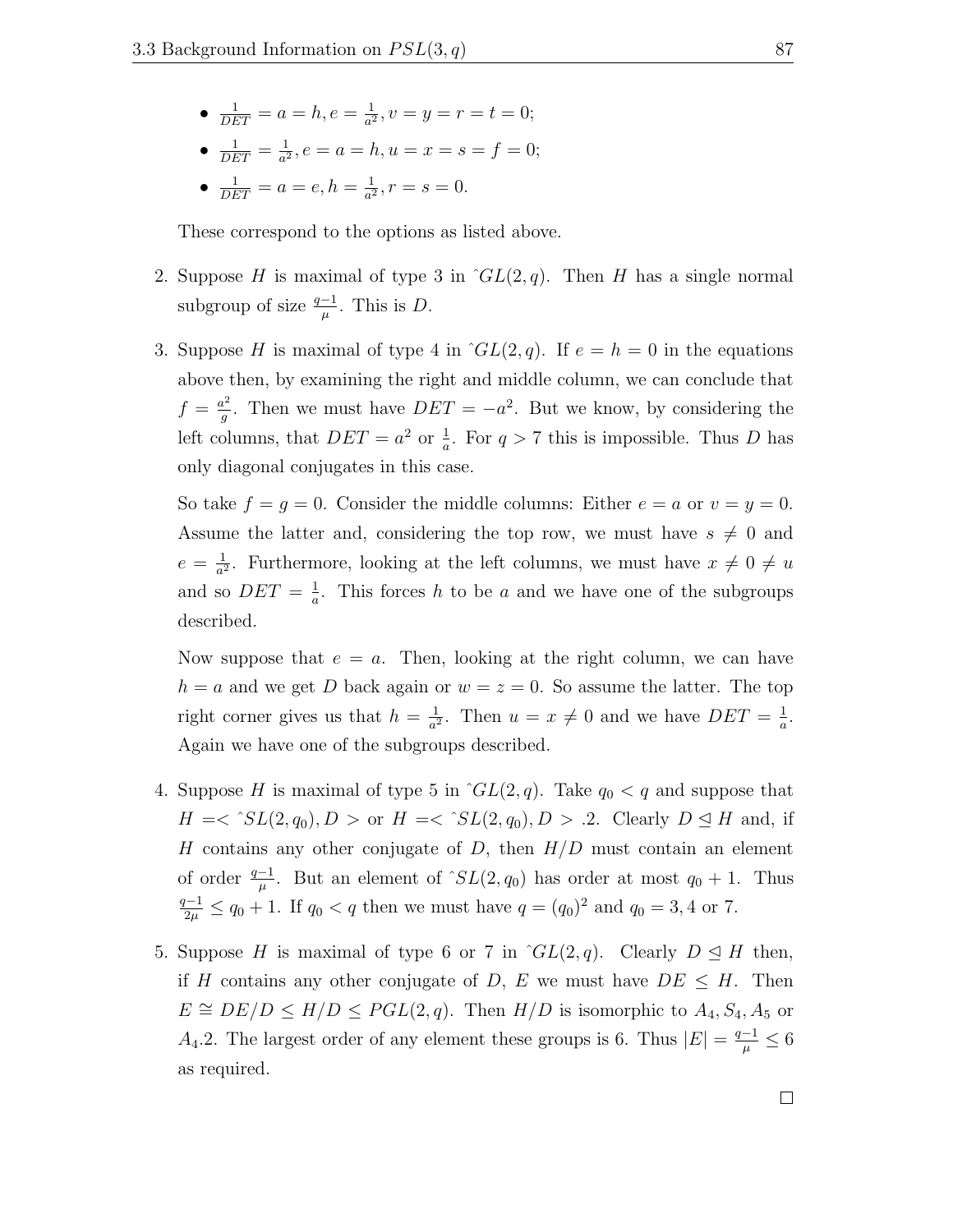**Corollary 3.24.** A subgroup of  $PSL(3, q)$  of type 3 contains only the 3 diagonal conjugates of D as listed above for H of type  $\frac{1}{4}$  in  $\hat{C}L(2,q)$ .

*Proof.* We know, by the above proof for H of type 4 in  $GL(2, q)$ , that the generator of D is not conjugate to any element  $X.Y$  where X is diagonal, Y an involutory permutation matrix. The only other non-diagonal possibility is if  $Y$  is a permutation matrix of order 3. But then X.Y has order 3 and  $\frac{q-1}{\mu} \neq 3$  for all q.  $\Box$ 

### 3.4 Reducing to the Simple Case

Suppose a group G acts line-transitively on a linear space  $\mathcal{S}$ ; suppose furthermore that  $B$  is a normal subgroup in  $G$  which is not line-transitive on  $\mathcal{S}$ ; finally suppose that  $|G : B| = t$ , a prime. This means that, for a line  $\mathfrak{L}$  of  $\mathfrak{S}, G_{\mathfrak{L}} = B_{\mathfrak{L}}$ . We have two possibilities:

• Suppose that B is point-transitive on S. Then let  $\alpha$  and  $\beta$  be members of  $\Pi$ , the set of points of S. Let  $\mathfrak L$  be the line connecting them. Then, since  $G_{\alpha,\beta} \leq G_{\mathfrak{L}}$  and  $B_{\alpha,\beta} \leq B_{\mathfrak{L}}$ , we know that  $G_{\alpha,\beta} = B_{\alpha,\beta}$ .

We know furthermore that  $|G_{\alpha}:B_{\alpha}|=t$ , hence we may conclude that, for all pairs of points  $\alpha$  and  $\beta$ ,  $|B_{\alpha}:B_{\alpha,\beta}|<|G_{\alpha}:G_{\alpha,\beta}|$ . In other words, considering B and G as permutation groups on  $\Pi$ , the only common orbital of B and G is the diagonal. In this situation we say that the triple  $(G, B, \Pi)$  is exceptional (after [GMS03].)

• Suppose that  $B$  is not point-transitive on S. Then, by the Frattini argument,  $G = N_G(P)B$  for all  $P \in Syl_pB$  where p is any prime dividing into |B|. If  $G_{\alpha} \geq N_G(P)$  then B is point-transitive which is a contradiction. Thus, by Lemma 3.15, if a Sylow  $p$ -subgroup of  $B$  stabilizes a point then it also stabilizes a line.

Now let  $b_B = |B : B_{\mathfrak{L}}|$ ,  $v_B = |B : B_{\alpha}|$ . Then primes dividing into  $b_B$  are a subset of the primes dividing into  $v_B$ . Furthermore  $b = tb_B$  and  $v = tv_B$ . Thus primes dividing into b are a subset of the primes dividing into  $v$ . Thus there are no significant primes and S is a projective plane.

Now suppose that  $PSL(3, q) \trianglelefteq G \leq AutPSL(3, q)$  and G acts line-transitively on a space S which is not a projective plane. Suppose furthermore that  $PSL(3, q)$  is not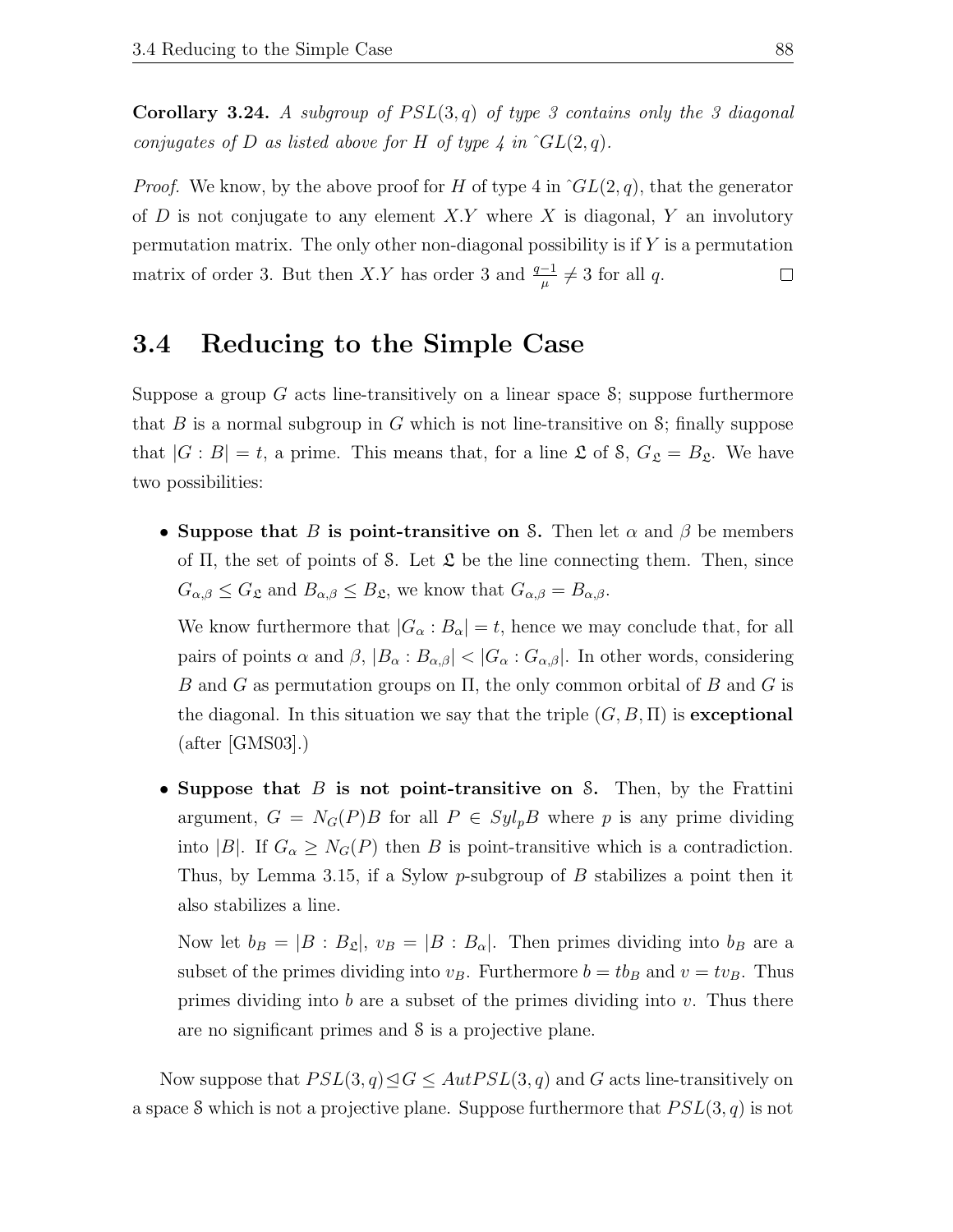line-transitive on S. Then there exist groups  $G_1, G_2$  such that  $PSL(3, q) \trianglelefteq G_1 \trianglelefteq G_2 \leq$  $G \leq AutPSL(3,q)$  where  $|G_2 : G_1|$  is a prime,  $G_1$  is not line-transitive on S while  $G_2$  is. By the above argument,  $(G_2, G_1, \Pi)$  is an exceptional triple and [GMS03, Theorem 1.5] implies that  $G_{\alpha}$  only lies inside maximal subgroups of type  $PSL(3, q_0)$ where  $q = q_0^a, a > 3$ .

Appealing to Lemma 3.20 we have only four possibilities for  $G_{\alpha}$ . The last two on the list lie inside  $PSU(3, q_0)$  with  $q = q_0^2$  and so can be excluded. The first can be excluded similarly. Hence Theorem B holds in this situation for  $q > 2$ .

When  $q = 2$ ,  $PSL(3, 2) \cong PSL(2, 7)$ . Since  $AutPSL(2, 7) = PGL(2, 7)$ , Lemma 3.7 implies, under the given suppositions, that  $PSL(2, 7)$  is line-transitive on S. Then Theorem 3.1 implies that Theorem B holds in this situation.

In order to prove Theorem B it is now sufficient to proceed under the assumptions of the following hypothesis. Our aim is to show that this hypothesis leads to a contradiction. We will need to consider different possibilities for a linear space S having a significant prime dividing  $|PSL(3,q)| = q^3(q-1)^2(q+1)(q^2+q+1)/\mu$ where  $\mu = (q - 1, 3)$ .

**Hypothesis.** Suppose that  $G = PSL(3,q)$  acts line-transitively but does not act flag-transitively on a linear space S which is not a projective plane. Let  $b, v, k, r$  be the parameters of the space. Let D be the subgroup of  $PSL(3,q)$  as defined in the previous section. We suppose, by Lemma 3.5, that every involution of  $PSL(3, q)$ fixes a point. Finally we assume that  $q > 2$ .

### 3.5 Preliminary Cases

# **3.5.1** Significant prime:  $t|q^2 + q + 1, t \neq 3$

Suppose first that some  $t|q^2 + q + 1, t \neq 3$  a significant prime. By Lemma 3.8  $G_{\alpha} \geq \hat{q}^2 + q + 1$ . 3 which is the normalizer of a Sylow *t*-subgroup of  $PSL(3, q)$ . Now  $\hat{q}^2 + q + 1$ . 3 is maximal in  $PSL(3, q)$  for  $q \neq 4$  and so, in this case,  $G_{\alpha} =$  $\hat{q}(q^2+q+1)$ .3 This is a contradiction since then  $G_\alpha$  doesn't contain any involution, contradicting our Hypothesis.

When  $q = 4$  the only other possibility is that  $G_{\alpha} = PSL(2, 7)$  and  $v = 120$ . Then  $17|v-1$  and by Lemma 3.18,  $k \ge 17$  which contradicts Fisher's inequality (Lemma 3.2).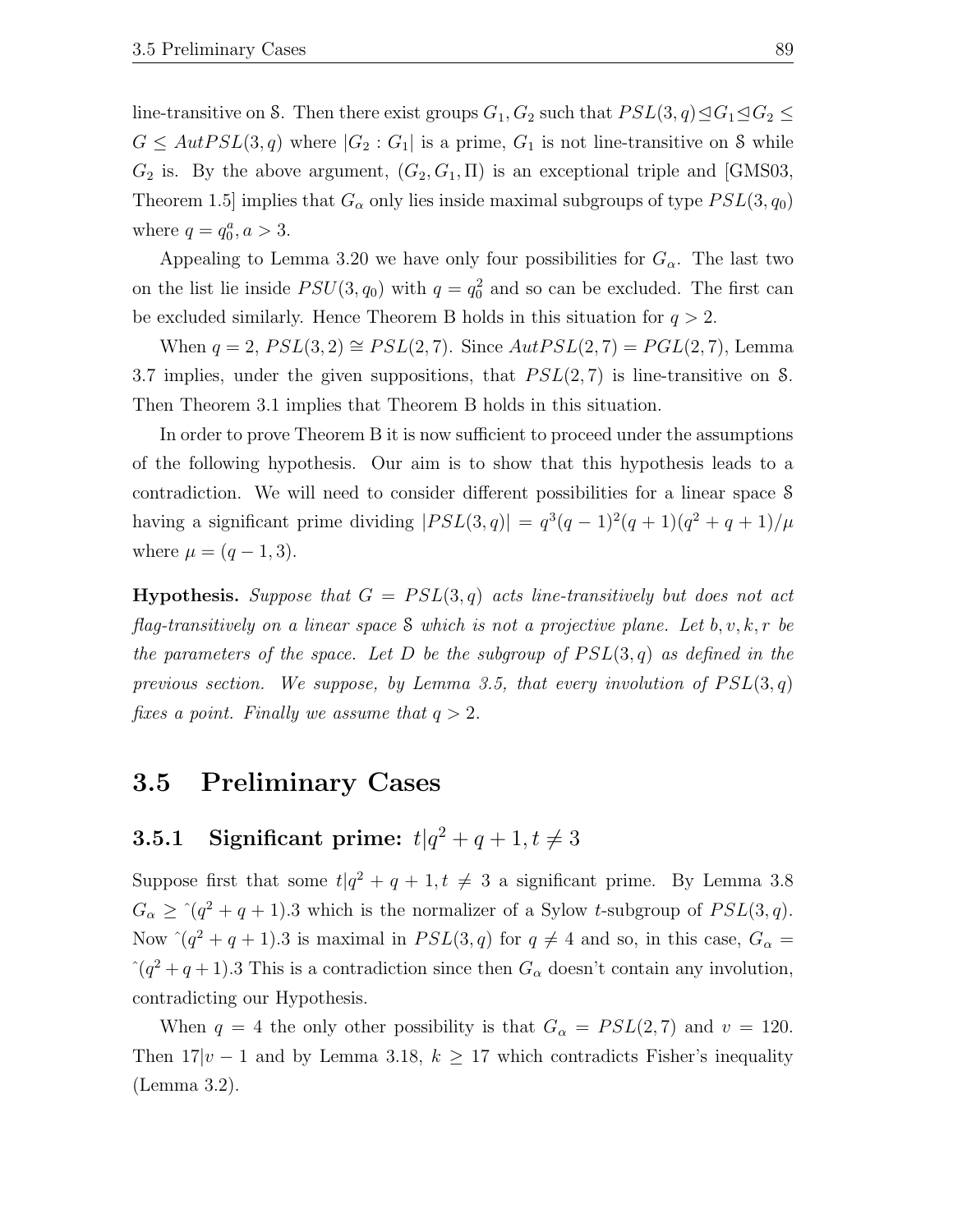#### 3.5.2 Significant prime:  $t = p$

Suppose now that p is significant. By Lemma 3.8  $G_{\alpha} \geq \hat{q}^3$  :  $(q-1)^2$ , a Borel subgroup, which is the normalizer of a Sylow p-subgroup of  $PSL(3, q)$ . Then  $G_{\alpha}$  is either a Borel subgroup or a parabolic subgroup of  $PSL(3, q)$ .

In the latter case the action of  $G$  is 2-transitive on points and hence flagtransitive. Thus this case is already covered.

When  $G_{\alpha}$  is a Borel subgroup  $v = (q^2 + q + 1)(q + 1)$  and, by Corollary 3.10, b divides into  $\frac{1}{2}q(q+1)(q^2+q+1)$ . This implies that  $r > k > q+1$ . Then  $r = \frac{v-1}{k-1} < q^2 + q + 1.$ 

Consider the set of lines through the point  $\alpha$ . These lines contain all points of S and so the points of  $\{\alpha\}$  can be thought of as making up a rectangle with dimensions r by  $k - 1$ . The area of this rectangle (that is, the number of points in the rectangle) is  $v - 1 = r(k - 1) = q^3 + 2q^2 + 2q$ .

Now  $G_{\alpha}$  has six orbits of size  $1, q, q, q^2, q^2$  and  $q^3$ . Each of these orbits forms a rectangle of points in  $\{\alpha\}$ . Thus we have a rectangle of area  $q^3 + 2q^2 + 2q$  made out of rectangles of area  $q, q, q^2, q^2$  and  $q^3$  with integer dimensions. We investigate this situation.

Suppose the rectangle of area q has dimensions  $p^a \times p^b$  where  $p^a \leq \sqrt{q} \leq p^b$ . Then either the width of the large rectangle is  $p<sup>b</sup>$  (which is impossible since the rectangle has dimensions r by  $k-1$  and  $r > k-1 > q$  or there are other rectangles with side length  $p^a$  or, possibly  $2p^a$  which make up the total width. The possibilities are as follows:

| Other rectangles  | Total width                                   |
|-------------------|-----------------------------------------------|
| q                 | $2p^b$                                        |
| $q^2$             | $\frac{q^2}{p^a} + p^b = (q+1)p^b$            |
| $q^2, p = 2$      | $\frac{q^2}{2p^a} + p^b = (q+2)\frac{p^b}{2}$ |
| $q^2, q$          | $rac{q^2}{r^a} + 2p^b = (q+2)p^b$             |
| $q^2, q^2$        | $2\frac{q^2}{n^a}+p^b=(2q+1)p^b$              |
| $q^2, q^2, p = 2$ | $\frac{2q^2}{2n^a} + p^b = (q+1)p^b$          |
| $q^2, q^2, q$     | $2\frac{q^2}{n^a}+2p^b=(2q+2)p^b$             |
| $q^3$             | $\frac{q^3}{p^a} + p^b = (q^2 + 1)p^b$        |
| $q^3, p = 2$      | $\frac{q^3}{2n^a}+p^b=(q^2+2)\frac{p^b}{2}$   |

All possibilities involving another rectangle of area  $q<sup>3</sup>$  result in a dimension at least as big as  $(q^2+2)\frac{p^b}{2}$  $\frac{q^2}{2}$ . This must be less than  $q^2 + q + 1$  and so  $q \leq 4$ . These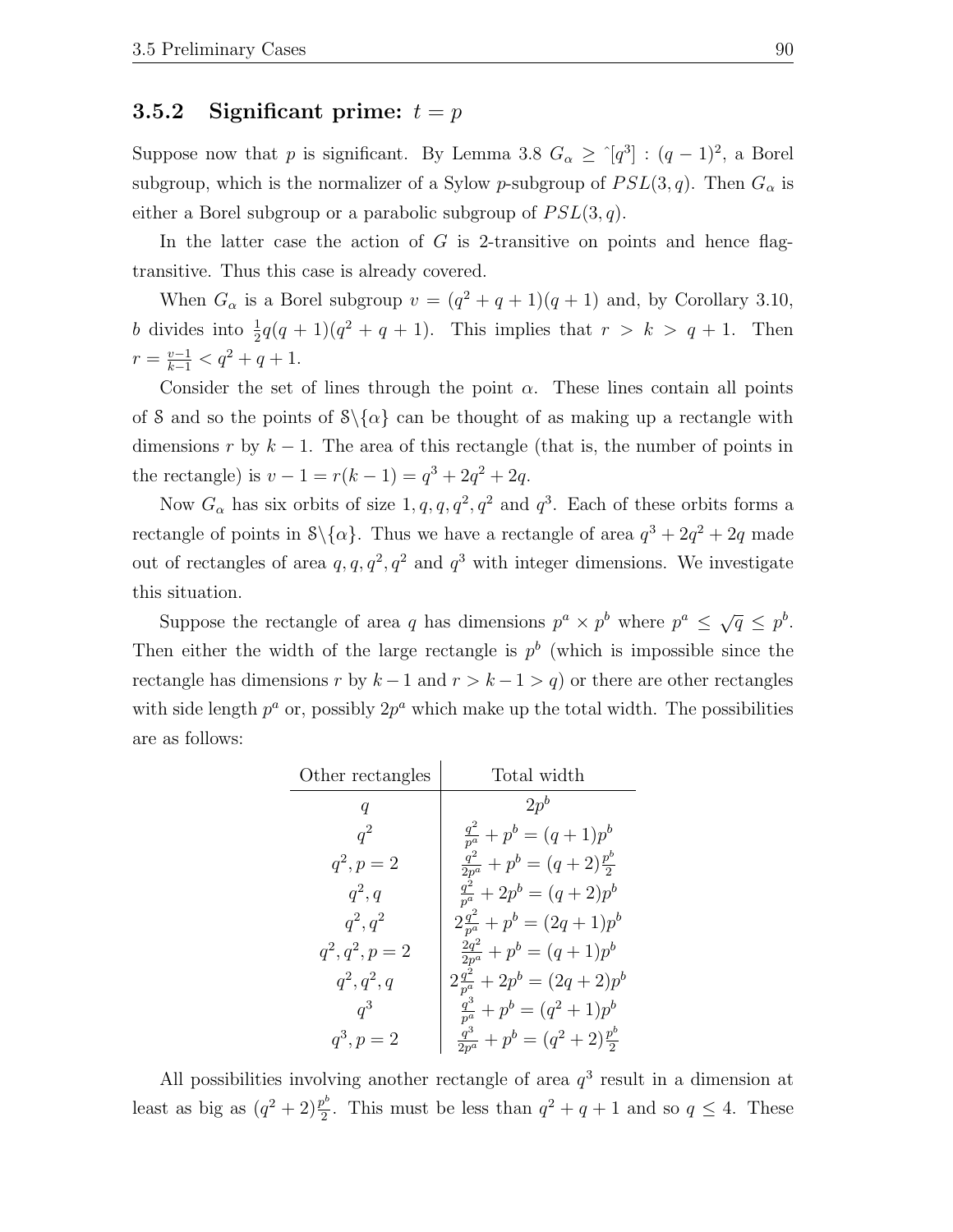possibilities can be ruled out using Lemma 3.18.

Now the dimensions of the rectangles both divide into  $v - 1 = q(q^2 + 2q + 2)$ . The only possibility is that the width is  $2p^b$ . In fact the width is at least  $q+1$  and so equals 2q and p = 2. If  $k - 1 = 2q$  then  $k = 2q + 1$  divides into  $v(v - 1)$  and so divides into  $(q^2 + q + 1)(q^2 + 2q + 2)$ . This is impossible. If  $r = 2q$  then, in order for our action to be intransitive on flags we must have the rectangle of area  $q^3$  having width at most q. Then  $k - 1 \ge q^2 + 1$ . But  $k = \frac{1}{2}$  $\frac{1}{2}(q^2 + 2q + 4)$  which is a contradiction. Thus this possibility is excluded.

**Remark.** Note that we have excluded the possibility that  $G_{\alpha}$  is a parabolic or a Borel subgroup, no matter what prime is significant.

#### 3.5.3 Small Cases

We seek to rule out the cases where  $q < 8$ , thus  $q = 3, 4, 5, 7$ .

Suppose first that  $q = 3$  and  $G = PSL(3,3)$  acts on a linear space S. Now  $|PSL(3,3)| = 3<sup>3</sup> \cdot 2<sup>4</sup> \cdot 13$ . We need only consider the possibility that 2 is uniquely significant.

Since  $G_{\alpha}$  contains a Sylow 2-subgroup of  $PSL(3,3)$ ,  $G_{\alpha}$  lies in a parabolic subgroup.  $G_{\alpha}$  must be a proper subgroup of the parabolic subgroup and so  $v = 13.3^{\circ}$ where  $a = 1, 2, 3$ . If  $a = 3$  then 25 divides into  $v - 1$ , if  $a = 2$  then 29 divides into  $v-1$ , if  $a=1$  then 19 divides into  $v-1$ . Appealing to Lemma 3.18 we have lower bounds for  $k - 1$  of, in each case, 25, 29 and 19. But then  $k(k - 1) > v$  which contradicts Fisher's inequality (Lemma 3.2).

Thus we can conclude that any line-transitive action of  $PSL(3,3)$  on a linear space is flag-transitive as required.

Now consider the case where  $q = 4$ . Then  $PSL(3, 4)$  has order  $2^6 \cdot 3^2 \cdot 5 \cdot 7$  and there are several cases to consider:

- 1. If 5 is significant then  $G_{\alpha}$  contains the normalizer of a Sylow 5-subgroup, which is a maximal subgroup of  $\hat{C}GL(2,q)$  of order  $\frac{2(q^2-1)}{3}$ . Then the possible candidates for  $G_{\alpha}$  containing this subgroup are:
	- maximal subgroup, H, of  $\hat{C}GL(2,q)$  of order  $\frac{2(q^2-1)}{3}$ . Then  $v=2016$  and  $v-1$  is divisible by 13 and 31 which must divide into  $k(k-1)$ . By Lemma 3.18, we must have  $k \ge 156$  which is a contradiction.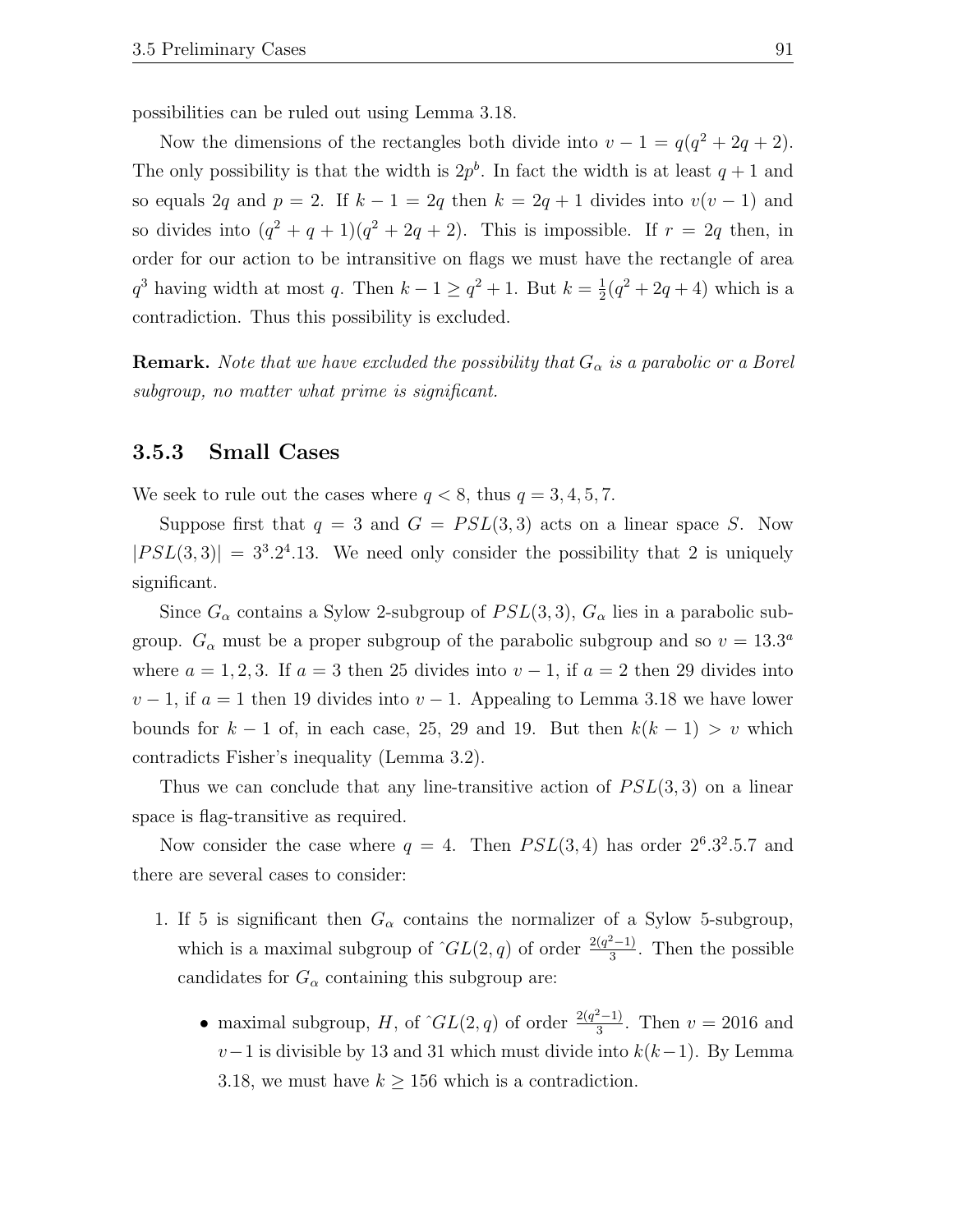- $\hat{G}L(2,q)$ . Then  $v = 336$ . Then  $v 1$  is divisible by 67 hence  $k \geq 67$ which is a contradiction.
- *A.H* where *A* is elementary abelian of order  $q^2$ . Then  $v = 126$ . Now  $k-1$  must divide into  $v-1$ , hence  $k-1=1, 5, 25$  or 125. The only valid possibility is that  $k - 1 = 5$ . But then  $k|v$  and hence any line-transitive action is flag-transitive which is a contradiction.
- 2. Suppose that 3 is uniquely significant. Then  $G_{\alpha}$  is divisible by 18. This implies that  $G_{\alpha}$  lies in a subgroup of  $PSL(3, 4)$  of type 2,5 or 6. Thus  $G_{\alpha}$ must have order divisible by 18 and dividing into 72. So  $G_{\alpha} = 18,36$  or 72. Then  $v = 1120,560$  or 280. All of these cases can be excluded by examining primes dividing  $v - 1$  and appealing to Lemma 3.18.

Now suppose that  $q = 5$ . Then  $|PSL(3,5)| = 5^3 \cdot 2^5 \cdot 3 \cdot 31$  and there are several cases to consider:

- 1. Suppose that 2 is significant. Then 32 divides  $|G_{\alpha}|$ . If we go through the possibilities for  $v > 31$  we find that, in all cases, there exists a prime p dividing  $v-1$  and not  $|PSL(3, 5)|$  which is such that if  $k \geq p$  then  $k(k-1) > v$  which is a contradiction of Fisher's inequality. For  $v \leq 31$  the only possible stabilizers are parabolic subgroups which are already excluded.
- 2. Thus suppose that 3 is uniquely significant. Then  $b = 3v$  or  $b = \frac{3}{2}$  $\frac{3}{2}v$ . Now  $3|(q+1)$  implies that  $H.2 \leq G_{\alpha} < q^2$ :  $GL(2,q)$ , where H is cyclic of order  $q^2 - 1 = 24$ . Going through these seven possibilities  $(31|v|7750, v > 31)$  we find that, in all cases but one, a large prime dividing  $v - 1$  exists which rules out any valid action. The remaining case is  $|G_{\alpha}| = 48$ . In this case  $v = 7750$ and our two possible values for b are 23250 and 11625. In both cases, no integer k exists for which  $b = \frac{v(v-1)}{k(k-1)}$ .

Thus we can conclude that any line-transitive action of  $PSL(3, 5)$  on a linear space is flag-transitive as required. Now suppose that  $q = 7$  and  $G = PSL(3, 7)$ acts on a linear space S.Then  $|PSL(3, 7)| = 2^5 \cdot 3^2 \cdot 7^3 \cdot 19$  and there are several cases to consider:

1. Suppose that 2 is significant. Then 32 divides  $|G_{\alpha}|$  and hence  $G_{\alpha}$  lies in a parabolic subgroup. Once again, we conclude that  $57|v|57.3.7^3, v > 57$ . Going through these seven possibilities we find that, in all cases, there are large primes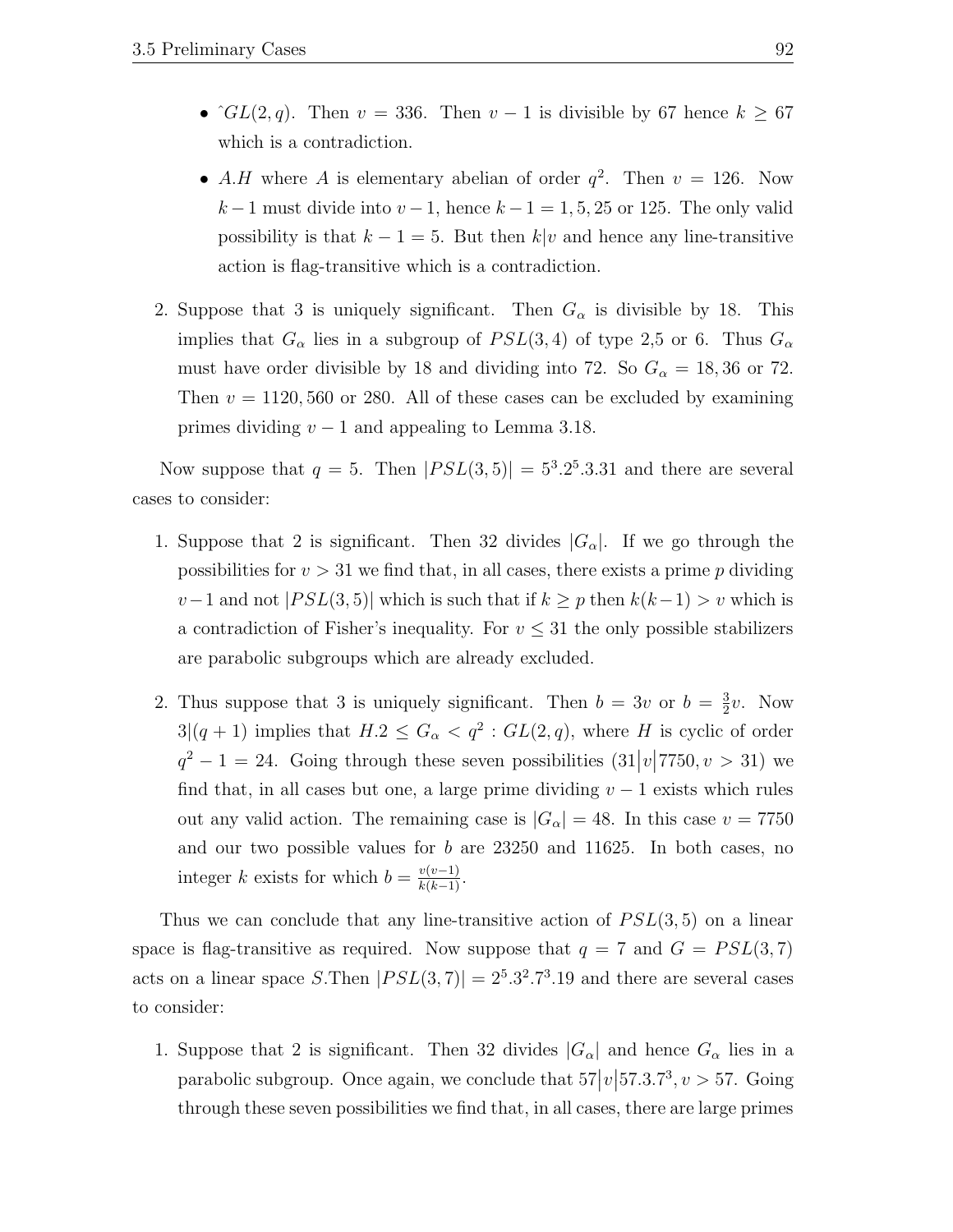dividing  $v - 1$  and not dividing |G|. We can use Lemma 3.18 to exclude all cases.

2. Suppose that 3 is significant. Then the Sylow 3-subgroup is of order 9 and hence is normal in  $PSU(3, q) = 3^2 : Q_8$ . Since H is not strictly contained in any other group,  $G_{\alpha} = H$  and  $v = 26068$ . But then the prime 8689 divides  $v - 1$  and  $k \ge 8689$  which contradicts Fishers' inequality.

Thus we can conclude that any line-transitive action of  $PSL(3, 7)$  on a linear space is flag-transitive as required.

#### 3.5.4 Remaining Cases

We wish to enumerate the remaining cases that we need to examine. One case in particular is worth mentioning now: When q is odd and when both 2 and  $3|(q-1)$ are significant primes.

The only maximal subgroups which have index not divisible by 2 and 3 in this case are those of type 2 and 4. Suppose that  $G_{\alpha}$  lies in a subgroup M of type 2, Without loss of generality the diagonal subgroup normalized by the group of permutation matrices isomorphic to  $S_3$ . Now D normalizes a Sylow 2-subgroup of M. In addition  $Q \in Syl_3G$  is conjugate to  $H : C_3$  where H is a diagonal subgroup,  $C_3$  a group of permutation matrices. Q does not normalize D hence  $G_\alpha$  contains at least two conjugates of  $D$ . Since these intersect trivially, by Lemma 3.22, these generate a subgroup of index dividing  $\mu$  in the diagonal subgroup. Our group  $G_{\alpha}$ must therefore be the full subgroup of type 2.

If  $G_{\alpha}$  is contained in a subgroup, M, of type 4 then in order to contain an element of order  $\frac{q-1}{\mu}$ ,  $M = PSL(3, q_0)$ ,  $q = (q_0)^2$ . But then the index of M in G is even which is a contradiction.

Thus the cases which we need to examine are: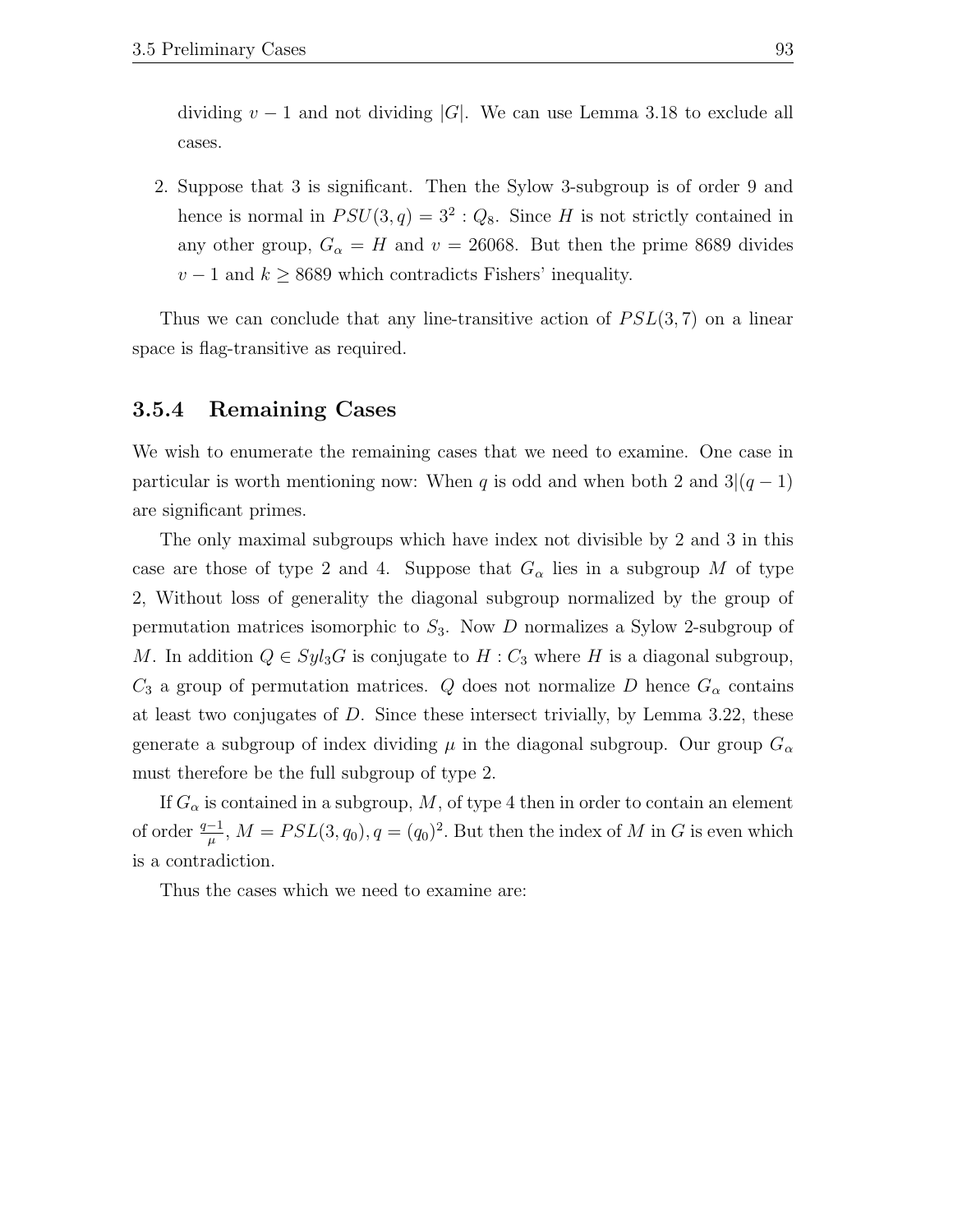|    | Significant primes $t$                       | Possible stabilizers                                         |
|----|----------------------------------------------|--------------------------------------------------------------|
|    | $\exists t   (q+1), t \neq 2$                | $\hat{q}^2 - 1$ .2 $\leq G_{\alpha} < q^2$ : $\hat{G}L(2,q)$ |
| П  | $\exists t   (q-1), t \neq 2, 3 \text{ OR }$ | $G_{\alpha} = \hat{g}(q-1)^2 : S_3$                          |
|    | $2,3 (q-1)$ both significant                 |                                                              |
| Ш  | $3 (q-1)$ is uniquely                        | $G_{\alpha}$ is a subgroup of a                              |
|    | significant                                  | maximal subgroup of type $2, 4, 5$ or $8$                    |
| IV | $2 (q-1)$ is uniquely                        | $G_{\alpha}$ is a subgroup of a                              |
|    | significant                                  | maximal subgroup of types $1, 2$ or $4$                      |

### 3.6 Case I:  $\exists t | (q+1), t \neq 2$  significant

In this case  $G_{\alpha}$  contains a subgroup H of order  $2(q^2-1)/\mu$  which itself has a cyclic subgroup of size  $(q^2 - 1)/\mu$  and  $G_{\alpha}$  lies inside a parabolic subgroup of G.

Now observe that H lies inside a copy of  $\hat{G}L(2,q)$  and that  $\hat{G}L(2,q)$  normalizes an elementary abelian subgroup, U, of  $PSL(3, q)$ , of order  $q^2$ . In its conjugation action on the non-identity elements of U,  $\hat{L}(Z, q)$  has stabilizers of order  $q(q-1)$ . Thus our group H must, if it normalizes any subgroup of  $U$ , normalize a subgroup of order  $1+x(q+1)$  for some integer x. Now for such a value to divide  $q^2$ , as required, x must be 0 or  $q-1$ .

Thus  $G_{\alpha} = \hat{A} \cdot B$  where A is trivial or of size  $q^2$  and  $H \leq B \leq GL(2, q)$ . Now, in the characteristic 2 case,  $GL(2,q) = PSL(2,q) \times (q-1)$  and  $H = D_{2(q+1)} \times (q-1)$ . Since  $D_{2(q+1)}$  is maximal in  $PSL(2,q)$  for all even  $q \geq 8$ , we know that  $B = H$  or  $B =$  $GL(2,q)$ . In the odd characteristic case,  $GL(2,q) = \langle -I \rangle$ .  $(PSL(2,q) \times \left(\frac{q-1}{2}\right)).2$ and  $H = \langle -I \rangle$  ( $H \times (\frac{q-1}{2})$ ).2. Now, for all odd  $q > 9$ ,  $D_{2(q+1)}$  is maximal in  $GL(2, q)$  and, once again we conclude that  $B = H$  or  $B = GL(2, q)$ .

We need to consider the case where  $q = 9$  and  $H < B < GL(2, q)$ . In fact this case cannot occur since the only proper subgroup of  $PSL(2, 9)$  containing  $D_{10}$ is  $A_5$ , but  $\langle -I \rangle$ .  $(A_5 \times (\frac{q-1}{2}))$  is not normalized by any element of  $GL(2, q)$  of non-square determinant.

Thus we can summarize the cases that we need to examine:

- 1.  $G_{\alpha} = U \cdot (q^2 1) \cdot 2$  where  $U = [q^2];$
- 2.  $G_{\alpha} = \hat{C}L(2,q);$
- 3.  $G_{\alpha} = \hat{ }((q^2 1).2).$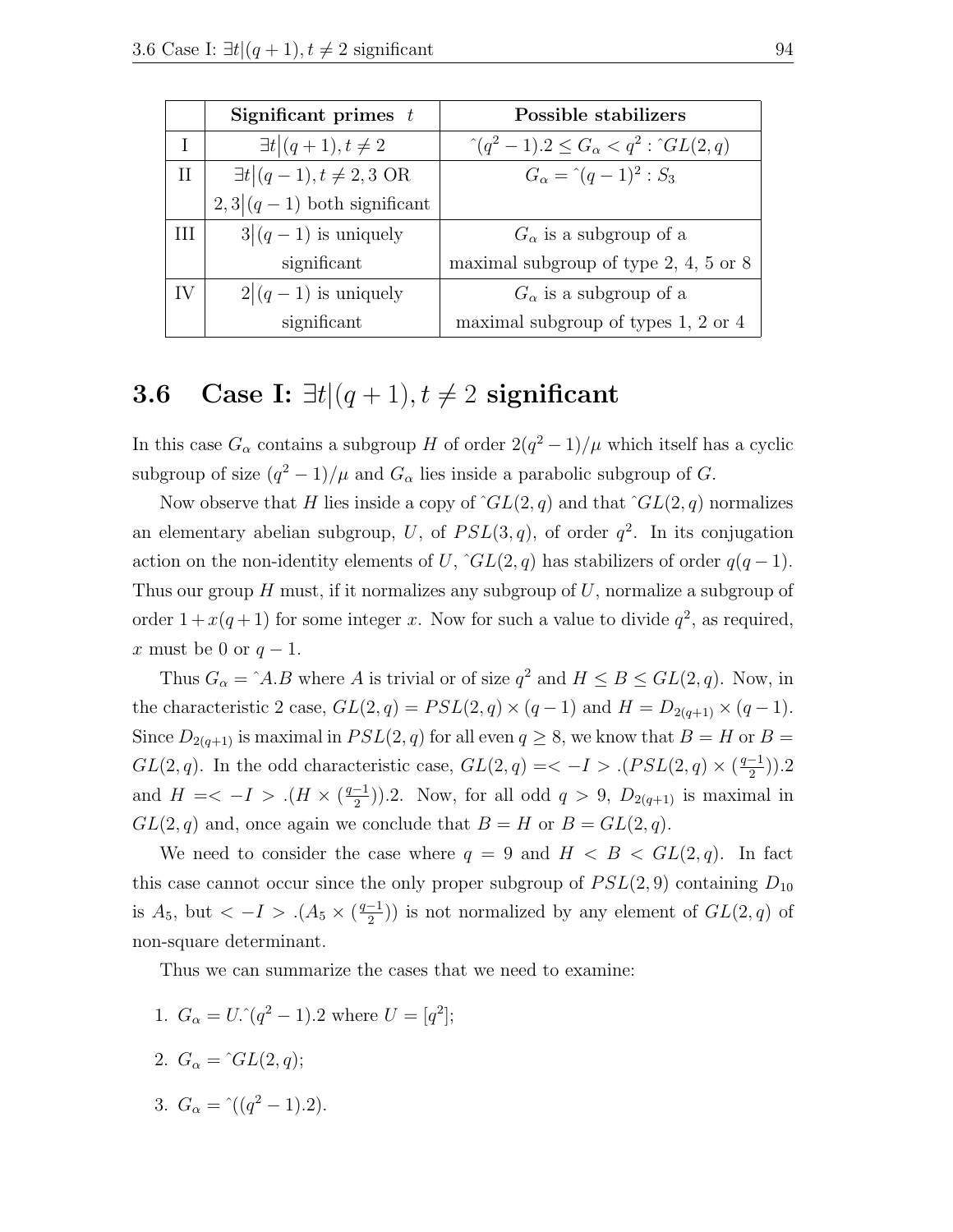Note that we exclude the case where  $G_{\alpha} = \gamma U : GL(2, q)$ , as then  $G_{\alpha}$  is maximal parabolic and this case is already excluded. We will consider the remaining cases in turn.

**Remark.** These cases also arise when  $2|(q + 1)$  is the only significant prime (see Section 3.9). The arguments given below are general and apply in that situation as well.

# **3.6.1** Case 1:  $G_{\alpha} = U.(\hat{C}(q^2-1).2)$ .

Now we know that  $v=\frac{1}{2}$  $\frac{1}{2}(q^2+q+1)q(q-1)$  and, since  $G_\alpha$  lies inside a parabolic subgroup, we can appeal to Corollary 3.10 to observe that

$$
b\left|\frac{1}{8}(q^2+q+1)q(q-1)(q+1)(q-2)\right|
$$
 and  $b\left|\frac{1}{4}(q^2+q+1)q(q-1)(q+1)q\right|$ .

Thus  $b\left| \frac{1}{4(2,q-1)}(q^2+q+1)q(q-1)(q+1) \right|$  and so  $4(2,q-1)q^2(q-1)/\mu$  divides  $|G_{\mathcal{L}}|$ . For  $q > 7$  this means that  $G_{\mathfrak{L}}$  lies in a parabolic subgroup. Observe that we can presume that  $U : D$  lies in  $G_{\mathfrak{L}}$  for some  $\mathfrak{L}$  since  $U : D$  lies in  $G_{\alpha}$  and is normalized by the full parabolic subgroup (Lemma 3.15).

Suppose that U is non-normal in  $G_{\mathfrak{L}} = \hat{A} \cdot B$  where A is an elementary abelian p-group and  $B \le GL(2,q)$ . Then  $G_{\mathcal{L}}$  must lie in a parabolic subgroup which is not conjugate to  $N_G(U)$  and  $|U \cap A| = q$ . If  $A \setminus U$  is non-empty then U acts by conjugation on these elements with an orbit,  $\Omega$ , of size q. Then  $U \cap A$  and  $\Omega$  lie inside A and generate  $q^2$  elements. Hence we must have A of size q or  $q^2$ . The latter would make  $|G_{\mathcal{L}}| \geq 4q^3(q-1)/\mu$  which is larger than  $|G_{\alpha}|$  which is a contradiction. Hence we conclude that  $|A| = q$ .

Since A is normal in  $G_{\mathfrak{L}}$  we must have  $G_{\mathfrak{L}}$  a subgroup of a Borel subgroup. However in this case U is normal in  $G_{\mathfrak{L}}$ . This is a contradiction.

Hence we have U normal in  $G_{\mathfrak{L}}$ . Furthermore there are no other G-conjugates of U in  $G_{\mathfrak{L}}$ , since  $U \cap U^g$  is trivial for all g in  $G \backslash N_G(U)$ . Hence we may appeal to Lemma 3.6. Then either  $U : \hat{G}L(2,q)$  acts line-transitively on the fixed set of U, which is itself a linear space, or this fixed set lies completely in one line. In the first case, such an action of  $U : GL(2,q)$  has a kernel  $U : \hat{D}$  and corresponds to a line-transitive action of  $PGL(2,q)$  with stabilizer a dihedral group  $D_{2(q+1)}$ .

Examining the results of line-transitive and 2-transitive actions of  $PGL(2, q)$  we find that there is one such action to consider. We have q even and  $PGL(2, q)$  acts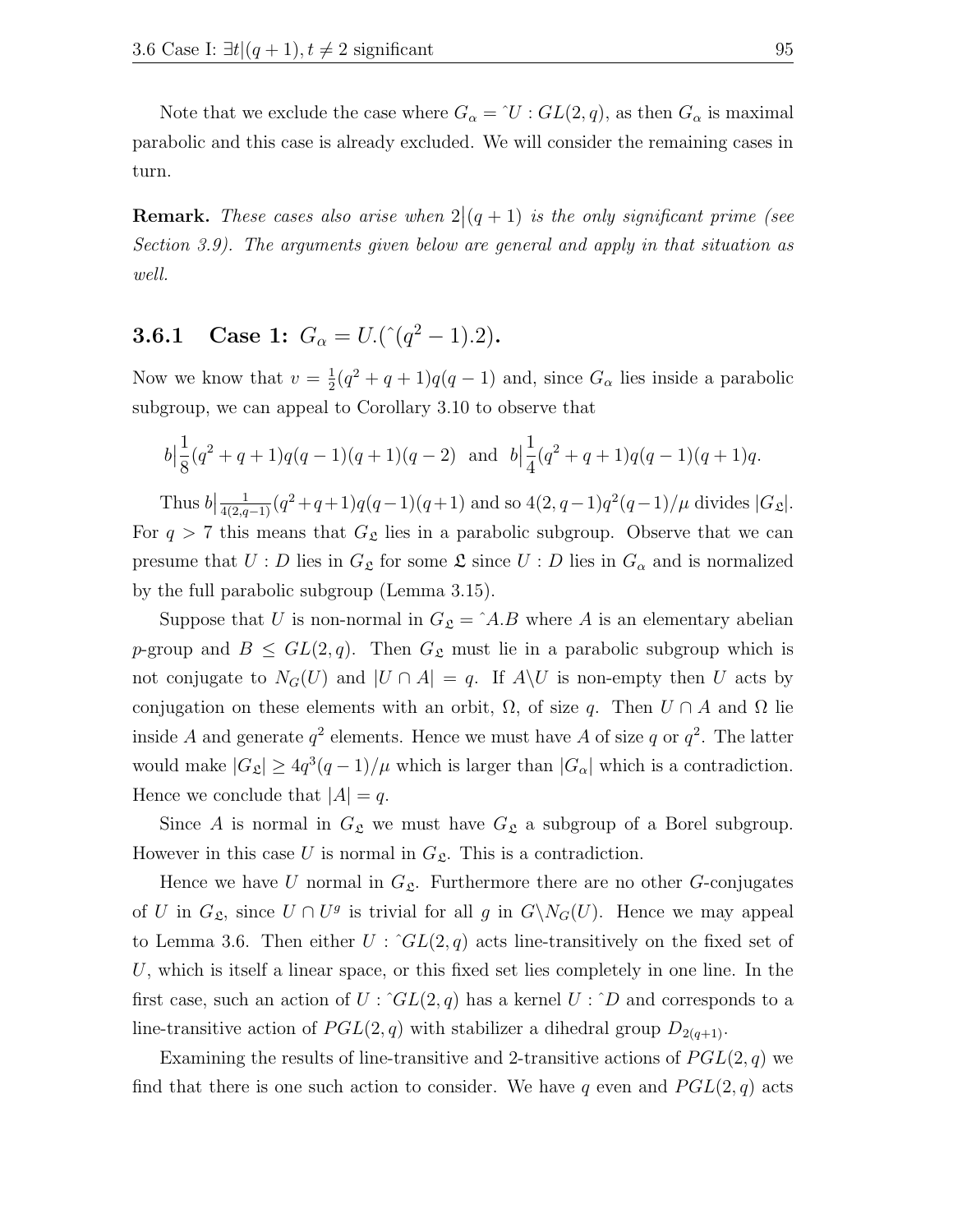line-transitively upon a Witt-Bose-Shrikhande space with line-stabilizer an elementary abelian group of order q. In  $PSL(3, q)$  this corresponds to  $G_{\mathfrak{L}}$  having order  $q^3(q-1)$  and  $b = (q-1)(q+1)(q^2+q+1)$ . Then we must have,

$$
k(k-1) = \frac{v(v-1)}{b} = \frac{1}{4}q(q^3 - q^2 + q - 2)
$$
  

$$
\implies 2k(2k-2) = q^4 - q^3 + q^2 - 2q.
$$

Now observe that,

$$
(q^2-\frac{1}{2}q+1)(q^2-\frac{1}{2}q-1) < q^4-q^3+q^2-2q < (q^2-\frac{1}{2}q+2)(q^2-\frac{1}{2}q).
$$

Thus this case is excluded.

We can assume therefore that the set of fixed points of  $U$  lies completely in one line. This fixed set has size  $\frac{1}{2}q(q-1)$  and thus k is at least this large. Now the subgroups conjugate to U intersect trivially. Thus U lying in  $G_{\mathfrak{L}}$  has orbits on the points of  $\mathfrak L$  of size  $1\left(\frac{1}{2}\right)$  $\frac{1}{2}q(q-1)$  such) or  $q^2$  (for q odd) or  $\frac{q^2}{2}$  $\frac{q^2}{2}$  (for q even.)

If  $k \geq q^2 + \frac{1}{2}$  $\frac{1}{2}q(q-1)$  then  $k(k-1) > v$  which is a contradiction. If  $k = \frac{1}{2}$  $rac{1}{2}q(q-1)$ then  $k-1=\frac{1}{2}$  $\frac{1}{2}(q+1)(q-2)$  divides into  $v-1=\frac{1}{2}$  $\frac{1}{2}(q+1)(q^3-q^2+q-2)$ . This is possible only for  $q \leq 4$  which is a contradiction. Thus we are left with the possibility that q is even and  $k=\frac{1}{2}$  $\frac{1}{2}q(q-2)$ . Once again  $k-1$  dividing into  $v-1$  implies that  $q \leq 4$ .

### **3.6.2** Case 2:  $G_{\alpha} = \hat{G}L(2,q)$

Since  $v = q^2(q^2 + q + 1)$  and  $G_\alpha$  lies inside a parabolic subgroup, we can appeal to Corollary 3.10 to observe that

$$
b\left|\frac{1}{2}q^2(q^2+q+1)(q-1)(q+1)\right|
$$
 and  $b\left|\frac{1}{2}q^2(q^2+q+1)(q+1)q\right|$ .

Thus  $b\left|\frac{1}{2}\right|$  $\frac{1}{2}q^2(q^2+q+1)(q+1)$  and so  $2q(q-1)^2/\mu$  divides  $|G_{\mathcal{L}}|$ .

This implies that, for  $q > 7$ ,  $G_{\mathfrak{L}}$  lies in a parabolic subgroup or  $q = 16$ . When  $q = 16$  we find that the prime 4111 divides into v-1=69888 which, using Lemma 3.18, contradicts Lemma 3.2.

Thus  $G_{\mathfrak{L}}$  lies in a parabolic subgroup and we write  $G_{\mathfrak{L}} = \hat{A} \cdot B$  as usual. If  $A = \{1\}$  then we must have  $G_{\mathfrak{L}} = {}^{\hat{c}}B \le {}^{\hat{c}}GL(2,q)$ . Examining the subgroups of  $GL(2,q)$  given in Theorem 2.25 we find that  $|G_{\mathcal{L}}|$  is divisible by  $\frac{|GL(2,q)|}{2\mu}$ . Now if  $\mu = 3$  and 3 is significant then  $G_{\alpha}$  does not lie in a parabolic subgroup. Hence we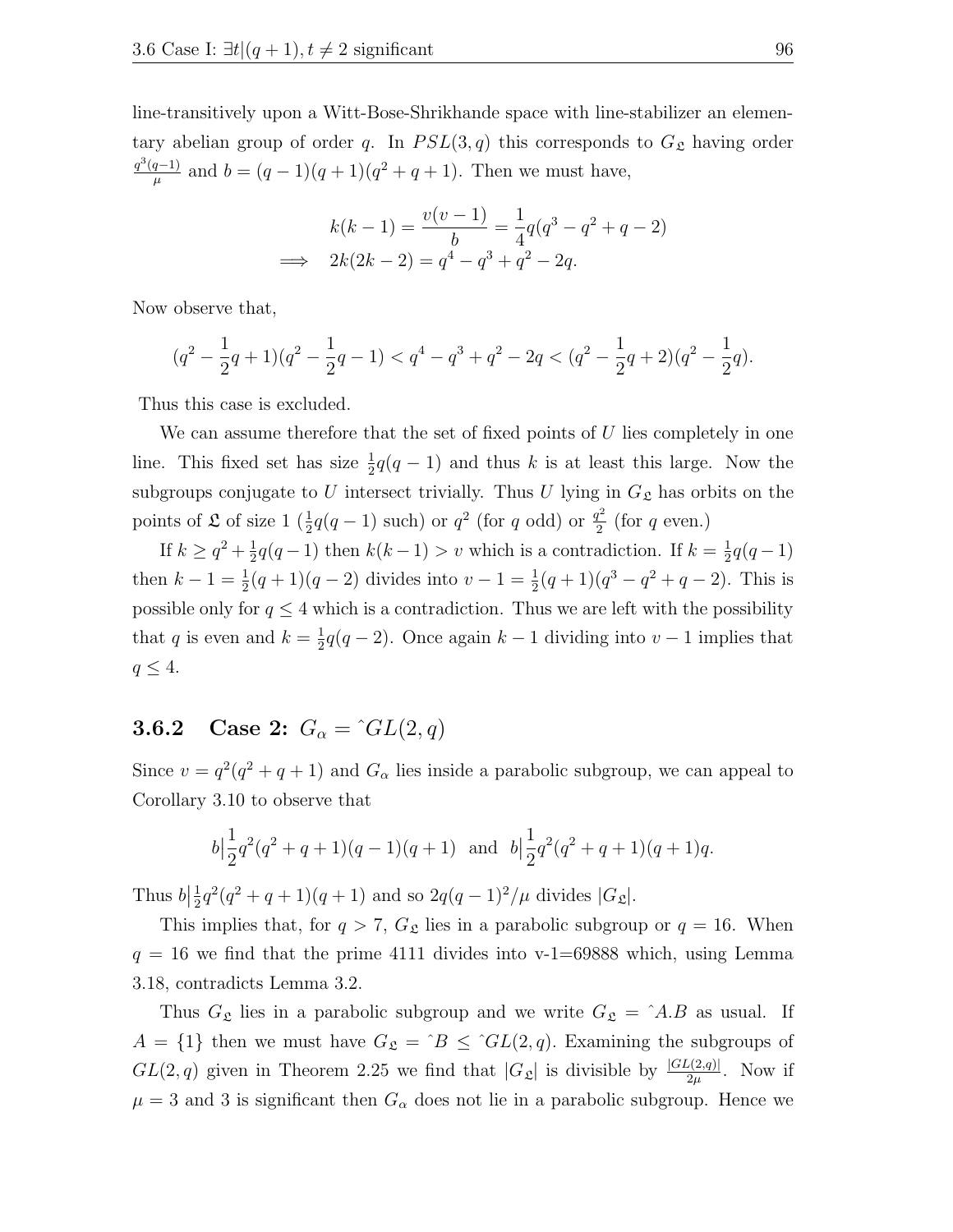must have  $|G_{\mathfrak{L}}| = \frac{1}{2}$  $\frac{1}{2}|G_{\alpha}|$  with 2 uniquely significant. But then Lemma 3.3 implies that any prime dividing into v must be equivalent to  $1(4)$ . Now in our current situation any significant prime divides into  $\frac{q+1}{2}$  thus 2 is not a significant prime; this is a contradiction.

Now if  $1 \neq g \in A$  then  $|C_{PSL(3,q)}(g)| = q^3(q-1)/\mu$ . Thus B must act on the non-trivial elements of A with orbits of size divisible by  $q-1$ . Thus  $|A|=q$  or  $q^2$ .

If  $|A| = q^2$  then  $|G_{\mathfrak{L}}| \geq 2q^2(q-1)^2/\mu > |G_{\alpha}|$  which cannot happen. If  $|A| = q$ then  $p = 2$  (since, if p is odd, B must act on the non-trivial elements of A with orbits of size divisible by  $2(q-1)$ .) For  $q > 4$  we must have B either maximal in  $GL(2,q)$  of type 4 or a subgroup of the Borel subgroup of  $GL(2,q)$ . In the first case  $\hat{B}$  has orbits of size at least  $2(q-1)$  on the non-identity elements of A, thus this case can be excluded.

If B lies inside a Borel subgroup of  $GL(2, q)$  then  $B = B_1.B_2$  where  $2 < B_1$  and  $B_2 = (q-1)^2$ . In fact we must have  $|B| = \frac{q(q-1)^2}{\mu}$  since  $B_2$  acts by conjugation on the non-identity elements of  $B_1$  with orbits of size  $q-1$ . Hence  $|G_{\mathfrak{L}}| = \frac{q^2(q-1)^2}{\mu}$  and  $b = q(q+1)(q^2+q+1)$ . Hence we must have

$$
k(k-1) = q^4 + q^2 - q.
$$

Now observe that,

$$
q^2(q^2 - 1) < q^4 + q^2 - q < (q^2 + 1)q^2.
$$

Thus this case is excluded.

# **3.6.3** Case 3:  $G_{\alpha} = \hat{ } (q^2 - 1) . 2$

Since  $v=\frac{1}{2}$  $\frac{1}{2}q^3(q^2+q+1)(q-1)$  and  $G_\alpha$  lies inside a parabolic subgroup, we can appeal to Corollary 3.10 to observe that b divides into both

$$
\frac{1}{4}q^3(q^2+q+1)(q-1)(q+1)q \text{ and } \frac{1}{8}q^3(q^2+q+1)(q-1)(q+1)(q^3-2q^2+2q-2).
$$

Thus  $b\left(\frac{1}{4(2,q-1)}q^3(q^2+q+1)(q-1)(q+1)\right)$  and so  $4(2,q-1)(q-1)/\mu$  divides  $|G_{\mathcal{L}}|$ .

To begin with note that all cases where  $11 < q \le 16$  and  $q = 9, 19, 25, 31, 37, 64$ can be ruled out using Lemma 3.18. When  $q = 11$ , Lemma 3.18 leaves one possibility, namely that  $k = 444$ . But then b is not an integer and so this situation can be excluded. When  $q = 8$ , Lemma 3.18 leaves one possibility, namely that  $k = 171$ . But then  $k-1$  does not divide into  $v-1$  and so this situation too can be excluded.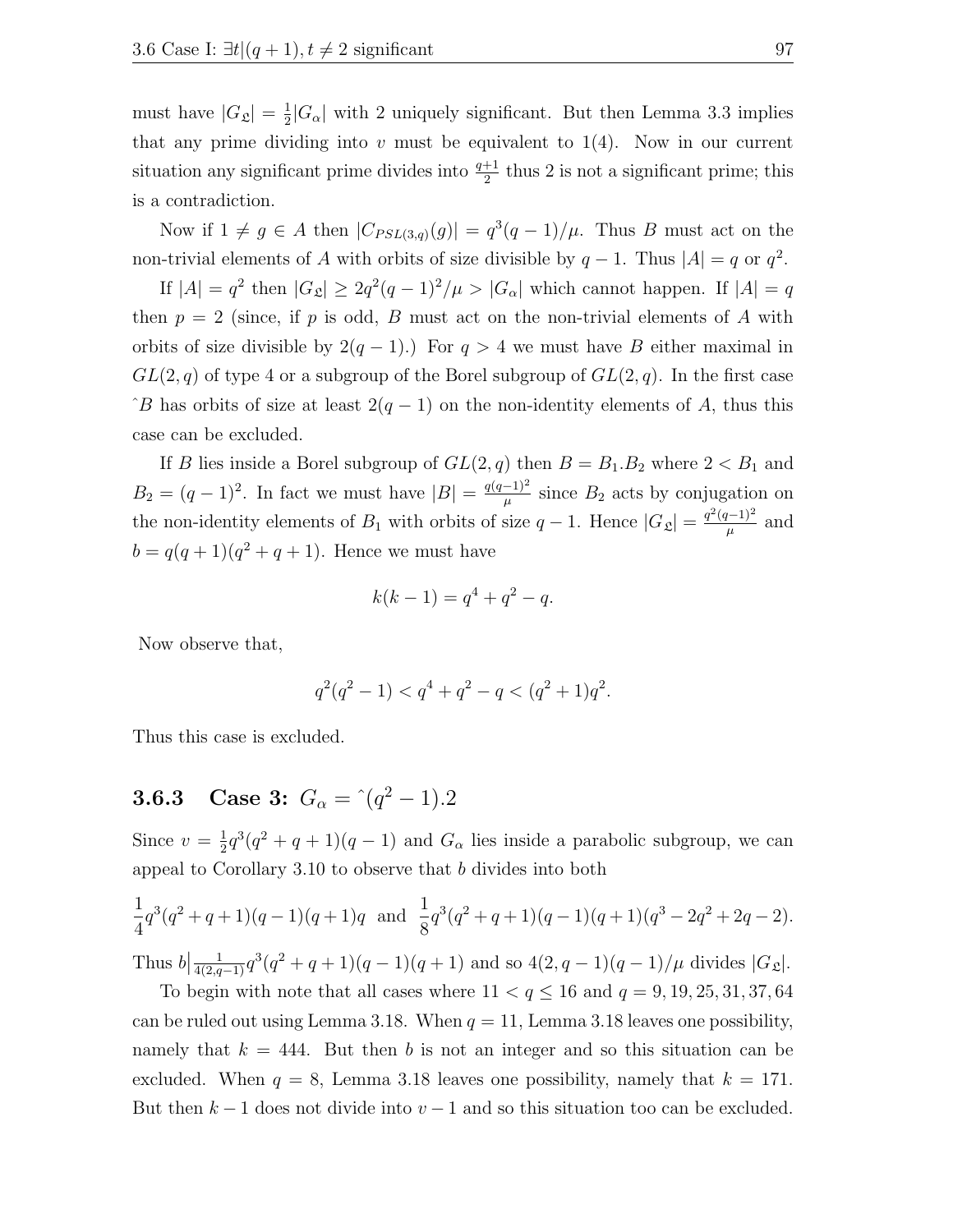Using these facts, and recalling that  $4(2, q - 1)(q - 1)/\mu$  divides  $|G_{\mathfrak{L}}| < |G_{\alpha}|$ , we can exclude the possibility that  $G_{\mathfrak{L}}$  lies in a subgroup of  $PSL(3, q)$  of type 3-10. Hence we assume that  $q \geq 17$  and  $G_{\mathfrak{L}}$  lies inside a subgroup of type 1 or 2 for the rest of this section.

Now  $D < G_{\alpha}$  and, by Lemma 3.15, D lies in  $G_{\mathfrak{L}}$  for some line  $\mathfrak{L}$ . We refer to Lemma 3.6 to split our investigation into three cases:

- Case 3.A: All G-conjugates of D in  $G_{\mathfrak{L}}$  are  $G_{\mathfrak{L}}$ -conjugate and the fixed set of D is a linear-space acted on line-transitively by  $\hat{C}L(2,q)$ , the normalizer of D.
- Case 3.B: All G-conjugates of D in  $G_{\mathfrak{L}}$  are  $G_{\mathfrak{L}}$ -conjugate and the fixed points of D, of which there are  $\frac{1}{2}q(q-1)$ , lie on one line;
- Case 3.C:  $G_{\mathfrak{L}}$  contains at least two  $G_{\mathfrak{L}}$ -conjugacy classes of G-conjugates of  $D$ .

#### Case 3.A

This situation corresponds to a line-transitive action of  $PGL(2,q)$  with stabilizer  $D_{2(q+1)}$ . Then Theorem 3.1 implies that  $p = 2$  and the fixed set of D is a Witt-Bose-Shrikhande space. The corresponding line-stabilizer in  $PGL(2,q)$  has size q and so  $|G_{\mathcal{L}}|$  is divisible by  $\frac{q(q-1)}{\mu}$  in  $PSL(3, q)$ . Suppose that  $|G_{\mathcal{L}}| = \frac{q(q-1)}{\mu}$  and so

$$
k(k-1) = \frac{v(v-1)}{b} = \frac{1}{4}(q^6 - q^5 + q^4 - 2q^3 + 2q^2 - 2q)
$$
  
\n
$$
\implies (2k)(2k-2) = q^6 - q^5 + q^4 - 2q^3 + 2q^2 - 2q.
$$

But now observe that

$$
(q^3-\frac{1}{2}q^2+\frac{3}{8}q+2)(q^3-\frac{1}{2}q^2+\frac{3}{8}q)<2k(2k-2)<(q^3-\frac{1}{2}q^2+\frac{3}{8}q)(q^3-\frac{1}{2}q^2+\frac{3}{8}q-2).
$$

For  $q > 16$  this gives a contradiction.

The only other possibility is that  $|G_{\mathfrak{L}}| = \frac{2q(q-1)}{\mu}$  and  $[q] \times \frac{q-1}{\mu} = G_{\mathfrak{L}} \cap C_G(D)$ . This implies that  $G_{\mathcal{L}}$  lies inside a parabolic subgroup of  $PSL(3, q)$ .

Now  $[q] \times \frac{q-1}{\mu}$  is normal in  $G_{\mathfrak{L}}$  and so  $[q]$  is normal in  $G_{\mathfrak{L}}$  and  $G_{\mathfrak{L}}$  lies inside a Borel subgroup of  $PSL(3, q)$ . Then D acts on the normal subgroup of  $G_{\mathfrak{L}}$  of order 2q. Furthermore D centralizes at most q of these elements and has orbits on the rest of size at least  $\frac{q-1}{\mu}$ . These orbits intersect cosets of  $[q] \leq C_G(D) \cap G_{\mathfrak{L}}$  with a size of at most 1. This gives a contradiction.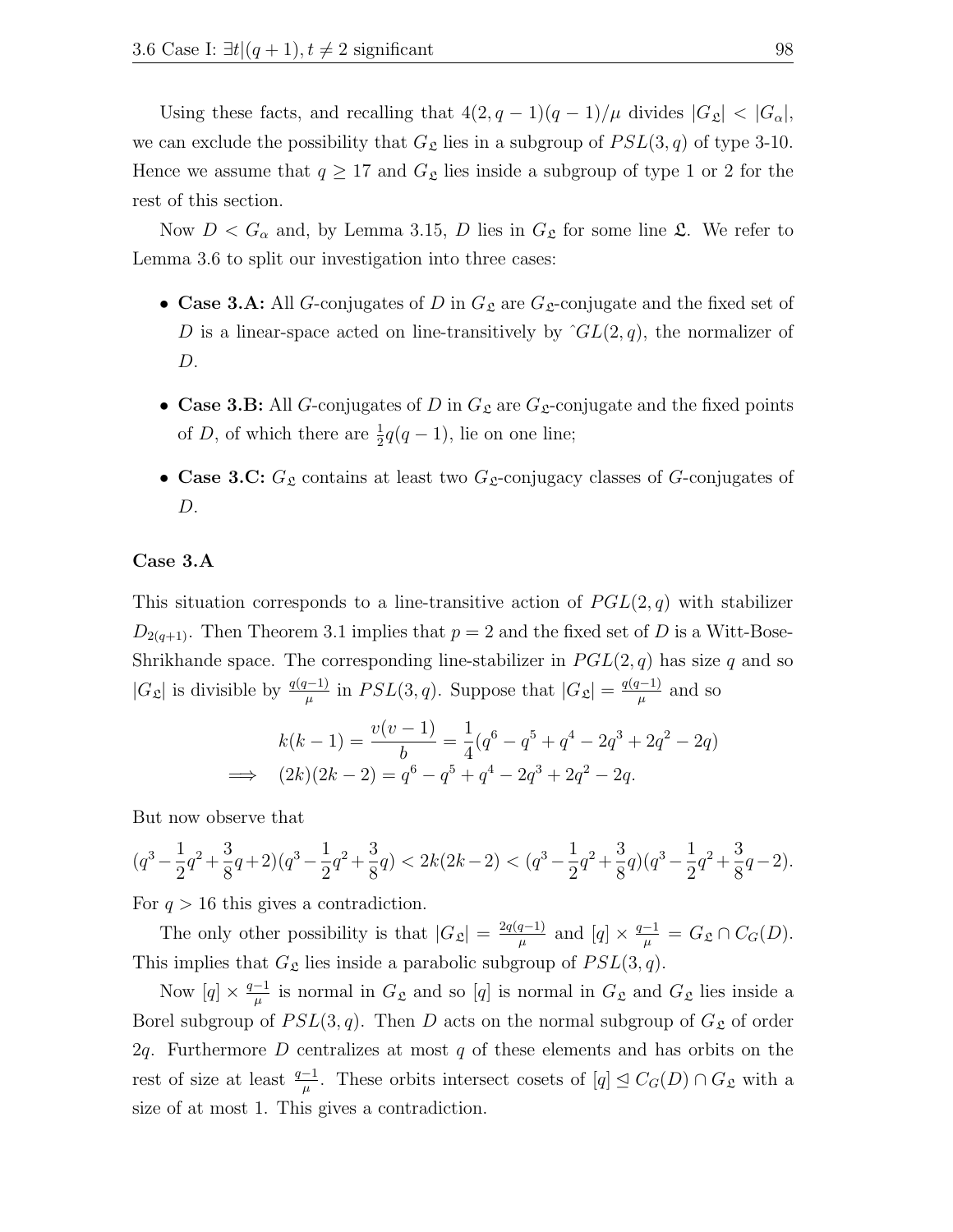#### Case 3.B

Observe that all  $PSL(3, q)$ -conjugates of D intersect trivially. Observe too that all elements of  $G_{\alpha}$  are of form TS where  $T \in \hat{q}^2 - 1$  and  $S^2$  lies in D. Then  $(TS)^2$ lies in D and hence if E is some other conjugate of D then  $E \cap G_{\alpha}$  is of size at most  $(2, q-1)$ . Thus the orbits of D on  $\mathfrak{L}$ , a line which it fixes, are either of size  $\frac{q-1}{(2,q-1)\mu}$ or of size 1 and there are  $\frac{1}{2}q(q-1)$  of these. We conclude that k is a multiple of  $q-1$  $\frac{q-1}{(2,q-1)\mu}$ .

Now we find that  $(v-1, |G|) = \frac{q+1}{(2q-1)}$ . Since  $\frac{q-1}{(2q-1)\mu}|k$  and  $b = \frac{v(v-1)}{k(k-1)}$  divides into |G| then  $b$ |  $\mu$  $\frac{\mu}{2}(q^2+q+1)q^3(q+1).$ 

Thus, for  $q \neq 1(3)$ ,  $|G_{\mathcal{L}}| = 2(q-1)^2 \geq 512$ . If  $q \equiv 1(3)$  then  $|G_{\mathcal{L}}| = \frac{2}{9}$  $rac{2}{9}(q-1)^2.a$ where  $a = 1, 2$  or 3.

Suppose first that p is odd. Consider the possibility that  $G_{\mathfrak{L}}$  lies inside a subgroup of type 2 and not in a parabolic subgroup. So  $G_{\mathfrak{L}}$  is a subgroup of  $\hat{ }$   $(q-1)^2$  :  $S_3$  and must have either 3 or  $S_3$  on top. The former case is impossible as then b does not divide into  $\frac{\mu}{2}(q^2+q+1)q^3(q+1)$ . Now  $G_{\mathfrak{L}} = \hat{ }^{\,\,}(A \times A)$  :  $S_3$  or  $(\frac{A}{\mu})$  $\frac{A}{\mu} \times \frac{A}{\mu}$  $\frac{A}{\mu}$ ) :  $S_3$ . Then, since  $G_{\mathfrak{L}}$  must contain a subgroup conjugate to D, we find that  $G_{\mathfrak{L}} = (\frac{q-1}{\mu} \times \frac{q-1}{\mu}) : S_3$ ,  $\mu = 3$  or  $G_{\mathfrak{L}} = \hat{g}(q-1)^2 : S_3$ . The latter case violates Fisher's inequality and can be excluded. In the former case  $G_{\mathfrak{L}}$  contains at most  $q + 2$  involutions. Appealing to Lemma 3.16, we observe that

$$
k \le \frac{r_g v}{n_g} + 1 = \frac{1}{2}q(q+2)(q-1) + 1.
$$

This means that  $b = \frac{v(v-1)}{k(k-1)} > q^5(q-3)$  which is a contradiction.

Thus  $G_{\mathfrak{L}}$  lies inside a parabolic subgroup; in fact  $G_{\mathfrak{L}}$  is isomorphic to a subgroup of  $\hat{G}L(2,q)$ . In order for Fisher's inequality to hold, we must have one of the following cases:

- $\bullet$   $b = \frac{1}{2}$  $\frac{1}{2}q^3(q^2+q+1)(q+1)$  and  $|G_{\mathfrak{L}}| = \frac{2(q-1)^2}{\mu}$ . Thus  $G_{\mathfrak{L}}$  is isomorphic to a subgroup of  $\hat{G}L(2,q)$  of type 4 (in which case  $G_{\mathfrak{L}}$  contains more than one  $G_{\mathfrak{L}}$ -conjugacy class of G-conjugates of D which is a contradiction) or  $G_{\mathfrak{L}}$  is isomorphic to a subgroup of type 6 or 7. This latter case requires that  $2(q-1)$ divides into 24 or 60. These possibilities have already been excluded.
- $b = \frac{3}{4}$  $\frac{3}{4}q^3(q^2+q+1)(q+1)$ . Hence  $|G_{\mathfrak{L}}| = \frac{4}{9}$  $\frac{4}{9}(q-1)^2$  and  $q \equiv 7(12)$ . Thus  $G_{\mathfrak{L}}$ is isomorphic to a subgroup of type 6 or 7 in  $\hat{G}L(2,q)$  and  $\frac{4(q-1)}{3}$  must divide 24 or 60. This is impossible.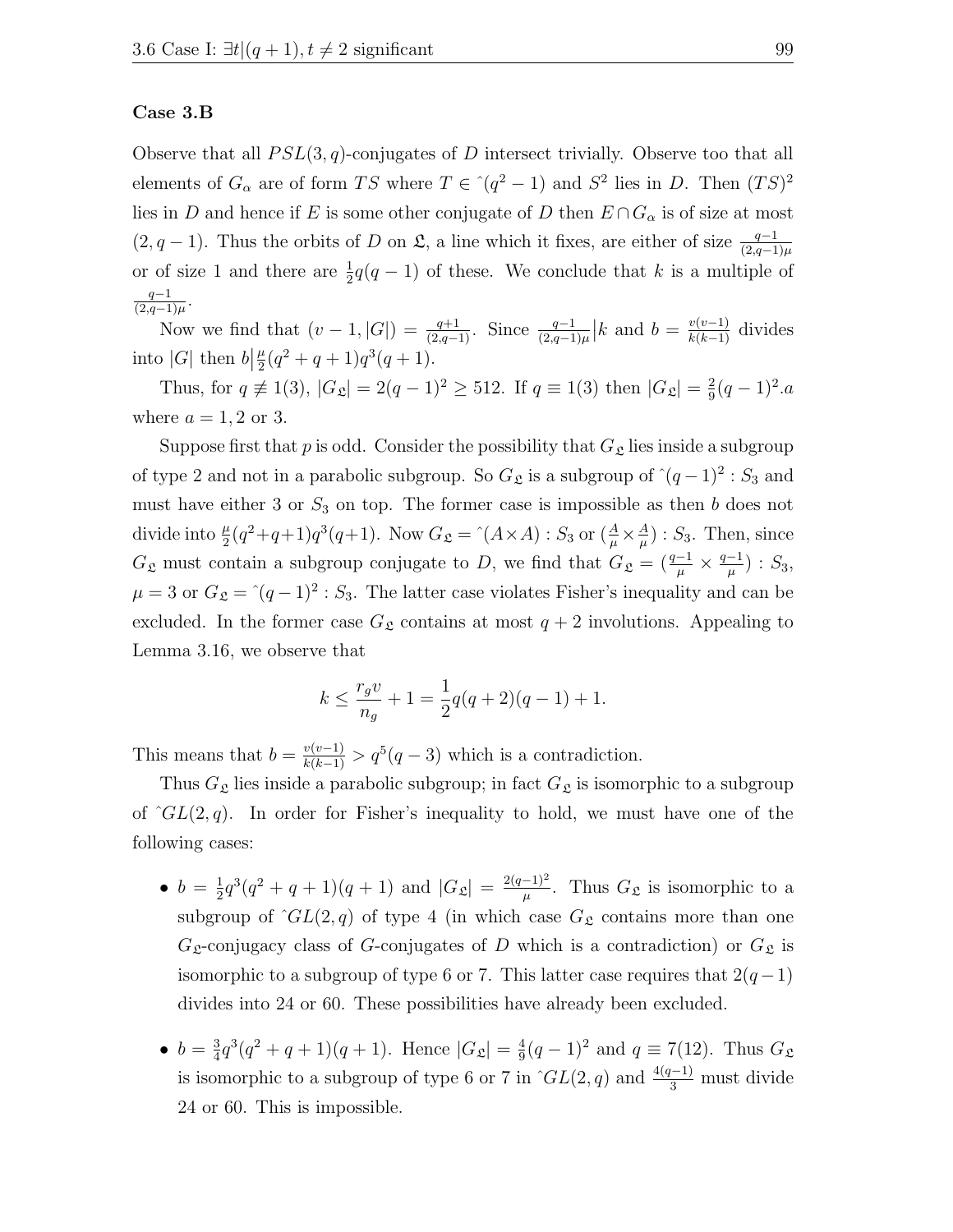$\bullet$   $b = \frac{3}{2}$  $\frac{3}{2}q^3(q^2+q+1)(q+1)$ . Then  $|G_{\mathfrak{L}}|=\frac{2}{9}$  $\frac{2}{9}(q-1)^2$  and  $q \equiv 1(3)$ . Thus  $G_{\mathfrak{L}}$  is isomorphic to a subgroup of  $\hat{C}GL(2,q)$  of type 4, 6 or 7.

If  $G_{\mathfrak{L}}$  is isomorphic to a subgroup of  $\hat{C}GL(2,q)$  of type 4 then  $r_g \leq \frac{q+8}{3}$  $rac{+8}{3}$ . Using Lemma 3.16 we see that

$$
k \ge \frac{n_g(v-1)}{br_g} > q^2(q-9).
$$

Since  $(k-1)^2 < v$  this implies that

$$
q^4(q-9)^2 < \frac{1}{2}q^3(q^2+q+1)(q-1)
$$

which means that  $q < 31$ . Then  $q = 25$ , but this possibility has already been excluded using Lemma 3.18.

If  $G_{\mathfrak{L}}$  is isomorphic to a subgroup of  $\hat{C}GL(2,q)$  of type 6 or 7 then we require that  $\frac{2(q-1)}{3}$  divides into 24 or 60. Hence  $q = 31$  or 37. These possibilities have already been excluded.

If  $p = 2$  then, in order for Fisher's inequality to hold and so that  $4(q - 1)/\mu$ divides into  $|G_{\mathfrak{L}}|$ , we have  $|G_{\mathfrak{L}}| = \frac{4}{9}$  $\frac{4}{9}(q-1)^2$  and  $q \equiv 1(3)$ . Thus  $G_{\mathcal{L}}$  lies inside a parabolic subgroup of  $PSL(3, q)$  and  $G_{\mathfrak{L}} = \hat{A} \cdot B$  as usual.

If A is trivial then  $G_{\mathfrak{L}}$  is a subgroup of type 2 in  $\hat{G}L(2,q)$ . Then  $G_{\mathfrak{L}}$  has a normal 2-group and, by Schur-Zassenhaus,  $G_{\mathfrak{L}}$  also contains a subgroup of size  $\frac{(q-1)^2}{9}$ . This subgroup has orbits in its conjugation action on 2-elements of  $G_{\mathfrak{L}}$  of size at least  $\frac{q-1}{3}$ . This implies that  $|G_{\mathcal{L}}|$  is divisible by  $\frac{q(q-1)^2}{9}$  which is a contradiction.

If A is non-trivial then  $G_{\mathfrak{L}}$  must have orbits in its conjugation action on nonidentity elements of A of size at least  $\frac{q-1}{3}$ . Once again this implies that  $|G_{\mathcal{L}}|$  is divisible by  $\frac{q(q-1)^2}{9}$  which is a contradiction.

#### Case 3.C

Now consider the possibility that  $G_{\mathfrak{L}}$  contains at least two  $G_{\mathfrak{L}}$ -conjugacy classes of G-conjugates of D.

Suppose first that  $G_{\mathfrak{L}}$  is a subgroup of  $\hat{ }$   $(q-1)^2$  :  $S_3$  and does not lie in a parabolic subgroup. We know that q is odd since  $4(2, q - 1)(q - 1)/\mu$  divides into  $|G_{\mathfrak{L}}|$ . Since  $G_{\mathfrak{L}}$  is not in a parabolic subgroup we must have a non-trivial part of  $S_3$  on top, of order 3 or 6. Thus all G-conjugates of D in  $G_{\mathfrak{L}}$  are  $G_{\mathfrak{L}}$ -conjugate which is a contradiction.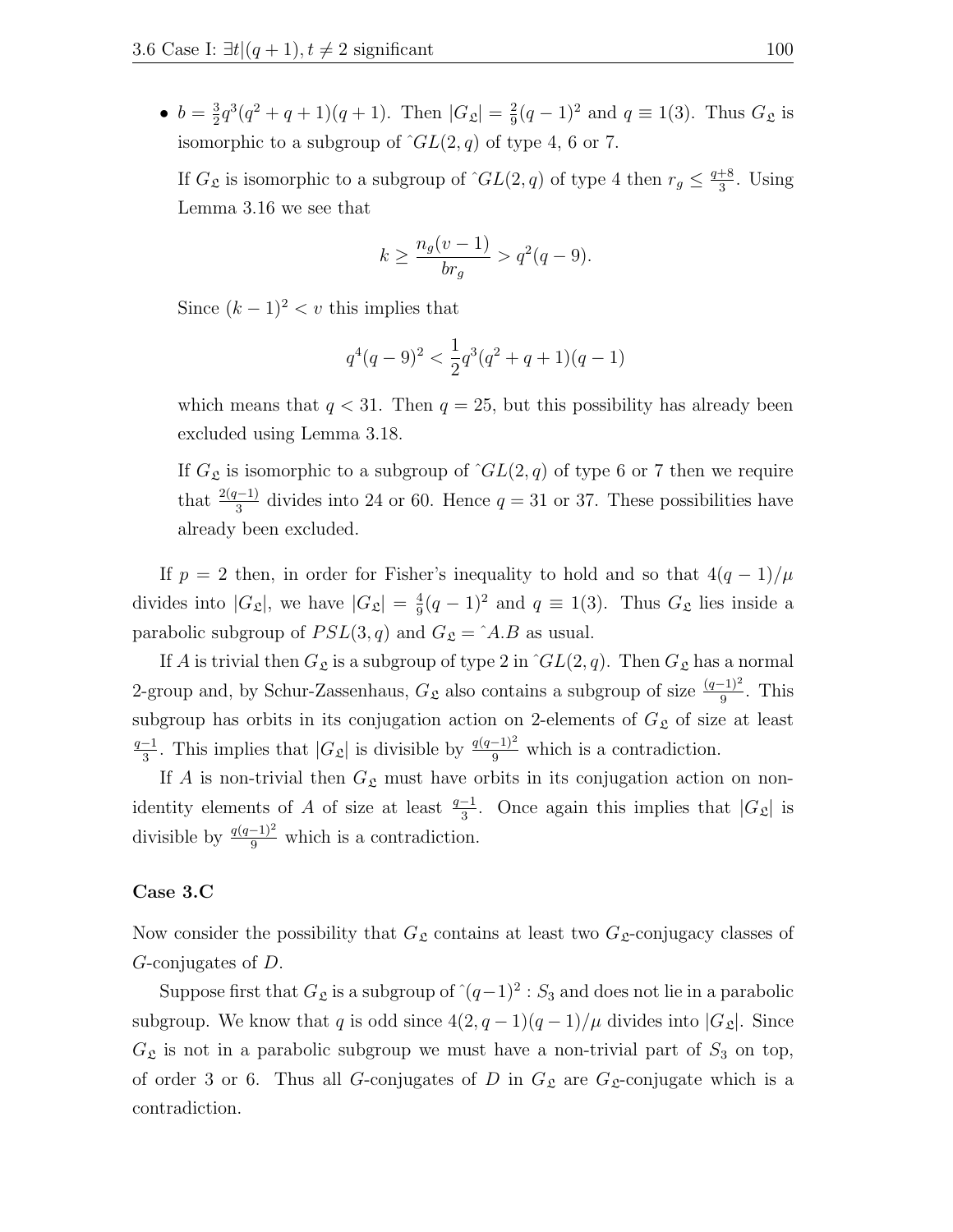Thus we may conclude that  $G_{\mathfrak{L}}$  is in a parabolic subgroup. Write  $G_{\mathfrak{L}} = \hat{A} \cdot B$ as usual. If A is trivial then, referring to Lemma 3.23, we conclude that  $G_{\mathfrak{L}}$  is a subgroup of  $\hat{G}L(2,q)$  of type 2,4 or 5. If  $G_{\mathfrak{L}}$  is of type 5 then  $q = 49$  and this can be ruled out using Lemma 3.18.

If  $G_{\mathfrak{L}}$  is of type 2 and not of type 4 then it must contain non-trivial p-elements. Some conjugate of D in  $G_{\mathfrak{L}}$  must have orbits in its conjugation action on these elements of size  $\frac{q-1}{\mu}$ . Thus  $A_1: \frac{q-1}{\mu} \leq |G_{\mathfrak{L}}|$  where  $A_1$  is a p-group of size divisible by  $q$ . We will consider this possibility together with the case when  $A$  is non-trivial.

So suppose that A is non-trivial. Now either all G-conjugates of D in  $G_{\mathfrak{L}}$  lie in  $C_G(A)$  or else  $|A| \geq q$ . Consider the first possibility. In this case  $A : D$  and  $A : E$ lie inside  $C_G(A)$  where E is a G-conjugate of D. Now  $C_G(A) \leq C_G(g)$  for g an element or order p. Since  $C_G(g) \cong [q^3] : \frac{q-1}{\mu}$ , we know that D and E are conjugate in  $C_G(A) \cap G_{\mathfrak{L}}$  by Schur-Zassenhaus. This is a contradiction and so we assume that  $|A| \geq q$ ; thus, in both cases that we have considered so far,  $Q : D \leq G_{\mathfrak{L}}$  where Q is a *p*-group of order divisible by  $q$ .

Now let E be a G-conjugate of D in  $G_{\mathfrak{L}}$  which is not  $G_{\mathfrak{L}}$ -conjugate to D. Suppose  $E \cap (Q : D)$  is non-trivial and  $1 \neq h \in E \cap (Q : D)$ . Then h lies inside a  $Q : D$ conjugate of  $D$  by applying Sylow theorems to  $Q : D$ . But this is impossible since Lemma 3.22 implies that either  $E = D$  or  $E \cap D$  is trivial. Hence  $|G_{\mathfrak{L}}| \ge \frac{q(q-1)^2}{\mu^2} >$  $|G_{\alpha}|$  which is also impossible.

Finally we must consider the possibility that  $G_{\mathfrak{L}}$  is of type 2 in  $\hat{G}L(2,q)$ ; that is,  $G_{\mathfrak{L}}$  is a subgroup of  $\hat{p}(q-1)^2:2$ . We must have q odd since  $4(2,q-1)(q-1)/\mu$ divides into  $|G_{\mathfrak{L}}|$ . Furthermore the G-conjugates of D in  $\hat{P}(q-1)^2:2$  normalize each other and so  $\frac{(q-1)^2}{\mu^2}$  divides into  $|G_{\mathfrak{L}}|$ . There are three possibilities to consider:

•  $G_{\mathfrak{L}} \leq (q-1)^2$ . In this case  $G_{\mathfrak{L}}$  contains at most 3 involutions. Appealing to Lemma 3.16, we observe that

$$
k \le \frac{r_g v}{n_g} + 1 = \frac{3}{2}q(q-1) + 1.
$$

This is too small to satisfy  $b = \frac{v(v-1)}{k(k-1)}$  hence we have a contradiction.

•  $G_{\mathfrak{L}} = \left(\frac{q-1}{\mu} \times \frac{q-1}{\mu}\right)$ : 2. Then  $G_{\mathfrak{L}}$  contains  $\frac{q+8}{3}$  involutions. Once again using Lemma 3.16, we observe that

$$
k \le \frac{r_g v}{n_g} + 1 = \frac{1}{6}q(q+8)(q-1) + 1.
$$

But this is too small to satisfy  $b = \frac{v(v-1)}{k(k-1)}$  hence we have a contradiction.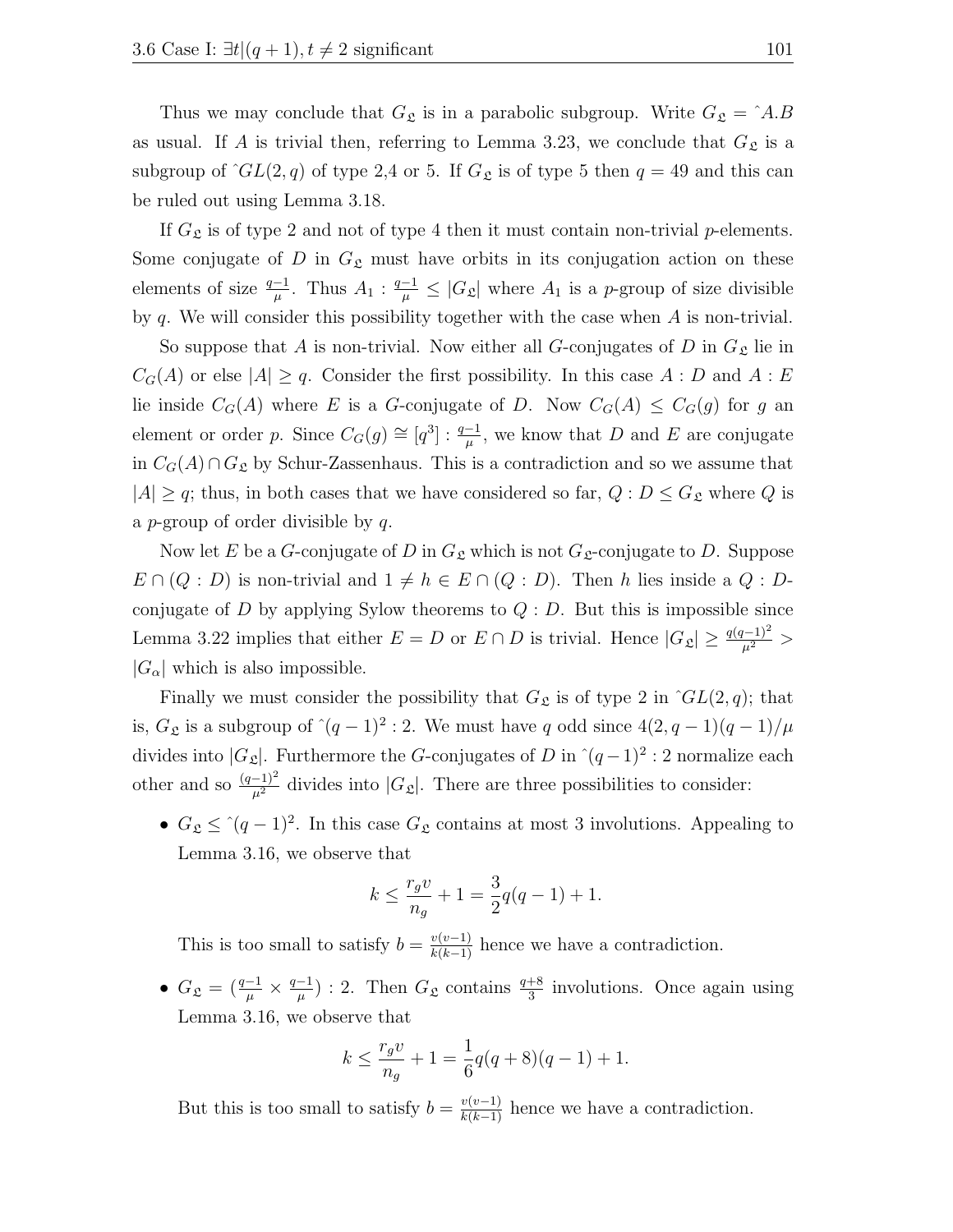•  $G_{\mathfrak{L}} = \hat{ }((q-1) \times (q-1)) : 2$ . Then  $G_{\mathfrak{L}}$  contains  $q+2$  involutions and we have that,

$$
k \le \frac{r_g v}{n_g} + 1 = \frac{1}{2}q(q+2)(q-1) + 1.
$$

Once again this is too small to satisfy  $b = \frac{v(v-1)}{k(k-1)}$ .

Hence we may conclude that no line-transitive actions exist with primes dividing  $q + 1$  significant.

# **3.7**  $G_{\alpha} = \hat{q}(q-1)^2 : S_3$

In this case  $v = \frac{1}{6}$  $\frac{1}{6}q^3(q+1)(q^2+q+1)$  and any significant prime t must divide into  $q-1$ .

Note first that, by using Lemma 3.18, we can assume that  $q > 25$  and that  $q \neq 31, 37, 43, 49, 64, 109$  or 271. Furthermore a conjugate of D lies in  $G_{\alpha}$  and D is normalized by  $\hat{C}GL(2,q)$ . Thus, by Lemma 3.15, a conjugate of D lies inside  $G_{\mathfrak{L}}$ . We split into three cases:

- Case A: A G-conjugate of D is normal in  $G_{\mathfrak{L}}$  and  $G_{\mathfrak{L}}$  contains no other  $G$ -conjugates of  $D$ ;
- Case B: A G-conjugate of D is normal in  $G_{\mathfrak{L}}$  and  $G_{\mathfrak{L}}$  contains other Gconjugates of D. Thus  $|G_{\mathfrak{L}}|$  is divisible by  $(\frac{q-1}{\mu})^2$  and so b divides into  $6\mu v$ ;
- Case C: All *G*-conjugates of D in  $G_{\mathfrak{L}}$  are non-normal in  $G_{\mathfrak{L}}$ .

We examine these possibilities in turn.

#### 3.7.1 Case A

In this case we know, by Lemma 3.6, that either  $\hat{C}L(2,q)$  acts line-transitively on the linear-space which is the fixed set of  $D$  or all fixed points of  $D$  lie on a single line. The first possibility cannot occur however as this would correspond to  $PGL(2, q)$ acting line-transitively on a linear-space (possibly having  $k = 2$  and so being a 2homogeneous action) with line-stabilizer a dihedral group of size  $2(q-1)$  which is impossible. Hence we may assume that all fixed points of  $D$  lie on a single line. There are  $\frac{1}{2}q(q+1)$  of these.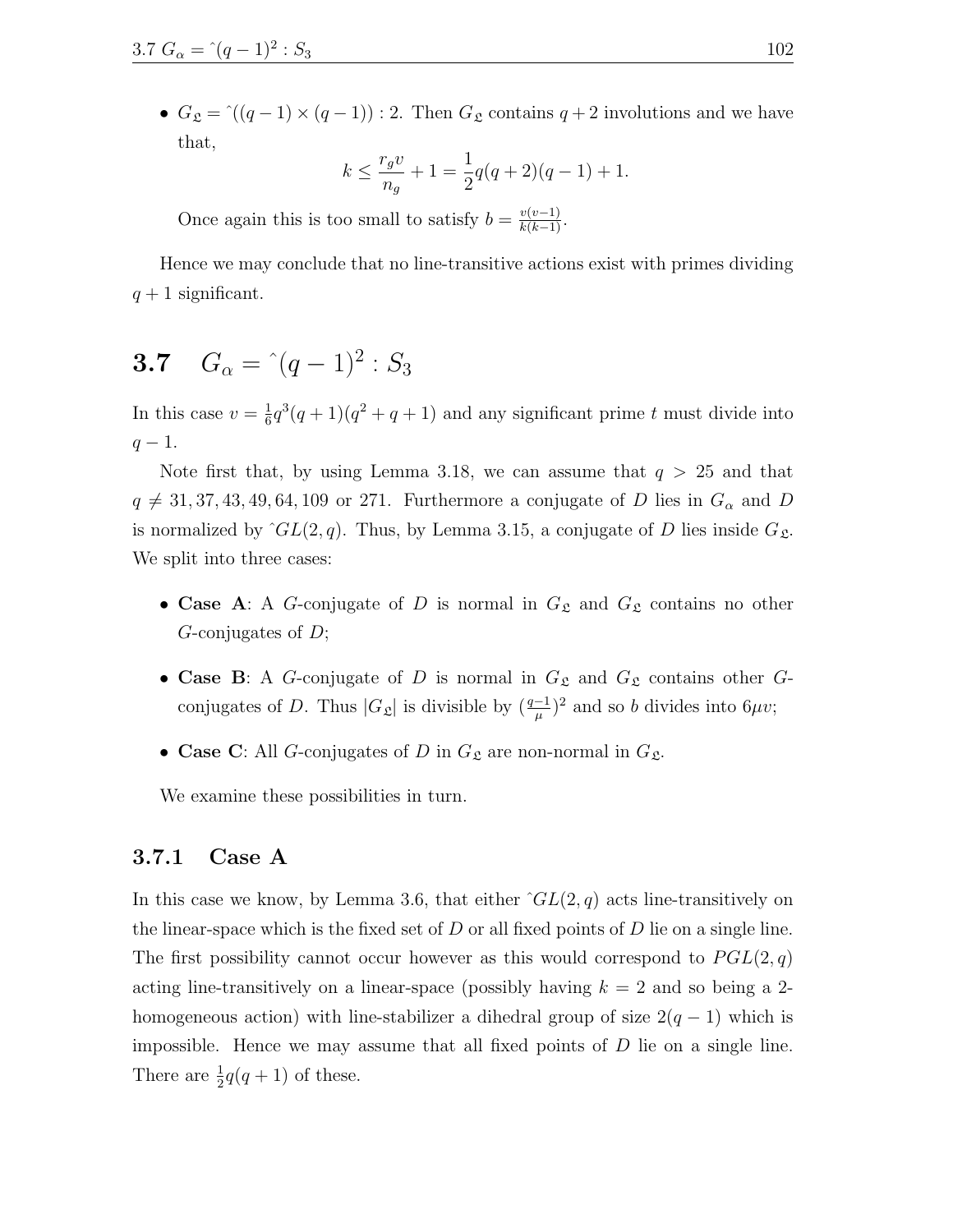If E is some other conjugate of D then  $E \cap G_\alpha$  is of size at most 2. We conclude that  $k=\frac{1}{2}$  $\frac{1}{2}q(q+1)+n\frac{q-1}{2\mu}$  for some integer n. This implies that  $k-1$  is divisible by  $\frac{q-1}{2\mu}$ . Now, since  $v-1 = \frac{q-1}{2}$  $q^5+3q^4+5q^3+6q^2+6q+6$  $\frac{3+6q^2+6q+6}{3}$ , we observe that  $b|(q^5+3q^4+5q^3+6q^2+6q+8)$ 6)v. Now, for p odd,  $(|G|, q^5 + 3q^4 + 5q^3 + 6q^2 + 6q + 6)$  is a power of 3, hence 3 is the only significant prime and  $3|q-1$ . For  $p = 2$ ,  $(|G|, q^5 + 3q^4 + 5q^3 + 6q^2 + 6q + 6)$  is divisible, at most, by the primes 2 and 3. However we know that 2 is not a significant prime here thus, again, 3 is the only significant prime. Note that  $q^5+3q^4+5q^3+6q^2+6q+6$ is divisible by 27 if and only if  $q \equiv 28(81)$ . Thus, if  $3^a$  is the highest power of 3 in  $q-1$  then  $a \neq 3$  implies that  $b|27v$ . If  $a=3$  then we know already that  $b|81v$ .

This case will be completed below.

### 3.7.2 Case A and B

Now we examine the remaining possibilities of Case A along with Case B. Thus  $G_{\mathfrak{L}} < \hat{C}GL(2,q)$  and one of the following holds:

- $q \equiv 28(81)$ ,  $\frac{2(q-1)^2}{81}$  divides into  $|G_{\mathfrak{L}}|$  and  $G_{\mathfrak{L}}$  contains precisely one G-conjugate of D;
- $q \equiv 1(3)$ ,  $\frac{2(q-1)^2}{27}$  divides into  $|G_{\mathfrak{L}}|$  and  $G_{\mathfrak{L}}$  contains precisely one G-conjugate of  $D$ ;
- $\frac{(q-1)^2}{\mu^2}$  divides into  $|G_{\mathfrak{L}}|$  and  $G_{\mathfrak{L}}$  contains more than one G-conjugate of D.

Observe also that  $k(k-1) = \frac{v(v-1)}{b}$  is even and that

$$
|v(v-1)|_2 = \frac{(q,2)}{4} |q^3(q+1)(q-1)|_2.
$$

Thus if p is odd then we need  $|G_{\mathfrak{L}}|$  divisible by  $8(q-1)/\mu$ .

Suppose that  $G_{\mathfrak{L}}$  is a subgroup of  $\hat{C}GL(2,q)$  of type 6 or 7. Since  $q > 25$ , Lemma 3.23 implies that  $G_{\mathfrak{L}}$  contains at most one conjugate of D. Thus  $\frac{2(q-1)}{9}$  must divide 24 or 60 or  $\frac{2(q-1)}{27}$  divides 24 or 60 and  $q \equiv 28(81)$ . The prime powers we need to check are, therefore, 13, 19, 31, 37, 109 and 271. These cases are already all excluded.

If  $G_{\mathfrak{L}}$  lies inside a group of type 3 then  $G_{\mathfrak{L}}$  contains at most one conjugate of D and either  $q \approx 28(81)$  and  $\frac{2(q-1)}{27}$  divides into 4 or  $\frac{2(q-1)}{9}$  divides into 4. Both yield values for q which are less than 25 and so can be excluded.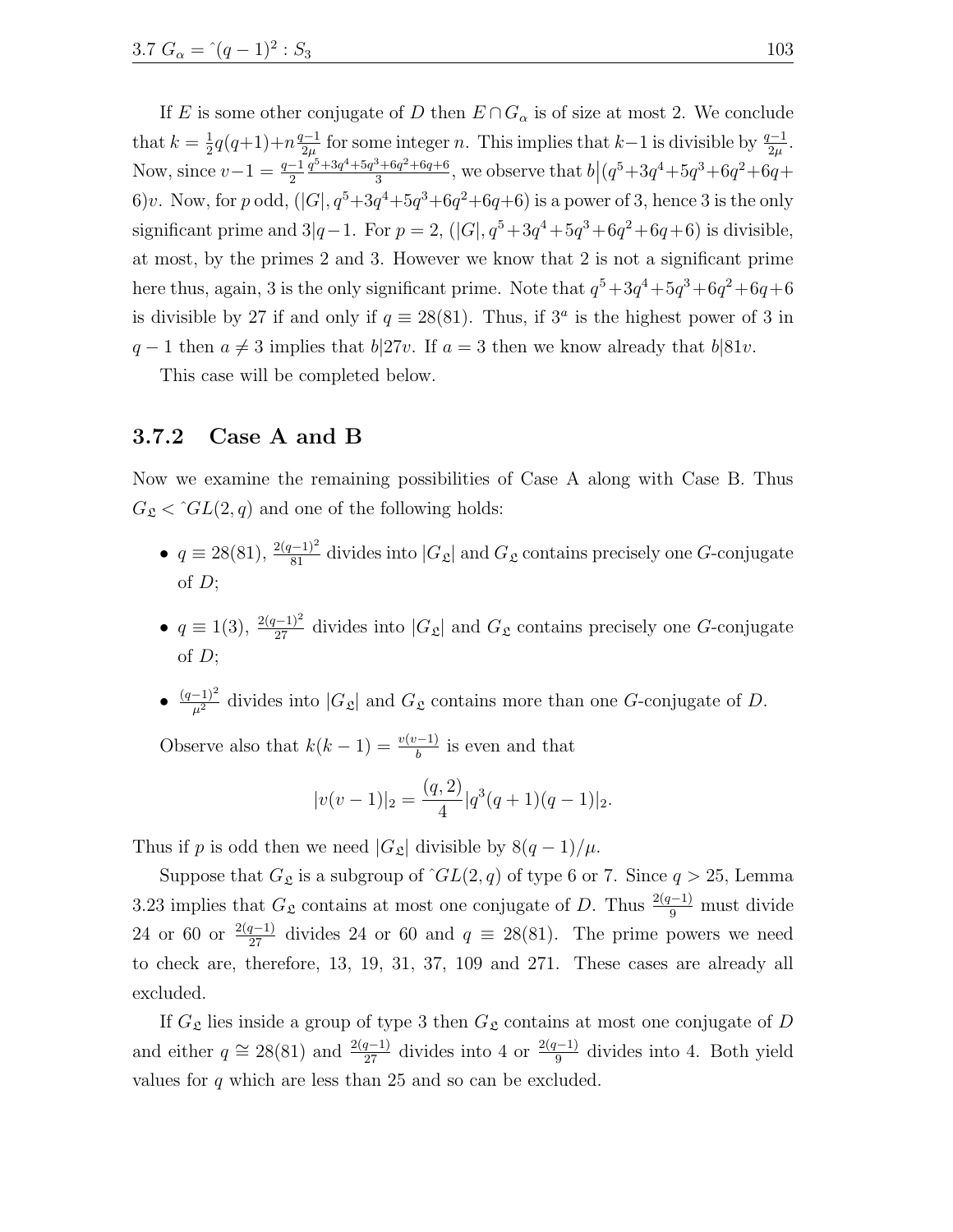Suppose that  $G_{\mathfrak{L}}$  is a subgroup of  $\hat{\;} GL(2,q)$  of type 5,  $G_{\mathfrak{L}} \cong \hat{\;} < SL(2,q_0), V>$ . Then  $\frac{(q-1)^2}{81}$  divides into  $2q_0(q_0^2-1)\frac{q_0-1}{3}$  and so  $q-1$  divides into  $54(q_0^2-1)$ . For  $q \ge q_0^3$  we find that this is impossible for  $q_0 > 2$ . If  $q_0 = 2$  then  $q < 32$  and so all cases have been excluded. For  $q = q_0$ ,  $|G_{\mathfrak{L}}| < |G_{\alpha}|$  implies a contradiction. For  $q = q_0^2$ ,  $|G_{\mathfrak{L}}| < |G_{\alpha}|$  implies that  $\sqrt{q} \leq 5$  and all possibilities have been excluded.

Suppose that  $G_{\mathfrak{L}}$  lies inside a parabolic subgroup of  $\hat{C}GL(2,q)$  and not of type 4. Then  $|G_{\mathfrak{L}}|$  is divisible by p for  $q = p^a$ , integer a. If  $|G_{\mathfrak{L}}|$  is divisible by  $\frac{(q-1)^2}{\mu^2}$  then  $G_{\mathfrak{L}}$ has orbits on the non-identity elements of its normal  $p$ -Sylow subgroup divisible by  $\frac{q-1}{\mu}$ . Thus  $G_{\mathfrak{L}}$  contains the entire Sylow p-subgroup of  $\hat{C}GL(2,q)$  and  $|G_{\mathfrak{L}}| \ge q\frac{(q-1)^2}{\mu^2};$ this implies that  $q < 6\mu$  which is impossible. So assume that  $3|(q-1)$  is the only significant prime. If  $\frac{2(q-1)^2}{81}$  divides into  $|G_{\mathfrak{L}}|$  we must have  $p = 2$  and  $G_{\mathfrak{L}} = \hat{ } \ A : B$ where A is a non-trivial 2-group. Then  $q \geq 2^a$  and  $q-1$  has a primitive prime divisor s greater than 3 and  $\frac{s(q-1)}{3}$  divides into |B|. Then B acts on the non-identity elements of A by conjugation with orbits of size divisible by s and so  $|A| = q$ . Thus  $|G_{\mathcal{L}}|$  is divisible by  $\frac{q(q-1)s}{3}$  which means s must be 5 and so  $q = 16$ . This is already excluded.

We are left with the possibility that  $G_{\mathfrak{L}}$  is a subgroup of  $\tilde{C}L(2,q)$  of type 4. If 2 is significant then p is odd and  $G_{\mathfrak{L}}$  contains at most 3 involutions since  $G_{\mathfrak{L}} \leq (q-1)^2$ . By Lemma 3.16 we know that  $k \leq \frac{3v}{n} + 1 = \frac{1}{2}$  $\frac{1}{2}q(q+1)+1$ . This is inconsistent with our value for b. If 2 is not significant then  $|G_{\mathcal{L}}| = 2|D|e$  where e is a constant dividing  $q-1$ . Then the number of involutions in  $G_{\mathfrak{L}}$  is at most  $e+3$ . We appeal to Lemma 3.16 to conclude that,

$$
k \le \frac{r_g v}{n_g} + 1 = \frac{(e+3)(q+1)q}{6} + 1.
$$

Thus,

$$
\frac{3(q-1)}{e} = \frac{b}{v} = \frac{v-1}{k(k-1)} \ge \frac{6(q^6 + 2q^5 + 2q^4 + q^3 - 6)}{(e+3)^2 q^2 (q^2 + 3q + 2)} > \frac{6q^2}{(e+3)^2}.
$$

This implies that  $\frac{(e+3)^2}{e} > 2q$  and so  $e + 15 > 2q$ . Since  $e < q$  this must mean that  $q < 15$  which is a contradiction.

#### 3.7.3 Case C

Finally we consider the possibility that no conjugate of D is normal in  $G_{\mathfrak{L}}$ . We must have at least two conjugates of D in  $G_{\mathfrak{L}}$  and so  $|G_{\mathfrak{L}}| > \frac{(q-1)^2}{\mu^2}$ .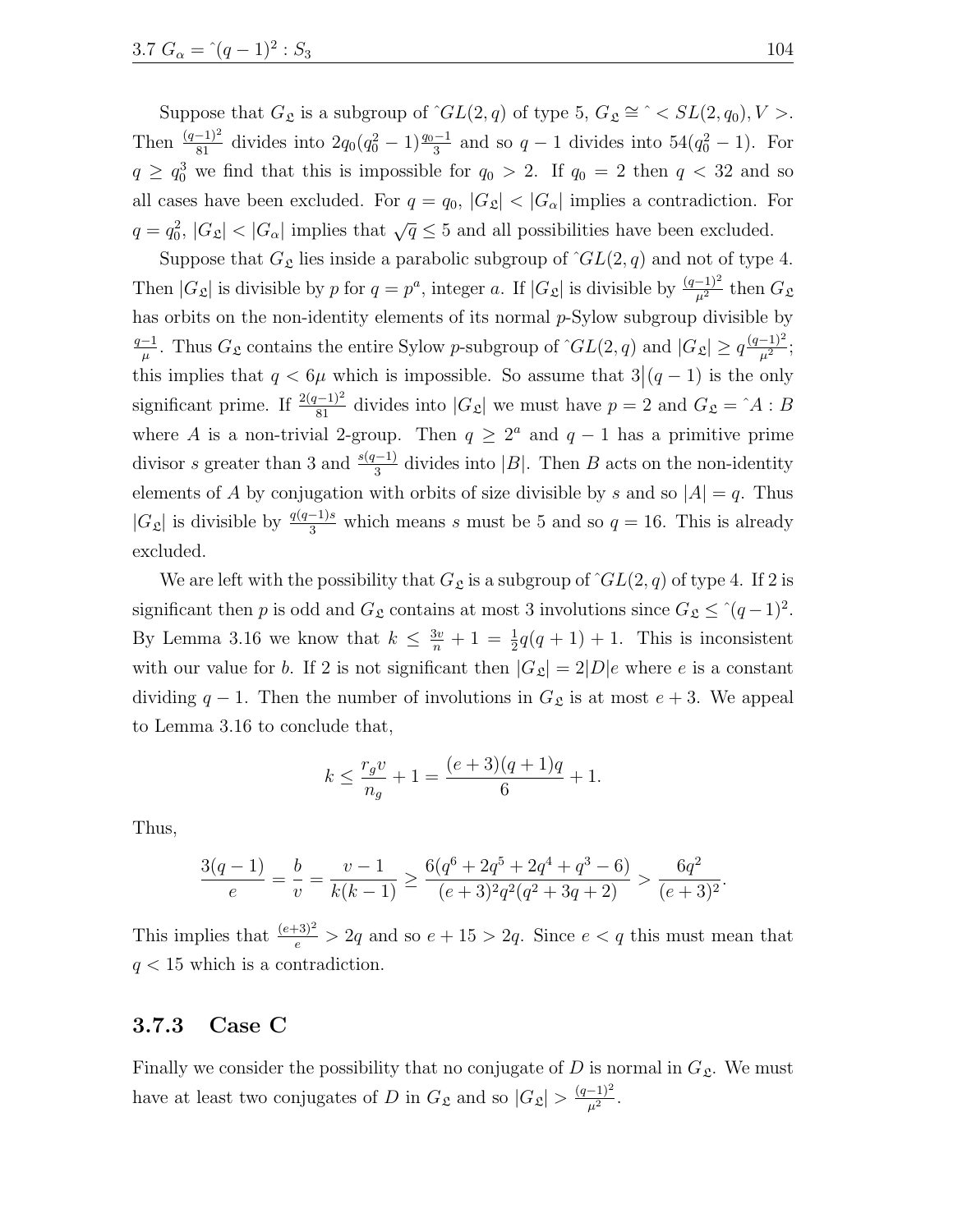Suppose first that  $G_{\mathfrak{L}}$  lies in a parabolic subgroup. Then  $G_{\mathfrak{L}} = \hat{A} \cdot B$  where A is an elementary abelian *p*-group,  $B \le GL(2, q)$ .

Suppose that A is trivial and refer to Lemma 3.23. Then  $G_{\mathfrak{L}}$  lies in a subgroup of  $\hat{G}L(2,q)$  of types 2, 4 or 5. If  $G_{\mathfrak{L}}$  lies in a subgroup of type 5 then  $G_{\mathfrak{L}} \ge SL(2,q)$ in which case  $|G_{\mathfrak{L}}| > |G_{\alpha}|$  which is a contradiction.

If  $G_{\mathfrak{L}}$  lies in a subgroup of  $\hat{C}GL(2,q)$  of type 4 then conjugates of D in  $G_{\mathfrak{L}}$ normalize each other and so  $\frac{(q-1)^2}{\mu^2}$  divides into  $|G_{\mathfrak{L}}|$ . In this case some conjugate of D must be normal in  $G_{\mathfrak{L}}$  which is a contradiction.

If  $G_{\mathfrak{L}}$  lies in a subgroup of  $\hat{C}L(2,q)$  of type 2 then we must have p dividing  $|G_{\mathfrak{L}}|$ otherwise all conjugates of D are normal in  $G_{\mathfrak{L}}$ . But then some conjugate of D acts by conjugation on the non-trivial elements of the normal p-subgroup with orbits of size  $\frac{q-1}{\mu}$ . Thus q divides  $|G_{\mathfrak{L}}|$  and  $G_{\mathfrak{L}}$  has a normal subgroup Q of size q. We will deal with this situation at the end of the section.

Thus A is non-trivial. Suppose that all conjugates of D in  $G_{\mathfrak{L}}$  centralize all elements of A. Then these conjugates lie in a subgroup of order  $q^3(q-1)/\mu$ . Now if  $G_{\mathfrak{L}} \cap C_G(A)$  only contains p-elements centralized by D then  $G_{\mathfrak{L}} \cap C_G(A)$  contains only one conjugate of D. By our supposition this means that  $G_{\mathfrak{L}}$  contains only one conjugate of D which is a contradiction. Thus  $G_{\mathfrak{L}} \cap C_{G}(A)$  contains p-elements not centralized by D. Then the normal p-subgroup of  $G_{\mathfrak{L}} \cap C_G(A)$  has size  $|A| + n \frac{q-1}{\mu}$ for some *n*. Thus  $G_{\mathfrak{L}} \geq Q : D$  for a *p*-group *Q* of size at least *q*.

If a conjugate of D in  $G_{\mathfrak{L}}$  does not act trivially in its action on elements of A then A must be of order divisible by q. Once again  $G_{\mathfrak{L}} \geq Q : D$  where  $|Q| \geq q$ . We deal with this situation at the end of the section.

Now suppose that  $G_{\mathfrak{L}}$  lies inside a subgroup of  $PSL(3, q)$  of type 2. In order for there to be two conjugates, D and E, of D in  $G_{\mathfrak{L}}$  we must have  $D, E$  in  $\hat{p}(q-1)^2$ . Hence  $\frac{(q-1)^2}{\mu^2}$  |  $|G_{\mathfrak{L}}|$ . For D, E to be non-normal, we must have  $G_{\mathfrak{L}} \geq \left(\frac{q-1}{\mu} \times \frac{q-1}{\mu}\right)$ : 3. If 2 is significant then p is odd and  $G_{\mathfrak{L}} \leq (q-1)^2 : 3$  and  $G_{\mathfrak{L}}$  contains at most 3 involutions. By Lemma 3.16, we know that  $k \leq \frac{3v}{n} + 1 = \frac{1}{2}$  $\frac{1}{2}q(q+1)+1$ . This is inconsistent with our value for b. If 2 is not significant then  $G_{\mathfrak{L}} = (\frac{q-1}{3} \times \frac{q-1}{3}) : S_3$ and  $b = 3v$ .

When p is odd,  $G_{\mathfrak{L}}$  contains at most  $q+2$  involutions and, by Lemma 3.16, this implies that  $k \leq \frac{(q+2)v}{q^2(q^2+q+1)}$  $\frac{(q+2)v}{q^2(q^2+q+1)}+1$ . We therefore conclude that

$$
k(k-1) \le \frac{q(q+1)(q+2)(q+3)(q^2+2)}{36}.
$$

However this implies that  $\frac{b}{v} = \frac{v-1}{k(k-1)} > 4$  which is a contradiction.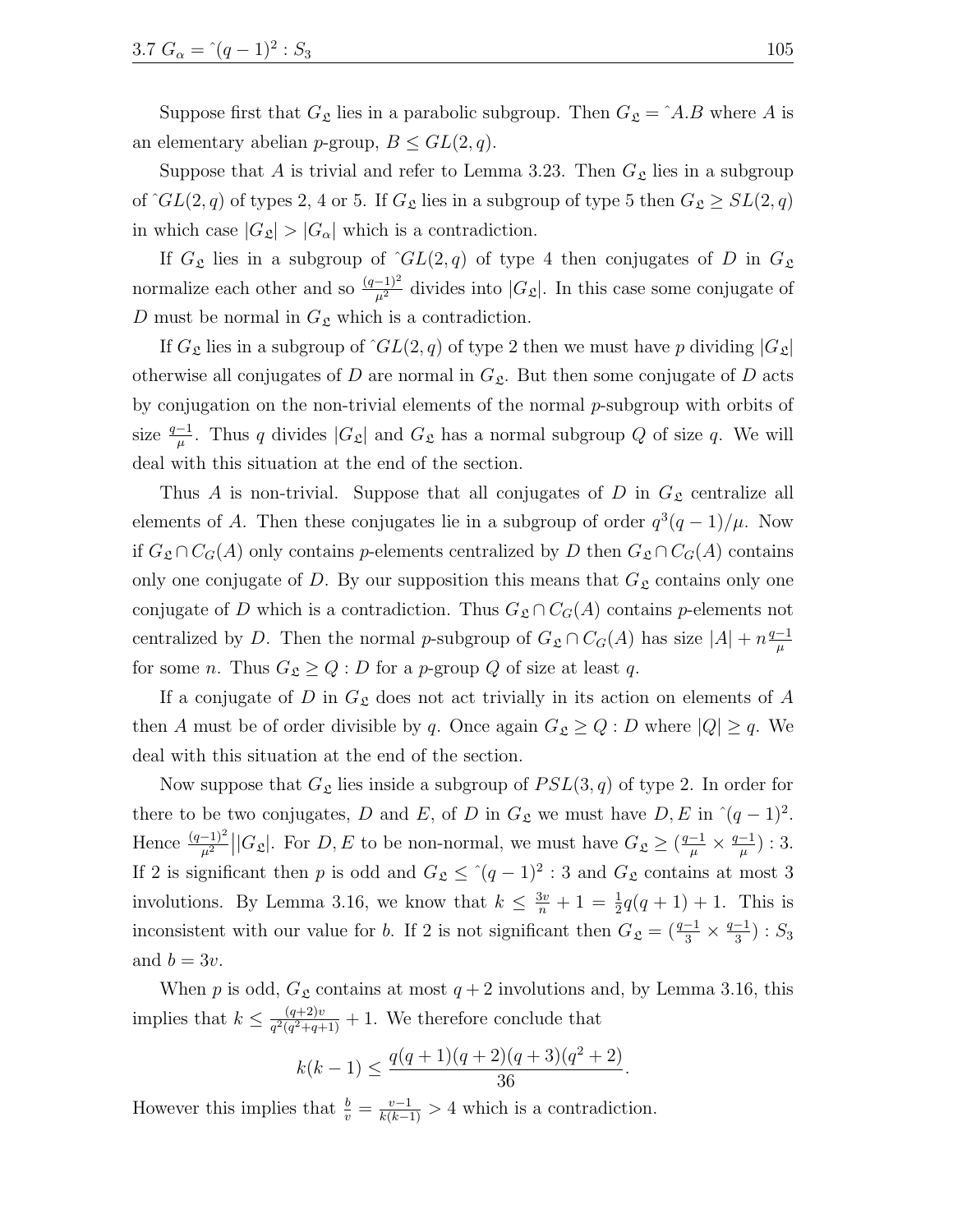When  $p = 2$ ,  $G_{\mathfrak{L}}$  contains at most  $q - 1$  involutions and we find that  $k(k - 1) \leq$  $\frac{1}{36}q^3(q^3+6)$ . Once again  $\frac{b}{v} = \frac{v-1}{k(k-1)} > 4$  which is a contradiction.

If  $G_{\mathfrak{L}}$  lies inside a subgroup of  $PSL(3, q)$  of type 4 or 5 then we have two possibilities. If  $G_{\mathfrak{L}} = A_6.2$  or  $A_7$  then, in order to satisfy  $|G_{\mathfrak{L}}| > \frac{(q-1)^2}{\mu^2}$ , we must have  $q = 25$ . This has already been excluded. If  $G_{\mathfrak{L}}$  contains a subgroup of index less than or equal to 3 isomorphic to  $PSU(3, q_0)$  or  $PSL(3, q_0)$  where  $q = q_0^a$  then we require that  $q_0^3(q_0^2 - 1)(q_0^3 - 1) < 6(q - 1)^2$ . Thus we need  $q \ge q_0^4$ . This implies that either  $\frac{q-1}{\mu}$  does not divide into  $|G_{\mathfrak{L}}|$  or that  $q = 64$ . Both cases give contradictions.

If  $G_{\mathfrak{L}}$  lies inside a subgroup of  $PSL(3,q)$  of type 6,7,8 or 10 then  $\frac{(q-1)^2}{\mu^2}$  < 360. This implies that  $q \leq 19$  or  $q \equiv 1(3)$  and  $q \leq 49$ . All of these cases have been excluded already.

If  $G_{\mathfrak{L}}$  is in a group of type 9 then  $|G_{\mathfrak{L}}| < |G_{\alpha}|$  implies that  $G_{\mathfrak{L}}$  is a proper subgroup. Since  $|G_{\mathfrak{L}}| > \frac{(q-1)^2}{\mu^2}$  we must have  $G_{\mathfrak{L}} \leq [q] : (q-1)$ . Thus  $G_{\mathfrak{L}} = A : B$ where  $A \leq [q], B \leq (q-1)$ . All conjugates of B in  $G_{\mathfrak{L}}$  are  $G_{\mathfrak{L}}$ -conjugate and B contains a conjugate of D. Thus  $\frac{q-1}{\mu}$  divides into |B|. Since B acts semi-regularly on the non-trivial elements of A this means that  $|A| = q$ . Once more we conclude that  $G_{\mathfrak{L}}$  has a normal subgroup of order q.

We have reduced all cases to the situation where  $G_{\mathfrak{L}} \geq Q : D$  where Q is a p-group of order divisible by q. Observe that all conjugates of D in  $Q : D$  are  $G_{\mathfrak{L}}$ conjugate. If  $G_{\mathfrak{L}}$  contains E, another G-conjugate of D which is not  $G_{\mathfrak{L}}$ -conjugate, then  $E \cap (Q : D)$  is trivial; hence  $|G_{\mathfrak{L}}| \geq \frac{q(q-1)^2}{\mu^2}$  which is too large. Thus all Gconjugates of D in  $G_{\mathfrak{L}}$  are  $G_{\mathfrak{L}}$ -conjugate and we can apply Lemma 3.6 as in Case A. As in Case A this implies that 3 is uniquely significant and either  $2\frac{(q-1)^2}{81}$   $||G_{\mathcal{L}}||$ ,  $q \equiv$ 28(81) or  $2\frac{(q-1)^2}{27}$  || $G_{\mathfrak{L}}$ ,  $q \equiv 1(3)$ . If p is odd then this means that either  $q < 81$  and  $q \equiv 28(81)$  or  $q < 27$  and  $q \equiv 1(3)$ . If  $p = 2$  then this means that either  $q < 162$ and  $q \equiv 28(81)$  or  $q < 54$  and  $q \equiv 1(3)$ . All such possibilities have already been excluded.

Hence we may conclude that no new line-transitive action of  $PSL(3, q)$  exists where  $G_{\alpha} = \hat{q}(q-1)^2 : S_3$ .

Remark. The argument in this section deals with Case II in our analysis of significant primes.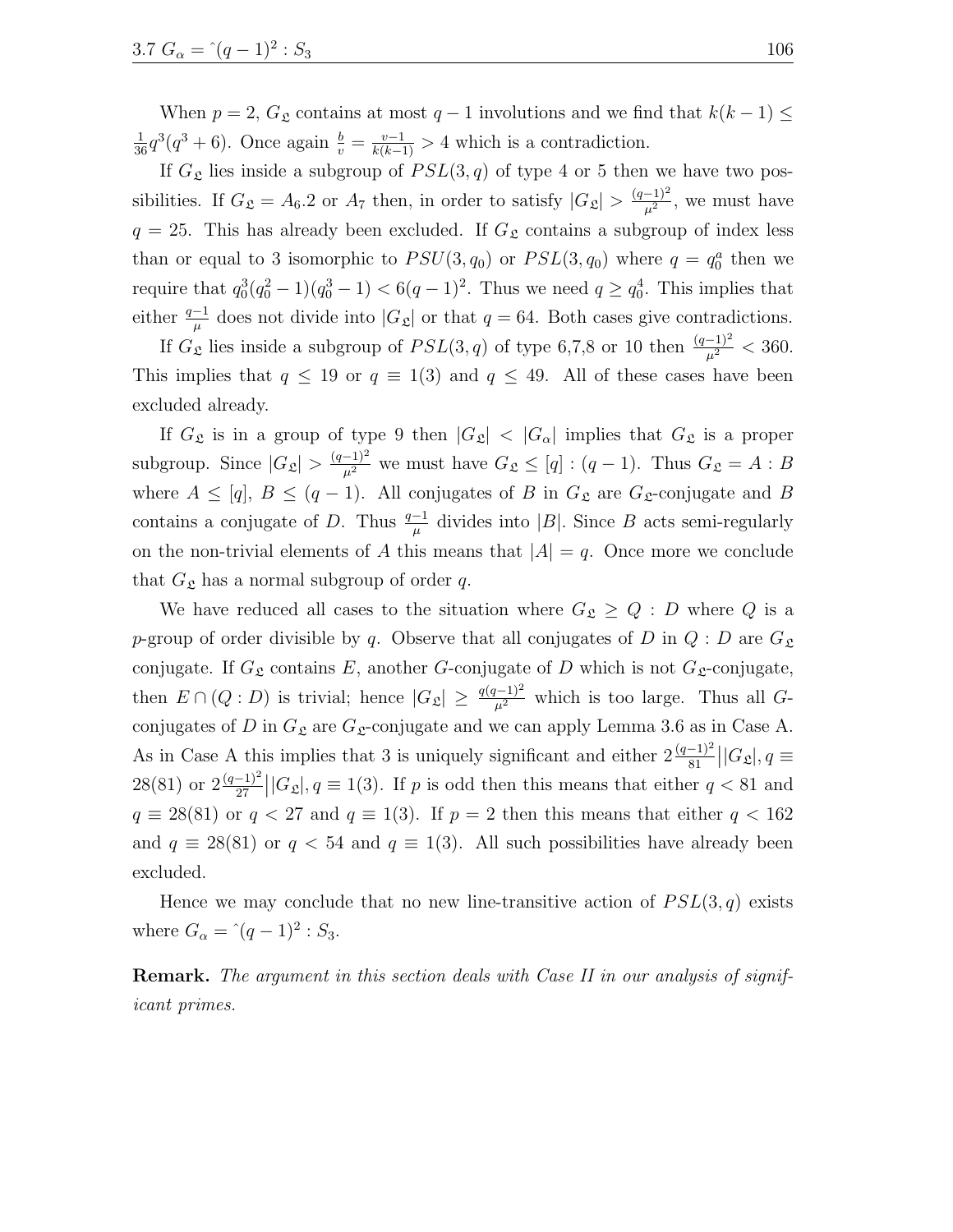### 3.8 Case III:  $3|q-1$  is uniquely significant

In this case  $G_{\alpha}$  lies inside a subgroup of  $PSL(3, q)$  of type 2, 4, 5 or 8.

### 3.8.1 Case 1:  $G_{\alpha}$  is a proper subgroup of a group of type 2

Then  $G_{\alpha} = A.B$  where  $B = C_3$  or  $S_3$  and  $A = \hat{a}(u \times u)$  (this structure for A follows since it is normalized by  $C_3$ .) We can conclude, using Corollary 3.10, that  $B = S_3$ . Now observe that A.2 lies inside a copy of  $\hat{C}GL(2,q)$ , hence is centralized by  $Z(\hat{C}GL(2,q))$ . Thus, by Lemma 3.15, A.2 lies in  $G_{\mathfrak{L}}$ . Thus  $|G_{\mathfrak{L}}| = 2|A|$  or  $|G_{\mathcal{L}}| = 4|A|$  while  $b|3v$ . When  $p = 2$  we know that  $v - 1$  is odd. Since  $k(k - 1)$  is even and  $\frac{b}{v} = \frac{v-1}{k(k-1)}$ , this means that  $|G_{\mathcal{L}}| = 4|A|$  and  $b = \frac{3}{2}$  $rac{3}{2}v.$ 

Consider first the case where  $b=\frac{3}{2}$  $\frac{3}{2}v$ . Then  $\frac{b}{v} = \frac{3}{2} = \frac{v-1}{k(k-1)}$  and so

$$
k(k-1) = \frac{2}{3}(v-1) = \frac{1}{9u^2}[q^8 - q^6 - q^5 + q^3 - 6u^2].
$$

Now observe that, for  $q > 8$ ,

$$
\left[\frac{1}{3u}(q-1)(q^3+q^2+\frac{1}{2}q)+\frac{1}{2}\right]\left[\frac{1}{3u}(q-1)(q^3+q^2+\frac{1}{2}q)-\frac{1}{2}\right] > \frac{2}{3}(v-1);
$$

$$
\left[\frac{1}{3u}(q-1)(q^3+q^2+\frac{1}{2}q)\frac{1}{3}[(\frac{1}{3u}(q-1)(q^3+q^2+\frac{1}{2}q)-\frac{2}{3}]<\frac{2}{3}(v-1).
$$

Since  $\frac{1}{3u}(q-1)(q^3+q^2+\frac{1}{2})$  $\frac{1}{2}q) = \frac{1}{6}$  $\frac{1}{6}a$  for some integer a, this is a contradiction. Thus p is odd and  $b = 3v$ .

Now suppose that 4 does not divide into u. Then  $|G_{\alpha}|_2 \leq 8$  while  $|G|_2 \geq 16$ , hence  $v - 1$  is odd. This implies that  $|b|_2 < |v|_2$  which is a contradiction. Hence  $12|u.$ 

Now  $G_{\mathfrak{L}} = \hat{ } (u \times u).2 < \hat{ } (q-1)^2 : 2 < \hat{ } GL(2,q)$  and so contains at most  $u+3$ involutions. We appeal to Lemma 3.16 to observe that,

$$
k \le \frac{(u+3)q(q+1)(q-1)^2}{6u^2} + 1.
$$

We can conclude therefore that, for  $u \geq 12$ ,

$$
k(k-1) \le \frac{q^2(q+1)^2(q-1)^4(u+3)(u+4)}{36u^4}.
$$

This is strictly smaller than  $\frac{v-1}{3}$  which is a contradiction.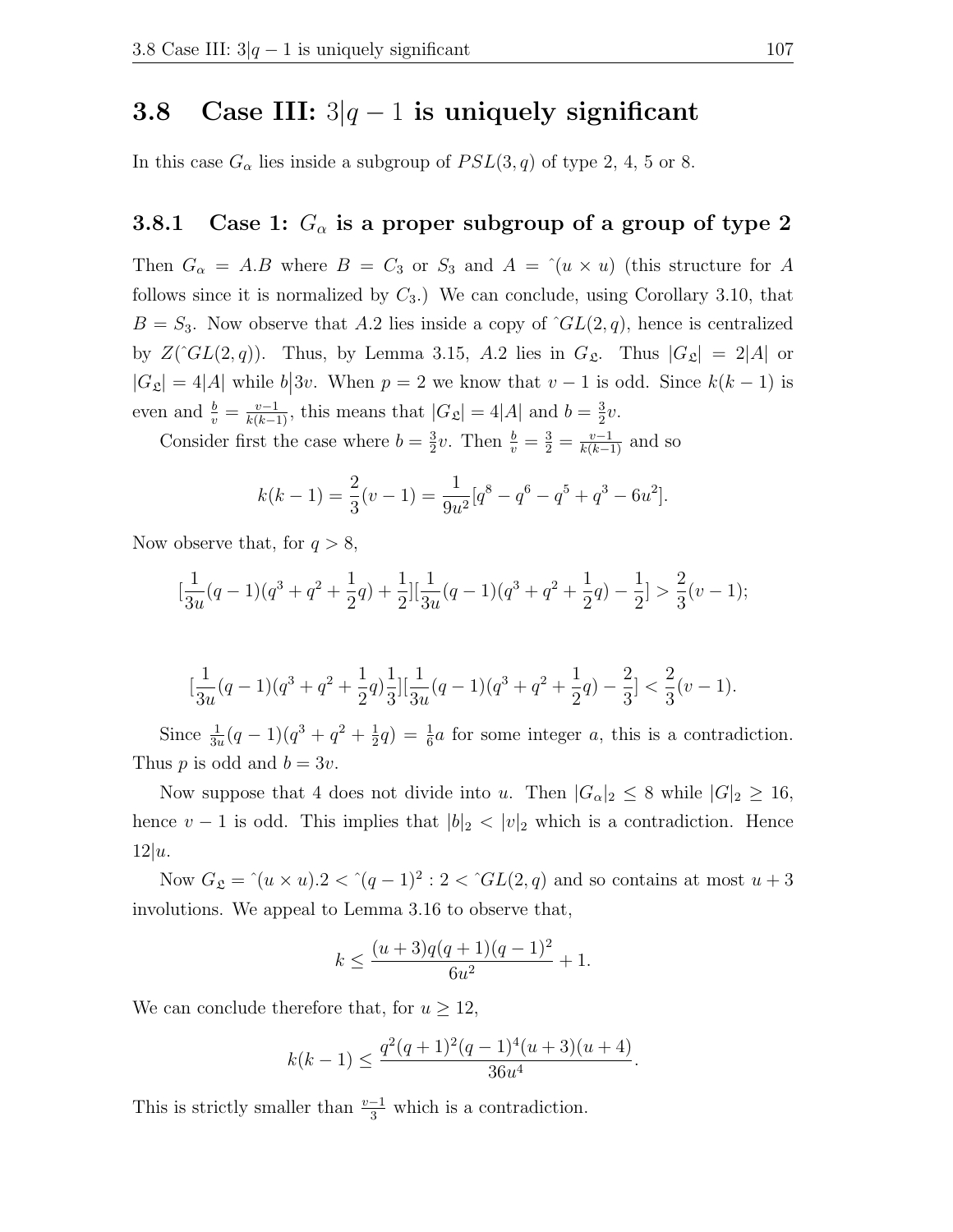### 3.8.2 Case 2:  $G_{\alpha}$  is a subgroup of type 4 or 5

We refer to Lemma 3.20. Consider first the possibility that  $G_{\alpha}$  is isomorphic to  $A_6.2$ or  $A_7$  and  $p = 5$ . We exclude  $q = 25$  using Lemma 3.18.

Observe that, since 3 divides  $q-1$ , there is a group of order 3 normal in a group isomorphic to  $\hat{q}(q-1)^2$ . Hence a line-stabilizer contains a subgroup of order 3 or else contains the group  $\hat{q}$  ( $q-1$ )<sup>2</sup> (by Lemma 3.15). The latter possibility is not possible, hence we may assume that  $3||G_{\mathfrak{L}}|$ . We may therefore conclude that  $b = 3v$ or  $b=\frac{3}{2}$  $\frac{3}{2}v$ .

Now suppose that m is an integer dividing v and  $b = \frac{3}{r}$  $\frac{3}{x}v$  where x is 1 or 2. We have that

$$
\frac{v-1}{k(k-1)} = \frac{3}{x}
$$
  
\n
$$
\implies 3k(k-1) + x \equiv 0 \pmod{m}
$$
  
\n
$$
\implies 36k^2 - 36k + 12x \equiv 0 \pmod{m}
$$
  
\n
$$
\implies 9(2k-1)^2 \equiv 9 - 12x \pmod{m}
$$

Thus  $9 - 12x$  is a square modulo m and m is not divisible by 3. If  $G_{\alpha} = A_6.2$  then we know that 25 divides v. For both values of x we find that  $9-12x$  is not a square modulo 25.

Thus we assume that either  $G_{\alpha} = PSL(3, q_0), q = q_0^a, 3|q_0 - 1, a \not\equiv 0 (mod 3)$ ; or  $G_{\alpha} = PSU(3, q_0), q = q_0^a, 3|q_0 + 1, a \not\equiv 0 (mod 6).$ 

Then in the first instance we have a subgroup of  $G_{\alpha}$ ,  $(q_0 - 1)^2$ ; in the second instance we have a subgroup of  $G_{\alpha}$ ,  $(q_0 + 1)^2$ . Such subgroups are normal in the subgroup of  $PSL(3, q)$ ,  $\hat{ } (q-1)^2$ . Thus these subgroups of  $G_{\alpha}$  lie in  $G_{\mathfrak{L}}$  and we may conclude that  $b \mid 3v$ . Once again when  $p = 2$  we know that  $v - 1$  is odd and so  $b = \frac{3}{2}$  $rac{3}{2}v.$ 

We know that  $q_0^3||G_{\mathfrak{L}}|$ , hence  $G_{\mathfrak{L}}$  is not a subgroup of a group of type 2,3,6,7,8 or 10. If  $G_{\mathfrak{L}}$  is a subgroup of a group of type 9 then  $\frac{(q_0^3 \pm 1)}{3} |(q^2-1)$ . Since  $q = q_0^a, a \not\equiv 0$ (3) we must have  $q_0 = 2$  and  $G_\alpha = PSU(3, 2)$ . But then  $|G_\alpha| = 72$  which is the same size as in Case 1 with  $u = 6$ . The arguments given there exclude both  $b = 3v$  and  $b=\frac{3}{2}$  $\frac{3}{2}v$ .

If  $G_{\mathfrak{L}}$  is only a subgroup of a group of type 4 or 5 then either  $G_{\mathfrak{L}} = A_6.2$  or  $A_7$  (and 25 divides into v which is a contradiction), or  $G_{\mathfrak{L}}$  is one of  $PSL(3, q_1)$  or  $PSU(3, q_1)$ . Since  $b|3v$  we must have  $q_0 = q_1$  and  $\frac{q_0^3 + 1}{q_0^3 - 1}$  $\frac{q_0^3+1}{q_0^3-1}$  equal to 3 or  $\frac{3}{2}$ . This is impossible.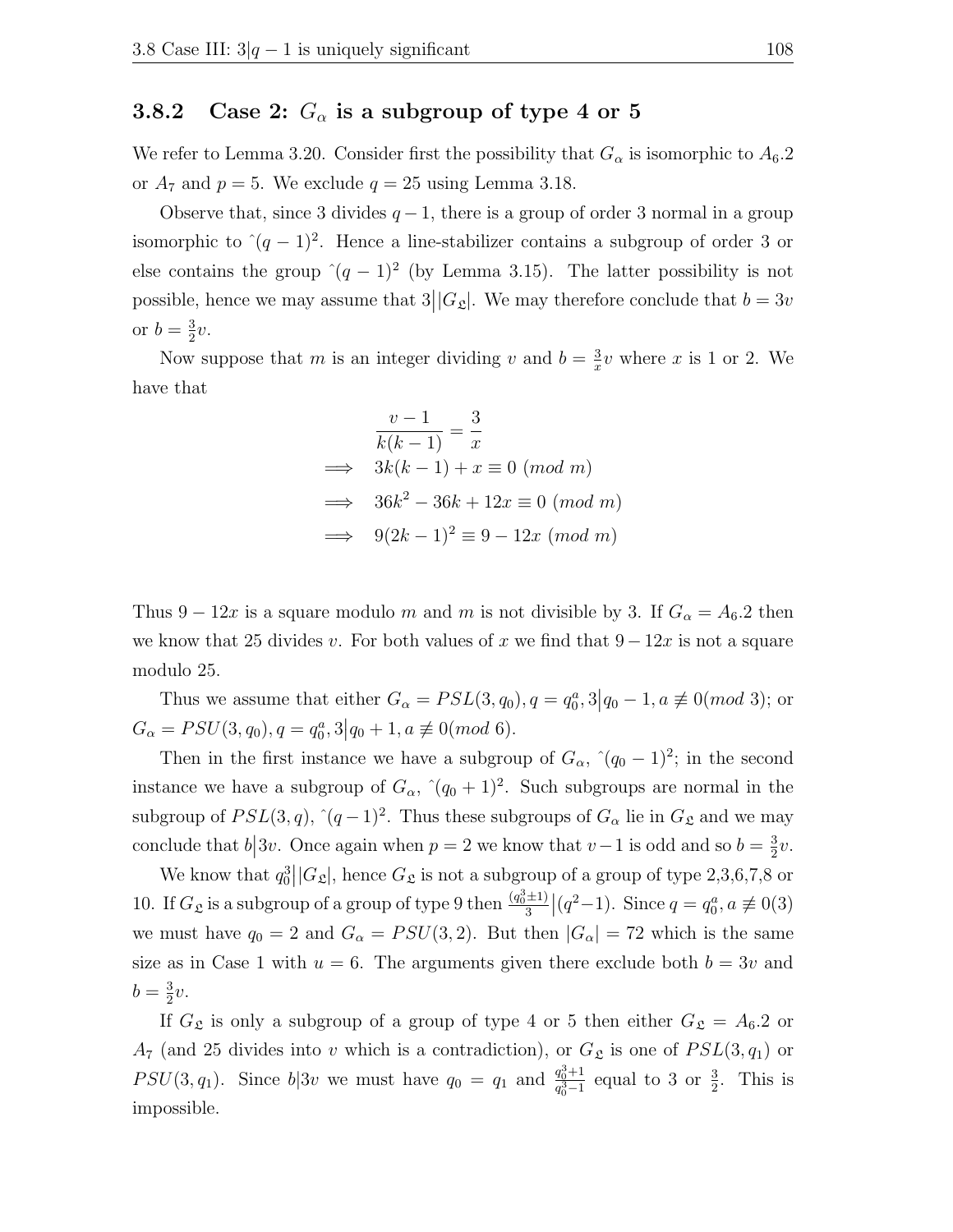Thus  $G_{\mathfrak{L}}$  is a subgroup of a parabolic subgroup. Then we require that  $(q_0^3 \pm$ 1)  $\left| \frac{q^2 - 1}{q - 1} \right|$ . This implies that  $q_0 = 2$  which can be excluded as in Case 1 setting  $u$  to be 6.

### 3.8.3 Case 3:  $G_{\alpha}$  is a maximal subgroup of type 8

Note that p is odd here and, using Lemma 3.18,  $q \geq 43$ . Here  $G_{\alpha} \cong 3^2 \cdot Q_8$  and  $|q-1|_3 = 3$ . Observe that, since 3 divides  $q-1$ , there is a group of order 3 normal in a group isomorphic to  $\hat{q}(-1)^2$  and so, by Lemma 3.15,  $3 \leq G_{\mathfrak{L}}$ . Thus  $b|3v$ . Now  $G_{\alpha}$  has the same size as  $G_{\alpha}$  in Case 1 with  $u = 6$ . The arguments given there exclude both  $b=3v$  and  $b=\frac{3}{2}$  $\frac{3}{2}v$  and we are done.

Thus we have ruled out all possible actions of line-transitive actions of  $PSL(3, q)$ where 3 is the unique significant prime.

### 3.9 Case IV:  $2|q-1$  is uniquely significant

In this case  $G_{\alpha}$  either lies in a parabolic subgroup or in a subgroup of  $PSL(3, q)$  of type 2 or 4. Since D normalizes a Sylow 2-subgroup of  $PSL(3, q)$ , we know that  $G_{\alpha}$  contains D for some  $\alpha$ . Furthermore, by Lemma 3.15, either  $G_{\alpha} \geq {}^{\hat{c}}GL(2,q)$  or  $D < G_{\mathfrak{L}}$ .

### 3.9.1 Case 1:  $G_{\alpha}$  is a subgroup of a group of type 4 only

In this case  $G_{\alpha} = PSL(3, q_0)$  or  $PSL(3, q_0)$ . 3 for some  $q_0$  where  $q = q_0^a$ , a odd. Then  $D < G_{\mathfrak{L}}$  and so  $\frac{q-1}{\mu}$  divides into 3|PSL(3, q<sub>0</sub>)|. We must have  $q = q_0^3$ . But then  $PSL(3, q_0)$  does not contain an element of order  $\frac{q_0^3-1}{\mu}$  and so  $D \nless PSL(3, q_0)$  and this case is also excluded.

### 3.9.2 Case 2:  $G_{\alpha}$  lies inside a group of type 2

Here  $G_{\alpha}$  is non-maximal,  $q \equiv 1(4)$  and  $G_{\alpha}$  contains a cyclic subgroup of order  $q - 1/\mu$ . We have two possibilities:

1.  $G_{\alpha} = A : 2$  where  $A \leq (q-1)^2$  and  $|A| = a \frac{q-1}{\mu}$ . Then A is proper normal in  $\hat{p}(q-1)^2$  for  $a < q-1$  and proper normal in  $\hat{p}(q-1)^2 : S_3$  for  $a = q-1$ . Thus we may conclude, by Lemma 3.15, that  $G_{\mathfrak{L}} = A$ . We can conclude that  $G_{\mathfrak{L}}$ contains at most 3 involutions.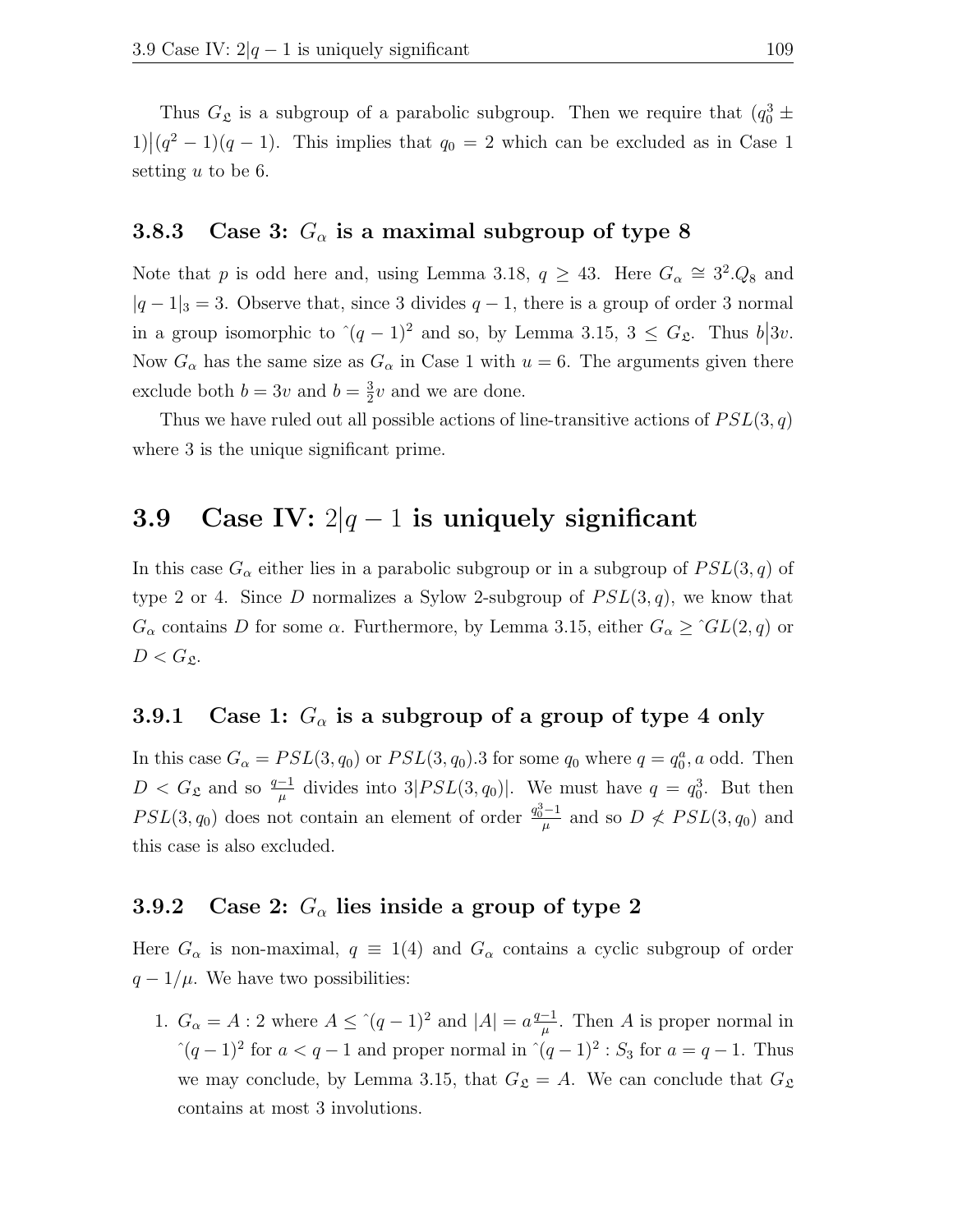2. We suppose that  $3|(q-1)$  and  $G_{\alpha} = (\frac{q-1}{3} \times \frac{q-1}{3}) : S_3$ . In this case,  $(\frac{q-1}{3} \times \frac{q-1}{3})$  is normal in  $\hat{q}(q-1)^2$  and hence lies in  $G_{\mathfrak{L}}$ . We can conclude that  $|G_{\mathfrak{L}}| = 3(\frac{q-1}{3})^2$ and  $G_{\mathfrak{L}}$  contains at most 9 involutions.

Consider the first case. Since  $G_{\mathfrak{L}}$  contains at most 3 involutions, we may appeal to Lemma 3.16 to give,

$$
k \le \frac{r_g v}{n_g} + 1 = \frac{3q(q+1)(q-1)}{2a} + 1.
$$

This implies that,

$$
k(k-1) < \frac{9}{4a^2}q^3(q+1)^2(q-1).
$$

Now we know that  $k(k-1) = \frac{v-1}{2}$ . Thus

$$
\frac{v-1}{2} = \frac{q^3(q^2+q+1)(q+1)(q-1)-2a}{4a} < \frac{9}{4a^2}q^3(q+1)^2(q-1).
$$

Hence  $q < \frac{9}{a}$  which is impossible.

We move on to the next possibility:  $H = \left(\frac{q-1}{3} \times \frac{q-1}{3}\right)$  lies inside  $G_{\mathfrak{L}}$  with index 3. Now H contains 3 involutions, hence  $G_{\mathfrak{L}}$  must contain at most 9 involutions. Once again we appeal to Lemma 3.16 to give,

$$
k \le \frac{r_g v}{n_g} + 1 = \frac{9q(q+1)}{2} + 1.
$$

This gives,

$$
\frac{v-1}{2} = k(k-1) < \frac{41q^2(q+1)^2}{2}.
$$

Given our value for  $v$  we may conclude that,

$$
q^3(q^2+q+1)(q+1) - 2 < 41q^2(q+1)^2.
$$

This is only true for  $q \leq 7$  which is impossible.

## 3.9.3 Case 3:  $G_{\alpha}$  lies in a parabolic subgroup

Now, for P a parabolic subgroup,  $|G : P| = q^2 + q + 1$ . By Lemma 3.9 this means that any significant prime must divide  $\frac{1}{2}q(q+1)$ . Since 2 is uniquely significant, we may conclude that  $q \equiv 3(4)$  and  $b\left|\frac{1}{2}\right|$  $\frac{1}{2}(q+1)v$ . We write  $G_{\alpha} = A.B$  where A is an elementary abelian *p*-group and  $B \leq \hat{\ } GL(2,q)$ .

Suppose  $q \equiv 3(8)$ . Then, by Lemma 3.9,  $b = 2v$ . Then, by Lemma 3.3, any prime m dividing into v must be equivalent to 1(4). Since  $p \equiv 3(4)$  we have  $q^3$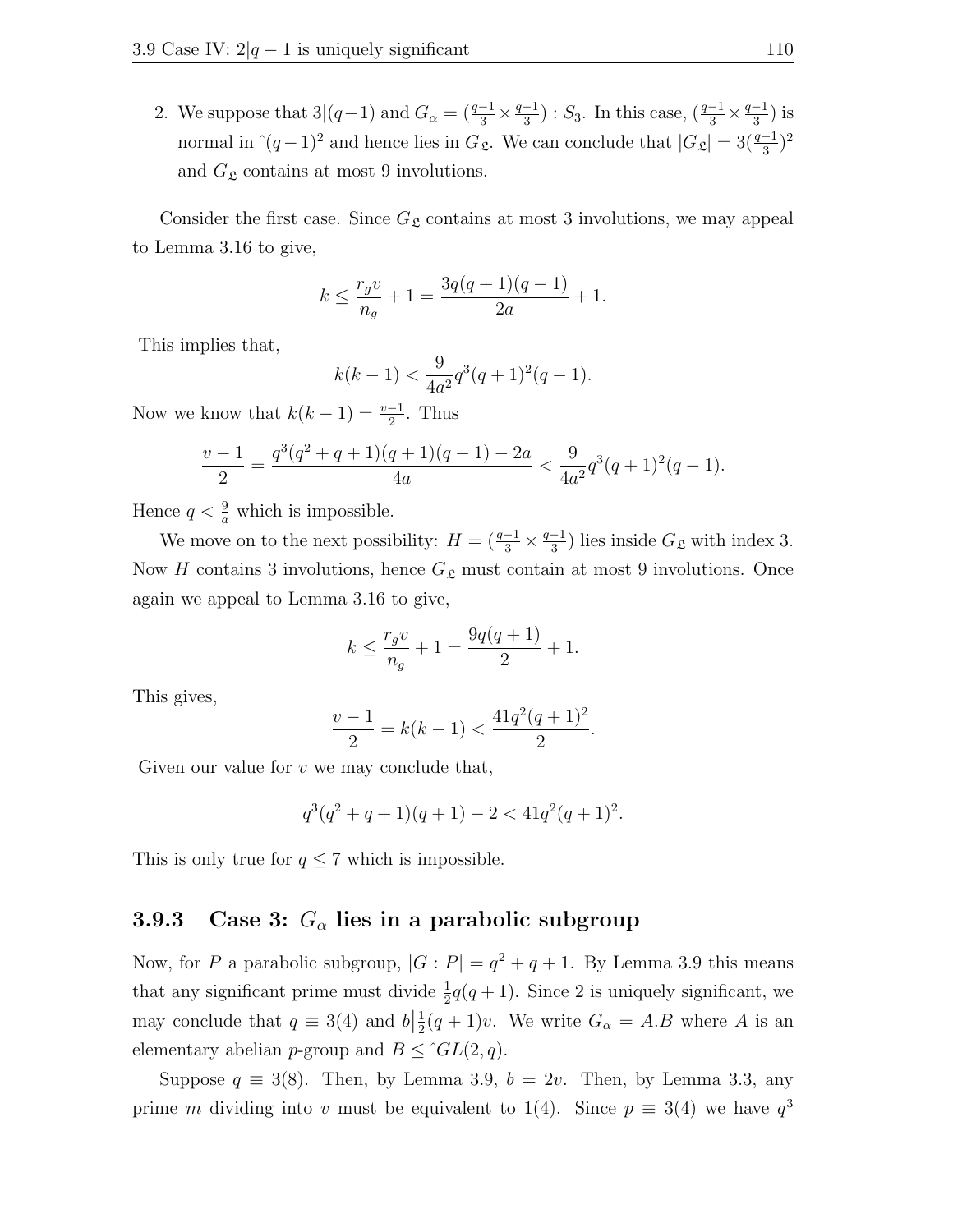dividing into  $|G_{\alpha}|$ . Thus  $A = [q^2]$  and  $B \geq {}^{\hat{}}SL(2,q)$ . However this means that  $A.B$ is normal in the full parabolic subgroup. Hence, by Lemma 3.15, either  $G_{\mathfrak{L}} \geq G_{\alpha}$ (which is impossible) or  $G_{\alpha}$  is the full parabolic subgroup. This case has already been excluded.

Thus  $qequiv7(8)$  and B is a subgroup of  $\hat{C}GL(2,q)$  of type 3 or 5. Consider the case where B is a subgroup of  $\hat{G}L(2,q)$  of type 3. We examine the possible situations here:

- 1. Suppose that B is maximal in  $\hat{C}L(2,q)$ , i.e.  $|B| = 2(q^2 1)/\mu$ . Then B acts by conjugation on the non-trivial elements of A with orbits divisible by  $q + 1$ . Thus  $|A| = q^2$  or 1. Since 2 is uniquely significant,  $A < G_{\mathfrak{L}}$ . This is the same situation as in Subsections 3.6.1 and 3.6.3; precisely the same arguments as in those sections allow us to exclude the situation here.
- 2. Suppose that B is non-maximal in  $\hat{G}L(2,q)$ . Then B contains a cyclic group C which is normal in  $\hat{q}^2 - 1$ , hence lies in  $G_{\mathfrak{L}}$ . Furthermore  $|A|||G_{\mathfrak{L}}|$  since 2 is uniquely significant. Thus  $|G_{\mathfrak{L}}| = |A|.|C|$  and  $G_{\alpha} = 2|A|.|C|$  and so  $b = 2v$ . However in this case, by Lemma 3.3, any prime  $m$  dividing into  $v$  must be equivalent to 1(4). Here though  $p \equiv 3(4)$  and p divides into v. This is a contradiction.

Now consider the possibility that B is of type 5. Since  $q \equiv 7(8)$ , we must have  $q = p^a$  where a is odd and so  $B = \hat{ } < SL(2, q_0), V >$ .

Suppose first that  $q = q_0$  and so  $B \geq {}^{\hat{}}SL(2,q)$  and either A is trivial or  $A = [q^2]$ .

If A is trivial then either  $B \triangleleft {}^{\hat{C}}GL(2,q)$  or  $B = {}^{\hat{C}}GL(2,q)$ . The first option implies that  $G_{\mathfrak{L}} \geq G_{\alpha}$  (which is impossible). The latter option is the same as in Subsection 3.6.2; precisely the same arguments as in that section allow us to exclude the situation here.

If on the other hand A is non-trivial then  $A = [q^2]$  and so  $G_\alpha$  is either the full parabolic subgroup (this possibility is already excluded) or  $G_{\alpha}$  is normal in the full parabolic subgroup and  $G_{\mathfrak{L}} \geq G_{\alpha}$  (which is impossible). Thus both possibilities are excluded when  $q = q_0$ . We assume that  $q = q_0^a$ , a is odd,  $a \geq 3$ ,  $p \equiv 7(8)$  and  $D < G_{\mathfrak{L}}$ .

Now observe that  $A \leq V > 1$  is a split extension by Schur-Zassenhaus. So we can take V to be in  $G_{\alpha}$ . Furthermore  $G_{\alpha}$  must contain a conjugate of D. Then, since  $q \ge q_0^3$ ,  $\lt V \ge \frac{q-1}{\mu}$  is G-conjugate to D. The G-conjugates of D split into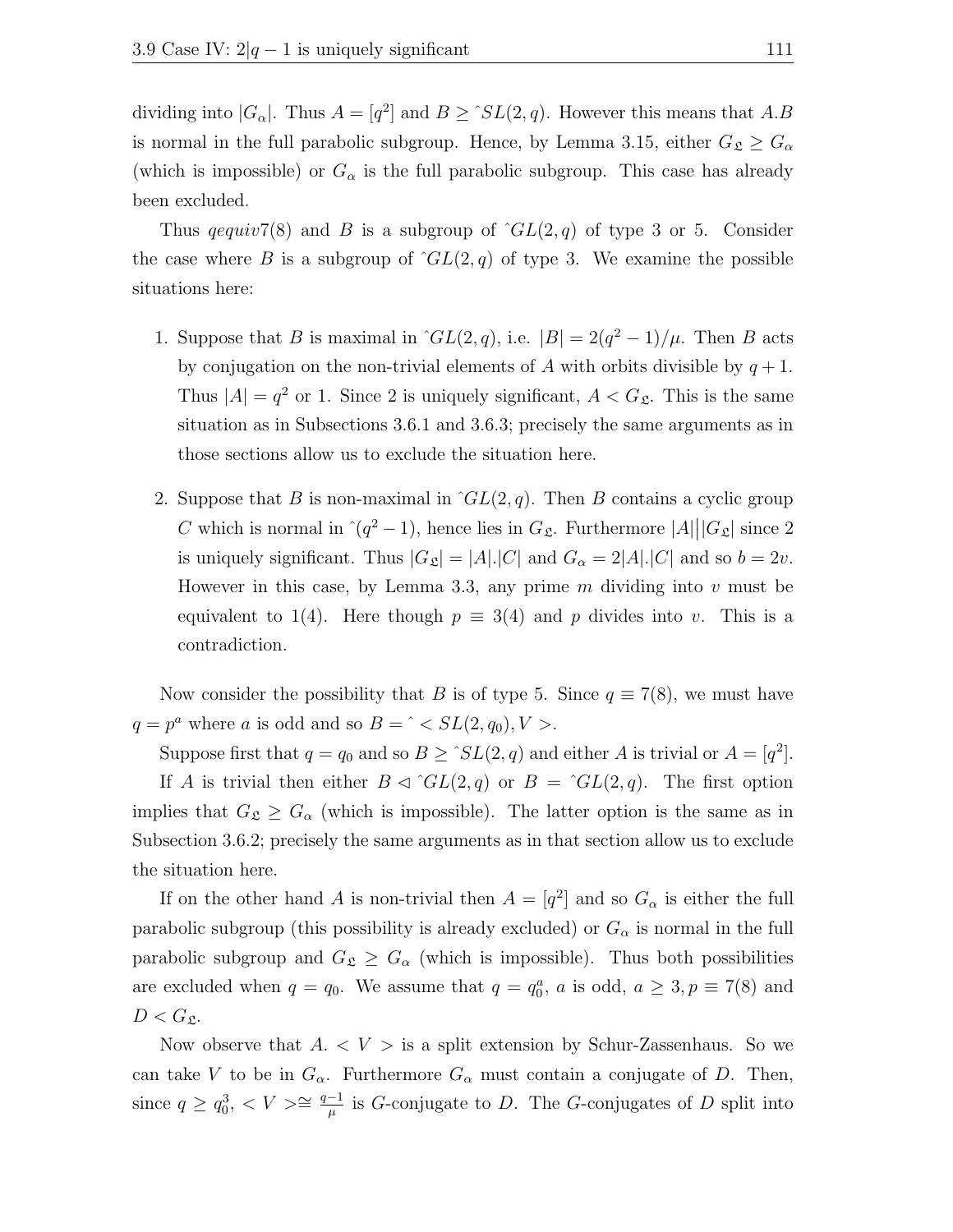two conjugacy classes inside the parabolic subgroup with centralizers isomorphic to  $\hat{q}: (q-1)^2$  and  $\hat{G}L(2,q)$ . If we factor out the unipotent subgroup of the maximal parabolic then we see that, in  $G_{\alpha}/A$ ,  $\langle V \rangle A$  is centralized by  $SL(2, q_0)$  and so  $\langle V \rangle$  must be centralized in the maximal parabolic by  $\hat{\mathcal{L}}(2,q)$ . This means that  $V >$  acts by conjugation on the non-identity elements of A with orbits of size  $\frac{q-1}{\mu}$ . In fact B has orbits of length a multiple of  $\frac{(q_0+1)(q-1)}{\mu}$  on the non-trivial elements of A. Thus  $|A| = q^2$  or  $|A| = 1$ .

Now note that, since  $b\left|\frac{1}{2}\right|$  $\frac{1}{2}v(q+1)q$ , we know that  $\frac{2q_0(q_0-1)(q-1)}{\mu}||G_{\mathfrak{L}}|$ . Thus  $G_{\mathfrak{L}}$  lies inside a subgroup of  $PSL(3, q)$  of type 1 or 4.

If  $G_{\mathfrak{L}}$  lies in a subgroup of  $PSL(3, q)$  of type 9 then  $G_{\mathfrak{L}} = SO(3, q)$ . If A is trivial then  $|G_{\mathcal{L}}| > |G_{\alpha}|$  which is a contradiction. If A is non-trivial then  $q^2$  divides into  $|G_{\mathfrak{L}}|$  which is a contradiction.

If  $G_{\mathfrak{L}}$  lies in a subgroup of  $PSL(3, q)$  of type 4 then  $G_{\mathfrak{L}} = PSL(3, q_1)$  or  $PSL(3, q_1)$ .3. Since  $D < G_{\mathfrak{L}}$  we must have  $q \leq q_1^2$ . But  $q = p^a$  where a is odd which is a contradiction.

Thus  $G_{\mathfrak{L}}$  lies inside a parabolic subgroup of  $PSL(3, q)$ . So  $G_{\mathfrak{L}} = A_1.B_1$  where  $A_1$  is elementary abelian and  $B_1 \leq \hat{\ } GL(2,q)$ . Then  $\frac{2(q_0-1)(q-1)}{\mu}$  divides into  $|B_1|$  and  $B_1$  is of type 4, 5, 6 or 7.

If  $B_1$  is of type 5 then we must have  $B_1 \ge SL(2, q_0)$ . Since  $D < A_1.B_1$  we require that  $B_1$  contains a cycle of length  $\frac{q-1}{2\mu}$  and so  $B_1 \geq \lt S L(2, q_0), \frac{q-1}{2\mu} >$ . If A is trivial then  $|B_1| \geq \frac{1}{2}$  $\frac{1}{2}|G_{\alpha}|$  which is a contradiction. If  $A=[q^2]$  then  $A_1$  must be non-trivial and  $B_1$  has orbits on the non-trivial elements of  $A_1$  of size a multiple of  $\frac{(q_0+1)(q-1)}{\mu}$ . Thus  $|A_1| = q^2$  and  $|G_{\mathcal{L}}| \geq \frac{1}{2}$  $\frac{1}{2}|G_{\alpha}|$ . By Lemma 3.3,  $p \equiv 1(4)$  which is a contradiction.

If  $B_1$  is of type 4, 6 or 7 then  $q_0$  divides into  $|A_1|$  and  $G_{\mathfrak{L}} = A_1.B_1$  is a split extension. Furthermore A is trivial since  $q^2q_0$  cannot divide into  $|G_{\mathfrak{L}}|$ .

In the case of types 6 and 7,  $B_1$  must centralize  $EA_1$  in  $G_{\mathcal{L}}/A_1$  where E is a conjugate of D. Thus E has an orbit on the non-trivial elements of  $A_1$  of size a multiple of  $\frac{(q-1)}{\mu}$ . Thus  $|A_1| \ge q$ . But  $|G_{\alpha}| < q_0^3 \frac{q-1}{\mu}$  and  $|G_{\mathfrak{L}}| > q \frac{q-1}{\mu}$  which is impossible.

We are left with the possibility that  $B_1$  is of type 4 and take D to be in  $G_{\mathfrak{L}}$ . Suppose first that  $DA_1$  is central in  $B_1 = G_{\mathcal{L}}/A_1$ . Since  $q + 1$  does not divide into  $b, |B_1|_2 \geq 2|(q-1)^2|_2$ . This implies that D is centralized in the full parabolic by  $\hat{\mathcal{L}}GL(2,q)$  and D has orbits on  $A_1$  of size a multiple of  $\frac{(q-1)}{\mu}$ . If, on the other hand,  $DA_1$  is not central in  $B_1 = G_{\mathfrak{L}}/A_1$  then it is not normal either and  $|B_1|$  is divisible by  $2(\frac{q-1}{\mu})^2$  Then  $G_{\mathfrak{L}}$  has orbits on the non-trivial elements of  $A_1$  of size a multiple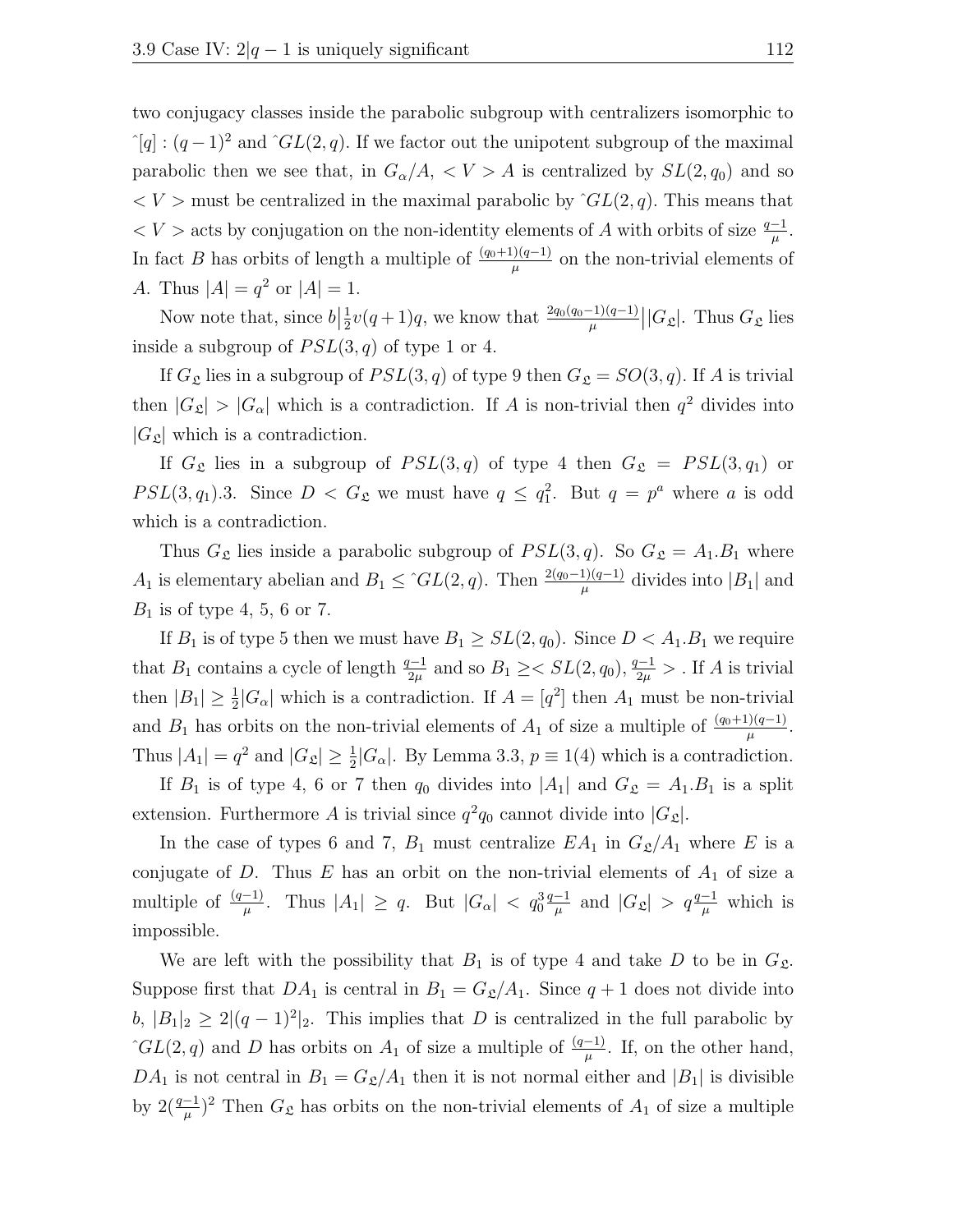of  $\frac{(q-1)}{\mu}$ . Thus in either case  $|A_1| \ge q$ . But  $|G_{\alpha}| < q_0^3 \frac{q-1}{\mu}$  and  $|G_{\mathfrak{L}}| > q \frac{q-1}{\mu}$  which is impossible.

This deals with all the cases where 2 is a uniquely significant prime. We conclude that  $PSL(3, q)$  has no line-transitive actions in this case.

We have now dealt with all possibilities for line-transitive actions of  $PSL(3, q)$ on finite linear spaces. Our proof of Theorem B is complete.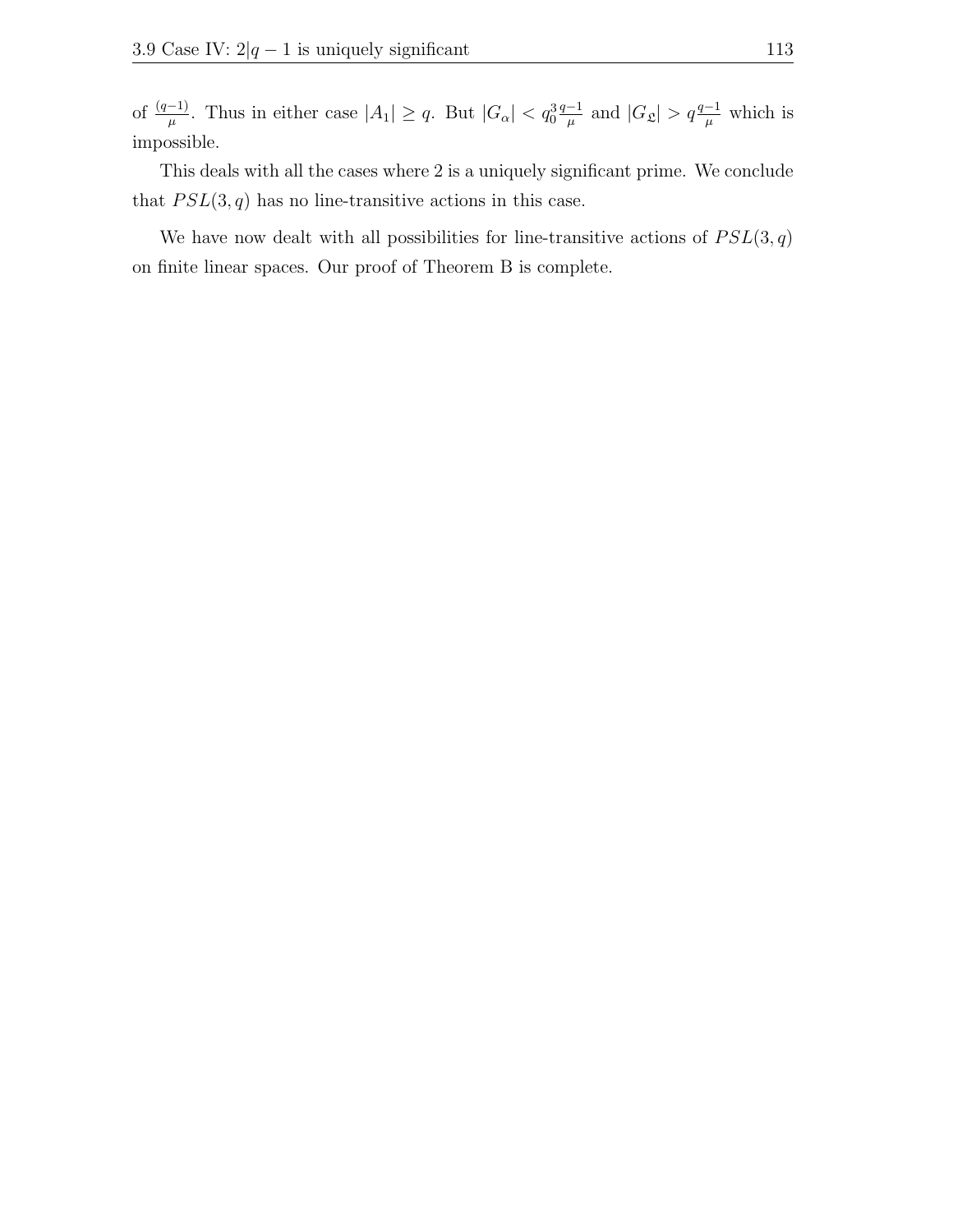# Bibliography

- [AS76] Michael Aschbacher and Gary M. Seitz, Involutions in chevalley groups over fields of even order, Nagoya Math. J. 63 (1976), 1–91.
- $[Asc84]$  M. Aschbacher, On the maximal subgroups of the finite classical groups, Invent. Math. 76 (1984), no. 3, 469–514.
- [Asc86] , Overgroups of Sylow subgroups in sporadic groups, Mem. Amer. Math. Soc. **60** (1986), no. 343, 1–235.
- [Ban71] Eiichi Bannai, Doubly transitive permutation representations of the finite projective special linear groups  $PSL(n, q)$ , Osaka J. Math. 8 (1971), 437– 445.
- [BDD88] F. Buekenhout, A. Delandtsheer, and J. Doyen, Finite linear spaces with flag-transitive groups, J. Combin. Theory, Series A 49 (1988), 268–293.
- [BDD<sup>+</sup>90] F. Buekenhout, A. Delandtsheer, J. Doyen, P. Kleidman, M. Liebeck, and J. Saxl, Linear spaces with flag-transitive automorphism groups, Geom. Ded. 36 (1990), 89–94.
- [Blo67a] R.E. Block, On the orbits of collineation groups, Math. Zeitschrift 96 (1967), 33–49.
- [Blo67b] David M. Bloom, The subgroups of  $PSL(3, q)$  for odd q, Trans. Amer. Math. Soc. 127 (1967), 150–178.
- [Cam04] Alan Camina, Projective planes with a transitive automorphism group, Preprint, 2004.
- [Car89] Roger Carter, Simple groups of Lie type, John Wiley and Sons, 1989.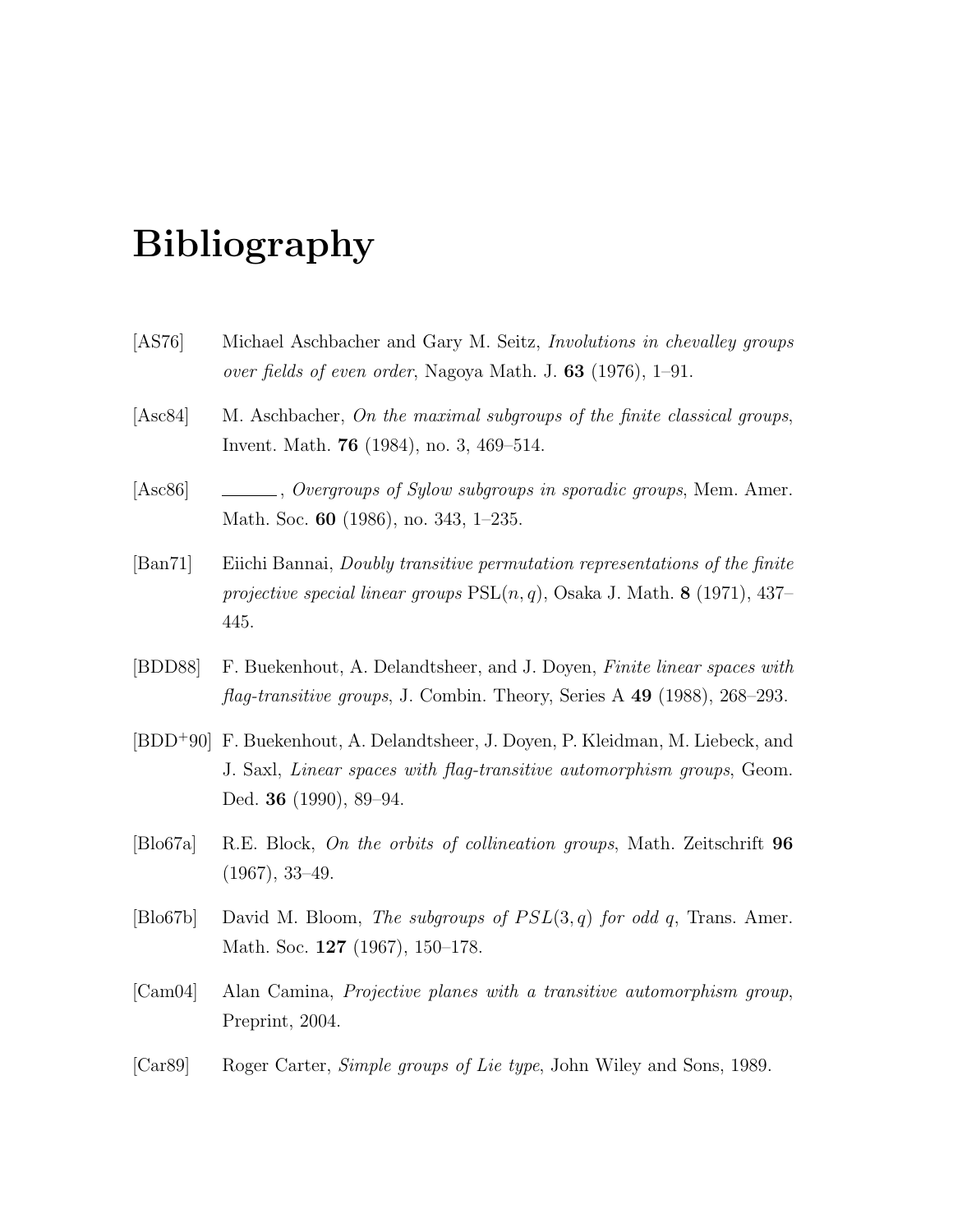- [CCN<sup>+</sup>85] J.H. Conway, R.T. Curtis, S.P. Norton, R.A. Parker, and R.A. Wilson, Atlas of finite groups, Oxford University Press, 1985.
- [CG84] A. Camina and T. Gagen, Block transitive automorphism groups of designs, J. Algebra 86 (1984), 549–554.
- [Cha68] Bomshik Chang, The conjugate classes of Chevalley groups of type  $(G_2)$ , Journal of Algebra 9 (1968), 190–211.
- [Cla76] P.C. Clapham, Steiner triple systems with block-transitive automorphism groups, Discrete Math. 14 (1976), 121–131.
- [CNP03] A. Camina, P. Neumann, and C. Praeger, Alternating groups acting on linear spaces, Proc. London Math. Soc.(3) 87 (2003), no. 1, 29–53.
- [Coo81] Bruce N. Cooperstein, *Maximal subgroups of*  $G_2(q^n)$ , J. Algebra 70 (1981), 23–36.
- [CP93] Alan R. Camina and Cheryl E. Praeger, Line-transitive automorphism groups of linear spaces, Bull. London Math. Soc. 25 (1993), 309–315.
- [CP96] P. Cameron and C. Praeger, Block-transitive t-designs I: pointimprimitive designs, Discrete Math. 118 (1996), 215–225.
- [CP01] A. Camina and C. Praeger, Line-transitive, point quasiprimitive automorphism groups of finite linear spaces are affine or almost simple, Aequationes Math. 61 (2001), 221–232.
- [CS89] A. Camina and J. Siemons, Block transitive automorphism groups of 2-  $(v, k, 1)$  block designs, J. Combin. Theory, Series A 51 (1989), 268–276.
- [CS00] A. Camina and F. Spiezia, Sporadic groups and automorphisms of linear spaces, J. Combin. Designs 8 (2000), 353–362.
- [DD89] A. Delandtsheer and J. Doyen, Most block-transitive t-designs are pointprimitive, Geom. Ded. 29 (1989), 307–310.
- [Del86] A. Delandtsheer, Flag-transitive finite simple groups, Arch. Math. 47 (1986), 395–400.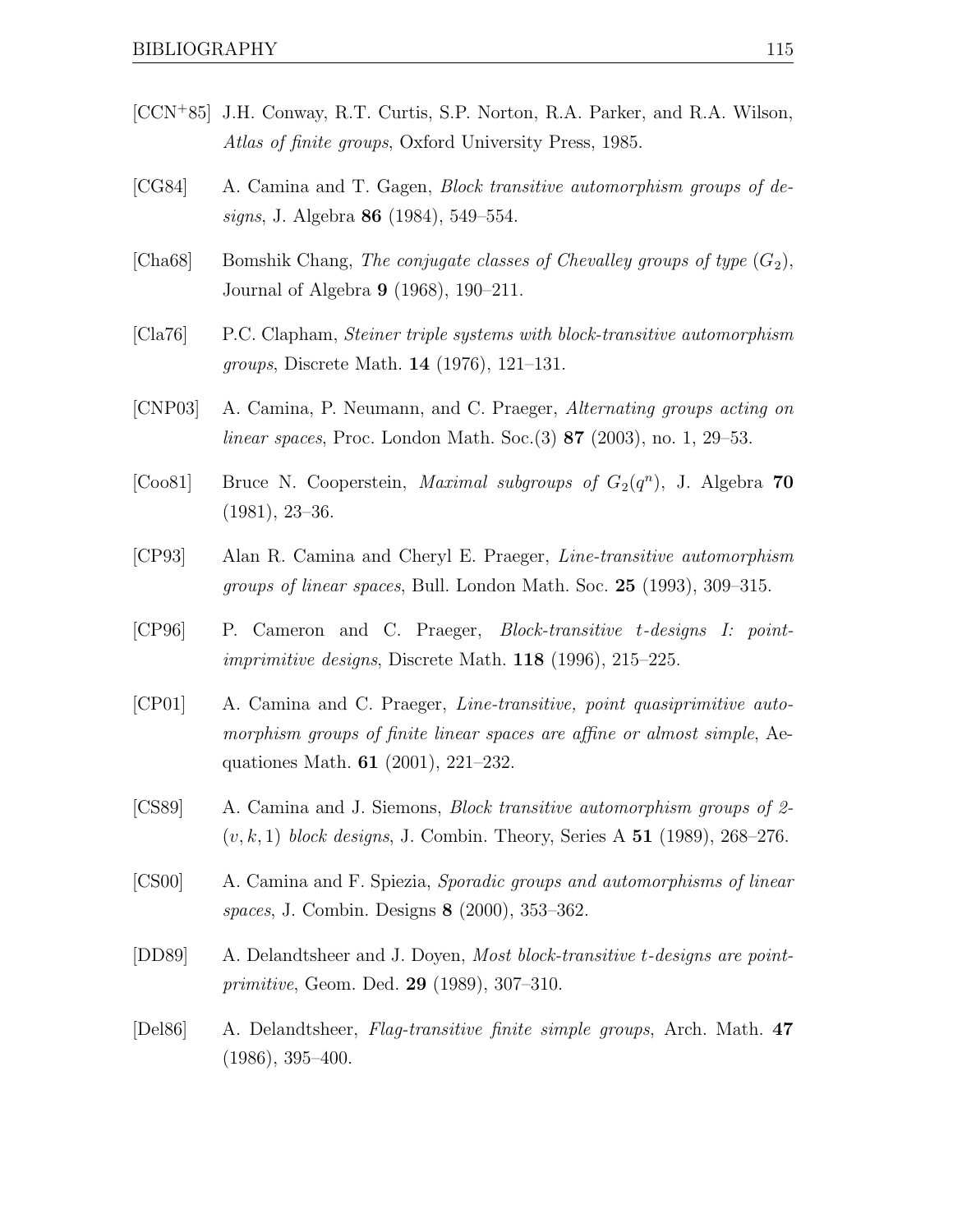- [Del01] , Finite flag-transitive linear spaces with alternating socle, Algebraic combinatorics and applications (Gößweinstein, 1999), Springer, Berlin, 2001, pp. 79–88.
- [Dem97] P. Dembowski, Finite geometries, Springer-Verlag, 1997.
- [DNP03] Anne Delandtsheer, Alice C. Niemeyer, and Cheryl E. Praeger, Finite line-transitive linear spaces: parameters and normal point-partitions, Adv. Geom. 3 (2003), no. 4, 469–485.
- [GH00] Adilson Gonçalves and Chat Yin Ho, Alternating groups as collineation groups, J. Algebra 225 (2000), 581–601.
- [GL83] Daniel Gorenstein and Richard Lyons, The local structure of finite groups of characteristic 2 type, Mem. Amer. Math. Soc.  $42$  (1983), no. 276, 1– 731.
- [GLS94] Daniel Gorenstein, Richard Lyons, and Ronald Solomon, The classification of the finite simple groups, number 3, Mathematical Surveys and Monographs, vol. 40, American Mathematical Society, 1994.
- [GMS03] Robert M. Guralnick, Peter Müller, and Jan Saxl, *The rational func*tion analogue of a question of Schur and exceptionality of permutation representations, Mem. Amer. Math. Soc. 162 (2003), no. 773, 1–79.
- [Har25] R.W. Hartley, Ternary collineation groups, Ann. of Math. 27 (1925), 140–158.
- [HM61] D. Higman and J. McLaughlin, *Geometric ABA-groups*, Illinois J. Math. 5 (1961), 382–397.
- [HP73] Daniel R. Hughes and Fred C. Piper, *Projective planes*, Graduate Texts in Mathematics, vol. 6, Springer-Verlag, New York, 1973.
- [Kan87] W. Kantor, Primitive permutation groups of odd degree, and an application to finite projective planes, J. Algebra 106 (1987), 15–45.
- [KL90] P. Kleidman and M. Liebeck, The subgroup structure of the finite simple groups, London Mathematical Society Lecture Note Series, vol. 129, Cambridge University Press, Cambridge, 1990.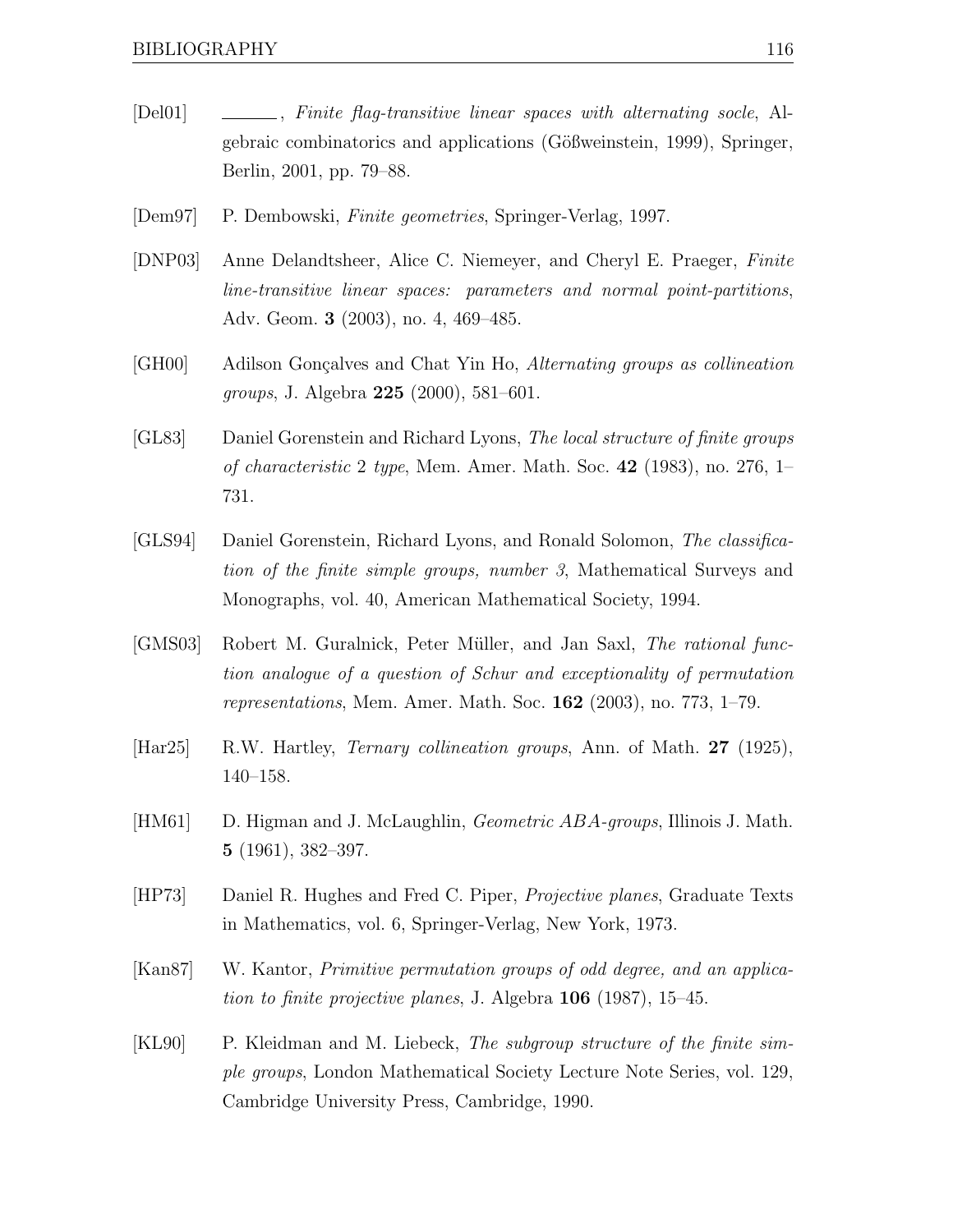- [Kle87] P. B. Kleidman, *The subgroup structure of some finite simple groups*, PhD thesis, University of Cambridge, 1987.
- [Kle88a] Peter B. Kleidman, The maximal subgroups of the Chevalley groups  $G_2(q)$ with q odd, the Ree groups  ${}^2G_2(q)$ , and their automorphism groups, J. Algebra 117 (1988), 30–71.
- [Kle88b]  $\quad \underline{\hspace{2cm}}$ , The maximal subgroups of the Steinberg triality groups  ${}^{3}D_{4}(q)$ and of their automorphism groups, J. Algebra 115 (1988), 182–199.
- [Kle90]  $\qquad \qquad \qquad$ , The finite flag-transitive linear spaces with an exceptional automorphism group, Finite geometries and combinatorial designs (Lincoln, NE, 1987), Contemp. Math., vol. 111, Amer. Math. Soc., Providence, RI, 1990, pp. 117–136.
- [KMM89] E. Kramer, S. Magliveras, and R. Mathon, The Steiner systems  $S(2, 4, 25)$  with non-trivial automorphism group, Discrete Math. 77 (1989), 135–157.
- [KS84] J.D. Key and E.E. Shult, Steiner triple systems with doubly transitive automorphism groups: a corollary to the classification theorem for finite simple groups, J. Combin. Theory Ser. A  $36$  (1984), 105–110.
- [Li95] Huiling Li, On block transitive  $2 (v, 4, 1)$  designs, J. Combin. Theory Ser. A 69 (1995), 115–124.
- [Lie98] M. Liebeck, The classification of finite linear spaces with flag-transitive automorphism groups of affine type, J. Combin. Theory A 84 (1998), no. 2, 196–235.
- [Liu01] Weijun Liu, The Chevalley groups  $G_2(2^n)$  and  $2-(v, k, 1)$  designs, Algebra Colloq. 8 (2001), no. 4, 471–480.
- [Liu03a]  $\qquad \qquad$ , The Chevalley groups  $G_2(q)$  with q odd and  $2-(v, k, 1)$  designs, European J. Combin. 24 (2003), no. 3, 331–346.
- [Liu03b]  $\quad \quad \quad \_ \quad$ , Finite linear spaces admitting a projective group  $PSU(3, q)$  with q even, Linear Algebra Appl. 374 (2003), 291–305.
- [Liu03c] , Finite linear spaces admitting a two-dimensional projective linear group, J. Combin. Theory Ser. A 103 (2003), no. 2, 209–222.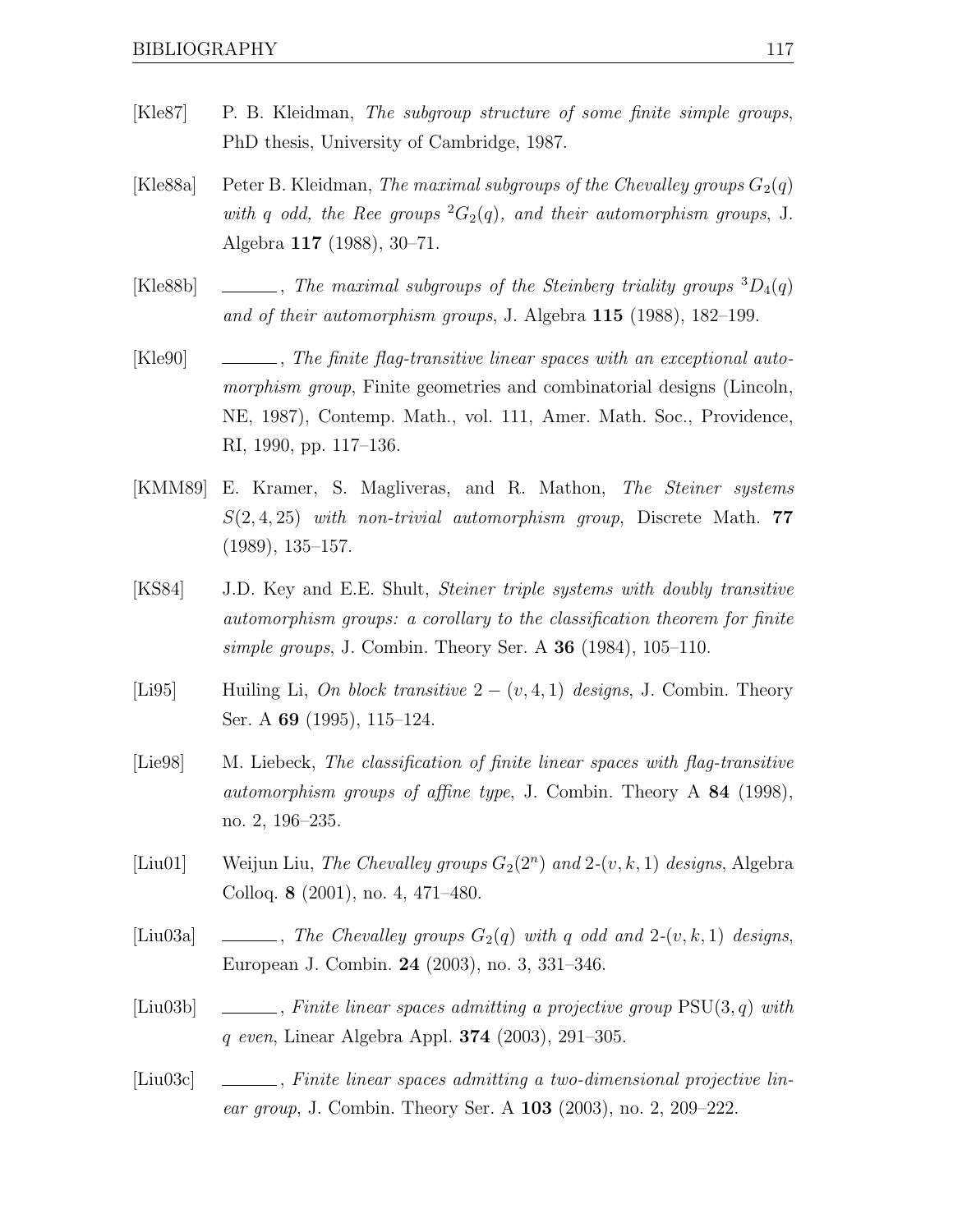- [Liu03d] , Steinberg triality groups acting on  $2-(v, k, 1)$  designs, Sci. China Ser. A 46 (2003), no. 6, 872–883.
- [Lju43] W. Ljunggren, Einige bemerkungen über die Darstellung ganzer Zahlen durch binäre kubische Formen mit positiver Diskriminante, Acta. Math. 74 (1943), 1–21.
- [LLM01] Weijun Liu, Huiling Li, and Chungui Ma, Suzuki groups and  $2-(v, k, 1)$ ] designs, European J. Combin. 22 (2001), no. 4, 513–519.
- [LS85] M. Liebeck and J. Saxl, *The primitive permutation groups of odd degree*, J. London Math. Soc. 31 (1985), no. 2, 250–264.
- [LZLF04] Weijun Liu, Shenglin Zhou, Huiling Li, and Xingui Fang, Finite linear spaces admitting a Ree simple group, European J. Combin. 25 (2004), no. 3, 311–325.
- [Mal91] Gunter Malle, *The maximal subgroups of*  ${}^2F_4(q^2)$ , J. Algebra **139** (1991), 52–69.
- [Mit11] H. H. Mitchell, *Ternary linear groups*, Trans. Amer. Math. Soc. 12 (1911), 207–242.
- [NNO<sup>+</sup>92] W. Nickle, A. Niemeyer, C. O'Keefe, T. Penttila, and C. Praeger, The block-transitive point-imprimitive 2−(729, 8, 1) designs, Applied Algebra in Eng. Comm. and Science 3 (1992), 47–61.
- [OPP93] C. O'Keefe, T. Penttila, and C. Praeger, Block-transitive point*imprimitive designs with*  $\lambda = 1$ , Discrete Math. **115** (1993), 231-244.
- [Ott04] U. Ott, Sharply flag-transitive projective planes and power residue difference sets, J. Algebra 276 (2004), 663–673.
- [OW59] T.G. Ostrom and A. Wagner, On projective and affine planes with transitive collineation groups, Math. Z.  $71$  (1959), 186–199.
- [Pra93] C.E. Praeger, An O'Nan-Scott theorem for finite quasiprimitive permutation groups and an application to 2-arc transitive graphs, J. London Math. Soc. (2) **47** (1993), 227-239.